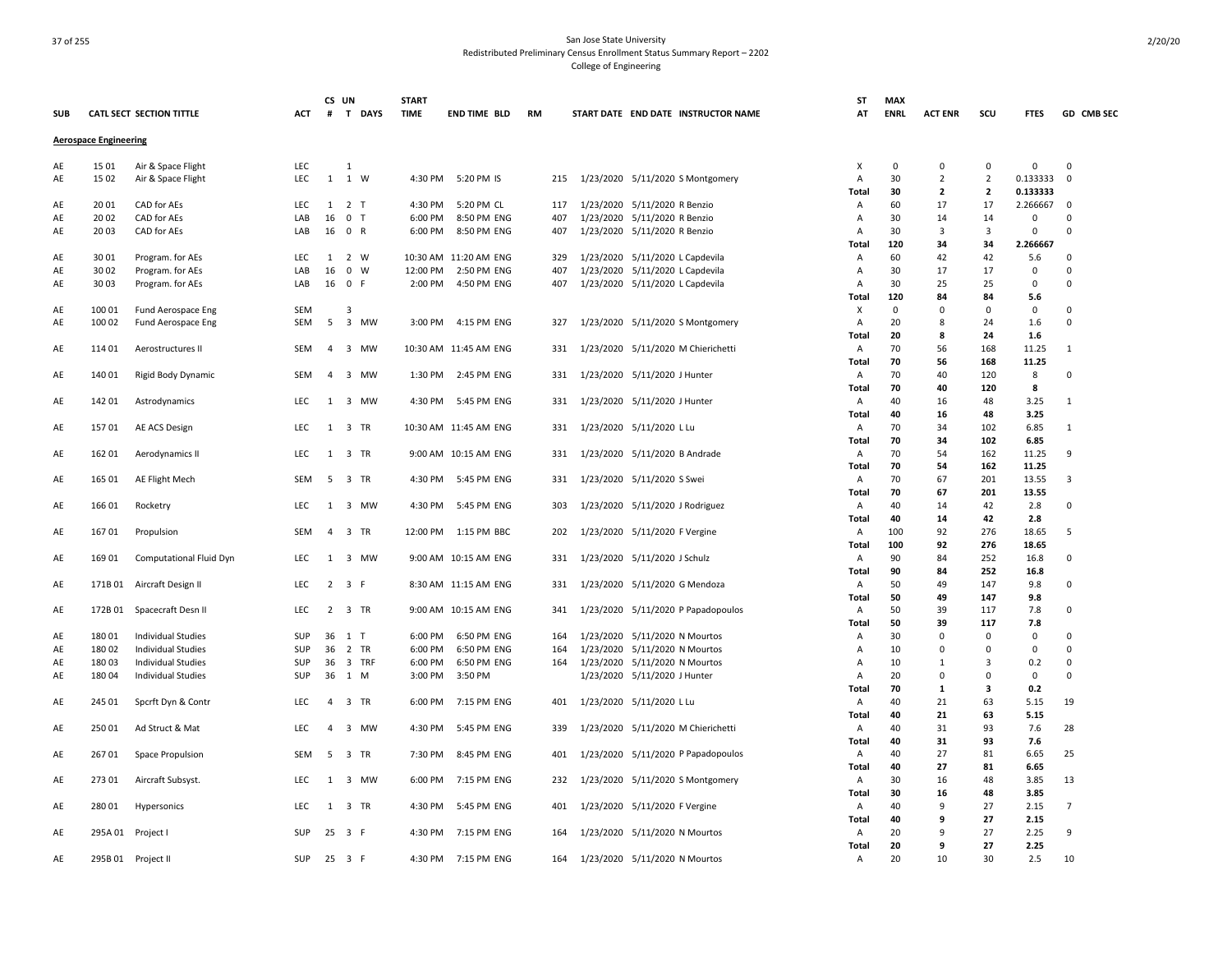|            |        |                                 |            |      | CS UN       | <b>START</b> |                       |           |                                     | ST                                 | <b>MAX</b>  |                |      |             |                   |
|------------|--------|---------------------------------|------------|------|-------------|--------------|-----------------------|-----------|-------------------------------------|------------------------------------|-------------|----------------|------|-------------|-------------------|
| <b>SUB</b> |        | <b>CATL SECT SECTION TITTLE</b> | <b>ACT</b> |      | <b>DAYS</b> | <b>TIME</b>  | END TIME BLD          | <b>RM</b> | START DATE END DATE INSTRUCTOR NAME | AT                                 | <b>ENRL</b> | <b>ACT ENR</b> | scu  | <b>FTES</b> | <b>GD CMB SEC</b> |
|            |        |                                 |            |      |             |              |                       |           |                                     | Total                              | 20          | 10             | 30   | 2.5         |                   |
| AE         | 298 01 | Spec Proj in Aerospace Engr     | SUP        | 25 3 | <b>MWF</b>  | 8:00 AM      | 8:50 AM ENG           | 164       | 1/23/2020 5/11/2020 N Mourtos       | А                                  | 20          |                |      |             | 4                 |
| AE         | 298 02 | Spec Proj in Aerospace Engr     | SUP        |      | 25 1 F      |              | 12:00 PM 12:50 PM ENG | 164       | 1/23/2020 5/11/2020 N Mourtos       |                                    | 10          |                |      | 0.083333 1  |                   |
|            |        |                                 |            |      |             |              |                       |           |                                     | Total                              | 30          |                | 13   | 1.083333    |                   |
| AE         | 299 01 | AE Thesis                       | SUP        |      | 25 3 F      | 4:30 PM      | 7:15 PM ENG           | 164       | 1/23/2020 5/11/2020 N Mourtos       |                                    |             |                |      | $\Omega$    | - 0               |
|            |        |                                 |            |      |             |              |                       |           |                                     | Total                              |             |                |      |             |                   |
|            |        |                                 |            |      |             |              |                       |           |                                     | <b>Aerospace Engineering Total</b> | 1345        | 802            | 2164 | 151.0333    |                   |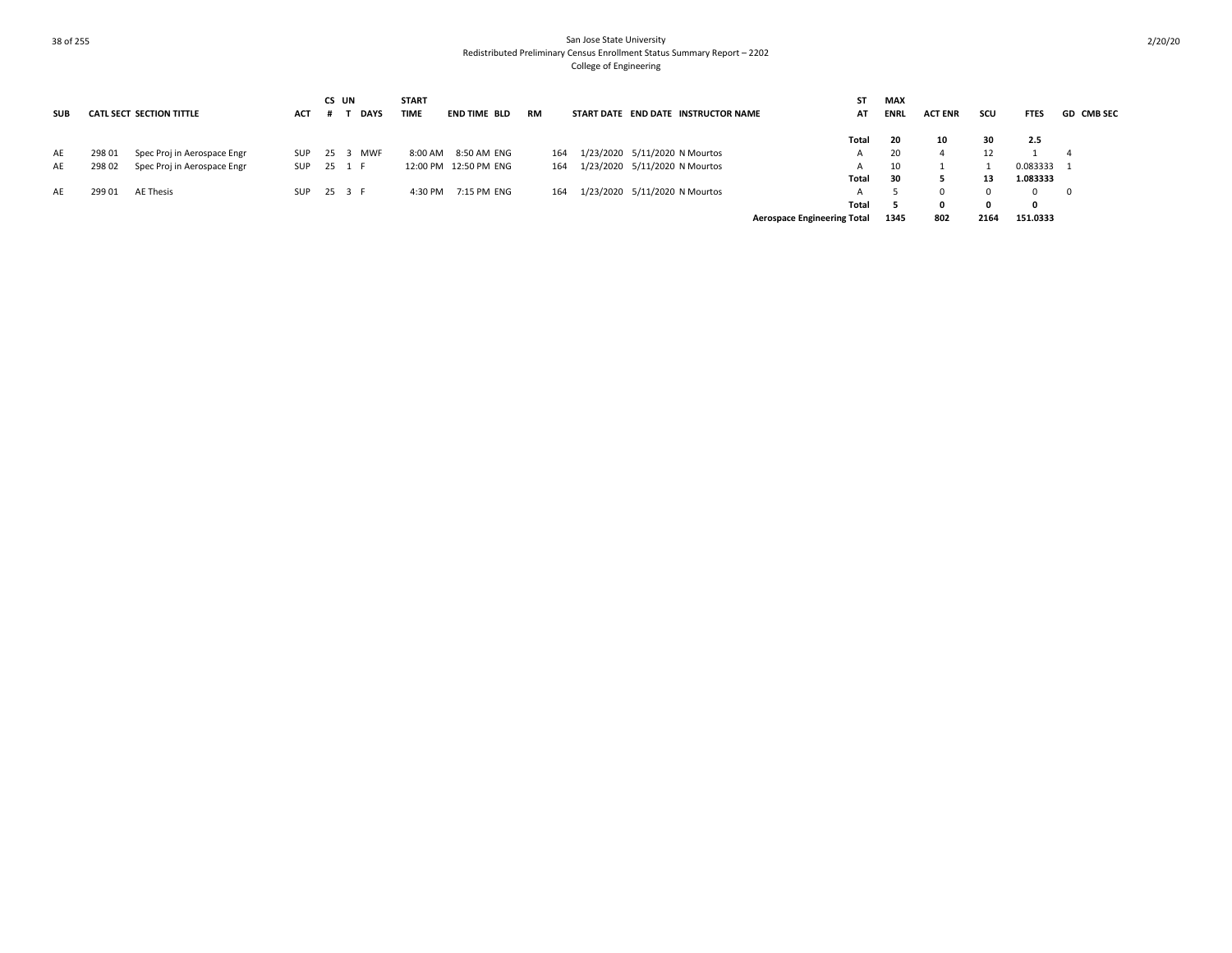| <b>SUB</b>      |                | <b>CATL SECT SECTION TITTLE</b> | <b>ACT</b> | CS UN          | # T DAYS                       | <b>START</b><br><b>TIME</b> | <b>END TIME BLD</b>    | <b>RM</b>  | START DATE END DATE INSTRUCTOR NAME                      | ST<br>AT       | <b>MAX</b><br><b>ENRL</b> | <b>ACT ENR</b> | scu          | <b>FTES</b>        | GD CMB SEC  |
|-----------------|----------------|---------------------------------|------------|----------------|--------------------------------|-----------------------------|------------------------|------------|----------------------------------------------------------|----------------|---------------------------|----------------|--------------|--------------------|-------------|
| <b>Aviation</b> |                |                                 |            |                |                                |                             |                        |            |                                                          |                |                           |                |              |                    |             |
|                 |                |                                 |            |                |                                |                             |                        |            |                                                          |                |                           |                |              |                    |             |
| AVIA            | 101            | Intro Avia Indus                | <b>LEC</b> |                | 2 3 MW                         |                             | 10:30 AM 11:45 AM IS   | 216        | 1/23/2020 5/11/2020 V Wawrzynski                         | Α              | 35                        | 13             | 39           | 2.6                | $\mathbf 0$ |
|                 |                |                                 |            |                |                                |                             |                        |            |                                                          | Total          | 35                        | 13             | 39           | 2.6                |             |
| AVIA            | 201            | Private Ground                  | SEM        | 4              | 3 MW                           |                             | 7:30 AM 8:45 AM IS     | 216        | 1/23/2020 5/11/2020 E Hudson                             | Α              | 35                        | 20             | 60           | 4.05               | 1           |
|                 |                |                                 |            |                |                                |                             |                        |            |                                                          | Total          | 35                        | 20             | 60           | 4.05               |             |
| AVIA            | 301            | Intro Private Flt               | SUP        |                | 23 2 TBA                       |                             | IS                     | 133        | 1/23/2020 5/11/2020 C Hofstetter                         | Α              | 30                        | 18             | 36           | 2.4                | 0           |
|                 |                |                                 |            |                |                                |                             |                        |            |                                                          | <b>Total</b>   | 30                        | 18             | 36           | 2.4                |             |
| AVIA            | 3101           | Aircrft Theor & Dsgn            | LEC        | 2              | 3 <sub>T</sub>                 | 12:00 PM                    | 1:45 PM RHV            | 135        | 1/23/2020 5/11/2020 D Romano                             | Α              | 40                        | 43             | 86           | 8.6                | 0           |
| AVIA            | 31 11          | Aircrft Theor & Dsgn            | LAB        | 16             | 0 R                            | 12:00 PM                    | 2:45 PM RHV            | 120        | 1/23/2020 5/11/2020 D Romano                             | Α              | 20                        | 21             | 21           | 0                  | $\Omega$    |
| AVIA            | 31 12          | Aircrft Theor & Dsgn            | LAB        | 16             | 0 R                            | 3:00 PM                     | 5:45 PM RHV            | 120        | 1/23/2020 5/11/2020 D Romano                             | Α              | 20                        | 22             | 22           | $\mathbf 0$        | $\Omega$    |
|                 | 43 01          |                                 |            |                | 3 M                            |                             | 6:00 PM RHV            |            |                                                          | Total          | 80<br>44                  | 86             | 129<br>98    | 8.6                | $\mathbf 0$ |
| AVIA            |                | Propul Theory                   | LEC<br>LAB | 2              | 0 M                            | 4:15 PM<br>6:00 PM          | 8:45 PM RHV            | 135<br>120 | 1/23/2020 5/11/2020 D Neal                               | Α              | 22                        | 49<br>24       | 24           | 9.8<br>$\mathbf 0$ | $\Omega$    |
| AVIA<br>AVIA    | 43 11<br>43 12 | Propul Theory                   | LAB        | 16             | 16 0 T                         | 6:00 PM                     | 8:45 PM RHV            | 120        | 1/23/2020 5/11/2020 D Neal<br>1/23/2020 5/11/2020 D Neal | Α<br>A         | 22                        | 25             | 25           | $\mathbf 0$        | $\Omega$    |
|                 |                | Propul Theory                   |            |                |                                |                             |                        |            |                                                          | Total          | 88                        | 98             | 147          | 9.8                |             |
| AVIA            | 62 01          | Instru Pilot Ground             | <b>LEC</b> | 2              | 3 MW                           |                             | 10:30 AM 11:45 AM IS   | 133        | 1/23/2020 5/11/2020 C Hofstetter                         | Α              | 30                        | 18             | 54           | 3.6                | 0           |
|                 |                |                                 |            |                |                                |                             |                        |            |                                                          | Total          | 30                        | 18             | 54           | 3.6                |             |
| AVIA            | 63 01          | Instrument Flight               | SUP        |                | 23 2 TBA                       |                             | <b>IS</b>              | 133        | 1/23/2020 5/11/2020 C Hofstetter                         | Α              | 30                        | 5              | 10           | 0.666667           | $\mathbf 0$ |
|                 |                |                                 |            |                |                                |                             |                        |            |                                                          | Total          | 30                        | 5              | 10           | 0.666667           |             |
| AVIA            | 6801           | Avionics/Airb Comm              | LEC        | $\overline{2}$ | 3 T                            | 4:00 PM                     | 5:45 PM RHV            | 135        | 1/23/2020 5/11/2020 D Neal                               | Α              | 24                        | 12             | 24           | 2.4                | 0           |
| AVIA            | 68 11          | Avionics/Airb Comm              | LAB        |                | 16 0 R                         | 6:00 PM                     | 8:45 PM RHV            | 120        | 1/23/2020 5/11/2020 D Neal                               | Α              | 24                        | 12             | 12           | $\mathsf 0$        | $\Omega$    |
|                 |                |                                 |            |                |                                |                             |                        |            |                                                          | Total          | 48                        | 24             | 36           | 2.4                |             |
| AVIA            | 73 01          | Air Traffic Control             | LEC        | 2              | 3 W                            | 6:00 PM                     | 8:45 PM IS             | 216        | 1/23/2020 5/11/2020 J Acuna-Zamora                       | Α              | 50                        | 50             | 150          | 10                 | 0           |
|                 |                |                                 |            |                |                                |                             |                        |            |                                                          | Total          | 50                        | 50             | 150          | 10                 |             |
| AVIA            | 78 01          | Intro Avia Mgmt                 | LEC        | $\overline{2}$ | 3 MW                           |                             | 9:00 AM 10:15 AM ENG   | 329        | 1/23/2020 5/11/2020 D Wood                               | Α              | 40                        | 39             | 117          | 7.8                | 0           |
|                 |                |                                 |            |                |                                |                             |                        |            |                                                          | Total          | 40                        | 39             | 117          | 7.8                |             |
| AVIA            | 9101           | Air Turbine Engnes              | LEC        |                | 2 3 TR                         |                             | 10:30 AM 11:45 AM RHV  | 135        | 1/23/2020 5/11/2020 D Romano                             | Α              | 40                        | 6              | 18           | 1.2                | 0           |
|                 |                |                                 |            |                |                                |                             |                        |            |                                                          | Total          | 40                        | 6              | 18           | 1.2                |             |
| AVIA            | 110 01         | Avia Meteorology                | LEC        |                | 2 3 T                          |                             | 4:30 PM 7:15 PM IS     | 216        | 1/23/2020 5/11/2020 R Van Wagenen                        | Α              | 50                        | 41             | 123          | 8.2                | 0           |
|                 |                |                                 |            |                |                                |                             |                        |            |                                                          | Total          | 50                        | 41             | 123          | 8.2                |             |
| AVIA            | 11201          | Comm Pilot Ground               | LEC        | 2              | 3 MW                           | 1:30 PM                     | 2:45 PM IS             | 216        | 1/23/2020 5/11/2020 E Hudson                             | A              | 40                        | 34             | 102          | 6.8                | 0           |
|                 |                |                                 |            |                |                                |                             |                        |            |                                                          | Total          | 40                        | 34             | 102          | 6.8                |             |
| AVIA            | 11301          | Comm Prof Flight                | SUP        |                | 23 2 TBA                       |                             | <b>IS</b>              | 133        | 1/23/2020 5/11/2020 C Hofstetter                         | Α              | 30                        | 3              | 6            | 0.4                | 0           |
|                 |                |                                 |            |                |                                |                             |                        |            |                                                          | <b>Total</b>   | 30                        | 3              | 6            | 0.4                |             |
| AVIA            | 128 01         | Avia Safe & Security            | LEC        | 2              | 3 MW                           |                             | 9:00 AM 10:15 AM IS    | 216        | 1/23/2020 5/11/2020 V Wawrzynski                         | Α              | 50                        | 55             | 165          | 11                 | 0           |
|                 |                |                                 |            |                |                                |                             |                        |            |                                                          | Total          | 50                        | 55             | 165          | 11                 |             |
| AVIA            | 141 01         | Hum Fact Avia Envirn            | LEC        |                | 3                              |                             |                        |            |                                                          | X              | $\Omega$                  | 0              | $\mathbf 0$  | 0                  | $\Omega$    |
| AVIA            | 141 02         | Hum Fact Avia Envirn            | <b>LEC</b> | $\overline{2}$ | 3 TR                           |                             | 9:00 AM 10:15 AM ENG   | 301        | 1/23/2020 5/11/2020 D Wood                               | $\overline{A}$ | 40                        | 37             | 111          | 7.4                | $\Omega$    |
|                 |                |                                 |            |                |                                |                             |                        |            |                                                          | Total          | 40                        | 37             | 111          | 7.4                |             |
| AVIA            | 15001          | Unman Aerial Syst               | LEC        |                | $2 \quad 3 \quad F$            |                             | 10:30 AM   1:15 PM RHV | 135        | 1/23/2020 5/11/2020 C Neal                               | Α              | 30                        | $\overline{7}$ | 21           | 1.4                | $\Omega$    |
|                 |                |                                 |            |                |                                |                             |                        |            |                                                          | Total          | 30                        | $\overline{7}$ | 21           | 1.4                |             |
| AVIA            | 17301          | <b>Aviation Law</b>             | <b>LEC</b> |                | $2 \t3 \tR$                    | 6:00 PM                     | 8:45 PM IS             | 216        | 1/23/2020 5/11/2020 M Dworkin                            | A              | 50                        | 49             | 147          | 9.8                | 0           |
|                 |                |                                 |            |                |                                |                             |                        |            |                                                          | Total          | 50                        | 49             | 147          | 9.8                |             |
| AVIA            | 17601          | Airline Ops & Mgmt              | LEC        | $\overline{2}$ | 3 MW                           | 3:00 PM                     | 4:15 PM IS             | 216        | 1/23/2020 5/11/2020 D Wood                               | Α              | 50                        | 52             | 156          | 10.4               | 0           |
|                 |                |                                 |            |                |                                |                             |                        |            |                                                          | Total          | 50                        | 52             | 156          | 10.4               |             |
| AVIA            | 179 02         | Adv Airport Plnng               | <b>LEC</b> | $\overline{2}$ | 3 MW                           | 4:30 PM                     | 5:45 PM IS             | 216        | 1/23/2020 5/11/2020 R Swensen                            | Α              | 30                        | 26             | 78           | 5.2                | 0           |
|                 |                |                                 |            |                |                                |                             |                        |            |                                                          | Total          | 30                        | 26             | 78           | 5.2                |             |
| AVIA            | 18001          | Individual Studies              | SUP        | 36             | $\overline{\mathbf{3}}$<br>TBA |                             |                        |            | 1/23/2020 5/11/2020 F Barez                              | Α              | 20                        | 4              | 12           | 0.8                | $\Omega$    |
| AVIA            | 180 02         | <b>Individual Studies</b>       | SUP        | 36             | 1 TBA                          |                             |                        |            | 1/23/2020 5/11/2020 C Espinosa                           | Α              | 20                        | 0              | $\Omega$     | $\mathbf 0$        | $\Omega$    |
| AVIA            | 180H 01        | <b>Individual Studies</b>       | SUP        | 36             | 1 TBA                          |                             |                        |            | 1/23/2020 5/11/2020 F Barez                              | Α              | 20                        | 1              | $\mathbf{1}$ | 0.066667           | $\mathbf 0$ |
| AVIA            | 180H 02        | Individual Studies              | SUP        | 36             | 2 TBA                          |                             |                        |            | 1/23/2020 5/11/2020 F Barez                              | Α              | 20                        | 5              | 10           | 0.666667           | $\mathsf 0$ |
|                 |                |                                 |            |                |                                |                             |                        |            |                                                          | Total          | 80                        | 10             | 23           | 1.533333           |             |
| AVIA            | 190 01         | Senior Capstone                 | LEC        |                | 2 3 TR                         |                             | 10:30 AM 11:45 AM IS   | 133        | 1/23/2020 5/11/2020 D Wood                               | A              | 30                        | 35             | 105          | $\overline{7}$     | 0           |
|                 |                |                                 |            |                |                                |                             |                        |            |                                                          | Total          | 30                        | 35             | 105          | $\overline{7}$     |             |
| AVIA            | 19301          | Aerodynamics                    | <b>LEC</b> |                | 2 3 TR                         |                             | 12:00 PM 12:50 PM IS   | 133        | 1/23/2020 5/11/2020 P Kutler                             | Α              | 30                        | 12             | 24           | 2.4                | $\Omega$    |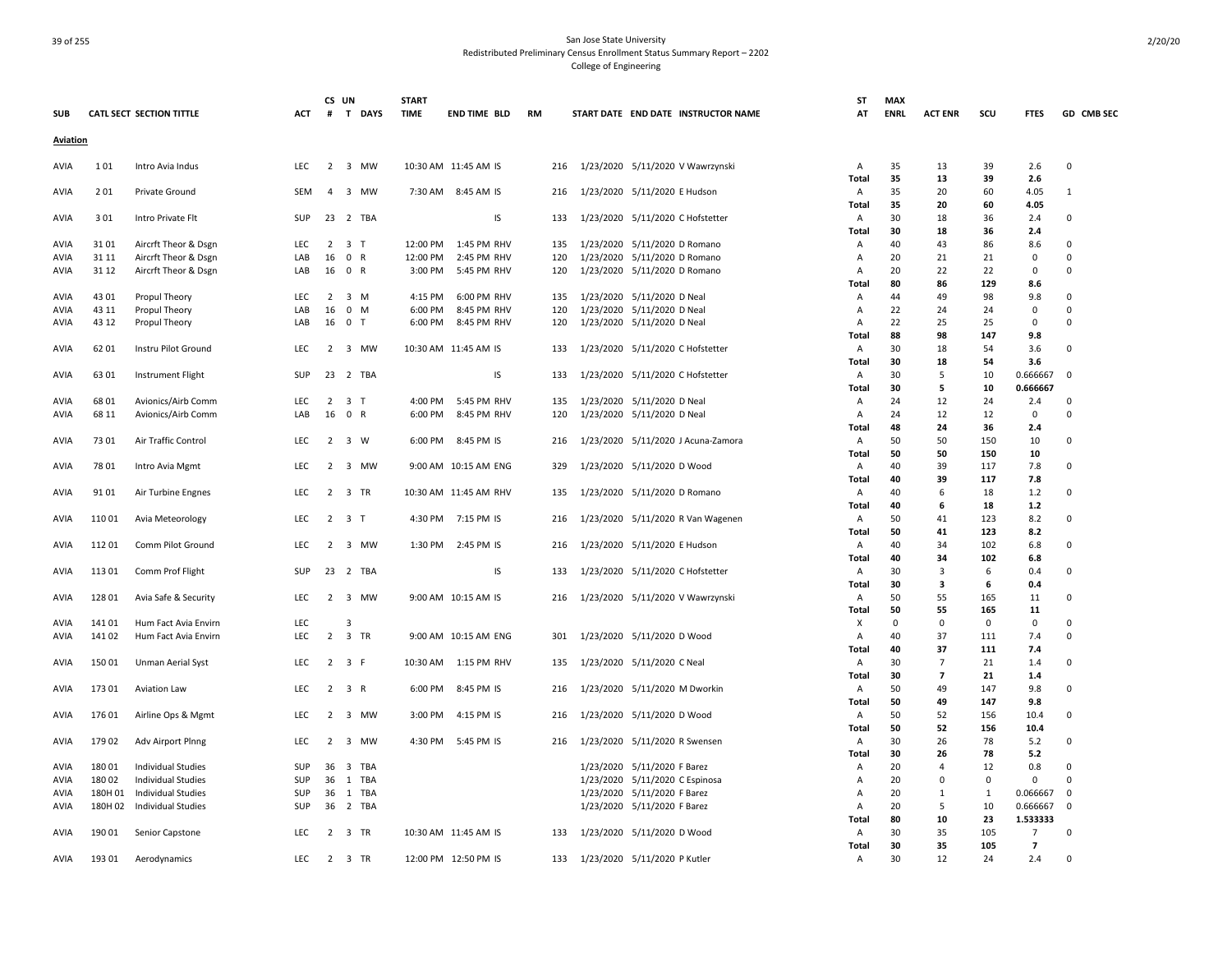| <b>SUB</b> |        | <b>CATL SECT SECTION TITTLE</b> | <b>ACT</b> | CS UN<br><b>DAYS</b> | <b>START</b><br><b>TIME</b> | END TIME BLD        | <b>RM</b> | START DATE END DATE INSTRUCTOR NAME | ST<br>AT              | <b>MAX</b><br><b>ENRL</b> | <b>ACT ENR</b> | scu      | <b>FTES</b> | <b>GD CMB SEC</b> |
|------------|--------|---------------------------------|------------|----------------------|-----------------------------|---------------------|-----------|-------------------------------------|-----------------------|---------------------------|----------------|----------|-------------|-------------------|
| AVIA       | 193 11 | Aerodynamics                    | LAB        | 16 0 R               | 1:00 PM                     | 3:45 PM IS          | 133       | 1/23/2020 5/11/2020 P Kutler        | A                     | 30                        | 12             | 12       |             | $^{\circ}$        |
|            |        |                                 |            |                      |                             |                     |           |                                     | Total                 | 60                        | 24             | 36       | 2.4         |                   |
| AVIA       | 194 01 | Pilot Avion & GA Systems        | LEC.       | 2 3 W                | 6:00 PM                     | 8:45 PM RHV         | 135       | 1/23/2020 5/11/2020 D Neal          | A                     | 40                        | 46             | 138      | 9.2         | $^{\circ}$        |
|            |        |                                 |            |                      |                             |                     |           |                                     | <b>Total</b>          | 40                        | 46             | 138      | 9.2         |                   |
| AVIA       | 195 01 | Intern Avia Indust              | SUP        | 36 3 TBA             |                             |                     |           | 1/23/2020 5/11/2020 F Barez         | A                     | 20                        | 3              | -9       | 0.6         | $\mathbf 0$       |
| AVIA       | 195 02 | Intern Avia Indust              | SUP        | 36 2 TBA             |                             |                     |           | 1/23/2020 5/11/2020 F Barez         | А                     | 20                        | $\Omega$       | $\Omega$ |             | $^{\circ}$        |
|            |        |                                 |            |                      |                             |                     |           |                                     | <b>Total</b>          | 40                        |                | 9        | 0.6         |                   |
| AVIA       |        | 199A 01 Special Topic Avia Mgmt | SEM        | 5 3 F                |                             | 7:30 AM 10:15 AM IS | 216       | 1/23/2020 5/11/2020 V Collom        | А                     | 30                        | 18             | 54       | 3.6         |                   |
|            |        |                                 |            |                      |                             |                     |           |                                     | Total                 | 30                        | 18             | 54       | 3.6         |                   |
|            |        |                                 |            |                      |                             |                     |           |                                     | <b>Aviation Total</b> | 1156                      | 817            | 2070     | 138.05      |                   |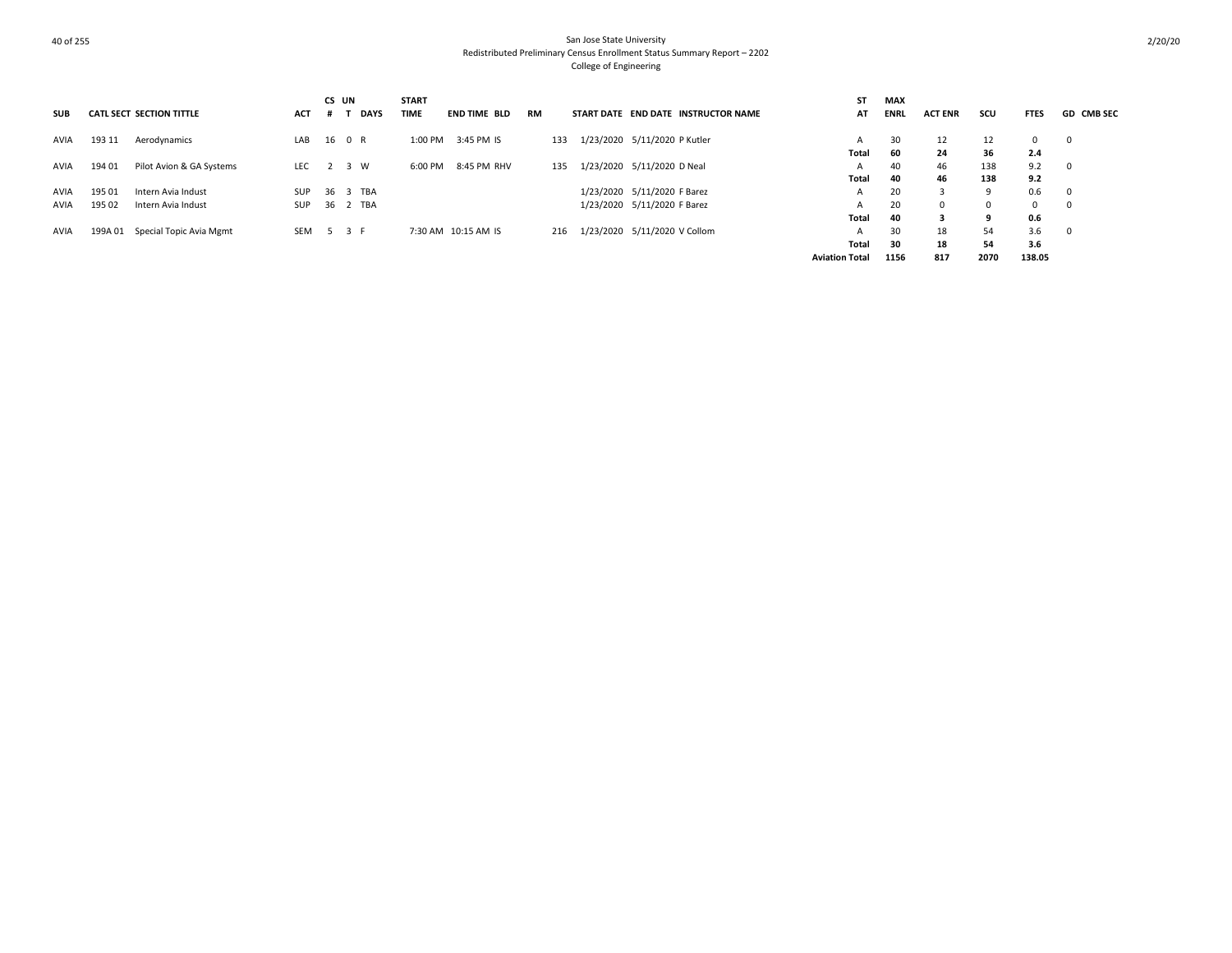|             |                               |                                       |            | CS UN          |                             | <b>START</b> |                       |           |                                          | ST                                  | <b>MAX</b>   |                |                |              |                              |  |
|-------------|-------------------------------|---------------------------------------|------------|----------------|-----------------------------|--------------|-----------------------|-----------|------------------------------------------|-------------------------------------|--------------|----------------|----------------|--------------|------------------------------|--|
| SUB         |                               | <b>CATL SECT SECTION TITTLE</b>       | ACT        | $\#$           | T DAYS                      | <b>TIME</b>  | END TIME BLD          | <b>RM</b> | START DATE END DATE INSTRUCTOR NAME      | AT                                  | <b>ENRL</b>  | <b>ACT ENR</b> | scu            | <b>FTFS</b>  | GD CMB SEC                   |  |
|             | <b>Biomedical Engineering</b> |                                       |            |                |                             |              |                       |           |                                          |                                     |              |                |                |              |                              |  |
| <b>BME</b>  | 65 01                         | <b>BME Appl Statics</b>               | <b>LEC</b> | 1              | 2 TR                        | 4:30 PM      | 5:20 PM ENG           | 343       | 1/23/2020 5/11/2020 A Bellofiore         | A                                   | 80           | 53             | 106            | 7.1          | 1                            |  |
|             |                               |                                       |            |                |                             |              |                       |           |                                          | <b>Total</b>                        | 80           | 53             | 106            | 7.1          |                              |  |
| <b>BME</b>  | 11501                         | <b>Fndtns Biomed Engr</b>             | <b>LEC</b> | 4              | 4 TR                        | 3:00 PM      | 4:15 PM ENG           | 329       | 1/23/2020 5/11/2020 P Jurney             | A                                   | 45           | 35             | 105            | 9.6          | $\overline{4}$               |  |
| <b>BME</b>  | 115 02                        | Fndtns Biomed Engr                    | LAB        | 16             | $\mathbf 0$<br>- F          | 1:30 PM      | 4:30 PM ENG           | 233C      | 1/23/2020 5/11/2020                      | A                                   | 15           | $\Omega$       | $\mathbf 0$    | $\Omega$     | $\Omega$                     |  |
| <b>BME</b>  | 115 03                        | <b>Fndtns Biomed Engr</b>             | LAB        | 16             | 0 <sub>T</sub>              | 6:00 PM      | 9:00 PM ENG           | 233C      | 1/23/2020 5/11/2020 J Villacis Flores    | A                                   | 15           | 15             | 15             | 0            | $\overline{2}$               |  |
| <b>BME</b>  | 115 04                        | <b>Fndtns Biomed Engr</b>             | LAB        | 16             | 0 F                         |              | 9:00 AM 12:00 PM ENG  | 233C      | 1/23/2020 5/11/2020 P Jurney             | A                                   | 15           | 14             | 14             | 0            | 1                            |  |
| BME         | 115 05                        | <b>Fndtns Biomed Engr</b>             | LAB        | 16             | 0 <sub>T</sub>              |              | 9:00 AM 12:00 PM ENG  | 233C      | 1/23/2020 5/11/2020 P Jurney             | A                                   | 15           | 6              | 6              | $\mathsf 0$  | 1                            |  |
|             |                               |                                       |            |                |                             |              |                       |           |                                          | Total                               | 105          | 70             | 140            | 9.6          |                              |  |
| BME         | 11701                         | <b>Biotransport Phen</b>              | LEC        |                | 2 3 TR                      | 1:30 PM      | 2:45 PM ENG           | 331       | 1/23/2020 5/11/2020 A Bellofiore         | Α                                   | 80           | 56             | 168            | 11.25        | 1                            |  |
|             |                               |                                       |            |                |                             |              |                       |           |                                          | Total                               | 80           | 56             | 168            | 11.25        |                              |  |
| <b>BME</b>  | 165 01                        | Appl Eng Biomech                      | LEC        | $\mathbf{1}$   | 3 MW                        | 3:00 PM      | 4:15 PM ENG           | 331       | 1/23/2020 5/11/2020 M Leineweber         | A                                   | 80           | 70             | 210            | 14.8         | 16                           |  |
|             |                               |                                       |            |                |                             |              |                       |           |                                          | Total                               | 80           | 70             | 210            | 14.8         |                              |  |
| BME         | 174 01                        | <b>Biomed Regs</b>                    | LEC        | $\overline{2}$ | 3 MW                        | 4:30 PM      | 5:45 PM ENG           | 343       | 1/23/2020 5/11/2020 P Coronado           | Α                                   | 80           | 62             | 186            | 12.4         | 0                            |  |
|             |                               |                                       |            |                |                             |              |                       |           |                                          | Total                               | 80           | 62             | 186            | 12.4         |                              |  |
| BME         | 17701                         | Physiol for Engr                      | LEC        | 1              | 3 MW                        | 3:00 PM      | 3:50 PM ENG           | 329       | 1/23/2020 5/11/2020 M Simon              | Α                                   | 60           | 54             | 108            | 11.05        | -5<br>- C                    |  |
| <b>BIOL</b> | 17701                         | Physiol for Engr                      | LEC        | 1              | 3 MW                        | 3:00 PM      | 3:50 PM ENG           | 329       | 1/23/2020 5/11/2020 M Simon              | Α                                   | $\Omega$     | $\Omega$       | $\Omega$       | 0            | $\mathbf 0$<br>-C            |  |
| <b>BME</b>  | 17702                         | Physiol for Engr                      | LAB        | 16             | $^{\circ}$<br><b>W</b>      | 6:00 PM      | 9:00 PM ENG           | 221       | 1/23/2020 5/11/2020 M Simon              | A                                   | 19           | 19             | 19             | $\mathbf{0}$ | 2 <sub>c</sub>               |  |
| <b>BIOL</b> | 17702                         | Physiol for Engr                      | LAB        | 16             | $0 \quad W$                 | 6:00 PM      | 9:00 PM ENG           | 221       | 1/23/2020 5/11/2020 M Simon              | A                                   | $\mathbf{0}$ | $\Omega$       | $\Omega$       | $\Omega$     | $\mathbf{0}$<br>- C          |  |
| <b>BME</b>  | 17703                         | Physiol for Engr                      | LAB        | 16             | 0 R                         | 1:30 PM      | 4:30 PM ENG           | 221       | 1/23/2020 5/11/2020 M Simon              | A                                   | 19           | 16             | 16             | $\Omega$     | $\overline{2}$<br>- C        |  |
| <b>BIOL</b> | 17703                         | Physiol for Engr                      | LAB        | 16             | 0 R                         | 1:30 PM      | 4:30 PM ENG           | 221       | 1/23/2020 5/11/2020 M Simon              | A                                   | $\mathbf{0}$ | $\Omega$       | $\Omega$       | $\Omega$     | $\overline{0}$<br>- C        |  |
| <b>BME</b>  | 17704                         | Physiol for Engr                      | LAB        | 16             | 0 R                         | 4:30 PM      | 7:30 PM ENG           | 221       | 1/23/2020 5/11/2020 M Simon              | A                                   | 19           | 19             | 19             | $\Omega$     | $1\quad$ C                   |  |
| <b>BIOL</b> | 17704                         | Physiol for Engr                      | LAB        | 16             | $\mathbf 0$<br>$\mathsf{R}$ | 4:30 PM      | 7:30 PM ENG           | 221       | 1/23/2020 5/11/2020 M Simon              | A                                   | $\mathbf 0$  | $\Omega$       | $\Omega$       | $\Omega$     | $\mathbf{0}$<br>$\mathsf{C}$ |  |
| BME         | 17705                         | Physiol for Engr                      | LAB        | 16             | 0 <sub>T</sub>              | 3:00 PM      | 6:00 PM ENG           | 221       | 1/23/2020 5/11/2020                      | A                                   | 19           | $\Omega$       | $\Omega$       | $\mathbf 0$  | $\mathbf{0}$<br>$\mathsf{C}$ |  |
| <b>BIOL</b> | 17705                         | Physiol for Engr                      | LAB        | 16             | 0 <sub>T</sub>              | 3:00 PM      | 6:00 PM ENG           | 221       | 1/23/2020 5/11/2020                      | Α                                   | $\mathbf 0$  | $\Omega$       | $\mathbf 0$    | $\mathbf 0$  | $\mathbf{0}$<br>C            |  |
|             |                               |                                       |            |                |                             |              |                       |           |                                          | Total                               | 136          | 108            | 162            | 11.05        |                              |  |
| <b>BME</b>  | 17801                         | <b>Biomedical Product Realization</b> | <b>LEC</b> | 2              | 3 MW                        | 1:30 PM      | 2:45 PM ENG           | 343       | 1/23/2020 5/11/2020 F Erogbogbo          | A                                   | 75           | 67             | 201            | 13.55        | 3                            |  |
|             |                               |                                       |            |                |                             |              |                       |           |                                          | Total                               | 75           | 67             | 201            | 13.55        |                              |  |
| BME         | 18001                         | <b>Individual Studies</b>             | SUP        | 36             | 1 TBA                       |              |                       |           | 1/23/2020 5/11/2020 G Selvaduray         | A                                   | 30           | 6              | 6              | 0.433333     | $\overline{2}$               |  |
| <b>BME</b>  | 18002                         | <b>Individual Studies</b>             | SUP        | 36             | 2 TBA                       |              |                       |           | 1/23/2020 5/11/2020                      | A                                   | 30           | $\Omega$       | $\mathbf 0$    | $\Omega$     | $\Omega$                     |  |
|             |                               |                                       |            |                |                             |              |                       |           |                                          | <b>Total</b>                        | 60           | 6              | 6              | 0.433333     |                              |  |
| <b>BME</b>  | 18201                         | Prosthetics                           | SEM        | 5              | 3 R                         | 6:00 PM      | 8:45 PM ENG           | 189       | 1/23/2020 5/11/2020 H Rodriguez Casanova | A                                   | 80           | 59             | 177            | 12.25        | 9                            |  |
|             |                               |                                       |            |                |                             |              |                       |           |                                          | Total                               | 80           | 59             | 177            | 12.25        |                              |  |
| <b>BME</b>  | 198B 01                       | Senior Project II                     | <b>LEC</b> | 2              | 2 F                         |              | 9:30 AM 10:20 AM ENG  | 339       | 1/23/2020 5/11/2020 F Erogbogbo          | A                                   | 65           | 60             | 60             | 8            | $\Omega$                     |  |
| <b>BME</b>  | 198B02                        | Senior Project II                     | LAB        | 16             | $\overline{0}$<br>F         |              | 10:30 AM  1:30 PM ENG | 339       | 1/23/2020 5/11/2020 F Erogbogbo          | Α                                   | 65           | 60             | 60             | $\Omega$     | $\Omega$                     |  |
| <b>BME</b>  | 198B03                        | Senior Project II                     | <b>LEC</b> |                | $\overline{2}$              |              |                       |           |                                          | X                                   | $\mathbf 0$  | $\Omega$       | $\Omega$       | 0            | $\mathbf 0$                  |  |
| BME         | 198B04                        | Senior Project II                     | LAB        |                | $\Omega$                    |              |                       |           |                                          | X                                   | $\mathbf 0$  | $\Omega$       | $\mathbf 0$    | 0            | $\Omega$                     |  |
|             |                               |                                       |            |                |                             |              |                       |           |                                          | Total                               | 130          | 120            | 120            | 8            |                              |  |
| <b>BME</b>  | 21001                         | Mathematics in BME                    | <b>LEC</b> | 2              | $3 \quad W$                 | 6:00 PM      | 8:45 PM ENG           | 341       | 1/23/2020 5/11/2020 M Leineweber         | A                                   | 70           | 33             | 99             | 8.25         | 33                           |  |
|             |                               |                                       |            |                |                             |              |                       |           |                                          | Total                               | 70           | 33             | 99             | 8.25         |                              |  |
| <b>BME</b>  | 27201                         | Med Dev Desg & Prncp                  | <b>SEM</b> | $\overline{4}$ | 3 M                         | 6:00 PM      | 8:45 PM ENG           | 341       | 1/23/2020 5/11/2020 C Rappleye           | A                                   | 90           | 82             | 246            | 19.4         | 60                           |  |
|             |                               |                                       |            |                |                             |              |                       |           |                                          | Total                               | 90           | 82             | 246            | 19.4         |                              |  |
| <b>BME</b>  | 28801                         | <b>Tissue Engineering</b>             | LEC        | $\overline{2}$ | 3 R                         | 6:00 PM      | 8:45 PM BBC           | 108       | 1/23/2020 5/11/2020 A Aryaei             | A                                   | 60           | 46             | 138            | 11           | 36                           |  |
|             |                               |                                       |            |                |                             |              |                       |           |                                          | Total                               | 60           | 46             | 138            | 11           |                              |  |
| <b>BME</b>  | 29101                         | Thesis Proj Prep                      | LAB        |                | 16 1 F                      | 3:00 PM      | 6:00 PM ENG           | 340       | 1/23/2020 5/11/2020 M Simon              | A                                   | 30           | 11             | 11             | 0.916667     | 11                           |  |
|             |                               |                                       |            |                |                             |              |                       |           |                                          | <b>Total</b>                        | 30           | 11             | 11             | 0.916667     |                              |  |
| <b>BME</b>  | 298 01                        | <b>MS Project</b>                     | <b>LEC</b> | 2              | 2 TBA                       |              |                       |           | 1/23/2020 5/11/2020                      | $\overline{A}$                      | 20           | $\Omega$       | $\mathbf 0$    | $\Omega$     | $\Omega$                     |  |
| <b>BME</b>  | 298 02                        | <b>MS Project</b>                     | <b>LEC</b> | $\overline{2}$ | 2 TBA                       |              |                       |           | 1/23/2020 5/11/2020 F Erogbogbo          | Α                                   | 20           | $\mathbf{1}$   | $\overline{2}$ | 0.166667     | 1                            |  |
| <b>BME</b>  | 298 03                        | <b>MS Project</b>                     | LEC.       | $\overline{2}$ | 2 F                         |              | 6:00 PM 7:40 PM ENG   | 340       | 1/23/2020 5/11/2020 F Erogbogbo          | A                                   | 40           | 25             | 50             | 4.166667     | 25                           |  |
|             |                               |                                       |            |                |                             |              |                       |           |                                          | Total                               | 80           | 26             | 52             | 4.333333     |                              |  |
| BME         | 299 01                        | <b>MS Thesis</b>                      | LEC        | $\overline{2}$ | 3 TBA                       |              |                       |           | 1/23/2020 5/11/2020                      | Α                                   | 20           | $\Omega$       | $\mathbf 0$    | 0            | 0                            |  |
| BME         | 299 02                        | <b>MS Thesis</b>                      | LEC        | $\overline{2}$ | 3 TBA                       |              |                       |           | 1/23/2020 5/11/2020                      | A                                   | 20           | $\Omega$       | $\Omega$       | $\mathsf 0$  | $\Omega$                     |  |
| <b>BME</b>  | 299 03                        | <b>MS Thesis</b>                      | LEC        | 2              | 3 F                         | 6:00 PM      | 8:45 PM ENG           | 340       | 1/23/2020 5/11/2020 F Erogbogbo          | A                                   | 20           | $\overline{2}$ | 6              | 0.5          | $\overline{2}$               |  |
|             |                               |                                       |            |                |                             |              |                       |           |                                          | Total                               | 60           | $\overline{2}$ | 6              | 0.5          |                              |  |
|             |                               |                                       |            |                |                             |              |                       |           |                                          | <b>Biomedical Engineering Total</b> | 1296         | 871            | 2028           | 144.8333     |                              |  |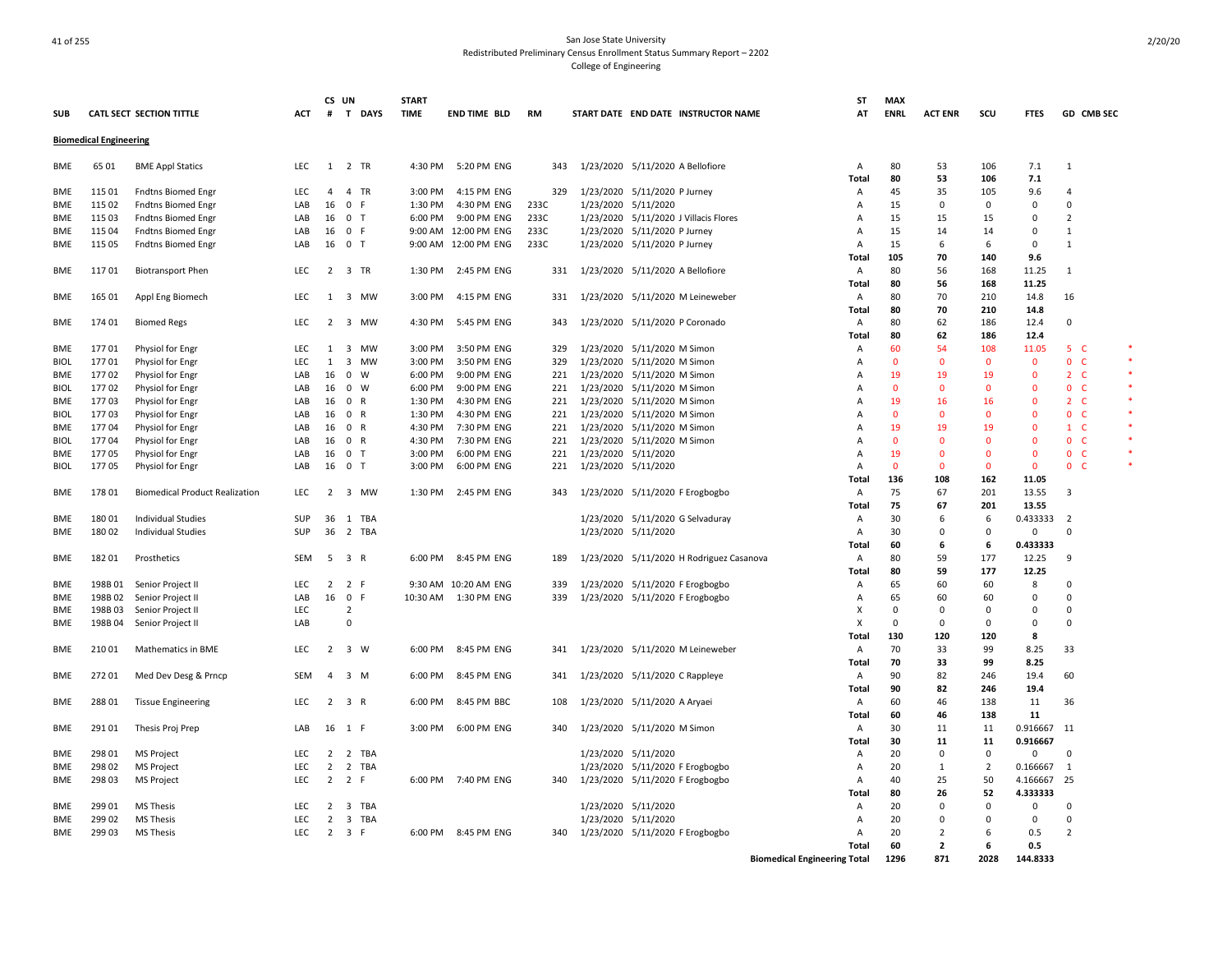# And the state University of the San Jose State University of the San Jose State University of the San Jose State University of the San Jose State University of the San Jose State University of the San Jose State University Redistributed Preliminary Census Enrollment Status Summary Report – 2202 College of Engineering

|            |                             |                           |            | CS UN          |                         | <b>START</b> |                       |           |                                       | SΤ             | <b>MAX</b>  |                    |                   |                 |                         |  |
|------------|-----------------------------|---------------------------|------------|----------------|-------------------------|--------------|-----------------------|-----------|---------------------------------------|----------------|-------------|--------------------|-------------------|-----------------|-------------------------|--|
| <b>SUB</b> |                             | CATL SECT SECTION TITTLE  | ACT        | #              | T DAYS                  | <b>TIME</b>  | <b>END TIME BLD</b>   | <b>RM</b> | START DATE END DATE INSTRUCTOR NAME   | AT             | <b>ENRL</b> | <b>ACT ENR</b>     | scu               | <b>FTES</b>     | GD CMB SEC              |  |
|            | <b>Chemical Engineering</b> |                           |            |                |                         |              |                       |           |                                       |                |             |                    |                   |                 |                         |  |
| CHE        | 15101                       | Proc Engr Thermo          | <b>SEM</b> | $\overline{4}$ | 4 MW                    |              | 10:30 AM 11:45 AM ENG | 341       | 1/23/2020 5/11/2020 J Oribello        | A              | 50          | 39                 | 117               | 10.4            | $\Omega$                |  |
| CHE        | 15102                       | Proc Engr Thermo          | LAB        | 16             | 0 <sub>T</sub>          |              | 10:30 AM  1:15 PM ENG | 333       | 1/23/2020 5/11/2020 M Kaur            | A              | 25          | 25                 | 25                | $\Omega$        | $\Omega$                |  |
| CHE        | 15103                       | Proc Engr Thermo          | LAB        | 16             | 0 <sub>T</sub>          | 1:30 PM      | 4:15 PM ENG           | 333       | 1/23/2020 5/11/2020 Y Pedram Razi     | A              | 25          | 14                 | 14                | $\mathbf 0$     | $\mathbf 0$             |  |
|            |                             |                           |            |                |                         |              |                       |           |                                       | Total          | 100         | 78                 | 156               | 10.4            |                         |  |
| CHE        | 160A 01                     | Unit Oper I               | SEM        | 4              | 4 MW                    | 12:00 PM     | 1:15 PM ENG           | 341       | 1/23/2020 5/11/2020 L Rosenfeld       | Α              | 50          | 44                 | 132               | 11.86667        | $\overline{2}$          |  |
| CHE        |                             | 160A 02 Unit Oper I       | LAB        | 16             | 0 R                     | 10:30 AM     | 1:15 PM ENG           | 333       | 1/23/2020 5/11/2020 L Rosenfeld       | Α              | 25          | 26                 | 26                | $\mathbf 0$     | $\mathbf{1}$            |  |
| CHE        | 160A03                      | Unit Oper I               | LAB        | 16             | 0 R                     | 1:30 PM      | 4:15 PM ENG           | 333       | 1/23/2020 5/11/2020 L Rosenfeld       | A              | 25          | 18                 | 18                | $\mathbf 0$     | $\mathbf{1}$            |  |
|            |                             |                           |            |                |                         |              |                       |           |                                       | Total          | 100         | 88                 | 176               | 11.86667        |                         |  |
| CHE        | 163L01                      | UG ChE Lab II             | <b>LEC</b> | 2              | 2 M                     | 1:30 PM      | 2:20 PM CL            | 222       | 1/23/2020 5/11/2020 M Mcneil          | A              | 60          | 48                 | 48                | 6.4             | $\mathbf 0$             |  |
| CHE        | 163L02                      | UG ChE Lab II             | LAB        | 15             | $0$ M                   | 3:00 PM      | 5:45 PM ENG           | 205       | 1/23/2020 5/11/2020 A Chetty          | A              | 12          | 12                 | 12                | $\Omega$        | $\Omega$                |  |
| CHE        | 163L03                      | UG ChE Lab II             | LAB        | 15             | 0 <sub>T</sub>          | 1:30 PM      | 4:15 PM ENG           | 205       | 1/23/2020 5/11/2020 M Mcneil          | A              | 12          | 12                 | 12                | $\mathbf 0$     | 0                       |  |
| CHE        | 163L04                      | UG ChE Lab II             | LAB        |                | $\Omega$                |              |                       |           |                                       | X              | $\mathbf 0$ | $\Omega$           | $\Omega$          | 0               | 0                       |  |
| CHE        | 163L05                      | UG ChE Lab II             | LAB        | 15             | 0 R                     |              | 1:30 PM 4:15 PM ENG   | 205       | 1/23/2020 5/11/2020 A Portillo Rivera | A              | 12          | 12                 | 12                | $\mathbf 0$     | 0                       |  |
| CHE        | 163L06                      | UG ChE Lab II             | LAB        | 15             | 0 F                     |              | 9:00 AM 11:45 AM ENG  | 205       | 1/23/2020 5/11/2020 A Chetty          | A              | 12          | 12                 | 12                | $\mathbf 0$     | 0                       |  |
|            |                             |                           |            |                |                         |              |                       |           |                                       | Total          | 108         | 96                 | 96                | 6.4             |                         |  |
| CHE        | 165B01                      | Plant Design II           | <b>LEC</b> | 2              | $3 \quad W$             |              | 9:00 AM 10:50 AM ENG  | 333       | 1/23/2020 5/11/2020 D Wagner          | Α              | 50          | 48                 | 96                | 9.6             | $\Omega$                |  |
| CHE        | 165B02                      | Plant Design II           | LAB        | 16             | 0 F                     |              | 12:00 PM 2:45 PM ENG  | 333       | 1/23/2020 5/11/2020 D Wagner          | A              | 25          | 25                 | 25                | $\mathbf 0$     | $\Omega$                |  |
| CHE        | 165B03                      | Plant Design II           | LAB        | 16             | 0 F                     | 12:00 PM     | 2:45 PM ENG           | 329       | 1/23/2020 5/11/2020 X Sinha           | A              | 25          | 23                 | 23                | $\Omega$        | 0                       |  |
|            |                             |                           |            |                |                         |              |                       |           |                                       | Total          | 100         | 96                 | 144               | 9.6             |                         |  |
| CHE        | 17201                       | <b>Biofuels Proc Engr</b> | <b>LEC</b> |                | $2 \quad 3 \quad R$     |              | 6:00 PM 8:45 PM ENG   | 327       | 1/23/2020 5/11/2020 F Rongere         | Α              | 30          | 14                 | 42                | 2.95            | 3                       |  |
|            |                             |                           |            |                |                         |              |                       |           |                                       | Total          | 30          | 14                 | 42                | 2.95            |                         |  |
| CHE        | 180 01                      | Individual Studies        | SUP        | 36             | 1 TBA                   |              |                       |           | 1/23/2020 5/11/2020 L Rosenfeld       | Α              | 20          | 9                  | 9                 | 0.666667        | $\overline{4}$          |  |
| CHE        | 180 02                      | <b>Individual Studies</b> | SUP        |                | 36 2 TBA                |              |                       |           | 1/23/2020 5/11/2020 L Rosenfeld       | Α              | 20          | $\overline{7}$     | 14                | 1.066667        | $\overline{4}$          |  |
|            |                             |                           |            |                |                         |              |                       |           |                                       | Total          | 40          | 16                 | 23                | 1.733333        |                         |  |
| CHE        | 180R01                      | UG Res & Projects         | <b>SUP</b> |                | 36 1 TBA                |              |                       |           | 1/23/2020 5/11/2020 L Rosenfeld       | A              | 20          | $\mathbf{1}$<br>-6 | $\mathbf{1}$<br>6 | 0.066667        | $\mathbf 0$<br>$\Omega$ |  |
| CHE        | 180R02                      | UG Res & Projects         | SUP        | 36             | 1 TBA                   |              |                       |           | 1/23/2020 5/11/2020 D Wagner          | Α              | 20<br>40    | $\overline{7}$     | $\overline{7}$    | 0.4<br>0.466667 |                         |  |
| CHE        | 18501                       | Chem Pro Dyn & Cont       | SEM        | 4              | 3 <sub>T</sub>          | 4:30 PM      | 6:20 PM ENG           | 333       | 1/23/2020 5/11/2020 A Ramasubramanian | Total<br>Α     | 50          | 49                 | 98                | 9.8             | 0                       |  |
| CHE        | 185 02                      | Chem Pro Dyn & Cont       | LAB        | 16             | $0 \quad W$             | 2:30 PM      | 5:20 PM ENG           | 333       | 1/23/2020 5/11/2020 A Ramasubramanian | Α              | 25          | 27                 | 27                | 0               | 0                       |  |
| CHE        | 185 03                      | Chem Pro Dyn & Cont       | LAB        | 16             | $0 \quad W$             | 6:00 PM      | 8:50 PM ENG           | 333       | 1/23/2020 5/11/2020 A Ramasubramanian | $\overline{A}$ | 25          | 22                 | 22                | $\Omega$        | $\Omega$                |  |
|            |                             |                           |            |                |                         |              |                       |           |                                       | Total          | 100         | 98                 | 147               | 9.8             |                         |  |
| CHE        | 194 01                      | Bio Chem Engr Lab         | <b>SEM</b> | $\overline{4}$ | 3 R                     | 4:30 PM      | 6:20 PM ENG           | 340       | 1/23/2020 5/11/2020 K Kao             | A              | 18          | 16                 | 32                | 3.2             | $\mathbf 0$             |  |
| CHE        | 194 02                      | Bio Chem Engr Lab         | LAB        | 16             | 0 R                     | 6:30 PM      | 9:15 PM ENG           | 109       | 1/23/2020 5/11/2020 K Kao             | A              | 18          | 16                 | 16                | $\mathsf 0$     | $\Omega$                |  |
|            |                             |                           |            |                |                         |              |                       |           |                                       | Total          | 36          | 32                 | 48                | 3.2             |                         |  |
| CHE        | 19901                       | Special Topics ChE & MatE | <b>SEM</b> | 4              | 3 R                     | 6:00 PM      | 8:45 PM ENG           | 403       | 1/23/2020 5/11/2020 C Foster          | Α              | 40          | 24                 | 72                | 4.95            | $3-$                    |  |
| MATE       | 19901                       | Special Topics ChE & MatE | <b>SEM</b> | $\overline{4}$ | 3 R                     | 6:00 PM      | 8:45 PM ENG           | 403       | 1/23/2020 5/11/2020 C Foster          | A              | $\mathbf 0$ | $\Omega$           | $\mathbf 0$       | $\mathbf 0$     | $\mathbf 0$<br>- C      |  |
|            |                             |                           |            |                |                         |              |                       |           |                                       | Total          | 40          | 24                 | 72                | 4.95            |                         |  |
| CHE        | 200 01                      | <b>Research Methods</b>   | <b>LEC</b> | $2^{\circ}$    | $\overline{\mathbf{3}}$ |              |                       |           | 1/23/2020 5/11/2020                   | X              | $\Omega$    | $\Omega$           | $\Omega$          | $\mathbf 0$     | 0                       |  |
| CHE        | 200 02                      | <b>Research Methods</b>   | <b>LEC</b> |                | $\overline{3}$          |              |                       |           |                                       | X              | $\mathbf 0$ | $\Omega$           | $\mathbf 0$       | $\mathbf 0$     | 0                       |  |
| CHE        | 200 03                      | <b>Research Methods</b>   | <b>LEC</b> | 2              | 3 F                     | 3:00 PM      | 4:50 PM ENG           | 303       | 1/23/2020 5/11/2020 Y Schneider       | A              | 40          | 21                 | 42                | 5.2             | 20                      |  |
| CHE        | 200 04                      | Research Methods          | LAB        | 16             | 0 F                     | 5:00 PM      | 8:00 PM ENG           | 105       | 1/23/2020 5/11/2020 Y Schneider       | Α              | 40          | 21                 | 21                | $\mathbf 0$     | 20                      |  |
|            |                             |                           |            |                |                         |              |                       |           |                                       | Total          | 80          | 42                 | 63                | 5.2             |                         |  |
| CHE        | 207 01                      | Mass Transfer             | SEM        | 5              | 3 M                     | 6:00 PM      | 8:45 PM ENG           | 333       | 1/23/2020 5/11/2020 L Aarons          | A              | 40          | 21                 | 63                | 5.25            | 21                      |  |
|            |                             |                           |            |                |                         |              |                       |           |                                       | Total          | 40          | 21                 | 63                | 5.25            |                         |  |
| CHE        | 21801                       | Adv Ch E Kinetics         | <b>SEM</b> | 5              | 3 W                     | 6:00 PM      | 8:45 PM CL            | 224       | 1/23/2020 5/11/2020 D Wagner          | A              | 30          | 24                 | 72                | 5.95            | 23                      |  |
|            |                             |                           |            |                |                         |              |                       |           |                                       | Total          | 30          | 24                 | 72                | 5.95            |                         |  |
| CHE        | 29101                       | Indust. Biosepar.         | LEC.       |                | $2 \quad 3 \quad T$     |              | 6:00 PM 8:45 PM ENG   | 403       | 1/23/2020 5/11/2020 K Kao             | Α              | 40          | 13                 | 39                | 3.05            | 9                       |  |
|            |                             |                           |            |                |                         |              |                       |           |                                       | Total          | 40          | 13                 | 39                | 3.05            |                         |  |
| CHE        | 298 01                      | MS Res Project            | SUP        |                | 25 1 TBA                |              |                       |           | 1/23/2020 5/11/2020 X Sinha           | $\overline{A}$ | 10          | $\Omega$           | $\Omega$          | $\Omega$        | $\Omega$                |  |
| CHE        | 298 02                      | MS Res Project            | SUP        | 25             | 2 TBA                   |              |                       |           | 1/23/2020 5/11/2020 X Sinha           | Α              | 10          | 1                  | 2                 | 0.166667        | -1                      |  |
| CHE        | 298 03                      | MS Res Project            | SUP        |                | 25 2 F                  |              | 3:00 PM 5:45 PM ENG   | 329       | 1/23/2020 5/11/2020 X Sinha           | A              | 10          | $\overline{4}$     | 8                 | 0.666667        | $\overline{4}$          |  |
|            |                             |                           |            |                |                         |              |                       |           |                                       | Total          | 30          | 5                  | 10                | 0.833333        |                         |  |
| CHE        | 298101                      | MS Res/Pro Intern         | <b>SUP</b> |                | 25 2 F                  | 3:00 PM      | 5:45 PM               |           | 1/23/2020 5/11/2020 X Sinha           | A              | 10          | $\Omega$           | $\Omega$          | 0               | 0                       |  |
|            |                             |                           |            |                |                         |              |                       |           |                                       | Total          | 10          | n                  | $\Omega$          | $\Omega$        |                         |  |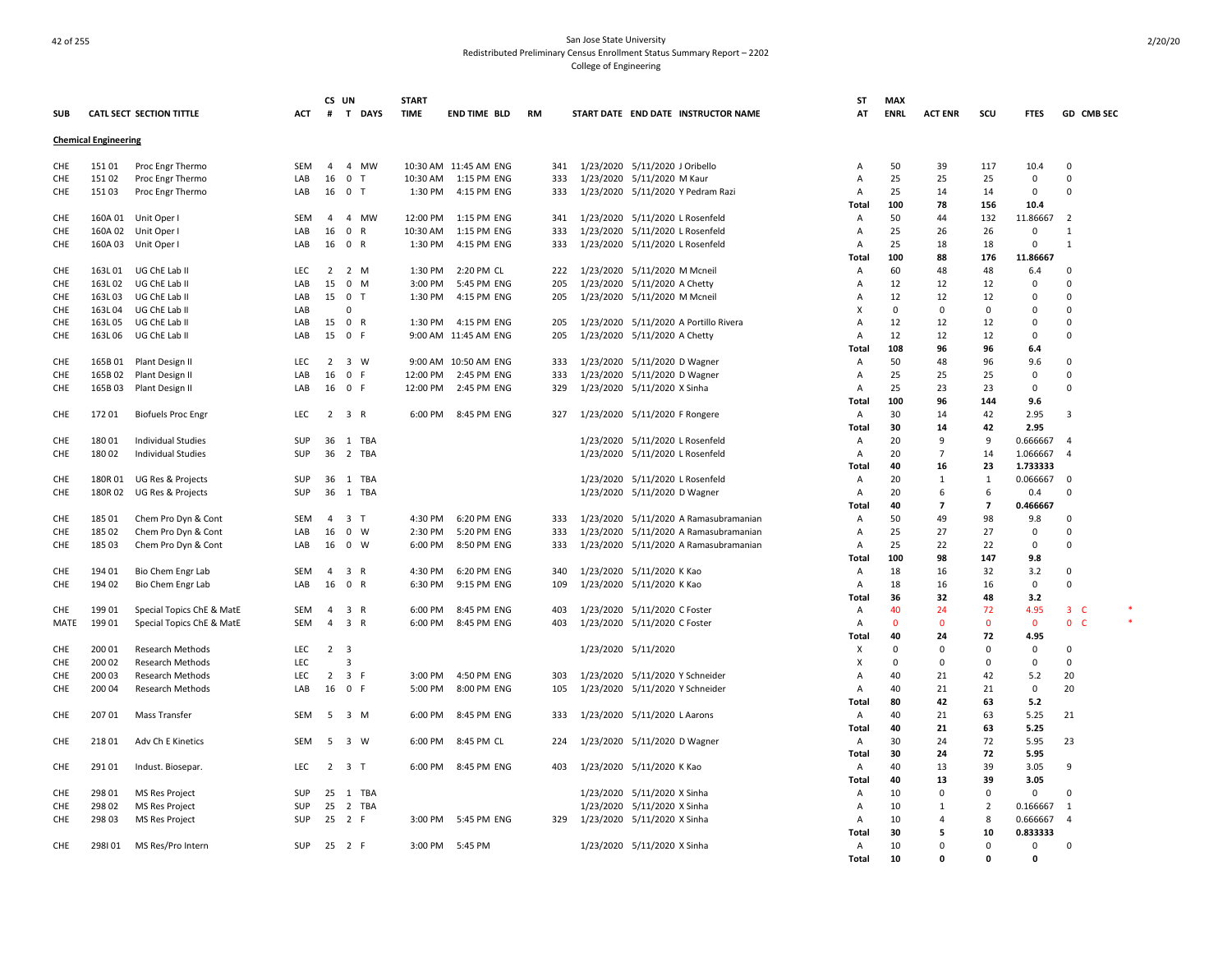|            |        |                                 |            | CS UN        | <b>START</b> |                     |           |                                     | ST                                | MAX         |                |          |             |                          |
|------------|--------|---------------------------------|------------|--------------|--------------|---------------------|-----------|-------------------------------------|-----------------------------------|-------------|----------------|----------|-------------|--------------------------|
| <b>SUB</b> |        | <b>CATL SECT SECTION TITTLE</b> | <b>ACT</b> | DAYS         | <b>TIME</b>  | <b>END TIME BLD</b> | <b>RM</b> | START DATE END DATE INSTRUCTOR NAME | AT                                | <b>ENRL</b> | <b>ACT ENR</b> | scu      | <b>FTES</b> | <b>GD CMB SEC</b>        |
| CHE        | 299 01 | Master's Thesis                 |            | SUP 25 3 TBA |              |                     |           | 1/23/2020 5/11/2020 X Sinha         |                                   | 10          | $\Omega$       | $\Omega$ | $0\qquad 0$ |                          |
| CHE        | 29902  | Master's Thesis                 | <b>SUP</b> | 25 3 TBA     |              |                     |           | 1/23/2020 5/11/2020 X Sinha         |                                   | 10          | $\Omega$       | $\Omega$ | $\Omega$    | $\overline{\phantom{0}}$ |
| CHE        | 29903  | Master's Thesis                 |            | SUP 25 3 F   |              | 3:00 PM 5:45 PM ENG | 329       | 1/23/2020 5/11/2020 X Sinha         | A                                 |             |                |          | 0.25        |                          |
|            |        |                                 |            |              |              |                     |           |                                     | Total                             | 30          |                |          | 0.25        |                          |
| CHE        | 299101 | MS Thesis Intern.               | SUP        | 25 3 F       |              | 3:00 PM 5:45 PM ENG | 329       | 1/23/2020 5/11/2020 X Sinha         |                                   |             | $\Omega$       | $\Omega$ | $\Omega$    | $\mathbf{0}$             |
|            |        |                                 |            |              |              |                     |           |                                     | Total                             | 10          | $\Omega$       | 0        | 0           |                          |
|            |        |                                 |            |              |              |                     |           |                                     | <b>Chemical Engineering Total</b> | 964         | 655            | 1161     | 81.9        |                          |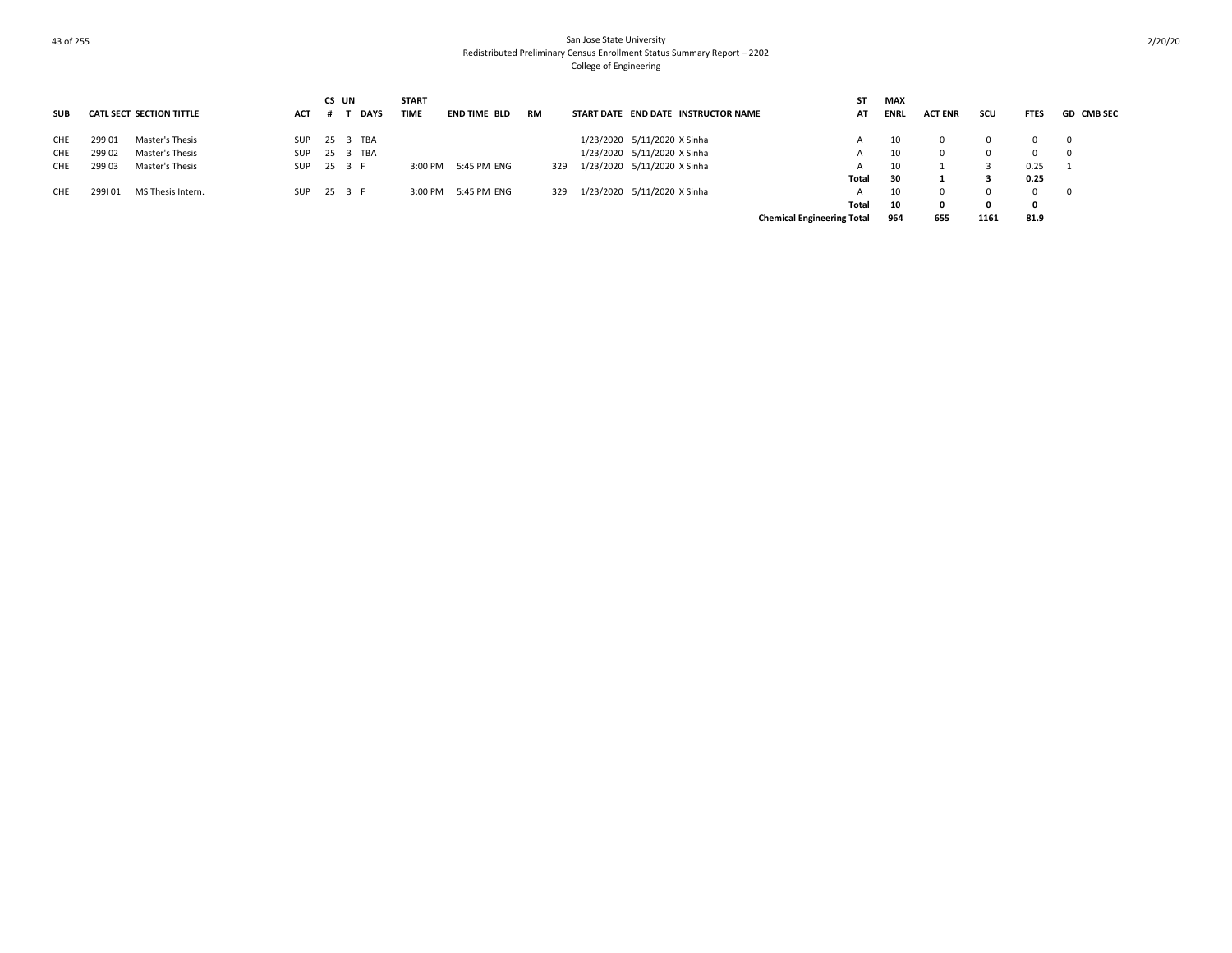# And the state University of the San Jose State University of the San Jose State University Redistributed Preliminary Census Enrollment Status Summary Report – 2202 College of Engineering

|               |        |                                   |            |                | CS UN          | <b>START</b> |                       |     |                                     | ST           | <b>MAX</b>  |                |             |             |                |
|---------------|--------|-----------------------------------|------------|----------------|----------------|--------------|-----------------------|-----|-------------------------------------|--------------|-------------|----------------|-------------|-------------|----------------|
| <b>SUB</b>    |        | <b>CATL SECT SECTION TITTLE</b>   | ACT        |                | # T DAYS       | <b>TIME</b>  | END TIME BLD          | RM  | START DATE END DATE INSTRUCTOR NAME | AT           | <b>ENRL</b> | <b>ACT ENR</b> | scu         | <b>FTES</b> | GD CMB SEC     |
|               |        | Civil & Environmental Engineering |            |                |                |              |                       |     |                                     |              |             |                |             |             |                |
| CE            | 801    | <b>Plane Surveying</b>            | <b>SEM</b> | 4              | 3 TR           |              | 8:00 AM 8:50 AM ENG   | 331 | 1/23/2020 5/11/2020 W Greenwood     | Α            | 72          | 53             | 106         | 10.6        | $\mathbf 0$    |
| CE            | 802    | <b>Plane Surveying</b>            | LAB        | 16             | 0 <sub>T</sub> |              | 9:00 AM 11:45 AM ENG  | 132 | 1/23/2020 5/11/2020 E Jackson       | Α            | 18          | 18             | 18          | 0           | $\Omega$       |
| CE            | 803    | <b>Plane Surveying</b>            | LAB        | 16             | 0 <sub>T</sub> |              | 1:30 PM 4:15 PM ENG   | 132 | 1/23/2020 5/11/2020 E Jackson       | Α            | 18          | 17             | 17          | $\mathbf 0$ | $\Omega$       |
| CE            | 804    | <b>Plane Surveying</b>            | LAB        |                | 16 0 R         |              | 9:00 AM 11:45 AM ENG  | 132 | 1/23/2020 5/11/2020 S Palarapu      | Α            | 18          | 18             | 18          | 0           | $\Omega$       |
| CE            | 805    | Plane Surveying                   | LAB        |                | $\Omega$       |              |                       |     |                                     | X            | $\mathbf 0$ | $\mathbf 0$    | $\mathbf 0$ | $\mathbf 0$ | $\Omega$       |
|               |        |                                   |            |                |                |              |                       |     |                                     | Total        | 126         | 106            | 159         | 10.6        |                |
| CE            | 2001   | Graphics/CAD/Prog                 | <b>SEM</b> |                | 2 3 TR         |              | 12:00 PM 12:50 PM CL  | 222 | 1/23/2020 5/11/2020 A Wong          | Α            | 72          | 50             | 100         | 10          | $\Omega$       |
| CE            | 2002   | Graphics/CAD/Prog                 | LAB        | 16             | 0 <sub>T</sub> |              | 9:00 AM 11:45 AM ENG  | 407 | 1/23/2020 5/11/2020 A Wong          | Α            | 18          | 17             | 17          | $\mathbf 0$ | $\Omega$       |
| CE            | 20 03  | Graphics/CAD/Prog                 | LAB        | 16             | 0 <sub>T</sub> |              | 1:30 PM 4:15 PM ENG   | 407 | 1/23/2020 5/11/2020 A Wong          | Α            | 18          | 18             | 18          | 0           | $\Omega$       |
| CE            | 2004   | Graphics/CAD/Prog                 | LAB        |                | 16 0 R         |              | 9:00 AM 11:45 AM ENG  | 407 | 1/23/2020 5/11/2020 A Wong          | Α            | 18          | 15             | 15          | $\mathbf 0$ | $\Omega$       |
| CE            | 2005   | Graphics/CAD/Prog                 | LAB        |                | $\mathbf 0$    |              |                       |     |                                     | X            | $\Omega$    | $\mathbf 0$    | $\mathbf 0$ | $\mathbf 0$ | $\mathbf 0$    |
|               |        |                                   |            |                |                |              |                       |     |                                     | Total        | 126         | 100            | 150         | 10          |                |
| CE            | 95 01  | Theory App Statics                | <b>LEC</b> |                | 2 3 TR         |              | 9:00 AM 10:15 AM CL   | 222 | 1/23/2020 5/11/2020 S Vukazich      | Α            | 55          | 51             | 153         | 10.2        | $\mathbf 0$    |
| CE            | 95 02  | Theory App Statics                | LEC        |                | 3              |              |                       |     |                                     | х            | $\mathbf 0$ | $\mathbf 0$    | $\mathbf 0$ | $\mathsf 0$ | $\mathbf 0$    |
| CE            | 95 03  | <b>Theory App Statics</b>         | LEC        |                | 2 3 TR         |              | 10:30 AM 11:45 AM ENG | 339 | 1/23/2020 5/11/2020 R Lukkoor       | Α            | 55          | 37             | 111         | 7.4         | 0              |
| CE            | 95 04  | Theory App Statics                | LEC        | $\overline{2}$ | 3 MW           |              | 9:00 AM 10:15 AM ENG  | 343 | 1/23/2020 5/11/2020 H Habib         | Α            | 55          | 27             | 81          | 5.45        | $\mathbf 1$    |
|               |        |                                   |            |                |                |              |                       |     |                                     |              | 165         | 115            | 345         | 23.05       |                |
|               |        |                                   |            |                |                |              |                       |     |                                     | Total        |             |                | 72          |             |                |
| CE            | 99 01  | Intro Statics                     | LEC        |                | 2 2 MW         |              | 8:00 AM 8:50 AM ENG   | 343 | 1/23/2020 5/11/2020 M Maaz          | Α            | 60          | 36             |             | 4.8         | 0              |
|               |        |                                   |            |                |                |              |                       |     |                                     | Total        | 60          | 36             | 72          | 4.8         |                |
| CE            | 11201  | Mech of Matls                     | <b>LEC</b> |                | 3              |              |                       |     |                                     | X            | $\mathbf 0$ | 0              | $\Omega$    | $\mathbf 0$ | $\Omega$       |
| CE            | 11202  | Mech of Matls                     | <b>LEC</b> | $\overline{2}$ | 3 TR           | 12:00 PM     | 1:15 PM ENG           | 339 | 1/23/2020 5/11/2020 A Boylan-Ashraf | Α            | 50          | 55             | 165         | 11.1        | 2              |
| CE            | 11203  | Mech of Matls                     | LEC        |                | 2 3 MW         |              | 9:00 AM 10:15 AM ENG  | 341 | 1/23/2020 5/11/2020 M Soliman       | Α            | 50          | 49             | 147         | 9.85        | $\mathbf{1}$   |
| CE            | 112 04 | Mech of Matls                     | LEC        | $\overline{2}$ | 3 TR           |              | 4:30 PM 5:45 PM BBC   | 320 | 1/23/2020 5/11/2020 K McMullin      | Α            | 55          | 47             | 141         | 9.55        | 3              |
| CE            | 11205  | Mech of Matls                     | LEC        |                | 3              |              |                       |     |                                     | X            | $\mathbf 0$ | 0              | 0           | 0           | $\Omega$       |
|               |        |                                   |            |                |                |              |                       |     |                                     | <b>Total</b> | 155         | 151            | 453         | 30.5        |                |
| CE            | 12001  | Construc Matl Lab                 | LAB        |                | 16 1 M         | 6:00 PM      | 8:45 PM ENG           | 134 | 1/23/2020 5/11/2020 M Maaz          | Α            | 15          | 16             | 16          | 1.066667    | $\mathbf 0$    |
| CE            | 120 02 | Construc Matl Lab                 | LAB        | 16             | $1$ T          | 6:00 PM      | 8:45 PM ENG           | 134 | 1/23/2020 5/11/2020 M Maaz          | A            | 15          | 15             | 15          | 1.016667    | $\mathbf{1}$   |
| CE            | 12003  | Construc Matl Lab                 | LAB        | 16             | 1 W            | 6:00 PM      | 8:45 PM ENG           | 134 | 1/23/2020 5/11/2020 M Maaz          | A            | 15          | 16             | 16          | 1.066667    | $\mathbf 0$    |
| CE            | 12004  | Construc Matl Lab                 | LAB        | 16             | 1 R            | 6:00 PM      | 8:45 PM ENG           | 134 | 1/23/2020 5/11/2020 M Maaz          | Α            | 15          | 16             | 16          | 1.083333    | 1              |
| CE            | 120 05 | Construc Matl Lab                 | LAB        | 16             | 1 F            | 1:30 PM      | 4:15 PM ENG           | 134 | 1/23/2020 5/11/2020 M Maaz          | Α            | 15          | 16             | 16          | 1.066667    | 0              |
|               |        |                                   |            |                |                |              |                       |     |                                     | Total        | 75          | 79             | 79          | 5.3         |                |
| CE            | 12101  | <b>Transp Engrg</b>               | <b>LEC</b> | $\overline{2}$ | 3 MW           |              | 10:30 AM 11:20 AM CL  | 222 | 1/23/2020 5/11/2020 S Koosha        | Α            | 54          | 45             | 90          | 9.05        | $\mathbf{1}$   |
| CE            | 12102  | <b>Transp Engrg</b>               | LAB        | 16             | $0$ M          | 1:30 PM      | 4:15 PM ENG           | 339 | 1/23/2020 5/11/2020 S Koosha        | Α            | 18          | 18             | 18          | $\mathbf 0$ | 0              |
| CE            | 12103  | <b>Transp Engrg</b>               | LAB        | 16             | 0 W            | 1:30 PM      | 4:15 PM ENG           | 339 | 1/23/2020 5/11/2020 S Koosha        | Α            | 18          | 11             | 11          | 0           | 1              |
| CE            | 12104  | <b>Transp Engrg</b>               | LAB        |                | 16 0 T         | 1:30 PM      | 4:15 PM ENG           | 339 | 1/23/2020 5/11/2020 S Koosha        | Α            | 18          | 16             | 16          | 0           | 0              |
| CE            | 121 05 | <b>Transp Engrg</b>               | LEC        | $\overline{2}$ | 3 TR           |              | 12:00 PM 12:50 PM ENG | 327 | 1/23/2020 5/11/2020 S Koosha        | Α            | 12          | 13             | 26          | 2.6         | 0              |
| CE            | 121 06 | <b>Transp Engrg</b>               | LAB        | 16             | 0 R            | 6:00 PM      | 8:45 PM ENG           | 395 | 1/23/2020 5/11/2020 F Afsari        | A            | 12          | 13             | 13          | $\mathbf 0$ | $\Omega$       |
|               |        |                                   |            |                |                |              |                       |     |                                     | <b>Total</b> | 132         | 116            | 174         | 11.65       |                |
| CE            | 123 01 | Highway & Stree Des               | <b>SEM</b> | 4              | 3 <sub>1</sub> | 4:30 PM      | 7:15 PM ENG           | 395 | 1/23/2020 5/11/2020 S Koosha        | Α            | 30          | 30             | 90          | 6           | 0              |
|               |        |                                   |            |                |                |              |                       |     |                                     | Total        | 30          | 30             | 90          | 6           |                |
| CE            | 13001  | CE Econ Analysis                  | LEC        | 2              | 2 M            | 6:00 PM      | 7:50 PM ENG           | 329 | 1/23/2020 5/11/2020 J Tang          | Α            | 45          | 45             | 90          | 6.1         | 3              |
| CE            | 13002  | CE Econ Analysis                  | <b>LEC</b> | 2              | 2 M            | 8:00 PM      | 9:50 PM ENG           | 329 | 1/23/2020 5/11/2020 J Tang          | A            | 45          | 13             | 26          | 1.833333    | $\overline{3}$ |
|               |        |                                   |            |                |                |              |                       |     |                                     | Total        | 90          | 58             | 116         | 7.933333    |                |
| CE            | 131 01 | Intr to Const Engr                | LEC        | $\overline{2}$ | 3 MW           | 6:00 PM      | 7:15 PM DMH           | 234 | 1/23/2020 5/11/2020 H Tooryani      | Α            | 45          | 46             | 138         | 9.25        | 1              |
| CE            | 131 02 | Intr to Const Engr                | <b>LEC</b> | $\overline{2}$ | 3 MW           | 7:30 PM      | 8:45 PM DMH           | 234 | 1/23/2020 5/11/2020 H Tooryani      | Α            | 45          | 9              | 27          | 1.85        | $\mathbf{1}$   |
|               |        |                                   |            |                |                |              |                       |     |                                     | Total        | 90          | 55             | 165         | 11.1        |                |
| CE            | 13201  |                                   | <b>SEM</b> |                | 4 3 T          | 1:30 PM      | 4:15 PM ENG           | 131 | 1/23/2020 5/11/2020 J Pyeon         |              | 30          | 27             | 81          | 6.15        | 15             |
|               |        | Constr Meth & Equip               |            |                |                |              |                       |     |                                     | Α<br>Total   | 30          | 27             | 81          | 6.15        |                |
|               |        |                                   |            | $\overline{a}$ |                |              |                       |     |                                     |              |             |                |             |             |                |
| CE            | 134 01 | Proj Mgt Const                    | SEM        |                | $3 \, M$       | 1:30 PM      | 4:15 PM ENG           | 131 | 1/23/2020 5/11/2020 J Pyeon         | Α            | 30          | 29             | 87          | 5.8         | 0              |
|               |        |                                   |            |                |                |              |                       |     |                                     | Total        | 30          | 29             | 87          | 5.8         |                |
| CE            | 140 01 | Geotech Engr                      | <b>SEM</b> |                | 2 3 TR         | 9:00 AM      | 9:50 AM BBC           | 102 | 1/23/2020 5/11/2020 A Moore         | Α            | 55          | 52             | 104         | 10.45       | 1              |
| CE            | 140 02 | Geotech Engr                      | LAB        | 16             | 0 <sub>T</sub> | 1:30 PM      | 4:15 PM ENG           | 209 | 1/23/2020 5/11/2020 R Lukkoor       | Α            | 18          | 18             | 18          | $\mathbf 0$ | $\mathbf 0$    |
| CE            | 140 03 | Geotech Engr                      | LAB        | 16             | 0 W            | 1:30 PM      | 4:15 PM ENG           | 209 | 1/23/2020 5/11/2020 R Lukkoor       | Α            | 18          | 16             | 16          | $\mathbf 0$ | $\mathbf{1}$   |
| $\mathsf{CE}$ | 140 04 | Geotech Engr                      | LAB        |                | 16 0 R         | 1:30 PM      | 4:15 PM ENG           | 209 | 1/23/2020 5/11/2020 R Lukkoor       | A            | 18          | 18             | 18          | $\mathbf 0$ | $\mathbf 0$    |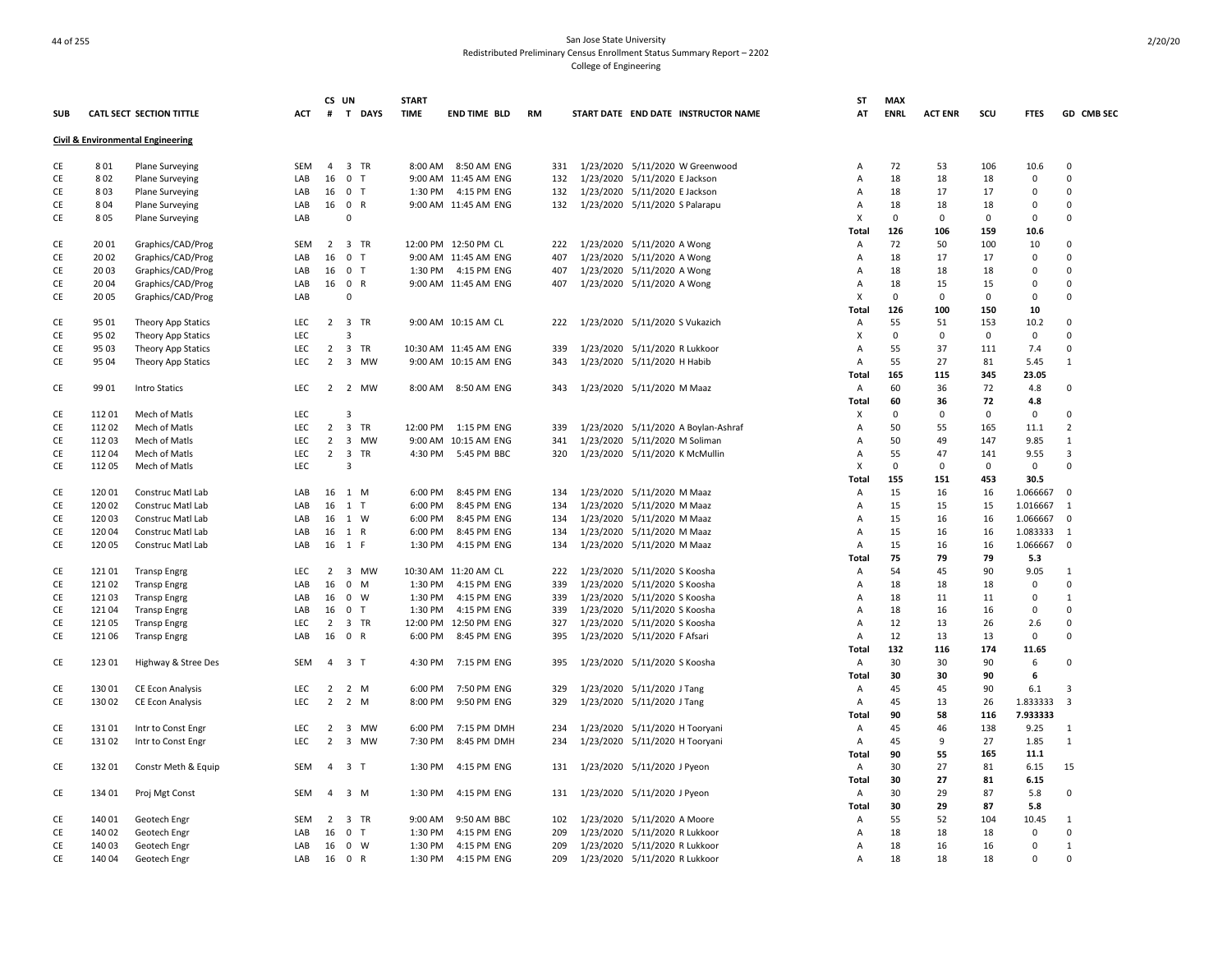|            |        |                                          |            | CS UN          |                     | <b>START</b> |                       |     |                                |                                         | ST             | <b>MAX</b>  |                |          |                    |                         |
|------------|--------|------------------------------------------|------------|----------------|---------------------|--------------|-----------------------|-----|--------------------------------|-----------------------------------------|----------------|-------------|----------------|----------|--------------------|-------------------------|
| <b>SUB</b> |        | <b>CATL SECT SECTION TITTLE</b>          | АСТ        |                | # T DAYS            | <b>TIME</b>  | <b>END TIME BLD</b>   | RM  |                                | START DATE END DATE INSTRUCTOR NAME     | AT             | <b>ENRL</b> | <b>ACT ENR</b> | scu      | <b>FTES</b>        | GD CMB SEC              |
| CE         | 140 05 | Geotech Engr                             | <b>SEM</b> | $\overline{2}$ | 3 TR                | 8:00 AM      | 8:50 AM BBC           | 102 | 1/23/2020 5/11/2020 A Moore    |                                         | Α              | 12          | 13             | 26       | 2.7                | 2                       |
| CE         | 140 06 | Geotech Engr                             | LAB        | 16             | 0 <sub>T</sub>      | 6:00 PM      | 8:45 PM ENG           | 209 | 1/23/2020 5/11/2020 R Lukkoor  |                                         | Α              | 12          | 13             | 13       | $\mathbf 0$        | $\overline{2}$          |
|            |        |                                          |            |                |                     |              |                       |     |                                |                                         | Total          | 133         | 130            | 195      | 13.15              |                         |
| CE         | 144 01 | Porous Media                             | <b>LEC</b> |                | $2 \quad 3 \quad T$ | 6:00 PM      | 8:45 PM DMH           | 348 | 1/23/2020 5/11/2020 W Wang     |                                         | A              | 30          | 15             | 45       | 3.25               | 5                       |
|            |        |                                          |            |                |                     |              |                       |     |                                |                                         | Total          | 30          | 15             | 45       | 3.25               |                         |
| CE         | 145 01 | <b>Foundation Engr</b>                   | LEC        |                | $2 \quad 3 \quad W$ | 6:00 PM      | 8:45 PM DMH           | 161 |                                | 1/23/2020 5/11/2020 M Thummaluru        | A              | 30          | 30             | 90       | 6.1                | $\overline{2}$          |
|            |        |                                          |            |                |                     |              |                       |     |                                |                                         | Total          | 30          | 30             | 90       | 6.1                |                         |
| CE         | 15001  | Hydro and Hydrau                         | <b>SEM</b> |                | 2 3 MW              |              | 12:00 PM 12:50 PM ENG | 331 | 1/23/2020 5/11/2020 O Hoang    |                                         | Α              | 54          | 46             | 92       | 9.3                | $\overline{2}$          |
| CE         | 150 02 | Hydro and Hydrau                         | LAB        | 16             | $0 \quad M$         | 1:30 PM      | 4:15 PM ENG           | 150 | 1/23/2020 5/11/2020 W Wang     |                                         | A              | 18          | 19             | 19       | $\mathbf 0$        | $\mathbf{1}$            |
| CE         | 150 03 | Hydro and Hydrau                         | LAB        | 16             | 0 R                 | 1:30 PM      | 4:15 PM ENG           | 150 | 1/23/2020 5/11/2020 O Hoang    |                                         | Α              | 18          | 9              | 9        | $\mathbf 0$        | $\mathbf{1}$            |
| CE         | 15004  | Hydro and Hydrau                         | LAB        | 16             | $0 \quad W$         | 1:30 PM      | 4:15 PM ENG           | 150 | 1/23/2020 5/11/2020 W Wang     |                                         | Α              | 18          | 18             | 18       | $\mathbf 0$        | $\Omega$                |
| CE         | 15005  | Hydro and Hydrau                         | <b>SEM</b> | $\overline{2}$ | 3 MW                |              | 12:00 PM 12:50 PM ENG | 340 | 1/23/2020 5/11/2020 W Wang     |                                         | Α              | 12          | 12             | 24       | 2.4                | $\mathbf 0$<br>$\Omega$ |
| СE         | 15006  | Hydro and Hydrau                         | LAB        | 16             | $0$ M               | 6:00 PM      | 8:45 PM ENG           | 150 | 1/23/2020 5/11/2020 O Hoang    |                                         | Α              | 12          | 12             | 12       | 0                  |                         |
|            |        |                                          |            |                |                     |              |                       |     |                                |                                         | Total          | 132         | 116            | 174      | 11.7               | $\Omega$                |
| CE         | 154 01 | <b>Hydraulic Design</b>                  | <b>SEM</b> | $\overline{a}$ | 3 R                 | 6:00 PM      | 8:45 PM BBC           | 125 | 1/23/2020 5/11/2020 B Kassab   |                                         | A              | 30<br>30    | 30<br>30       | 90<br>90 | 6<br>6             |                         |
|            | 160 01 |                                          | <b>SEM</b> |                | 2 3 TR              |              | 10:30 AM 11:20 AM CL  | 222 | 1/23/2020 5/11/2020 S Vukazich |                                         | Total          | 54          | 42             | 84       |                    | 0                       |
| CE<br>CE   | 160 02 | <b>Struc Anlys</b><br><b>Struc Anlys</b> | LAB        | 16             | 0 <sub>T</sub>      | 1:30 PM      | 4:15 PM ENG           | 340 |                                | 1/23/2020 5/11/2020 A Boylan-Ashraf     | Α<br>Α         | 18          | 18             | 18       | 8.4<br>$\mathbf 0$ | 0                       |
| CE         | 160 03 | <b>Struc Anlys</b>                       | LAB        | 16             | 0 R                 | 1:30 PM      | 4:15 PM ENG           | 340 |                                | 1/23/2020 5/11/2020 A Boylan-Ashraf     | Α              | 18          | 16             | 16       | $\overline{0}$     | 0                       |
| CE         | 16004  | <b>Struc Anlys</b>                       | LAB        | 16             | 0 M                 | 1:30 PM      | 4:15 PM ENG           | 340 |                                | 1/23/2020 5/11/2020 A Boylan-Ashraf     | Α              | 18          | 8              | 8        | 0                  | 0                       |
| CE         | 16005  | <b>Struc Anlys</b>                       | <b>SEM</b> | $\overline{2}$ | 3 TR                | 4:30 PM      | 5:20 PM HGH           | 221 | 1/23/2020 5/11/2020 H Park     |                                         | Α              | 16          | 15             | 30       | 3.15               | 3                       |
| CE         | 16006  | <b>Struc Anlys</b>                       | LAB        | 16             | 0 <sub>T</sub>      | 6:00 PM      | 8:45 PM ENG           | 340 | 1/23/2020 5/11/2020 H Park     |                                         | $\overline{A}$ | 12          | 15             | 15       | $\mathbf 0$        | 3                       |
|            |        |                                          |            |                |                     |              |                       |     |                                |                                         | Total          | 136         | 114            | 171      | 11.55              |                         |
| CE         | 162 01 | <b>Struc Concrete Des</b>                | SEM        | $\overline{4}$ | 3 TR                |              | 10:30 AM 11:20 AM ENG | 329 |                                | 1/23/2020 5/11/2020 A Al-Manaseer       | Α              | 54          | 53             | 106      | 10.75              | 3                       |
| CE         | 162 02 | <b>Struc Concrete Des</b>                | LAB        | 16             | 0 <sub>T</sub>      | 1:30 PM      | 4:15 PM ENG           | 134 | 1/23/2020 5/11/2020 M Soliman  |                                         | Α              | 16          | 18             | 18       | 0                  | $\Omega$                |
| CE         | 162 03 | <b>Struc Concrete Des</b>                | LAB        | 16             | 0 W                 | 1:30 PM      | 4:15 PM ENG           | 134 | 1/23/2020 5/11/2020 M Soliman  |                                         | A              | 16          | 18             | 18       | $\mathbf 0$        | $\mathbf{1}$            |
| CE         | 162 04 | <b>Struc Concrete Des</b>                | LAB        | 16             | 0 R                 | 1:30 PM      | 4:15 PM ENG           | 134 | 1/23/2020 5/11/2020 M Soliman  |                                         | Α              | 16          | 17             | 17       | $\mathbf 0$        | $\overline{2}$          |
| CE         | 16205  | <b>Struc Concrete Des</b>                | <b>SEM</b> | $\overline{4}$ | 3 TR                |              | 10:30 AM 11:20 AM ENG | 401 | 1/23/2020 5/11/2020 M Soliman  |                                         | Α              | 32          | 17             | 34       | 3.4                | $\Omega$                |
| CE         | 162 06 | Struc Concrete Des                       | LAB        | 16             | 0 R                 | 6:00 PM      | 8:45 PM ENG           | 131 | 1/23/2020 5/11/2020 M Soliman  |                                         | Α              | 16          | 17             | 17       | $\mathsf 0$        | 0                       |
| CE         | 162 07 | <b>Struc Concrete Des</b>                | LAB        | 16             | $0$ M               | 1:30 PM      | 4:15 PM ENG           | 134 | 1/23/2020 5/11/2020            |                                         | Α              | 16          | 0              | $\Omega$ | $\mathbf 0$        | $\Omega$                |
|            |        |                                          |            |                |                     |              |                       |     |                                |                                         | Total          | 166         | 140            | 210      | 14.15              |                         |
| CE         | 163 01 | Design Steel Struc                       | <b>SEM</b> | 4              | 3 W                 | 1:30 PM      | 4:15 PM ENG           | 131 | 1/23/2020 5/11/2020 K McMullin |                                         | Α              | 30          | 24             | 72       | 5                  | 4                       |
|            |        |                                          |            |                |                     |              |                       |     |                                |                                         | Total          | 30          | 24             | 72       | 5                  |                         |
| CE         | 17001  | Prin Environ Engr                        | LEC        |                | 2 3 MW              | 9:00 AM      | 9:50 AM CL            | 222 | 1/23/2020 5/11/2020 U Ndon     |                                         | Α              | 54          | 44             | 88       | 8.85               | $\mathbf{1}$            |
| CE         | 17002  | Prin Environ Engr                        | LAB        | 16             | $0$ M               | 1:30 PM      | 4:15 PM ENG           | 395 | 1/23/2020 5/11/2020 U Ndon     |                                         | Α              | 18          | 17             | 17       | 0                  | 0                       |
| CE         | 17003  | Prin Environ Engr                        | LAB        | 16             | 0 <sub>T</sub>      | 1:30 PM      | 4:15 PM ENG           | 395 | 1/23/2020 5/11/2020 U Ndon     |                                         | Α              | 18          | 15             | 15       | 0                  | $\mathbf 0$             |
| CE         | 17004  | Prin Environ Engr                        | LAB        | 16             | 0 R                 | 1:30 PM      | 4:15 PM ENG           | 395 | 1/23/2020 5/11/2020 U Ndon     |                                         | Α              | 18          | 12             | 12       | 0                  | $\mathbf{1}$            |
| CE         | 170 05 | Prin Environ Engr                        | LEC        | 2              | 3 MW                |              | 10:30 AM 11:20 AM ENG | 395 | 1/23/2020 5/11/2020 U Ndon     |                                         | A              | 12          | 15             | 30       | 3.05               | $\mathbf{1}$            |
| CE         | 170 06 | Prin Environ Engr                        | LAB        | 16             | $0 \quad W$         | 1:30 PM      | 4:15 PM ENG           | 395 | 1/23/2020 5/11/2020 A Tripathi |                                         | $\mathsf{A}$   | 12          | 15             | 15       | $\mathbf 0$        | $\mathbf{1}$            |
|            |        |                                          |            |                |                     |              |                       |     |                                |                                         | Total          | 132         | 118            | 177      | 11.9               |                         |
| CE         | 17201  | Solid Waste Mgt Engr                     | <b>SEM</b> | 5              | 3 R                 | 1:30 PM      | 4:15 PM ENG           | 131 |                                | 1/23/2020 5/11/2020 U Mandlekar         | A              | 30          | 5              | 15       | 1.05               | 1                       |
|            |        |                                          |            |                |                     |              |                       |     |                                |                                         | Total          | 30          | 5              | 15       | 1.05               |                         |
| CE         | 174 01 | Wtr Dist WW Coll                         | <b>SEM</b> |                | 5 3 M               |              | 4:30 PM 7:15 PM ENG   | 395 | 1/23/2020 5/11/2020 B Kassab   |                                         | Α              | 30          | 30             | 90       | 6.05               | $\mathbf{1}$            |
|            |        |                                          |            |                |                     |              |                       |     |                                |                                         | Total          | 30          | 30             | 90       | 6.05               |                         |
| CE         | 18101  | Civ Eng Systems                          | <b>SEM</b> | 5              | 3 MW                |              | 9:00 AM 10:15 AM ENG  | 395 |                                | 1/23/2020 5/11/2020 I Jeyachandran      | Α              | 18          | $\overline{7}$ | 21       | 1.4                | $\Omega$                |
| CE         | 18102  | Civ Eng Systems                          | SEM        | 5              | $3 \, M$            | 6:00 PM      | 8:45 PM ENG           | 340 |                                | 1/23/2020 5/11/2020 V De Loza Hernandez | Α              | 18          | 19             | 57       | 3.8                | $\Omega$                |
| CE         | 18103  | Civ Eng Systems                          | <b>SEM</b> | 5              | 3 W                 | 6:00 PM      | 8:45 PM ENG           | 340 |                                | 1/23/2020 5/11/2020 V De Loza Hernandez | Α              | 18          | 14             | 42       | 2.8                | $\Omega$                |
| CE         | 181 04 | Civ Eng Systems                          | <b>SEM</b> | 5              | 3 MW                |              | 10:30 AM 11:45 AM ENG | 340 |                                | 1/23/2020 5/11/2020 I Jeyachandran      | Α              | 18          | 18             | 54       | 3.6                | 0                       |
|            |        |                                          |            |                |                     |              |                       |     |                                |                                         | Total          | 72          | 58             | 174      | 11.6               |                         |
| CE         | 190 01 | Numer Solu CE Prob                       | LEC        |                | $2 \quad 2 \quad T$ | 6:00 PM      | 7:50 PM CL            | 202 | 1/23/2020 5/11/2020 A Wong     |                                         | Α              | 45          | 37             | 74       | 4.933333           | 0                       |
| CE         | 190 02 | Numer Solu CE Prob                       | <b>LEC</b> |                | $2 \quad 2 \quad F$ |              | 10:00 AM 11:50 AM ENG | 341 | 1/23/2020 5/11/2020 A Wong     |                                         | Α              | 45          | 20             | 40       | 2.8                | $\overline{4}$          |
|            |        |                                          |            |                |                     |              |                       |     |                                |                                         | Total          | 90          | 57             | 114      | 7.733333           |                         |
| CE         | 192 01 | Prob Models for CE                       | <b>SEM</b> |                | 2 2 R               | 6:00 PM      | 7:50 PM DMH           | 227 | 1/23/2020 5/11/2020 S Huang    |                                         | A              | 50          | 44             | 88       | 5.933333           | $\overline{2}$          |
| CE         | 192 02 | Prob Models for CE                       | SEM        |                | $2 \quad 2 \quad F$ | 8:00 AM      | 9:50 AM ENG           | 341 | 1/23/2020 5/11/2020 A Wong     |                                         | A              | 40          | 15             | 30       | 2.1                | 3                       |
|            |        |                                          |            |                |                     |              |                       |     |                                |                                         | Total          | 90          | 59             | 118      | 8.033333           |                         |
| CE         | 210 01 | <b>Advanced Mechanics</b>                | SEM        |                | 5 3 R               | 6:00 PM      | 8:45 PM DMH           | 160 | 1/23/2020 5/11/2020 A Singhal  |                                         | A              | 35          | 21             | 63       | 5.25               | 21                      |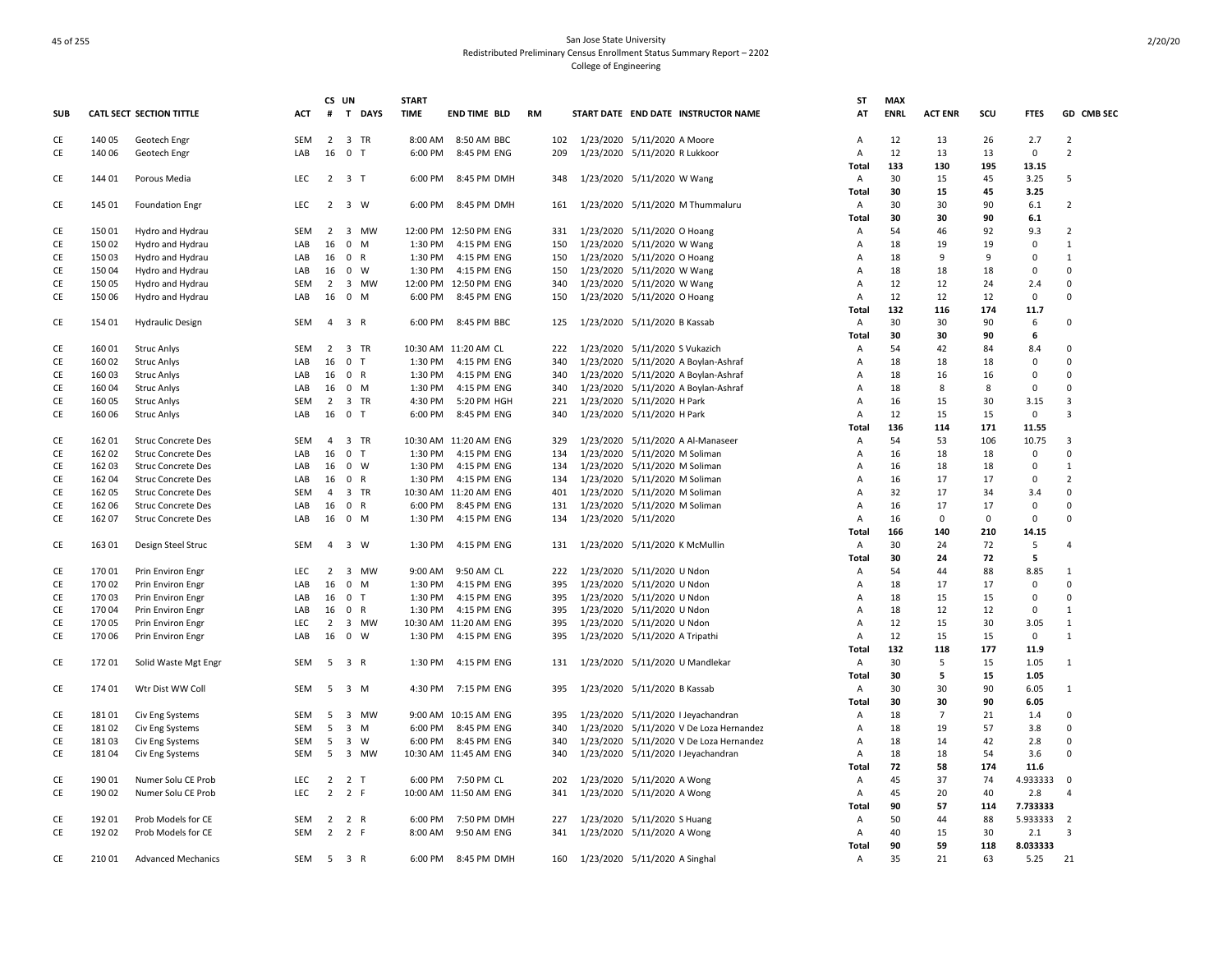| <b>SUB</b> |        | <b>CATL SECT SECTION TITTLE</b> | <b>ACT</b> | CS UN<br># | <b>DAYS</b><br>т | <b>START</b><br><b>TIME</b> | <b>END TIME BLD</b> | <b>RM</b> |                     | START DATE END DATE INSTRUCTOR NAME | <b>ST</b><br>AT                         | <b>MAX</b><br><b>ENRL</b> | <b>ACT ENR</b> | scu         | <b>FTES</b>        | GD CMB SEC   |
|------------|--------|---------------------------------|------------|------------|------------------|-----------------------------|---------------------|-----------|---------------------|-------------------------------------|-----------------------------------------|---------------------------|----------------|-------------|--------------------|--------------|
|            |        |                                 |            |            |                  |                             |                     |           |                     |                                     | <b>Total</b>                            | 35                        | 21             | 63          | 5.25               |              |
| CE         | 225 01 | Public Transp Sys               | SEM        |            | 5 3 M            | 6:00 PM                     | 8:45 PM DMH         | 160       |                     | 1/23/2020 5/11/2020 S Koosha        | A                                       | 30                        | 16             | 48          | 4                  | 16           |
|            |        |                                 |            |            |                  |                             |                     |           |                     |                                     | Total                                   | 30                        | 16             | 48          | 4                  |              |
| CE         | 226 01 | <b>Topics in Transp Eng</b>     | <b>SEM</b> | -5         | 3 W              | 6:00 PM                     | 8:45 PM DMH         | 160       |                     | 1/23/2020 5/11/2020 W Tanda         | Α                                       | 35                        | 35             | 105         | 8.75               | 35           |
|            |        |                                 | <b>SEM</b> |            |                  |                             | 8:45 PM DMH         |           |                     |                                     | <b>Total</b>                            | 35                        | 35             | 105         | 8.75               |              |
| CE         | 23201  | Const Est Cost Ana              |            | 5          | 3 R              | 6:00 PM                     |                     | 161       |                     | 1/23/2020 5/11/2020 H Tooryani      | Α                                       | 35                        | 45             | 135         | 11.2               | 44           |
| CE         | 234 01 | Const Law                       | SEM        |            | 3                |                             |                     |           |                     |                                     | Total<br>X                              | 35<br>$\Omega$            | 45<br>$\Omega$ | 135<br>0    | 11.2<br>$^{\circ}$ | $\mathbf 0$  |
|            |        |                                 |            |            |                  |                             |                     |           |                     |                                     | <b>Total</b>                            | 0                         | 0              | 0           | 0                  |              |
| CE         | 240 01 | Adv Soil Mech                   | <b>LEC</b> | 2          | 3 M              | 6:00 PM                     | 8:45 PM DMH         | 161       |                     | 1/23/2020 5/11/2020 S Huang         | A                                       | 30                        | 4              | 12          | $\mathbf{1}$       | $\Delta$     |
|            |        |                                 |            |            |                  |                             |                     |           |                     |                                     | <b>Total</b>                            | 30                        | 4              | 12          | 1                  |              |
| CE         | 252 01 | Adv Hydrology                   | <b>SEM</b> |            | 5 3 W            | 6:00 PM                     | 8:45 PM ENG         | 395       |                     | 1/23/2020 5/11/2020 W Wang          | A                                       | 30                        | 20             | 60          | 5                  | 20           |
|            |        |                                 |            |            |                  |                             |                     |           |                     |                                     | Total                                   | 30                        | 20             | 60          | 5                  |              |
| CE         | 26101  | Adv Concrete Des                | <b>SEM</b> | -5         | 3 <sub>1</sub>   | 6:00 PM                     | 8:45 PM ENG         | 232       |                     | 1/23/2020 5/11/2020 M Soliman       | Α                                       | 30                        | 24             | 72          | 6                  | 24           |
|            |        |                                 |            |            |                  |                             |                     |           |                     |                                     | <b>Total</b>                            | 30                        | 24             | 72          | 6                  |              |
| CE         | 275 01 | Ind/Haz Waste TR                | <b>SEM</b> |            | 5 3 R            | 6:00 PM                     | 8:45 PM DMH         | 348       |                     | 1/23/2020 5/11/2020 R Mukhar        | A                                       | 30                        | 13             | 39          | 3.25               | 13           |
|            |        |                                 |            |            |                  |                             |                     |           |                     |                                     | <b>Total</b>                            | 30                        | 13             | 39          | 3.25               |              |
| CE         | 29701  | <b>Special Topics CE</b>        | <b>SEM</b> |            | 3                |                             |                     |           |                     |                                     | X                                       | $\Omega$                  | 0              | $\mathbf 0$ | $\mathbf 0$        | $\mathbf 0$  |
| CE         | 297 02 | <b>Special Topics CE</b>        | <b>SEM</b> | -5         | 3 <sub>T</sub>   | 6:00 PM                     | 8:45 PM BBC         | 223       |                     | 1/23/2020 5/11/2020 J Pyeon         | A                                       | 30                        | 19             | 19          | 4.75               | 19           |
|            |        |                                 |            |            |                  |                             |                     |           |                     |                                     | <b>Total</b>                            | 30                        | 19             | 19          | 4.75               |              |
| CE         | 298 01 | Special Problems                | SUP        | 25         | 3 TBA            |                             |                     |           |                     | 1/23/2020 5/11/2020 J Pyeon         | A                                       | 40                        | 1              | 3           | 0.25               | -1           |
| CE         | 298 02 | Special Problems                | SUP        | 25         | 3 TBA            |                             |                     |           |                     | 1/23/2020 5/11/2020 K McMullin      | A                                       | 40                        | 1              | 3           | 0.25               | 1            |
| CE         | 298 03 | Special Problems                | SUP        | 25         | 3 TBA            |                             |                     |           |                     | 1/23/2020 5/11/2020 A Al-Manaseer   |                                         | 3                         | $\mathbf{1}$   | $\Omega$    | 0.25               | $\mathbf{1}$ |
|            |        |                                 |            |            |                  |                             |                     |           |                     |                                     | Total                                   | 83                        | з              | 6           | 0.75               |              |
| CE         | 29901  | <b>Masters Thesis</b>           | SUP        | 25         | 3 TBA            |                             |                     |           |                     | 1/23/2020 5/11/2020                 | A                                       | 40                        | $\Omega$       | $\Omega$    | 0                  | $\mathbf 0$  |
| CE         | 299 02 | <b>Masters Thesis</b>           | SUP        | 25         | 3 TBA            |                             |                     |           | 1/23/2020 5/11/2020 |                                     | A                                       | 40                        | $\Omega$       | $\Omega$    | 0                  | $\mathbf 0$  |
|            |        |                                 |            |            |                  |                             |                     |           |                     |                                     | Total                                   | 80                        | 0              | 0           | 0                  |              |
|            |        |                                 |            |            |                  |                             |                     |           |                     |                                     | Civil & Environmental Engineering Total | 2688                      | 2028           | 4265        | 300.1              |              |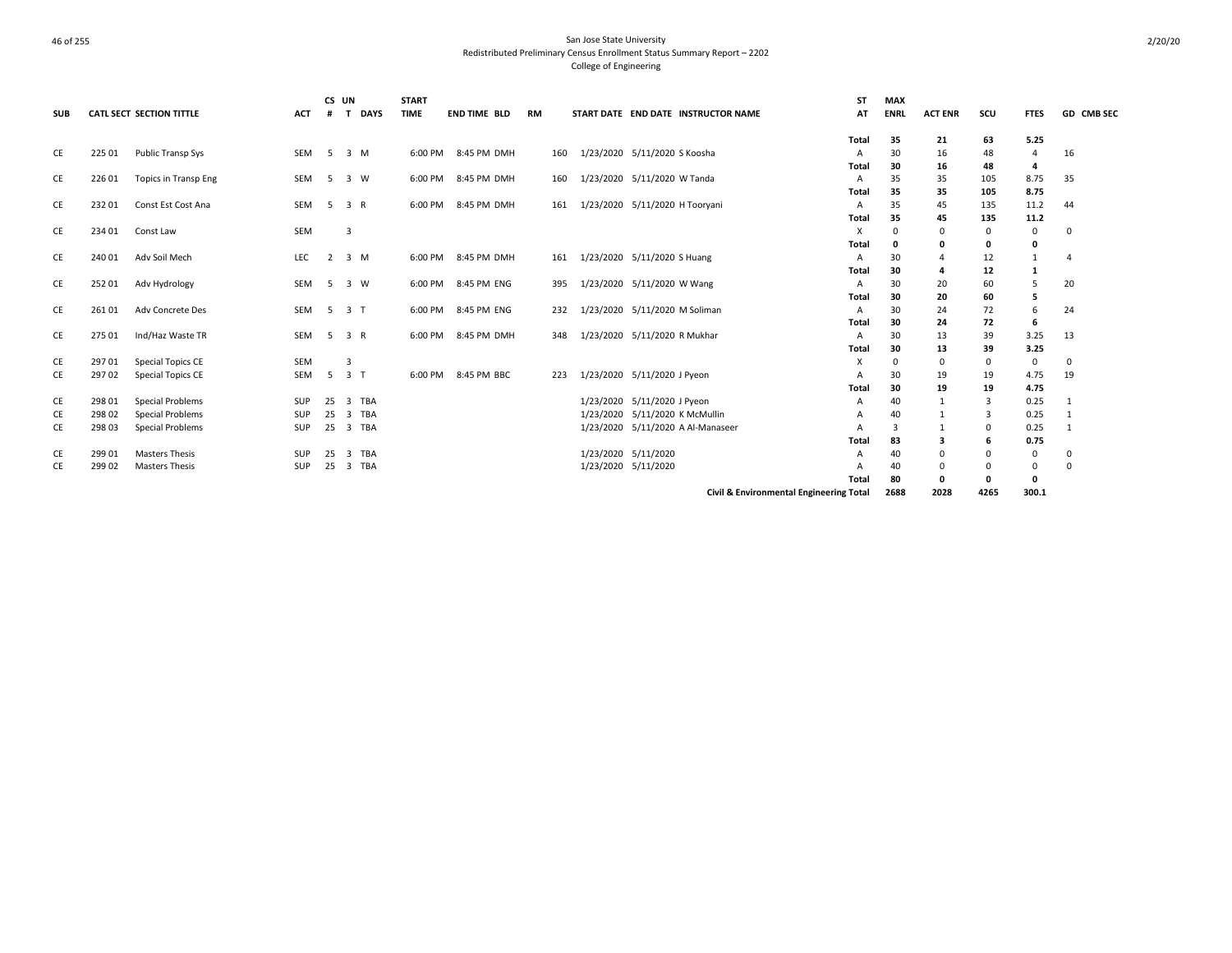| <b>SUB</b>  |                             | <b>CATL SECT SECTION TITTLE</b> | <b>ACT</b> | CS UN<br>#     | T DAYS                               | <b>START</b><br><b>TIME</b> | <b>END TIME BLD</b>   | <b>RM</b> | START DATE END DATE INSTRUCTOR NAME | ST<br>AT     | <b>MAX</b><br><b>ENRL</b> | <b>ACT ENR</b> | scu         | <b>FTES</b> | GD CMB SEC     |
|-------------|-----------------------------|---------------------------------|------------|----------------|--------------------------------------|-----------------------------|-----------------------|-----------|-------------------------------------|--------------|---------------------------|----------------|-------------|-------------|----------------|
|             | <b>Computer Engineering</b> |                                 |            |                |                                      |                             |                       |           |                                     |              |                           |                |             |             |                |
|             |                             |                                 |            |                |                                      |                             |                       |           |                                     |              |                           |                |             |             |                |
| <b>CMPE</b> | 30 01                       | Programming Concept & Meth      | <b>LEC</b> | $\mathbf{1}$   | 3 TR                                 | 8:00 AM                     | 8:50 AM ENG           | 337       | 1/23/2020 5/11/2020 F Mortezaie     | A            | 60                        | 58             | 116         | 11.6        | $\mathbf 0$    |
| <b>CMPE</b> | 30 02                       | Programming Concept & Meth      | LAB        | 16             | 0 R                                  | 5:45 PM                     | 8:35 PM ENG           | 405       | 1/23/2020 5/11/2020 C Abboud        | A            | 30                        | 29             | 29          | 0           | $\overline{0}$ |
| <b>CMPE</b> | 30 03                       | Programming Concept & Meth      | LAB        | 16             | 0 <sub>T</sub>                       | 5:45 PM                     | 8:35 PM ENG           | 405       | 1/23/2020 5/11/2020 C Abboud        | A            | 30                        | 29             | 29          | 0           | 0              |
| <b>CMPE</b> | 30 04                       | Programming Concept & Meth      | LEC        | $\mathbf{1}$   | 3 TR                                 | 8:00 AM                     | 8:50 AM ENG           | 325       | 1/23/2020 5/11/2020   Cokgor        | A            | 50                        | 26             | 52          | 5.2         | $\Omega$       |
| <b>CMPE</b> | 30 05                       | Programming Concept & Meth      | LAB        | 16             | 0 <sub>T</sub>                       | 4:30 PM                     | 7:20 PM ENG           | 489       | 1/23/2020 5/11/2020   Cokgor        | A            | 30                        | 26             | 26          | $\mathbf 0$ | $\Omega$       |
|             |                             |                                 |            |                |                                      |                             |                       |           |                                     | <b>Total</b> | 200                       | 168            | 252         | 16.8        |                |
| <b>CMPE</b> | 5001                        | Object Orient Concept Meth      | LEC        | 1              | $\overline{3}$<br>TR                 | 4:30 PM                     | 5:20 PM ENG           | 337       | 1/23/2020 5/11/2020 C Tarng         | A            | 60                        | 35             | 70          | 7.05        | 1              |
| <b>CMPE</b> | 5002                        | Object Orient Concept Meth      | LAB        | 16             | $\mathbf 0$<br>$\top$                | 1:30 PM                     | 4:20 PM ENG           | 489       | 1/23/2020 5/11/2020 C Tarng         | A            | 30                        | 25             | 25          | $\Omega$    | $\Omega$       |
| <b>CMPE</b> | 50 03                       | Object Orient Concept Meth      | LAB        | 16             | 0 R                                  | 1:30 PM                     | 4:20 PM ENG           | 489       | 1/23/2020 5/11/2020 C Tarng         | A            | 30                        | 10             | 10          | $\Omega$    | $\mathbf{1}$   |
| CMPE        | 50 04                       | Object Orient Concept Meth      | LAB        | 16             | $0 \quad W$                          | 1:30 PM                     | 4:20 PM ENG           | 489       | 1/23/2020 5/11/2020                 | A            | 30                        | $\Omega$       | $\Omega$    | $\Omega$    | $\mathbf 0$    |
|             |                             |                                 |            |                |                                      |                             |                       |           |                                     | Total        | 150                       | 70             | 105         | 7.05        |                |
| <b>CMPE</b> | 102 01                      | Assembly Language Programming   | SEM        | $\overline{4}$ | 3 TR                                 |                             | 9:00 AM 10:15 AM ENG  | 337       | 1/23/2020 5/11/2020 F Mortezaie     | A            | 50                        | 57             | 171         | 11.4        | $\Omega$       |
| <b>CMPE</b> | 102 02                      | Assembly Language Programming   | SEM        | $\overline{4}$ | $\overline{3}$<br><b>MW</b>          |                             | 10:30 AM 11:45 AM ENG | 325       | 1/23/2020 5/11/2020 I Cokgor        | A            | 50                        | 50             | 150         | 10          | $\Omega$       |
| <b>CMPE</b> | 102 03                      | Assembly Language Programming   | <b>SEM</b> | 4              | $3 \, M$                             | 6:00 PM                     | 8:45 PM BBC           | 105       | 1/23/2020 5/11/2020 K Nguyen        | A            | 50                        | 34             | 102         | 6.8         | $\Omega$       |
|             |                             |                                 |            |                |                                      |                             |                       |           |                                     |              |                           |                |             |             |                |
|             |                             |                                 |            |                |                                      |                             |                       |           |                                     | Total        | 150                       | 141            | 423         | 28.2        |                |
| CMPE        | 11001                       | <b>Electronics Comp</b>         | <b>LEC</b> | 1              | 3 MW                                 | 6:00 PM                     | 6:50 PM ENG           | 337       | 1/23/2020 5/11/2020 J Ghofraniha    | A            | 50                        | 52             | 104         | 10.4        | $\Omega$       |
| <b>CMPE</b> | 110 02                      | <b>Electronics Comp</b>         | LAB        | 16             | $\mathbf{0}$<br>M                    | 7:00 PM                     | 9:50 PM ENG           | 286       | 1/23/2020 5/11/2020 J Ghofraniha    | Α            | 25                        | 25             | 25          | $\mathbf 0$ | $\Omega$       |
| CMPE        | 11003                       | <b>Electronics Comp</b>         | LAB        | 16             | $\mathbf 0$<br>W                     | 7:00 PM                     | 9:50 PM ENG           | 286       | 1/23/2020 5/11/2020 J Ghofraniha    | A            | 25                        | 27             | 27          | 0           | $\mathbf 0$    |
|             |                             |                                 |            |                |                                      |                             |                       |           |                                     | Total        | 100                       | 104            | 156         | 10.4        |                |
| <b>CMPE</b> | 120 01                      | Computer Org & Arch             | SEM        | $\overline{a}$ | 3 MW                                 | 1:30 PM                     | 2:45 PM ENG           | 325       | 1/23/2020 5/11/2020 Y Cui           | Α            | 50                        | 52             | 156         | 10.4        | $\Omega$       |
| CMPE        | 120 02                      | Computer Org & Arch             | SEM        |                | $\overline{3}$                       |                             |                       |           |                                     | X            | $\Omega$                  | $\mathbf 0$    | $\mathbf 0$ | $\mathbf 0$ | $\Omega$       |
| <b>CMPE</b> | 120 03                      | Computer Org & Arch             | <b>SEM</b> | $\overline{4}$ | $\overline{3}$<br>TR                 | 3:00 PM                     | 4:15 PM BBC           | 226       | 1/23/2020 5/11/2020 H Li            | Α            | 50                        | 49             | 147         | 9.8         | $\overline{0}$ |
|             |                             |                                 |            |                |                                      |                             |                       |           |                                     | Total        | 100                       | 101            | 303         | 20.2        |                |
| CMPE        | 124 01                      | Digital Design I                | <b>SEM</b> | 1              | 3 MW                                 | 8:00 AM                     | 8:50 AM ENG           | 325       | 1/23/2020 5/11/2020 H Ozemek        | Α            | 40                        | 16             | 32          | 3.3         | $\overline{2}$ |
| <b>CMPE</b> | 124 02                      | Digital Design I                | LAB        | 16             | $\mathbf{0}$<br>M                    | 1:30 PM                     | 4:20 PM ENG           | 278       | 1/23/2020 5/11/2020 H Ozemek        | A            | 20                        | 12             | 12          | $\Omega$    | $\overline{2}$ |
| <b>CMPE</b> | 124 03                      | Digital Design I                | LAB        | 16             | $\mathbf{0}$<br>W                    | 1:30 PM                     | 4:20 PM ENG           | 278       | 1/23/2020 5/11/2020 H Ozemek        | Α            | 20                        | 4              | 4           | 0           | $\overline{0}$ |
| <b>CMPE</b> | 124 04                      | Digital Design I                | <b>SEM</b> | 1              | 3 TR                                 |                             | 12:00 PM 12:50 PM ENG | 325       | 1/23/2020 5/11/2020 A Uludemir      | A            | 40                        | 40             | 80          | 8           | $\Omega$       |
| <b>CMPE</b> | 124 05                      | Digital Design I                | LAB        | 16             | 0 <sub>T</sub>                       |                             | 9:00 AM 11:50 AM ENG  | 278       | 1/23/2020 5/11/2020 A Uludemir      | A            | 20                        | 20             | 20          | 0           | 0              |
| <b>CMPE</b> | 124 06                      | Digital Design I                | LAB        | 16             | 0 R                                  | 1:30 PM                     | 4:20 PM ENG           | 278       | 1/23/2020 5/11/2020 A Uludemir      | A            | 20                        | 20             | 20          | $\Omega$    | $\mathbf 0$    |
|             |                             |                                 |            |                |                                      |                             |                       |           |                                     |              | 160                       | 112            | 168         | 11.3        |                |
|             |                             |                                 |            |                |                                      |                             |                       |           |                                     | <b>Total</b> |                           |                |             |             |                |
| <b>CMPE</b> | 125 01                      | Digital Design 2                | <b>SEM</b> | 4              | 3 MW                                 |                             | 10:30 AM 11:20 AM ENG | 337       | 1/23/2020 5/11/2020 D Hung          | Α            | 75                        | 68             | 136         | 13.6        | 0              |
| <b>CMPE</b> | 125 02                      | Digital Design 2                | LAB        | 16             | $\mathbf 0$<br>M                     | 2:30 PM                     | 5:20 PM ENG           | 288       | 1/23/2020 5/11/2020 D Hung          | A            | 25                        | 26             | 26          | 0           | $\Omega$       |
| <b>CMPE</b> | 125 03                      | Digital Design 2                | LAB        | 16             | $0$ M                                | 6:00 PM                     | 8:50 PM ENG           | 288       | 1/23/2020 5/11/2020 D Hung          | A            | 25                        | 24             | 24          | $\Omega$    | $\Omega$       |
| <b>CMPE</b> | 125 04                      | Digital Design 2                | LAB        | 16             | $\mathbf 0$<br>$\mathsf{T}$          | 2:30 PM                     | 5:20 PM ENG           | 288       | 1/23/2020 5/11/2020 D Hung          | A            | 25                        | 18             | 18          | $\Omega$    | $\Omega$       |
|             |                             |                                 |            |                |                                      |                             |                       |           |                                     | Total        | 150                       | 136            | 204         | 13.6        |                |
| CMPE        | 126 01                      | Alg & Data Str Des              | LEC        | 1              | 3 TR                                 |                             | 10:30 AM 11:20 AM ENG | 395       | 1/23/2020 5/11/2020 G Saldamli      | A            | 25                        | 24             | 48          | 4.8         | $\Omega$       |
| <b>CMPE</b> | 126 02                      | Alg & Data Str Des              | LAB        | 16             | 0 <sub>T</sub>                       | 2:30 PM                     | 5:20 PM ENG           | 206       | 1/23/2020 5/11/2020 G Saldamli      | A            | 25                        | 24             | 24          | $\Omega$    | $\Omega$       |
| CMPE        | 126 03                      | Alg & Data Str Des              | LEC        | 1              | 3 MW                                 | 1:30 PM                     | 2:20 PM ENG           | 232       | 1/23/2020 5/11/2020 F Lin           | A            | 40                        | 36             | 72          | 7.2         | 0              |
| CMPE        | 126 04                      | Alg & Data Str Des              | LAB        | 16             | $\mathbf 0$<br>M                     |                             | 10:00 AM 12:50 PM ENG | 206       | 1/23/2020 5/11/2020 F Lin           | A            | 20                        | 18             | 18          | 0           | 0              |
| <b>CMPE</b> | 126 05                      | Alg & Data Str Des              | LAB        | 16             | 0 W                                  |                             | 10:00 AM 12:50 PM ENG | 206       | 1/23/2020 5/11/2020 F Lin           | A            | 20                        | 18             | 18          | $\Omega$    | $\Omega$       |
|             |                             |                                 |            |                |                                      |                             |                       |           |                                     | Total        | 130                       | 120            | 180         | 12          |                |
| <b>CMPE</b> | 12701                       | Microproc Design 1              | SEM        | $\overline{a}$ | $\overline{\mathbf{3}}$<br><b>MW</b> | 8:00 AM                     | 8:50 AM ENG           | 337       | 1/23/2020 5/11/2020   Cokgor        | Α            | 48                        | 46             | 92          | 9.2         | $\overline{0}$ |
| <b>CMPE</b> | 12702                       | Microproc Design 1              | LAB        | 16             | $^{\circ}$<br>M                      | 6:00 PM                     | 8:50 PM ENG           | 268       | 1/23/2020 5/11/2020   Cokgor        | A            | 24                        | 22             | 22          | $\mathbf 0$ | $\Omega$       |
| CMPE        | 12703                       | Microproc Design 1              | LAB        | 16             | $\mathbf 0$<br>W                     | 6:00 PM                     | 8:50 PM ENG           | 268       | 1/23/2020 5/11/2020   Cokgor        | A            | 24                        | 24             | 24          | $\Omega$    | $\Omega$       |
| <b>CMPE</b> | 12704                       | Microproc Design 1              | <b>SEM</b> | $\overline{4}$ | 3 MW                                 | 9:00 AM                     | 9:50 AM ENG           | 325       | 1/23/2020 5/11/2020 H Ozemek        | A            | 48                        | 21             | 42          | 4.2         | $\Omega$       |
| CMPE        | 12705                       | Microproc Design 1              | LAB        | 16             | $\mathbf 0$<br>т                     |                             | 9:00 AM 11:50 AM ENG  | 268       | 1/23/2020 5/11/2020 H Ozemek        | Α            | 24                        | 11             | 11          | $\Omega$    | $\Omega$       |
|             |                             |                                 |            |                |                                      |                             |                       |           |                                     |              |                           |                |             | $\Omega$    | $\Omega$       |
| CMPE        | 12706                       | Microproc Design 1              | LAB        | 16             | 0 <sub>T</sub>                       | 1:30 PM                     | 4:20 PM ENG           | 268       | 1/23/2020 5/11/2020 H Ozemek        | Α            | 24                        | 10             | 10          |             |                |
|             |                             |                                 |            |                |                                      |                             |                       |           |                                     | Total        | 192                       | 134            | 201         | 13.4        |                |
| CMPE        | 13001                       | Adv Alg Des                     | LEC        | 2              | 3 TR                                 |                             | 10:30 AM 11:45 AM ENG | 325       | 1/23/2020 5/11/2020 G Guzun         | Α            | 50                        | 23             | 69          | 4.7         | $\overline{2}$ |
| <b>CMPE</b> | 130 02                      | Adv Alg Des                     | LEC        | $\overline{2}$ | 3 TR                                 | 1:30 PM                     | 2:45 PM ENG           | 325       | 1/23/2020 5/11/2020 M Agumbe Suresh | Α            | 50                        | 23             | 69          | 4.6         | $\Omega$       |
|             |                             |                                 |            |                |                                      |                             |                       |           |                                     | Total        | 100                       | 46             | 138         | 9.3         |                |
| <b>CMPE</b> | 13101                       | Software Engr                   | <b>SEM</b> | 4              | 3 MW                                 | 3:00 PM                     | 4:15 PM BBC           | 222       | 1/23/2020 5/11/2020 C Rojas         | A            | 50                        | 44             | 132         | 8.85        | 1              |
| <b>CMPE</b> | 131 02                      | Software Engr                   | <b>SEM</b> |                | 3                                    |                             |                       |           |                                     | X            | $\Omega$                  | $\Omega$       | $\Omega$    | $\mathbf 0$ | $\Omega$       |
| CMPE        | 13103                       | Software Engr I                 | SEM        | $\overline{4}$ | 3 TR                                 | 1:30 PM                     | 2:45 PM ENG           | 343       | 1/23/2020 5/11/2020 H Li            | Α            | 50                        | 48             | 144         | 9.6         | $\Omega$       |
|             |                             |                                 |            |                |                                      |                             |                       |           |                                     |              |                           |                |             |             |                |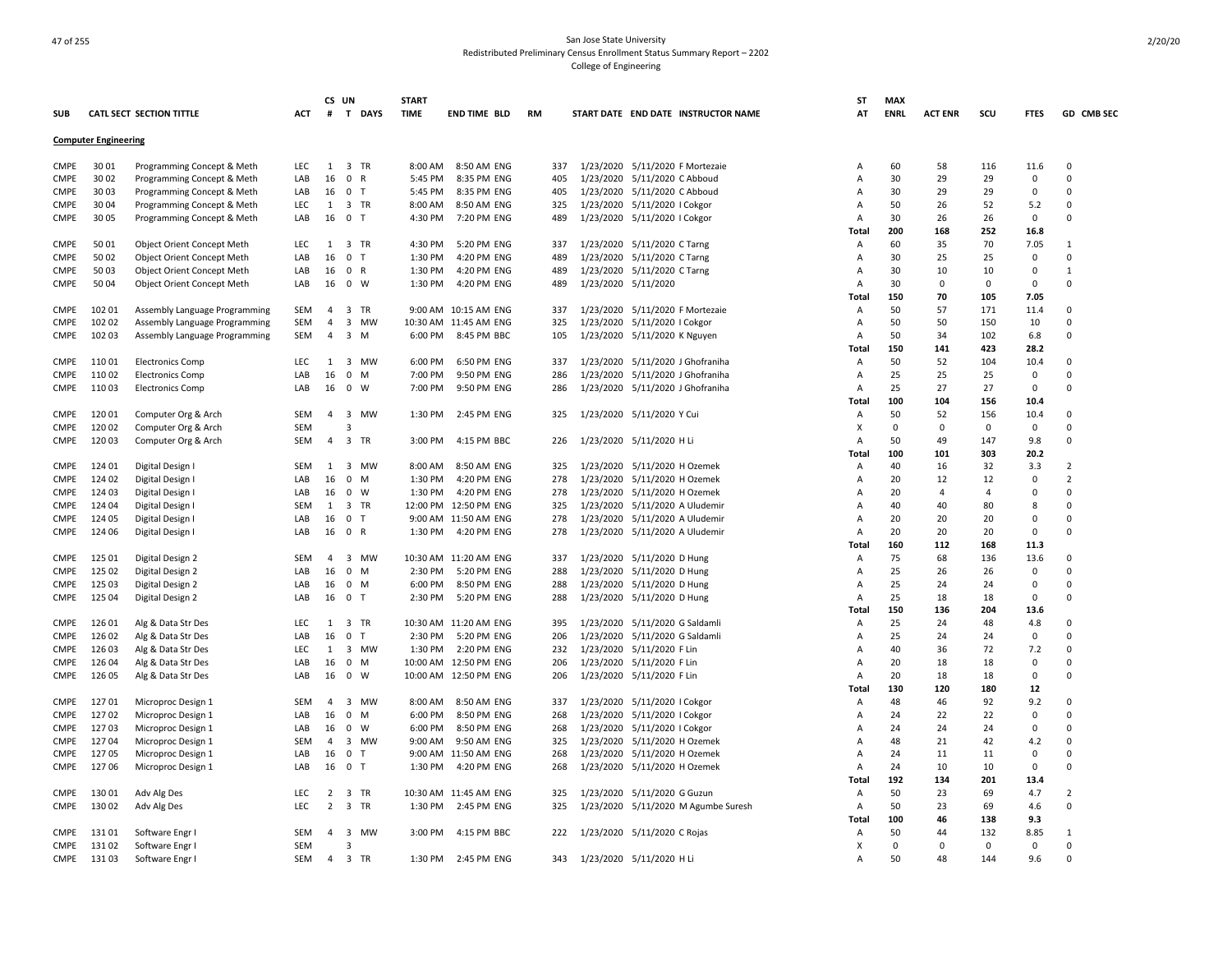|              |                |                                 |            | CS UN          |                               | <b>START</b>        |                            |            |                                                          | <b>ST</b>      | <b>MAX</b>       |                |                |                  |                         |  |
|--------------|----------------|---------------------------------|------------|----------------|-------------------------------|---------------------|----------------------------|------------|----------------------------------------------------------|----------------|------------------|----------------|----------------|------------------|-------------------------|--|
| <b>SUB</b>   |                | <b>CATL SECT SECTION TITTLE</b> | ACT        | #              | T DAYS                        | <b>TIME</b>         | <b>END TIME BLD</b>        | <b>RM</b>  | START DATE END DATE INSTRUCTOR NAME                      | AT             | <b>ENRL</b>      | <b>ACT ENR</b> | scu            | <b>FTES</b>      | GD CMB SEC              |  |
| CMPE         | 13104          | Software Engr I                 | SEM        | $\overline{4}$ | 3 R                           | 6:00 PM             | 8:45 PM CL                 | 310        | 1/23/2020 5/11/2020 F Butt                               | A              | 50               | 44             | 132            | 8.8              | $\Omega$                |  |
| CMPE         | 13105          | Software Engr I                 | <b>SEM</b> | $\overline{4}$ | 3 <sub>T</sub>                | 6:00 PM             | 8:45 PM BBC                | 201        | 1/23/2020 5/11/2020 K Nguyen                             | A              | 50               | 20             | 60             | 4.05             | 1                       |  |
|              |                |                                 |            |                |                               |                     |                            |            |                                                          | Total          | 200              | 156            | 468            | 31.3             |                         |  |
| CMPE         | 13201          | Inf Security                    | SEM        | 4              | 3 MW                          | 4:30 PM             | 5:45 PM ENG                | 325        | 1/23/2020 5/11/2020 C Tarng                              | Α              | 50               | 42             | 126            | 8.4              | 0                       |  |
|              |                |                                 |            |                |                               |                     |                            |            |                                                          | Tota           | 50               | 42             | 126            | 8.4              |                         |  |
| CMPE         | 13301          | Soft Eng II                     | LEC        | 1              | 3 W                           | 6:00 PM             | 8:45 PM ENG                | 325        | 1/23/2020 5/11/2020 B Eswar                              | Α              | 50               | 50             | 150            | 10               | $\Omega$                |  |
| CMPE         | 13302          | Soft Eng II                     | LEC        | 1              | 3 <sub>T</sub>                | 6:00 PM             | 8:45 PM DMH                | 227        | 1/23/2020 5/11/2020 Y Edalat                             | A              | 50               | 49             | 147            | 9.8              | $\Omega$                |  |
| CMPE         | 133 03         | Soft Eng II                     | LEC        | $\mathbf{1}$   | 3 <sub>T</sub>                | 6:00 PM             | 8:45 PM BBC                | 3          | 1/23/2020 5/11/2020 B Eswar                              | Α              | 50               | 39             | 117            | 7.8              | $\mathbf 0$             |  |
|              |                |                                 |            |                |                               |                     |                            |            |                                                          | Total          | 150              | 138            | 414            | 27.6             |                         |  |
| CMPE         | 135 01         | Obj Orient Anl Des              | SEM        | 4              | 3 TR                          | 1:30 PM             | 2:45 PM ENG                | 337        | 1/23/2020 5/11/2020 R Mak                                | Α<br>Total     | 50<br>50         | 21<br>21       | 63<br>63       | 4.2<br>4.2       | $\mathbf 0$             |  |
| CMPE         | 13701          | Mobile Softwr Engr              | SEM        | -5             | 3 W                           | 3:00 PM             | 5:45 PM DMH                | 234        | 1/23/2020 5/11/2020 K Perry                              | A              | 50               | 17             | 51             | 3.4              | $\Omega$                |  |
|              |                |                                 |            |                |                               |                     |                            |            |                                                          | Tota           | 50               | 17             | 51             | 3.4              |                         |  |
| CMPE         | 13801          | Database Systems I              | SEM        | 4              | 3 TR                          | 4:30 PM             | 5:45 PM BBC                | 202        | 1/23/2020 5/11/2020 K Li                                 | A              | 50               | 39             | 117            | 7.9              | $\overline{2}$          |  |
|              |                |                                 |            |                |                               |                     |                            |            |                                                          | Total          | 50               | 39             | 117            | 7.9              |                         |  |
| CMPE         | 13901          | FundamDataMining                | <b>LEC</b> | 2              | 3 M                           | 6:00 PM             | 8:45 PM DMH                | 348        | 1/23/2020 5/11/2020 S Chang                              | A              | 48               | 27             | 81             | 5.4              | 0 <sub>c</sub>          |  |
| SE           | 139 01         | FundamDataMining                | <b>LEC</b> | 2              | $3 \, M$                      | 6:00 PM             | 8:45 PM DMH                | 348        | 1/23/2020 5/11/2020 S Chang                              | $\overline{A}$ | $\Omega$         | $\Omega$       | $\Omega$       | $\mathbf{0}$     | 0 <sub>c</sub>          |  |
|              |                |                                 |            |                |                               |                     |                            |            |                                                          | Total          | 48               | 27             | 81             | 5.4              |                         |  |
| CMPE         | 140 01         | Comp Arch & Design              | SEM        | $\overline{4}$ | 3 MW                          | 3:00 PM             | 3:50 PM ENG                | 337        | 1/23/2020 5/11/2020 H Jeon                               | A              | 84               | 78             | 156            | 15.6             | 0                       |  |
| <b>CMPE</b>  | 140 02         | Comp Arch & Design              | LAB        |                | $\Omega$                      |                     |                            |            |                                                          | x              | $\mathbf 0$      | $\Omega$       | $\mathbf 0$    | $\mathbf 0$      | $\Omega$                |  |
| <b>CMPE</b>  | 14003          | Comp Arch & Design              | LAB        | 16             | $0 \mathsf{M}$                | 11:30 AM            | 2:20 PM ENG                | 288        | 1/23/2020 5/11/2020   Swanson                            | Α              | 28               | 24             | 24             | $\Omega$         | $\Omega$                |  |
| <b>CMPE</b>  | 14004          | Comp Arch & Design              | LAB        | 16             | 0 <sub>T</sub>                | 11:30 AM            | 2:20 PM ENG                | 288        | 1/23/2020 5/11/2020 T Wong                               | Α              | 28               | 24             | 24             | $\Omega$         | $\Omega$                |  |
| CMPE         | 140 05         | Comp Arch & Design              | LAB        | 16             | 0 <sub>T</sub>                |                     | 8:30 AM 11:20 AM ENG       | 288        | 1/23/2020 5/11/2020 H Jeon                               | A              | 25               | 30             | 30             | $\Omega$         | $\Omega$                |  |
|              |                |                                 |            |                |                               |                     |                            |            |                                                          | Tota           | 165              | 156            | 234            | 15.6             |                         |  |
| CMPE         | 142 01         | <b>Operating Systems</b>        | <b>SEM</b> | $\overline{a}$ | 3<br>3 MW                     |                     |                            |            |                                                          | х              | $^{\circ}$<br>50 | $\Omega$       | $\Omega$       | $\Omega$<br>10.8 | $\mathbf 0$<br>$\Omega$ |  |
| CMPE<br>CMPE | 14202<br>14203 | <b>Operating Systems</b>        | SEM<br>SEM | $\overline{4}$ | 3 W                           | 12:00 PM<br>6:00 PM | 1:15 PM ENG<br>8:45 PM BBC | 337<br>104 | 1/23/2020 5/11/2020 Y Cui<br>1/23/2020 5/11/2020 J Gomez | Α<br>A         | 50               | 54<br>10       | 162<br>30      | 2.1              | $\overline{2}$          |  |
|              |                | <b>Operating Systems</b>        |            |                |                               |                     |                            |            |                                                          | Total          | 100              | 64             | 192            | 12.9             |                         |  |
| <b>CMPE</b>  | 146 01         | RT Embedded CoDes               | SEM        | 4              | $\overline{\mathbf{3}}$<br>-F | 8:00 AM             | 9:40 AM ENG                | 337        | 1/23/2020 5/11/2020 P Kang                               | Α              | 30               | 25             | 50             | 5                | 0                       |  |
| <b>CMPE</b>  | 146 02         | <b>RT Embedded CoDes</b>        | LAB        | 16             | $0$ M                         | 6:00 PM             | 8:45 PM ENG                | 489        | 1/23/2020 5/11/2020 P Kang                               | A              | 30               | 25             | 25             | $\Omega$         | $\Omega$                |  |
| <b>CMPE</b>  | 146 03         | <b>RT Embedded CoDes</b>        | SEM        | 4              | 3 MW                          | 1:30 PM             | 2:20 PM ENG                | 329        | 1/23/2020 5/11/2020 W Wu                                 | A              | 48               | 55             | 110            | 11               | $\mathbf 0$             |  |
| <b>CMPE</b>  | 146 04         | RT Embedded CoDes               | LAB        | 16             | $^{\circ}$<br>M               | 6:00 PM             | 8:50 PM ENG                | 405        | 1/23/2020 5/11/2020 W Wu                                 | A              | 24               | 34             | 34             | $\Omega$         | $\Omega$                |  |
| CMPE         | 146 05         | RT Embedded CoDes               | LAB        |                | $\mathbf 0$                   |                     |                            |            |                                                          | X              | 0                | $\mathbf 0$    | $\mathbf 0$    | $\mathbf 0$      | $\mathbf 0$             |  |
| CMPE         | 146 07         | <b>RT Embedded CoDes</b>        | LAB        | 16             | $0 \quad W$                   | 3:00 PM             | 5:50 PM ENG                | 405        | 1/23/2020 5/11/2020 W Wu                                 | A              | 24               | 21             | 21             | $\Omega$         | $\Omega$                |  |
|              |                |                                 |            |                |                               |                     |                            |            |                                                          | Total          | 156              | 160            | 240            | 16               |                         |  |
| CMPE         | 148 01         | Comptr Networks I               | <b>SEM</b> | 4              | 3 TR                          |                     | 10:30 AM 11:45 AM ENG      | 343        | 1/23/2020 5/11/2020 R Fatoohi                            | A              | 90               | 85             | 255            | 17.05            | $\mathbf{1}$            |  |
| <b>CMPE</b>  | 148 02         | Comptr Networks I               | <b>SEM</b> | $\Delta$       | 3 MW                          | 4:30 PM             | 5:45 PM BBC                | 204        | 1/23/2020 5/11/2020 F Lin                                | A              | 75               | 76             | 228            | 15.2             | $\Omega$                |  |
|              |                |                                 |            |                |                               |                     |                            |            |                                                          | Total          | 165              | 161            | 483            | 32.25            |                         |  |
| CMPE         | 15201          | <b>Compiler Design</b>          | <b>LEC</b> | 1              | 3 TR                          | 3:00 PM             | 4:15 PM ENG                | 337        | 1/23/2020 5/11/2020 R Mak                                | A              | 60               | 60             | 180            | 12               | $\Omega$<br>$\Omega$    |  |
| CMPE         | 15202          | <b>Compiler Design</b>          | <b>LEC</b> | 1              | 3 R                           | 6:30 PM             | 9:15 PM ENG                | 325        | 1/23/2020 5/11/2020 Y Li                                 | A<br>Total     | 50<br>110        | 21<br>81       | 63<br>243      | 4.2<br>16.2      |                         |  |
| CMPE         | 165 01         | SW Eng Process Mng              | SEM        | 4              | $3 \, M$                      | 6:00 PM             | 8:45 PM DMH                | 227        | 1/23/2020 5/11/2020 B Eswar                              | Α              | 50               | 53             | 159            | 10.6             | 0                       |  |
| CMPE         | 165 02         | SW Eng Process Mng              | SEM        | 5              | 3 <sub>T</sub>                | 6:00 PM             | 8:45 PM BBC                | 326        | 1/23/2020 5/11/2020 R Tsou                               | A              | 50               | 40             | 120            | 8                | $\mathbf 0$             |  |
|              |                |                                 |            |                |                               |                     |                            |            |                                                          | Total          | 100              | 93             | 279            | 18.6             |                         |  |
| CMPE         | 17201          | <b>Enterprise Software</b>      | LEC        | $\overline{2}$ | 3 M                           | 6:00 PM             | 8:45 PM BBC                | 104        | 1/23/2020 5/11/2020 B Thomas                             | Α              | 50               | 52             | 156            | 10.4             | $\Omega$                |  |
| CMPE         | 17202          | <b>Enterprise Software</b>      | <b>LEC</b> | $\overline{2}$ | 3 R                           | 6:00 PM             | 8:45 PM BBC                | 3          | 1/23/2020 5/11/2020 B Thomas                             | Α              | 50               | 44             | 132            | 8.8              | $\Omega$                |  |
|              |                |                                 |            |                |                               |                     |                            |            |                                                          | Total          | 100              | 96             | 288            | 19.2             |                         |  |
| <b>CMPE</b>  | 18001          | Individual Studies              | SUP        | 36             | 1 TBA                         |                     |                            |            | 1/23/2020 5/11/2020 S Meldal                             | Α              | 15               | $\mathbf 0$    | $\overline{0}$ | $\mathbf{0}$     | $\mathbf{0}$<br>- C     |  |
| SE           | 18001          | Individual Studies              | SUP        | 36             | TBA<br>1                      |                     |                            |            | 1/23/2020 5/11/2020 S Meldal                             | A              | $\mathbf{0}$     | 0              | $\Omega$       | $\mathbf{0}$     | $\mathbf{0}$<br>-C      |  |
| <b>CMPE</b>  | 18002          | <b>Individual Studies</b>       | SUP        | 36             | 3<br>TBA                      |                     |                            |            | 1/23/2020 5/11/2020 S Meldal                             | A              | 15               | 9              | 27             | 1.8              | $\mathbf{0}$<br>- C     |  |
| SE           | 18002          | <b>Individual Studies</b>       | SUP        |                | 36 3 TBA                      |                     |                            |            | 1/23/2020 5/11/2020 S Meldal                             | A              | $\mathbf{0}$     | $\Omega$       | $\mathbf{0}$   | $\mathbf{0}$     | 0 <sub>c</sub>          |  |
|              |                |                                 |            |                |                               |                     |                            |            |                                                          | Total          | 30               | 9              | 27             | 1.8              |                         |  |
| <b>CMPE</b>  | 180A 01        | Data Struc/Alg C++              | LEC        |                | 3                             |                     |                            |            |                                                          | X              | 0                | 0              | $\Omega$       | 0                | 0                       |  |
| CMPE         | 180A 02        | Data Struc/Alg C++              | <b>LEC</b> | 1              | 3 <sub>T</sub>                | 6:00 PM             | 8:45 PM ENG                | 337        | 1/23/2020 5/11/2020 R Mak                                | A              | 50               | 56             | 168            | 14               | 56                      |  |
| CMPE         | 180B01         |                                 | LEC        | 1              | 3 TR                          | 4:30 PM             | 5:45 PM BBC                | 202        | 1/23/2020 5/11/2020 K Li                                 | Total          | 50<br>50         | 56<br>26       | 168<br>78      | 14<br>6.5        | 26                      |  |
|              |                | Database Systems                |            |                |                               |                     |                            |            |                                                          | Α              |                  |                |                |                  |                         |  |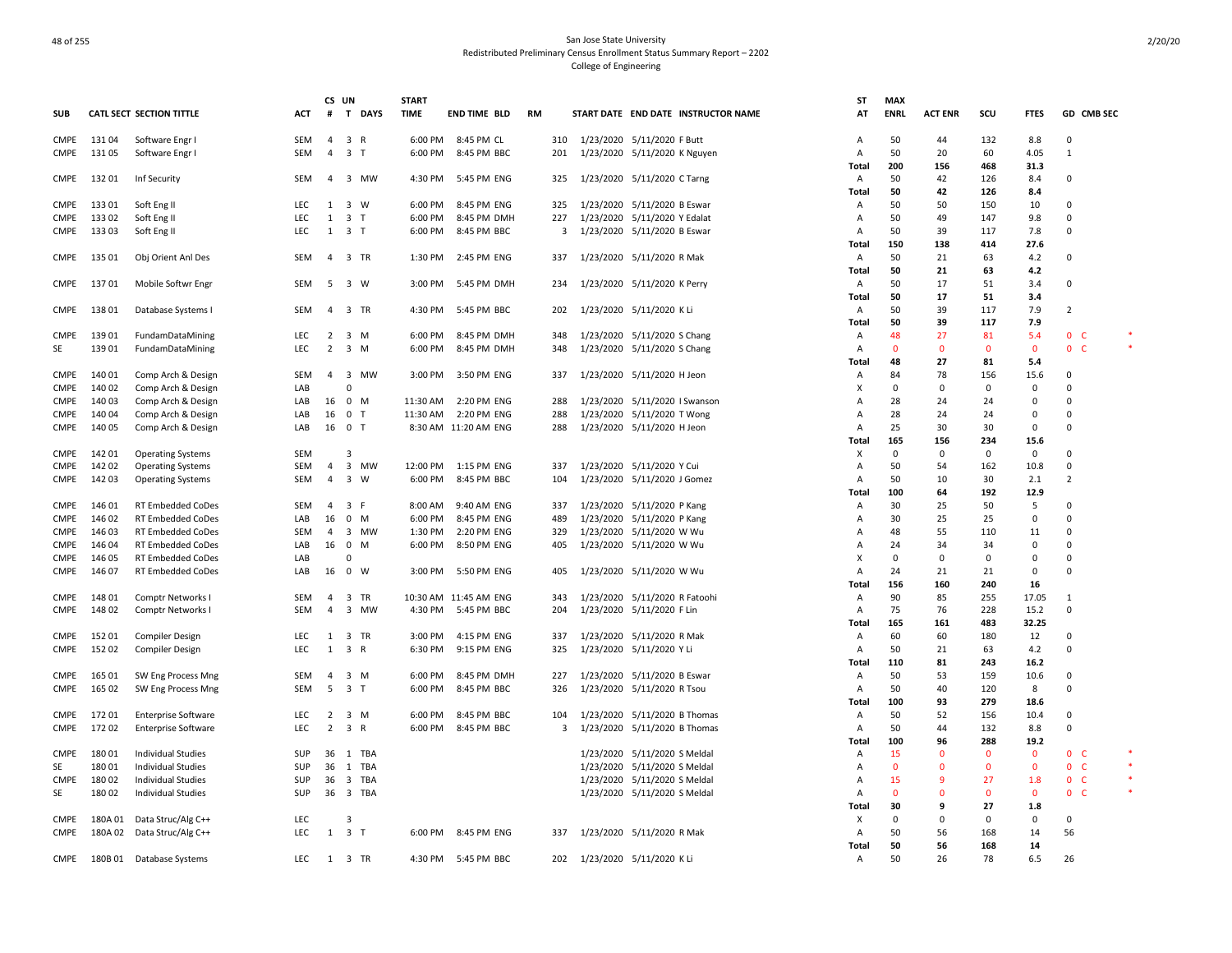|             |                  |                                 |                          | CS UN          |                               | <b>START</b> |                          |            |                                         | <b>ST</b>           | <b>MAX</b>        |                |              |                         |                     |
|-------------|------------------|---------------------------------|--------------------------|----------------|-------------------------------|--------------|--------------------------|------------|-----------------------------------------|---------------------|-------------------|----------------|--------------|-------------------------|---------------------|
| <b>SUB</b>  |                  | <b>CATL SECT SECTION TITTLE</b> | <b>ACT</b>               | #              | T DAYS                        | <b>TIME</b>  | <b>END TIME BLD</b>      | <b>RM</b>  | START DATE END DATE INSTRUCTOR NAME     | AT                  | <b>ENRL</b>       | <b>ACT ENR</b> | scu          | <b>FTES</b>             | GD CMB SEC          |
|             |                  |                                 |                          |                |                               |              |                          |            |                                         | Total               | 50                | 26             | 78           | 6.5                     |                     |
| <b>CMPE</b> |                  | 180C 01 Operating Systems       | <b>LEC</b>               | 1              | 3 F                           | 1:00 PM      | 3:45 PM ENG              | 337        | 1/23/2020 5/11/2020 H Li                | Α                   | 70                | 49             | 147          | 12.25                   | 49                  |
| CMPE        | 180C02           | <b>Operating Systems</b>        | LEC                      | $\mathbf{1}$   | $3 \, M$                      | 6:00 PM      | 8:45 PM DMH              | 150        | 1/23/2020 5/11/2020 H Abuzaina          | Α                   | 50                | 8              | 24           | $\overline{2}$          | 8                   |
|             |                  |                                 |                          |                |                               |              |                          |            |                                         | Total               | 120               | 57             | 171          | 14.25                   |                     |
| <b>CMPE</b> | 18101            | IoT Platforms                   | <b>LEC</b>               | $\overline{2}$ | 3 MW                          |              | 12:00 PM   1:15 PM   ENG | 325        | 1/23/2020 5/11/2020 K Liu               | A                   | 50                | 48             | 144          | 9.6                     | $\mathbf 0$         |
|             |                  |                                 |                          |                |                               |              |                          |            |                                         | Total               | 50                | 48             | 144          | 9.6                     |                     |
| <b>CMPE</b> | 18701            | Soft Quality Engr               | <b>SEM</b>               | $\overline{a}$ | $\overline{\mathbf{3}}$<br>MW | 4:30 PM      | 5:45 PM ENG              | 337        | 1/23/2020 5/11/2020 B Eswar             | Α                   | 70                | 76             | 228          | 15.2                    | $\mathbf 0$         |
|             |                  |                                 |                          |                |                               |              |                          |            |                                         | Total               | 70                | 76             | 228          | 15.2                    |                     |
| <b>CMPE</b> | 188 01           | Machine Learn/BD                | <b>LEC</b>               | $\overline{2}$ | 3 R                           | 6:00 PM      | 8:45 PM CL               | 117        | 1/23/2020 5/11/2020 V Pendyala          | Α                   | 40                | 35             | 105          | 7                       | 0                   |
|             |                  |                                 |                          |                |                               |              |                          |            |                                         | Total               | 40                | 35             | 105          | $\overline{7}$          |                     |
| <b>CMPE</b> | 18901            | Spcl Topics in CmpE             | <b>SEM</b>               | $\overline{a}$ | 3 TR                          | 1:30 PM      | 2:45 PM DMH              | 227        | 1/23/2020 5/11/2020 N Karimianbahnemiri | Α                   | 40                | 5              | 15           | $\mathbf{1}$            | $\Omega$            |
| <b>CMPE</b> | 18902            | Spcl Topics in CmpE             | <b>SEM</b>               | 4              | 3 W                           | 6:00 PM      | 8:45 PM CL               | 324        | 1/23/2020 5/11/2020 W Wu                | Α                   | 40                | $\overline{4}$ | 12           | 0.8                     | 0                   |
|             |                  |                                 |                          |                |                               |              |                          |            |                                         | Total               | 80                | 9              | 27           | 1.8                     |                     |
| <b>CMPE</b> |                  | 195A 01 Sr Design Project       | LAB                      | 16             | 2 W                           | 6:00 PM      | 8:45 PM ENG              | 189        | 1/23/2020 5/11/2020 R Fatoohi           | A                   | 70                | 39             | 78           | 5.2                     | $\Omega$            |
|             |                  |                                 |                          |                |                               |              |                          |            |                                         | Total               | 70                | 39             | 78           | 5.2                     |                     |
| <b>CMPE</b> |                  | 195B 01 Sr Design Project II    | LAB                      | 16             | 3 W                           | 6:00 PM      | 8:45 PM ENG              | 189        | 1/23/2020 5/11/2020 R Fatoohi           | A                   | 70                | 69             | 207          | 13.8                    | 0                   |
|             |                  |                                 |                          |                |                               |              |                          |            |                                         | Total               | 70                | 69             | 207          | 13.8                    |                     |
| <b>CMPE</b> |                  | 195E 01 Sr Design Project       | LAB                      | 16             | 1 W                           | 6:00 PM      | 8:45 PM ENG              | 189        | 1/23/2020 5/11/2020 R Fatoohi           | Α                   | 90                | 96             | 96           | 6.4                     | 0                   |
|             |                  |                                 |                          |                |                               |              |                          |            |                                         | Total               | 90                | 96             | 96           | 6.4                     |                     |
| <b>CMPE</b> |                  | 195F 01 Snr Design Proj II      | LAB                      | 16             | 3 W                           | 6:00 PM      | 8:45 PM ENG              | 189        | 1/23/2020 5/11/2020 R Fatoohi           | A                   | 75                | 55             | 165          | 11                      | $\mathbf 0$         |
|             |                  |                                 |                          |                |                               |              |                          |            |                                         | Total               | 75                | 55             | 165          | 11                      |                     |
| <b>CMPE</b> | 200 01           | Comp Architecture               | <b>LEC</b>               | 1              | 3 M                           | 6:30 PM      | 9:15 PM ENG              | 325        | 1/23/2020 5/11/2020 B Yu                | $\overline{A}$      | 50                | 42             | 126          | 10.5                    | 42                  |
| <b>CMPE</b> | 200 02           | Comp Architecture               | <b>LEC</b>               | $\mathbf{1}$   | 3 <sub>T</sub>                | 6:00 PM      | 8:45 PM ENG              | 341        | 1/23/2020 5/11/2020 B Vinnakota         | $\overline{A}$      | 50                | 12             | 36           | 3                       | 12                  |
|             |                  |                                 |                          |                |                               |              |                          |            |                                         | Total               | 100               | 54<br>$\Omega$ | 162          | 13.5<br>$\Omega$        |                     |
| <b>CMPE</b> | 202 01           | SW Systems Engr                 | <b>LEC</b><br><b>LEC</b> | 1              | 3<br>3S                       | 12:00 PM     | 2:45 PM ENG              |            |                                         | X<br>$\overline{A}$ | $\mathbf 0$<br>90 |                | $\mathbf 0$  |                         | $\mathbf 0$<br>51   |
| <b>CMPE</b> | 202 02<br>202 03 | SW Systems Engr                 | <b>LEC</b>               | 1              | 3 <sub>5</sub>                | 12:00 PM     | 2:45 PM ENG              | 189<br>337 | 1/23/2020 5/11/2020 P Nguyen            | $\overline{A}$      | 60                | 51<br>70       | 153<br>210   | 12.75<br>17.5           | 70                  |
| <b>CMPE</b> |                  | SW Systems Engr                 |                          |                |                               |              |                          |            | 1/23/2020 5/11/2020 G Vinodh            | Total               | 150               | 121            | 363          | 30.25                   |                     |
|             | 206 01           |                                 | LEC                      | -1             | 3 TR                          | 3:00 PM      | 4:15 PM ENG              | 325        | 1/23/2020 5/11/2020 M Agumbe Suresh     |                     | 50                | 23             | 69           | 5.75                    | 23                  |
| <b>CMPE</b> |                  | Comp Netwk Design               |                          |                |                               |              |                          |            |                                         | Α<br>Total          | 50                | 23             | 69           | 5.75                    |                     |
| CMPE        | 207 01           | Net Prog & Appl                 | <b>LEC</b>               | $\overline{4}$ | 3 W                           | 6:00 PM      | 8:45 PM CL               | 222        | 1/23/2020 5/11/2020 A Bond              | Α                   | 50                | 29             | 87           | 7.25                    | 29                  |
|             |                  |                                 |                          |                |                               |              |                          |            |                                         | Total               | 50                | 29             | 87           | 7.25                    |                     |
| <b>CMPE</b> | 208 01           | Net Arch & Proto                | LEC                      | 4              | 3 W                           | 6:00 PM      | 8:45 PM ENG              | 331        | 1/23/2020 5/11/2020 S Silberman         | A                   | 50                | 8              | 24           | $\overline{2}$          | 8                   |
|             |                  |                                 |                          |                |                               |              |                          |            |                                         | Total               | 50                | 8              | 24           | $\overline{\mathbf{2}}$ |                     |
| <b>CMPE</b> | 209 01           | <b>Network Security</b>         | <b>LEC</b>               | 1              | 3 <sub>T</sub>                | 6:00 PM      | 8:45 PM ENG              | 343        | 1/23/2020 5/11/2020 G Saldamli          | Α                   | 50                | 35             | 105          | 8.75                    | 35 C                |
| <b>CMPE</b> | 209 02           | <b>Network Security</b>         | <b>LEC</b>               | 1              | 3 TR                          | 3:00 PM      | 4:15 PM ENG              | 341        | 1/23/2020 5/11/2020 J Rejeb             | A                   | 55                | $\overline{7}$ | 21           | 1.75                    | 7 <sup>C</sup>      |
|             |                  |                                 |                          |                |                               |              |                          |            |                                         | Total               | 105               | 42             | 126          | 10.5                    |                     |
| <b>CMPE</b> | 220 01           | System Software                 | LEC                      | 1              | 3 W                           | 3:00 PM      | 5:45 PM BBC              | 322        | 1/23/2020 5/11/2020 W Yu                | A                   | 50                | 49             | 147          | 12.25                   | 49                  |
| <b>CMPE</b> | 22002            | System Software                 | LEC                      | $\mathbf{1}$   | 3 <sub>T</sub>                | 6:00 PM      | 8:45 PM CL               | 222        | 1/23/2020 5/11/2020 V Pendyala          | Α                   | 50                | 14             | 42           | 3.5                     | 14                  |
|             |                  |                                 |                          |                |                               |              |                          |            |                                         | Total               | 100               | 63             | 189          | 15.75                   |                     |
| <b>CMPE</b> | 22601            | Database Design                 | LEC                      | $\mathbf{1}$   | $\overline{3}$<br>MW          | 1:30 PM      | 2:45 PM BBC              | 205        | 1/23/2020 5/11/2020 K Li                | Α                   | 40                | 21             | 63           | 5.25                    | 21                  |
|             |                  |                                 |                          |                |                               |              |                          |            |                                         | Total               | 40                | 21             | 63           | 5.25                    |                     |
| <b>CMPE</b> | 240 01           | Adv Comp Design                 | <b>LEC</b>               | 1              | 3 TR                          |              | 9:00 AM 10:15 AM ENG     | 325        | 1/23/2020 5/11/2020 N Karimianbahnemiri | Α                   | 40                | 14             | 42           | 3.5                     | 14                  |
| <b>CMPE</b> | 240 02           | Adv Comp Design                 | LEC                      | $\mathbf{1}$   | $\overline{3}$<br><b>MW</b>   | 1:30 PM      | 2:45 PM ENG              | 337        | 1/23/2020 5/11/2020 H Li                | $\overline{A}$      | 40                | 44             | 132          | 11                      | 44                  |
|             |                  |                                 |                          |                |                               |              |                          |            |                                         | Total               | 80                | 58             | 174          | 14.5                    |                     |
| <b>CMPE</b> | 242 01           | <b>Embedded HW Design</b>       | LEC                      | -1             | 3 MW                          | 3:00 PM      | 4:15 PM ENG              | 325        | 1/23/2020 5/11/2020 H Li                | Α                   | 45                | 45             | 135          | 11.25                   | 45 C                |
| EE          | 242 01           | <b>Embedded HW Design</b>       | <b>LEC</b>               | 1              | $\overline{3}$<br>MW          | 3:00 PM      | 4:15 PM ENG              | 325        | 1/23/2020 5/11/2020 H Li                | $\overline{A}$      | $\mathbf{0}$      | $\Omega$       | $\mathbf{0}$ | $\mathbf{0}$            | $\mathbf{0}$<br>- C |
|             |                  |                                 |                          |                |                               |              |                          |            |                                         | Total               | 45                | 45             | 135          | 11.25                   |                     |
| CMPE        | 24301            | <b>Embedded Syst Apps</b>       | LEC                      | $\overline{a}$ | 3 <sub>T</sub>                | 6:00 PM      | 8:45 PM CL               | 224        | 1/23/2020 5/11/2020 P Kang              | Α                   | 45                | 24             | 72           | 6                       | 24                  |
|             |                  |                                 |                          |                |                               |              |                          |            |                                         | Total               | 45                | 24             | 72           | 6                       |                     |
| <b>CMPE</b> | 255 01           | Data Mining                     | <b>LEC</b>               | 1              | 3 W                           | 6:00 PM      | 8:45 PM BBC              | 108        | 1/23/2020 5/11/2020 C Rojas             | A                   | 55                | 46             | 138          | 11.5                    | 46                  |
| <b>CMPE</b> | 255 02           | Data Mining                     | <b>LEC</b>               | 1              | 3 TR                          | 3:00 PM      | 4:15 PM CL               | 222        | 1/23/2020 5/11/2020 G Guzun             | A                   | 40                | 46             | 138          | 11.5                    | 46                  |
|             |                  |                                 |                          |                |                               |              |                          |            |                                         | Total               | 95                | 92             | 276          | 23                      |                     |
| <b>CMPE</b> | 25601            | Lrg Scale Analytic              | <b>LEC</b>               | -1             | 3 TR                          |              | 10:30 AM 11:45 AM ENG    | 340        | 1/23/2020 5/11/2020 M Eirinaki          | Α                   | 40                | 40             | 120          | 10                      | 40                  |
| <b>CMPE</b> | 256 02           | Lrg Scale Analytic              | <b>LEC</b>               |                | $\overline{3}$                |              |                          |            |                                         | X                   | $\mathbf 0$       | $\mathbf 0$    | 0            | $\mathsf 0$             | $\mathbf 0$         |
| CMPE        | 25603            | Lrg Scale Analytic              | <b>LEC</b>               | 1              | 3 <sub>T</sub>                | 6:00 PM      | 8:45 PM ENG              | 325        | 1/23/2020 5/11/2020 W Wu                | Α                   | 40                | 51             | 153          | 12.75                   | 51                  |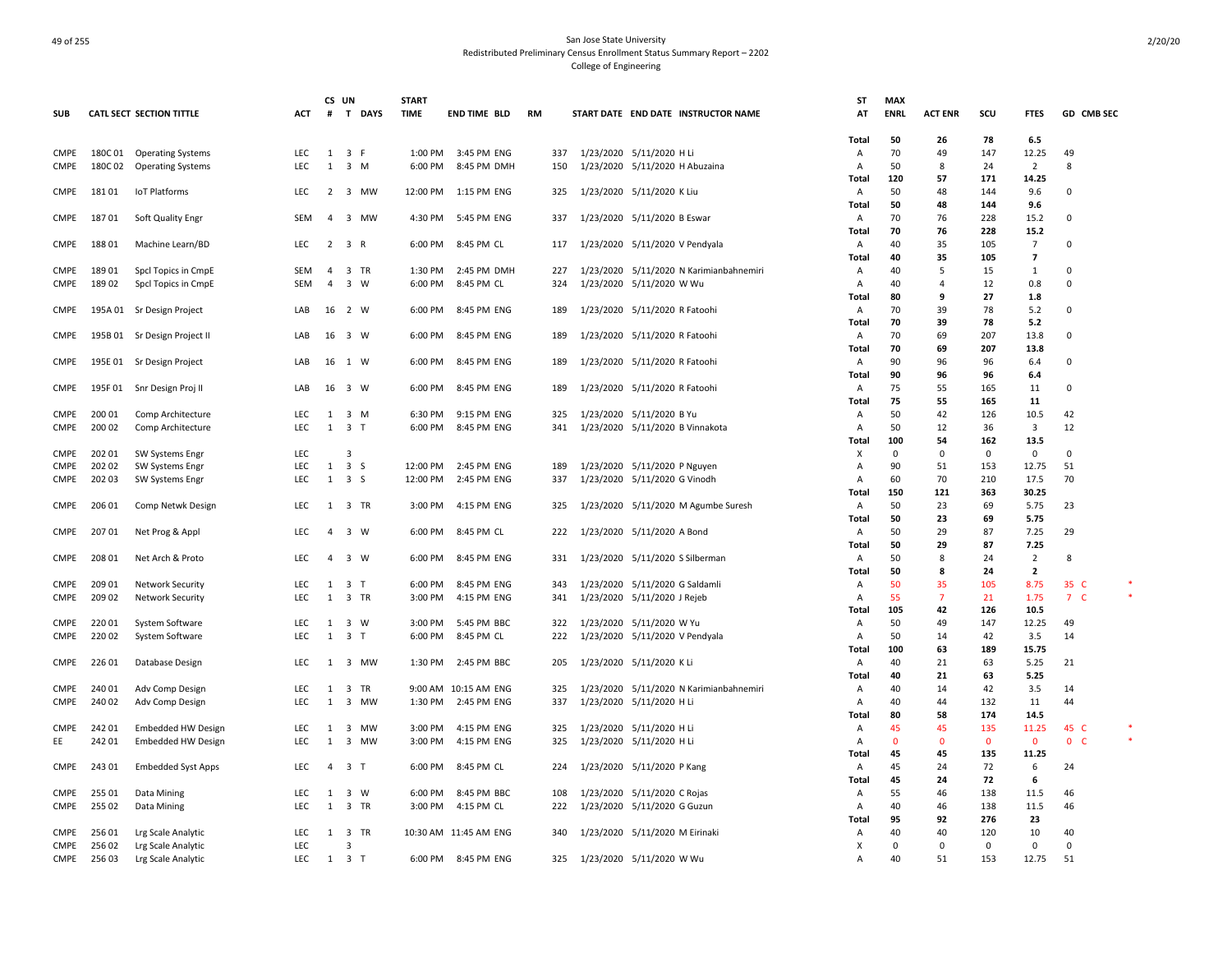|             |         |                                 |            | CS UN          |                                | <b>START</b> |                       |           |                                       | <b>ST</b>      | <b>MAX</b>  |                |             |                |                |
|-------------|---------|---------------------------------|------------|----------------|--------------------------------|--------------|-----------------------|-----------|---------------------------------------|----------------|-------------|----------------|-------------|----------------|----------------|
| <b>SUB</b>  |         | <b>CATL SECT SECTION TITTLE</b> | <b>ACT</b> | #              | T DAYS                         | <b>TIME</b>  | <b>END TIME BLD</b>   | <b>RM</b> | START DATE END DATE INSTRUCTOR NAME   | AT             | <b>ENRL</b> | <b>ACT ENR</b> | SCU         | <b>FTES</b>    | GD CMB SEC     |
|             |         |                                 |            |                |                                |              |                       |           |                                       |                |             |                |             |                |                |
|             |         |                                 |            |                |                                |              |                       |           |                                       | Total          | 80          | 91             | 273         | 22.75          |                |
| CMPE        | 25701   |                                 | <b>LEC</b> |                | 1 3 W                          | 6:00 PM      | 8:45 PM CL            | 117       | 1/23/2020 5/11/2020 Z Gao             |                | 50          | 31             | 93          | 7.75           | 31             |
|             |         | <b>Machine Learning</b>         |            |                |                                |              |                       |           |                                       | Α              |             |                |             |                |                |
| <b>CMPE</b> | 25702   | Machine Learning                | LEC        | 1              | 3 R                            | 3:00 PM      | 5:45 PM CL            | 224       | 1/23/2020 5/11/2020 S Shim            | Α              | 50          | 22             | 66          | 5.5            | 22             |
|             |         |                                 |            |                |                                |              |                       |           |                                       | Total          | 100         | 53             | 159         | 13.25          |                |
| <b>CMPE</b> | 25801   | Deep Learning                   | LEC        |                | 1 3 F                          | 12:00 PM     | 2:45 PM ENG           | 325       | 1/23/2020 5/11/2020 S Shim            | Α              | 45          | 13             | 39          | 3.25           | 13             |
| <b>CMPE</b> | 25802   | Deep Learning                   | LEC        | $\mathbf{1}$   | 3 R                            | 3:00 PM      | 5:45 PM SH            | 435       | 1/23/2020 5/11/2020 H Li              | A              | 45          | 5              | 15          | 1.25           | 5              |
|             |         |                                 |            |                |                                |              |                       |           |                                       | Total          | 90          | 18             | 54          | 4.5            |                |
| <b>CMPE</b> | 265 01  | Hi Speed Dig Des                | <b>LEC</b> |                | 3                              |              |                       |           |                                       | х              | 0           | $\mathbf 0$    | $\mathbf 0$ | 0              | 0              |
| <b>CMPE</b> | 265 02  | Hi Speed Dig Des                | LEC        | 4              | 3 R                            | 6:30 PM      | 9:15 PM BBC           | 205       | 1/23/2020 5/11/2020 B Yu              | Α              | 30          | 6              | 18          | 1.5            | 6              |
|             |         |                                 |            |                |                                |              |                       |           |                                       | Total          | 30          | 6              | 18          | 1.5            |                |
| CMPE        | 26601   | Big Data Eng/Analyt             | LEC        |                | $1 \quad 3 \quad R$            | 3:00 PM      | 5:45 PM DMH           | 227       | 1/23/2020 5/11/2020 W Yu              | A              | 60          | 62             | 186         | 15.5           | 62             |
|             |         |                                 |            |                |                                |              |                       |           |                                       | Total          | 60          | 62             | 186         | 15.5           |                |
|             |         |                                 |            |                |                                |              | 8:45 PM ENG           |           |                                       |                |             | 77             | 231         | 19.25          | 77             |
| <b>CMPE</b> | 27201   | Enterprise SW Plat              | LEC        | 1              | 3 M                            | 6:00 PM      |                       | 189       | 1/23/2020 5/11/2020 R Ranjan          | A              | 90          |                |             |                |                |
| <b>CMPE</b> | 27202   | Enterprise SW Plat              | <b>LEC</b> | 1              | 3 S                            |              | 9:15 AM 12:00 PM ENG  | 189       | 1/23/2020 5/11/2020 R Sinn            | A              | 90          | 34             | 102         | 8.5            | 34             |
|             |         |                                 |            |                |                                |              |                       |           |                                       | Total          | 180         | 111            | 333         | 27.75          |                |
| <b>CMPE</b> | 27301   | <b>Ent Dist Systems</b>         | <b>LEC</b> |                | 1 3 F                          | 3:00 PM      | 5:45 PM ENG           | 189       | 1/23/2020 5/11/2020 S Shim            | Α              | 90          | 63             | 189         | 15.75          | 63             |
| <b>CMPE</b> | 27302   | Ent Dist Systems                | LEC        | 1              | 3 R                            | 6:30 PM      | 9:15 PM BBC           | 201       | 1/23/2020 5/11/2020 S Aung            | Α              | 60          | 42             | 126         | 10.5           | 42             |
|             |         |                                 |            |                |                                |              |                       |           |                                       | Total          | 150         | 105            | 315         | 26.25          |                |
| CMPE        | 274 01  | <b>Bus Intel Tech</b>           | LEC        |                | 4 3 T                          | 3:00 PM      | 5:45 PM DMH           | 227       | 1/23/2020 5/11/2020 W Yu              | Α              | 70          | 72             | 216         | 18             | 72             |
|             |         |                                 |            |                |                                |              |                       |           |                                       | Total          | 70          | 72             | 216         | 18             |                |
| <b>CMPE</b> | 275 01  | Enterprise App Dev              | LEC        | 1              | 3 R                            | 6:00 PM      | 8:45 PM BBC           | 105       | 1/23/2020 5/11/2020 CZhang            | Α              | 50          | 47             | 141         | 11.75          | 47             |
| <b>CMPE</b> | 275 02  | <b>Enterprise App Dev</b>       | LEC        | 1              | $3 \, M$                       | 6:00 PM      | 8:45 PM BBC           | 201       | 1/23/2020 5/11/2020 J Gash            | Α              | 50          | 33             | 99          | 8.25           | 33             |
|             |         |                                 |            |                |                                |              |                       |           |                                       |                |             |                | 240         |                |                |
|             |         |                                 |            |                |                                |              |                       |           |                                       | Total          | 100         | 80             |             | 20             |                |
| CMPE        | 27701   | Smartphone App Dev              | LEC        |                | 1 3 R                          | 6:00 PM      | 8:45 PM BBC           | 326       | 1/23/2020 5/11/2020 H Li              | Α              | 60          | 54             | 162         | 13.5           | 54             |
|             |         |                                 |            |                |                                |              |                       |           |                                       | Total          | 60          | 54             | 162         | 13.5           |                |
| <b>CMPE</b> | 279 01  | <b>SW Security Techs</b>        | LEC        | 1              | 3 W                            | 6:00 PM      | 8:45 PM CL            | 226       | 1/23/2020 5/11/2020 M Larkin          | Α              | 70          | 65             | 195         | 16.25          | 65             |
|             |         |                                 |            |                |                                |              |                       |           |                                       | <b>Total</b>   | 70          | 65             | 195         | 16.25          |                |
| <b>CMPE</b> | 280 01  | Web UI Design                   | LEC        |                | 1 3 R                          | 6:30 PM      | 9:15 PM DMH           | 234       | 1/23/2020 5/11/2020 C Vuppalapati     | Α              | 50          | 38             | 114         | 9.5            | 38             |
| <b>CMPE</b> | 28002   | Web UI Design                   | LEC        | 1              | 3 TR                           |              | 10:30 AM 11:45 AM ENG | 337       | 1/23/2020 5/11/2020 R Mak             | Α              | 50          | 52             | 156         | 13             | 52             |
|             |         |                                 |            |                |                                |              |                       |           |                                       | Total          | 100         | 90             | 270         | 22.5           |                |
| <b>CMPE</b> | 28101   | Cloud Technologies              | <b>LEC</b> |                | $1 \quad 3 \quad S$            |              | 9:00 AM 11:45 AM ENG  | 337       | 1/23/2020 5/11/2020 P Nguyen          | Α              | 60          | 18             | 54          | 4.5            | 18             |
| <b>CMPE</b> | 28102   | <b>Cloud Technologies</b>       | LEC        | 1              | 3 <sub>1</sub>                 | 6:00 PM      | 8:45 PM CL            | 226       | 1/23/2020 5/11/2020 Z Gao             | A              | 60          | 49             | 147         | 12.25          | 49             |
|             |         |                                 |            |                |                                |              |                       |           |                                       |                |             | 67             |             |                |                |
|             |         |                                 |            |                |                                |              |                       |           |                                       | Total          | 120         |                | 201         | 16.75          |                |
| CMPE        | 28301   | <b>Virtual Techniques</b>       | LEC        |                | 1 3 R                          | 6:00 PM      | 8:45 PM ENG           | 337       | 1/23/2020 5/11/2020 M Larkin          | Α              | 50          | 40             | 120         | 10             | 40             |
|             |         |                                 |            |                |                                |              |                       |           |                                       | Total          | 50          | 40             | 120         | 10             |                |
| CMPE        | 285 01  | Sw Engr Processes               | <b>LEC</b> |                | $1 \quad 3 \quad M$            | 6:00 PM      | 8:45 PM ENG           | 331       | 1/23/2020 5/11/2020 R Sinn            | $\overline{A}$ | 60          | 52             | 156         | 13             | 52             |
|             |         |                                 |            |                |                                |              |                       |           |                                       | Total          | 60          | 52             | 156         | 13             |                |
| CMPE        | 28701   | SW Qual Assur Test              | LEC        |                | 1 3 R                          | 6:00 PM      | 8:45 PM BBC           | 107       | 1/23/2020 5/11/2020 Z Gao             | Α              | 60          | 43             | 129         | 10.75          | 43             |
|             |         |                                 |            |                |                                |              |                       |           |                                       | Total          | 60          | 43             | 129         | 10.75          |                |
| <b>CMPE</b> | 294 01  | <b>CMPE Seminar</b>             | SEM        | $\overline{4}$ | $3 \, M$                       | 4:00 PM      | 6:45 PM ENG           | 492       | 1/23/2020 5/11/2020 T Chatterjee      | Α              | 25          | 25             | 75          | 6.25           | 25             |
| <b>CMPE</b> | 294 02  | <b>CMPE Seminar</b>             | <b>SEM</b> | $\overline{4}$ | 3 R                            | 12:00 PM     | 2:45 PM ENG           | 492       | 1/23/2020 5/11/2020 M Ramirez-Rodenas | Α              | 25          | 24             | 72          | 6              | 24             |
| <b>CMPE</b> | 294 03  | <b>CMPE Seminar</b>             | SEM        | $\overline{4}$ | $3 \quad W$                    | 6:00 PM      | 8:45 PM ENG           | 492       | 1/23/2020 5/11/2020 M Highby          | A              | 25          | 17             | 51          | 4.25           | 17             |
| <b>CMPE</b> | 294 04  | <b>CMPE Seminar</b>             | SEM        | 4              | 3 <sub>T</sub>                 | 6:30 PM      | 9:15 PM ENG           | 492       | 1/23/2020 5/11/2020 R Bruce           | A              | 25          | 25             | 75          | 6.25           | 25             |
|             |         |                                 |            |                | 3 W                            | 4:00 PM      | 6:45 PM BBC           |           | 1/23/2020 5/11/2020 T Chatterjee      |                | 25          | 21             | 63          | 5.25           | 21             |
| <b>CMPE</b> | 294 05  | <b>CMPE Seminar</b>             | SEM        | 4              |                                |              |                       | 126       |                                       | A              |             |                |             |                |                |
| <b>CMPE</b> | 294 06  | <b>CMPE Seminar</b>             | SEM        | $\overline{4}$ | $3 \, M$                       | 12:00 PM     | 2:45 PM ENG           | 492       | 1/23/2020 5/11/2020 R Bruce           | A              | 25          | 24             | 72          | 6              | 24             |
| <b>CMPE</b> | 294 07  | <b>CMPE Seminar</b>             | SEM        | $\overline{4}$ | 3 <sub>T</sub>                 | 12:00 PM     | 2:45 PM ENG           | 492       | 1/23/2020 5/11/2020 A Megwalu         | A              | 25          | 25             | 75          | 6.25           | 25             |
| <b>CMPE</b> | 294 08  | <b>CMPE Seminar</b>             | SEM        | $\overline{4}$ | 3 R                            | 6:00 PM      | 8:45 PM ENG           | 492       | 1/23/2020 5/11/2020                   | A              | 25          | $\mathbf 0$    | $\mathbf 0$ | 0              | 0              |
|             |         |                                 |            |                |                                |              |                       |           |                                       | Total          | 200         | 161            | 483         | 40.25          |                |
| <b>CMPE</b> | 295A 01 | Master Project I                | LAB        | 16             | $\overline{\mathbf{3}}$<br>TBA |              |                       |           | 1/23/2020 5/11/2020                   | Α              | 30          | 24             | 72          | 6              | 24             |
| <b>CMPE</b> | 295A 02 | Master Project I                | LAB        | 16             | 3<br>TBA                       |              |                       |           | 1/23/2020 5/11/2020                   | Α              | 30          | 12             | 36          | 3              | 12             |
| <b>CMPE</b> | 295A 03 | Master Project I                | LAB        | 16             | $\overline{\mathbf{3}}$<br>TBA |              |                       |           | 1/23/2020 5/11/2020                   | Α              | 30          | 23             | 69          | 5.75           | 23             |
| <b>CMPE</b> | 295A 04 | Master Project I                | LAB        | 16             | TBA<br>3                       |              |                       |           | 1/23/2020 5/11/2020                   | A              | 30          | 16             | 48          | $\overline{4}$ | 16             |
| <b>CMPE</b> | 295A 05 | Master Project I                | LAB        | 16             | TBA<br>$\overline{\mathbf{3}}$ |              |                       |           | 1/23/2020 5/11/2020                   | A              | 30          | $\overline{7}$ | 21          | 1.75           | $\overline{7}$ |
| <b>CMPE</b> | 295A 06 | Master Project I                | LAB        | 16             | 3 TBA                          |              |                       |           | 1/23/2020 5/11/2020                   | A              | 30          | 0              | 0           | $^{\circ}$     | $\Omega$       |
| <b>CMPE</b> |         |                                 | LAB        |                |                                |              |                       |           |                                       | $\overline{A}$ | 30          | 15             | 45          | 3.75           | 15             |
|             | 295A 07 | Master Project I                |            | 16             | 3 TBA                          |              |                       |           | 1/23/2020 5/11/2020                   |                |             |                |             |                |                |
| <b>CMPE</b> | 295A08  | Master Project I                | LAB        |                | 16 3 TBA                       |              |                       |           | 1/23/2020 5/11/2020                   | $\overline{A}$ | 30          | 23             | 69          | 5.75           | 23             |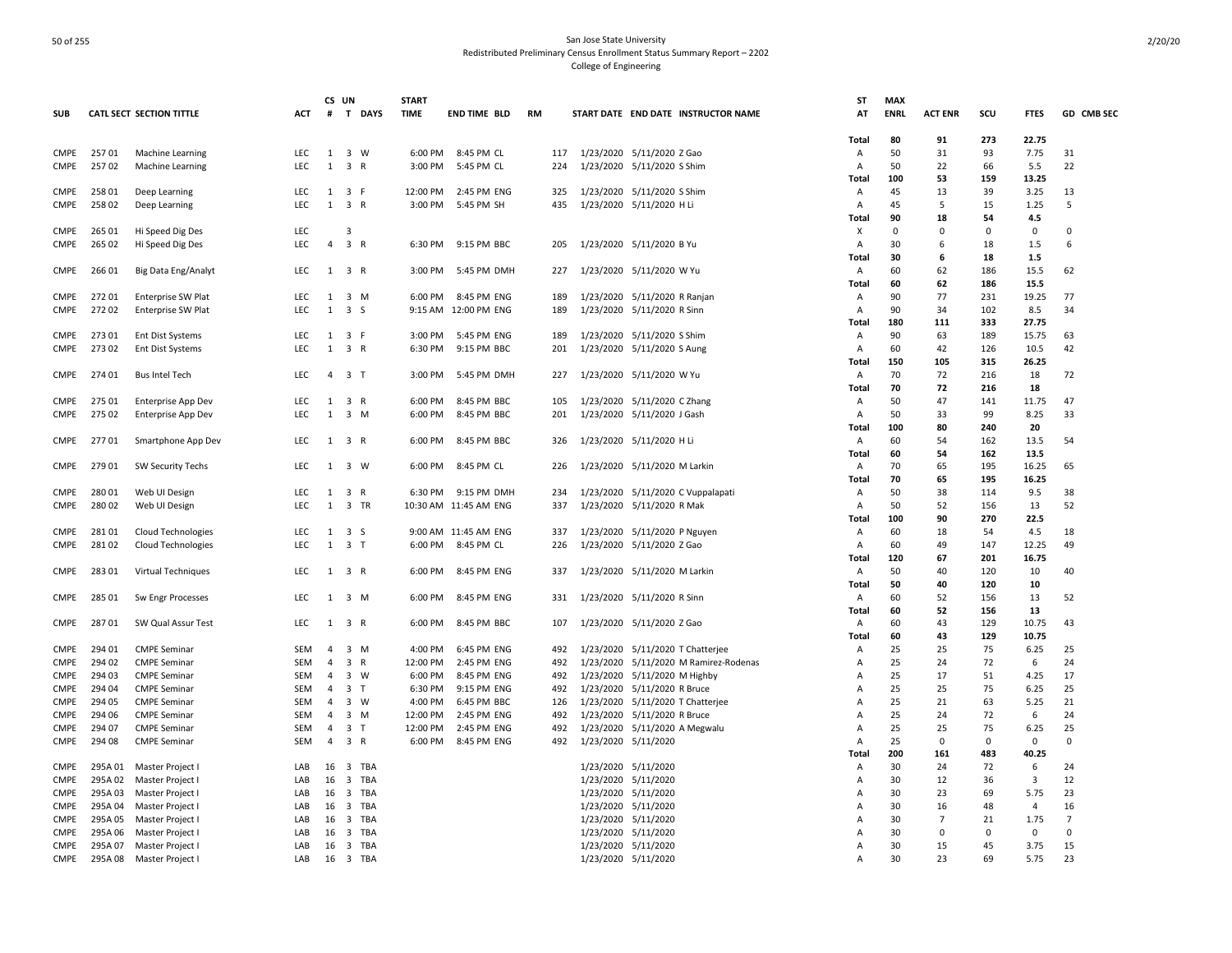| <b>CATL SECT SECTION TITTLE</b><br>$\mathbf{T}$<br><b>DAYS</b><br><b>TIME</b><br>START DATE END DATE INSTRUCTOR NAME<br>AT<br><b>ENRL</b><br><b>ACT ENR</b><br>scu<br>GD CMB SEC<br><b>SUB</b><br>ACT<br>#<br>END TIME BLD<br>RM<br><b>FTES</b><br>16<br>3 TBA<br>1/23/2020 5/11/2020<br>30<br>72<br>24<br><b>CMPE</b><br>295A 09 Master Project I<br>LAB<br>24<br>6<br>Α<br>16<br>$\overline{\mathbf{3}}$<br>TBA<br>1/23/2020 5/11/2020<br>28<br>295A 10<br>30<br>84<br>$\overline{7}$<br><b>CMPE</b><br>Master Project<br>LAB<br>28<br>Α<br>295A 11 Master Project<br>16<br>3 TBA<br>1/23/2020 5/11/2020<br>LAB<br>30<br>24<br>72<br>6<br>24<br><b>CMPE</b><br>Α<br>295A 12 Master Project I<br>16<br>3 TBA<br>1/23/2020 5/11/2020<br>30<br>0<br>$\Omega$<br><b>CMPE</b><br>LAB<br>Α<br>0<br>0<br><b>Total</b><br>360<br>196<br>588<br>49<br>295B 01<br>$\overline{\mathbf{3}}$<br><b>TBA</b><br>1/23/2020 5/11/2020<br>30<br>7.5<br>30<br><b>CMPE</b><br>Master Project II<br>LAB<br>16<br>30<br>90<br>Α<br><b>TBA</b><br>1/23/2020 5/11/2020<br>7.5<br>295B 02<br>Master Project II<br>16<br>3<br>30<br>30<br>30<br><b>CMPE</b><br>LAB<br>90<br>Α<br>16<br>TBA<br>1/23/2020 5/11/2020<br>7.5<br><b>CMPE</b><br>295B03<br>Master Project II<br>LAB<br>3<br>30<br>30<br>90<br>30<br>Α<br>295B 04<br>Master Project II<br>16<br>$\overline{\mathbf{3}}$<br>TBA<br>1/23/2020 5/11/2020<br>30<br>30<br>90<br>7.5<br>30<br><b>CMPE</b><br>LAB<br>Α<br>295B05<br>1/23/2020 5/11/2020<br>7.5<br>30<br>Master Project II<br>LAB<br>16<br>3 TBA<br>30<br>30<br>90<br><b>CMPE</b><br>Α<br>295B06<br><b>TBA</b><br>1/23/2020 5/11/2020<br>30<br>30<br>7.5<br>30<br><b>CMPE</b><br>Master Project II<br>LAB<br>16<br>3<br>90<br>Α<br>295B07<br>Master Project II<br>16<br>3 TBA<br>1/23/2020 5/11/2020<br>30<br>30<br>90<br>7.5<br>30<br><b>CMPE</b><br>LAB<br>Α<br>295B08<br>TBA<br>1/23/2020 5/11/2020<br>30<br>30<br>7.5<br>30<br><b>CMPE</b><br>Master Project II<br>LAB<br>16<br>3<br>90<br>Α<br>295B 09<br>1/23/2020 5/11/2020<br>7.5<br>30<br>16<br>3<br>TBA<br>30<br>30<br>90<br><b>CMPE</b><br>Master Project II<br>LAB<br>Α<br>1/23/2020 5/11/2020<br>3<br>295B 10<br>Master Project II<br>16<br>$\overline{\mathbf{3}}$<br>TBA<br>30<br>0.25<br>$\mathbf{1}$<br><b>CMPE</b><br>LAB<br>Α<br>1<br>295B 11<br>16<br><b>TBA</b><br>1/23/2020 5/11/2020<br>3<br><b>CMPE</b><br>Master Project II<br>LAB<br>3<br>30<br>1<br>0.25<br>$\mathbf{1}$<br>A<br><b>CMPE</b><br>295B 12 Master Project II<br>16<br>3 TBA<br>1/23/2020 5/11/2020<br>30<br>8<br>24<br>$\overline{2}$<br>8<br>LAB<br>Α<br>360<br>280<br>70<br>840<br>Total<br>29701<br>3 M<br>8:45 PM CL<br>1/23/2020 5/11/2020 A Rayes<br>50<br>52<br>52<br>CMPE<br><b>Special Topics</b><br>SEM<br>$\overline{2}$<br>6:00 PM<br>156<br>13<br>222<br>Α<br>$\Omega$<br>29702<br><b>Special Topics</b><br><b>SEM</b><br>X<br>$\mathbf 0$<br>$\Omega$<br>0<br>$\mathbf 0$<br>CMPE<br>3<br>29703<br>3 R<br>8:45 PM DMH<br>1/23/2020 5/11/2020 J Ghofraniha<br>43<br>27<br>27<br>CMPE<br><b>Special Topics</b><br>SEM<br>2<br>6:00 PM<br>81<br>6.75<br>358<br>Α<br>29704<br>2<br>3 TR<br>1:30 PM<br>2:45 PM DMH<br>227<br>1/23/2020<br>5/11/2020 N Karimianbahnemiri<br>12<br><b>CMPE</b><br><b>Special Topics</b><br>SEM<br>45<br>$\overline{4}$<br>1<br>$\overline{4}$<br>Α<br>29705<br>2<br>1/23/2020 5/11/2020 W Wu<br>3.5<br><b>Special Topics</b><br><b>SEM</b><br>3<br>W<br>6:00 PM<br>8:45 PM CL<br>324<br>45<br>42<br>14<br><b>CMPE</b><br>A<br>14<br>297 06<br>2 3 W<br>6:00 PM<br>8:45 PM CL<br>1/23/2020 5/11/2020 S Chang<br>45<br>9<br>27<br>2.25<br>9<br><b>CMPE</b><br><b>Special Topics</b><br>SEM<br>238<br>Α<br>228<br>106<br>318<br>26.5<br>Total<br><b>CMPE</b><br>298 01<br><b>Special Problems</b><br>25 1 TBA<br>1/23/2020 5/11/2020 D Harkey<br>20<br>$\overline{2}$<br>$\overline{2}$<br>0.166667<br>SUP<br>Α<br>$\overline{2}$<br>$\overline{2}$<br>$\overline{2}$<br>0.166667<br>Total<br>20<br>1/23/2020 5/11/2020 B Eswar<br>2.083333<br><b>CMPE</b><br>298131<br>CMPE/SE Internship<br>SUP<br>48<br>1 TBA<br>25<br>25<br>25<br>25<br>Α<br>298132<br>CMPE/SE Internship<br>48<br>1 TBA<br>1/23/2020 5/11/2020 B Eswar<br>25<br>24<br>$\overline{2}$<br>24<br><b>CMPE</b><br>SUP<br>Α<br>24<br>298133<br>CMPE/SE Internship<br>1/23/2020 5/11/2020 B Eswar<br>$\overline{2}$<br>24<br>SUP<br>48<br>1 TBA<br>25<br>24<br><b>CMPE</b><br>24<br>Α<br>1.833333<br>298134<br>CMPE/SE Internship<br>48<br>1/23/2020 5/11/2020 B Eswar<br>25<br>22<br>22<br><b>SUP</b><br>1 TBA<br>22<br><b>CMPE</b><br>A<br>298135<br>CMPE/SE Internship<br>48<br>1 TBA<br>1/23/2020 5/11/2020 B Eswar<br>25<br>10<br>0.833333<br>10<br><b>CMPE</b><br>SUP<br>10<br>Α<br>298136<br><b>CMPE/SE Internship</b><br>48<br>1 TBA<br>1/23/2020 5/11/2020 B Eswar<br>25<br><b>CMPE</b><br>SUP<br>$\Omega$<br>$\Omega$<br>$\Omega$<br>$\Omega$<br>А<br>298137<br><b>CMPE/SE Internship</b><br>SUP<br>48<br>1 TBA<br>1/23/2020 5/11/2020 B Eswar<br><b>CMPE</b><br>25<br>0<br>$\Omega$<br>A<br>0<br>Ω<br>48<br>1 TBA<br>298138<br><b>CMPE/SE Internship</b><br>SUP<br>1/23/2020 5/11/2020 B Eswar<br>25<br><b>CMPE</b><br>А<br>0<br>ŋ<br>$\Omega$<br>$\Omega$<br><b>CMPE/SE Internship</b><br><b>CMPE</b><br>298139<br>SUP<br>48<br>1 TBA<br>1/23/2020 5/11/2020 B Eswar<br>25<br>$\Omega$<br>$\Omega$<br>$\Omega$<br>Α<br>0<br>298140<br>CMPE/SE Internship<br>SUP<br>48<br>TBA<br>1/23/2020 5/11/2020 B Eswar<br>25<br>$\Omega$<br>$\Omega$<br><b>CMPE</b><br>1<br>$\Omega$<br>0<br>Α<br>298141<br>CMPE/SE Internship<br>1/23/2020 5/11/2020 B Eswar<br><b>CMPE</b><br>SUP<br>48<br>3<br>TBA<br>Α<br>25<br>5<br>15<br>1.25<br>.5<br>298142<br>CMPE/SE Internship<br>1/23/2020 5/11/2020 B Eswar<br>$\Omega$<br><b>CMPE</b><br><b>SUP</b><br>48<br>3 TBA<br>25<br>0<br>$\Omega$<br>0<br>A<br>300<br>110<br>120<br>10<br>Total<br>Master Thesis I<br><b>TBA</b><br>1/23/2020 5/11/2020 D Harkey<br><b>CMPE</b><br>299A 01<br><b>SUP</b><br>25<br>3<br>15<br>8<br>24<br>2<br>8<br>Α<br>Total<br>15<br>8<br>24<br>2 |      |  |            | CS UN | <b>START</b> |  |  | ST | <b>MAX</b> |                |   |     |                |
|--------------------------------------------------------------------------------------------------------------------------------------------------------------------------------------------------------------------------------------------------------------------------------------------------------------------------------------------------------------------------------------------------------------------------------------------------------------------------------------------------------------------------------------------------------------------------------------------------------------------------------------------------------------------------------------------------------------------------------------------------------------------------------------------------------------------------------------------------------------------------------------------------------------------------------------------------------------------------------------------------------------------------------------------------------------------------------------------------------------------------------------------------------------------------------------------------------------------------------------------------------------------------------------------------------------------------------------------------------------------------------------------------------------------------------------------------------------------------------------------------------------------------------------------------------------------------------------------------------------------------------------------------------------------------------------------------------------------------------------------------------------------------------------------------------------------------------------------------------------------------------------------------------------------------------------------------------------------------------------------------------------------------------------------------------------------------------------------------------------------------------------------------------------------------------------------------------------------------------------------------------------------------------------------------------------------------------------------------------------------------------------------------------------------------------------------------------------------------------------------------------------------------------------------------------------------------------------------------------------------------------------------------------------------------------------------------------------------------------------------------------------------------------------------------------------------------------------------------------------------------------------------------------------------------------------------------------------------------------------------------------------------------------------------------------------------------------------------------------------------------------------------------------------------------------------------------------------------------------------------------------------------------------------------------------------------------------------------------------------------------------------------------------------------------------------------------------------------------------------------------------------------------------------------------------------------------------------------------------------------------------------------------------------------------------------------------------------------------------------------------------------------------------------------------------------------------------------------------------------------------------------------------------------------------------------------------------------------------------------------------------------------------------------------------------------------------------------------------------------------------------------------------------------------------------------------------------------------------------------------------------------------------------------------------------------------------------------------------------------------------------------------------------------------------------------------------------------------------------------------------------------------------------------------------------------------------------------------------------------------------------------------------------------------------------------------------------------------------------------------------------------------------------------------------------------------------------------------------------------------------------------------------------------------------------------------------------------------------------------------------------------------------------------------------------------------------------------------------------------------------------------------------------------------------------------------------------------------------------------------------------------------------------------------------------------------------------------------------------------------------------------------------------------------------------------------------------------------------------------------------------------------------------------------------------------------------------------------------------------------------------------------------------------------------------------------------------------------------------------------------------------------------------------------------------------------------------------------------------------------------------------------------------------------------------------------------------------------------------------------------------------------------------------------------------------|------|--|------------|-------|--------------|--|--|----|------------|----------------|---|-----|----------------|
|                                                                                                                                                                                                                                                                                                                                                                                                                                                                                                                                                                                                                                                                                                                                                                                                                                                                                                                                                                                                                                                                                                                                                                                                                                                                                                                                                                                                                                                                                                                                                                                                                                                                                                                                                                                                                                                                                                                                                                                                                                                                                                                                                                                                                                                                                                                                                                                                                                                                                                                                                                                                                                                                                                                                                                                                                                                                                                                                                                                                                                                                                                                                                                                                                                                                                                                                                                                                                                                                                                                                                                                                                                                                                                                                                                                                                                                                                                                                                                                                                                                                                                                                                                                                                                                                                                                                                                                                                                                                                                                                                                                                                                                                                                                                                                                                                                                                                                                                                                                                                                                                                                                                                                                                                                                                                                                                                                                                                                                                                                                                                                                                                                                                                                                                                                                                                                                                                                                                                                                                                                                              |      |  |            |       |              |  |  |    |            |                |   |     |                |
|                                                                                                                                                                                                                                                                                                                                                                                                                                                                                                                                                                                                                                                                                                                                                                                                                                                                                                                                                                                                                                                                                                                                                                                                                                                                                                                                                                                                                                                                                                                                                                                                                                                                                                                                                                                                                                                                                                                                                                                                                                                                                                                                                                                                                                                                                                                                                                                                                                                                                                                                                                                                                                                                                                                                                                                                                                                                                                                                                                                                                                                                                                                                                                                                                                                                                                                                                                                                                                                                                                                                                                                                                                                                                                                                                                                                                                                                                                                                                                                                                                                                                                                                                                                                                                                                                                                                                                                                                                                                                                                                                                                                                                                                                                                                                                                                                                                                                                                                                                                                                                                                                                                                                                                                                                                                                                                                                                                                                                                                                                                                                                                                                                                                                                                                                                                                                                                                                                                                                                                                                                                              |      |  |            |       |              |  |  |    |            |                |   |     |                |
|                                                                                                                                                                                                                                                                                                                                                                                                                                                                                                                                                                                                                                                                                                                                                                                                                                                                                                                                                                                                                                                                                                                                                                                                                                                                                                                                                                                                                                                                                                                                                                                                                                                                                                                                                                                                                                                                                                                                                                                                                                                                                                                                                                                                                                                                                                                                                                                                                                                                                                                                                                                                                                                                                                                                                                                                                                                                                                                                                                                                                                                                                                                                                                                                                                                                                                                                                                                                                                                                                                                                                                                                                                                                                                                                                                                                                                                                                                                                                                                                                                                                                                                                                                                                                                                                                                                                                                                                                                                                                                                                                                                                                                                                                                                                                                                                                                                                                                                                                                                                                                                                                                                                                                                                                                                                                                                                                                                                                                                                                                                                                                                                                                                                                                                                                                                                                                                                                                                                                                                                                                                              |      |  |            |       |              |  |  |    |            |                |   |     |                |
|                                                                                                                                                                                                                                                                                                                                                                                                                                                                                                                                                                                                                                                                                                                                                                                                                                                                                                                                                                                                                                                                                                                                                                                                                                                                                                                                                                                                                                                                                                                                                                                                                                                                                                                                                                                                                                                                                                                                                                                                                                                                                                                                                                                                                                                                                                                                                                                                                                                                                                                                                                                                                                                                                                                                                                                                                                                                                                                                                                                                                                                                                                                                                                                                                                                                                                                                                                                                                                                                                                                                                                                                                                                                                                                                                                                                                                                                                                                                                                                                                                                                                                                                                                                                                                                                                                                                                                                                                                                                                                                                                                                                                                                                                                                                                                                                                                                                                                                                                                                                                                                                                                                                                                                                                                                                                                                                                                                                                                                                                                                                                                                                                                                                                                                                                                                                                                                                                                                                                                                                                                                              |      |  |            |       |              |  |  |    |            |                |   |     |                |
|                                                                                                                                                                                                                                                                                                                                                                                                                                                                                                                                                                                                                                                                                                                                                                                                                                                                                                                                                                                                                                                                                                                                                                                                                                                                                                                                                                                                                                                                                                                                                                                                                                                                                                                                                                                                                                                                                                                                                                                                                                                                                                                                                                                                                                                                                                                                                                                                                                                                                                                                                                                                                                                                                                                                                                                                                                                                                                                                                                                                                                                                                                                                                                                                                                                                                                                                                                                                                                                                                                                                                                                                                                                                                                                                                                                                                                                                                                                                                                                                                                                                                                                                                                                                                                                                                                                                                                                                                                                                                                                                                                                                                                                                                                                                                                                                                                                                                                                                                                                                                                                                                                                                                                                                                                                                                                                                                                                                                                                                                                                                                                                                                                                                                                                                                                                                                                                                                                                                                                                                                                                              |      |  |            |       |              |  |  |    |            |                |   |     |                |
|                                                                                                                                                                                                                                                                                                                                                                                                                                                                                                                                                                                                                                                                                                                                                                                                                                                                                                                                                                                                                                                                                                                                                                                                                                                                                                                                                                                                                                                                                                                                                                                                                                                                                                                                                                                                                                                                                                                                                                                                                                                                                                                                                                                                                                                                                                                                                                                                                                                                                                                                                                                                                                                                                                                                                                                                                                                                                                                                                                                                                                                                                                                                                                                                                                                                                                                                                                                                                                                                                                                                                                                                                                                                                                                                                                                                                                                                                                                                                                                                                                                                                                                                                                                                                                                                                                                                                                                                                                                                                                                                                                                                                                                                                                                                                                                                                                                                                                                                                                                                                                                                                                                                                                                                                                                                                                                                                                                                                                                                                                                                                                                                                                                                                                                                                                                                                                                                                                                                                                                                                                                              |      |  |            |       |              |  |  |    |            |                |   |     |                |
|                                                                                                                                                                                                                                                                                                                                                                                                                                                                                                                                                                                                                                                                                                                                                                                                                                                                                                                                                                                                                                                                                                                                                                                                                                                                                                                                                                                                                                                                                                                                                                                                                                                                                                                                                                                                                                                                                                                                                                                                                                                                                                                                                                                                                                                                                                                                                                                                                                                                                                                                                                                                                                                                                                                                                                                                                                                                                                                                                                                                                                                                                                                                                                                                                                                                                                                                                                                                                                                                                                                                                                                                                                                                                                                                                                                                                                                                                                                                                                                                                                                                                                                                                                                                                                                                                                                                                                                                                                                                                                                                                                                                                                                                                                                                                                                                                                                                                                                                                                                                                                                                                                                                                                                                                                                                                                                                                                                                                                                                                                                                                                                                                                                                                                                                                                                                                                                                                                                                                                                                                                                              |      |  |            |       |              |  |  |    |            |                |   |     |                |
|                                                                                                                                                                                                                                                                                                                                                                                                                                                                                                                                                                                                                                                                                                                                                                                                                                                                                                                                                                                                                                                                                                                                                                                                                                                                                                                                                                                                                                                                                                                                                                                                                                                                                                                                                                                                                                                                                                                                                                                                                                                                                                                                                                                                                                                                                                                                                                                                                                                                                                                                                                                                                                                                                                                                                                                                                                                                                                                                                                                                                                                                                                                                                                                                                                                                                                                                                                                                                                                                                                                                                                                                                                                                                                                                                                                                                                                                                                                                                                                                                                                                                                                                                                                                                                                                                                                                                                                                                                                                                                                                                                                                                                                                                                                                                                                                                                                                                                                                                                                                                                                                                                                                                                                                                                                                                                                                                                                                                                                                                                                                                                                                                                                                                                                                                                                                                                                                                                                                                                                                                                                              |      |  |            |       |              |  |  |    |            |                |   |     |                |
|                                                                                                                                                                                                                                                                                                                                                                                                                                                                                                                                                                                                                                                                                                                                                                                                                                                                                                                                                                                                                                                                                                                                                                                                                                                                                                                                                                                                                                                                                                                                                                                                                                                                                                                                                                                                                                                                                                                                                                                                                                                                                                                                                                                                                                                                                                                                                                                                                                                                                                                                                                                                                                                                                                                                                                                                                                                                                                                                                                                                                                                                                                                                                                                                                                                                                                                                                                                                                                                                                                                                                                                                                                                                                                                                                                                                                                                                                                                                                                                                                                                                                                                                                                                                                                                                                                                                                                                                                                                                                                                                                                                                                                                                                                                                                                                                                                                                                                                                                                                                                                                                                                                                                                                                                                                                                                                                                                                                                                                                                                                                                                                                                                                                                                                                                                                                                                                                                                                                                                                                                                                              |      |  |            |       |              |  |  |    |            |                |   |     |                |
|                                                                                                                                                                                                                                                                                                                                                                                                                                                                                                                                                                                                                                                                                                                                                                                                                                                                                                                                                                                                                                                                                                                                                                                                                                                                                                                                                                                                                                                                                                                                                                                                                                                                                                                                                                                                                                                                                                                                                                                                                                                                                                                                                                                                                                                                                                                                                                                                                                                                                                                                                                                                                                                                                                                                                                                                                                                                                                                                                                                                                                                                                                                                                                                                                                                                                                                                                                                                                                                                                                                                                                                                                                                                                                                                                                                                                                                                                                                                                                                                                                                                                                                                                                                                                                                                                                                                                                                                                                                                                                                                                                                                                                                                                                                                                                                                                                                                                                                                                                                                                                                                                                                                                                                                                                                                                                                                                                                                                                                                                                                                                                                                                                                                                                                                                                                                                                                                                                                                                                                                                                                              |      |  |            |       |              |  |  |    |            |                |   |     |                |
|                                                                                                                                                                                                                                                                                                                                                                                                                                                                                                                                                                                                                                                                                                                                                                                                                                                                                                                                                                                                                                                                                                                                                                                                                                                                                                                                                                                                                                                                                                                                                                                                                                                                                                                                                                                                                                                                                                                                                                                                                                                                                                                                                                                                                                                                                                                                                                                                                                                                                                                                                                                                                                                                                                                                                                                                                                                                                                                                                                                                                                                                                                                                                                                                                                                                                                                                                                                                                                                                                                                                                                                                                                                                                                                                                                                                                                                                                                                                                                                                                                                                                                                                                                                                                                                                                                                                                                                                                                                                                                                                                                                                                                                                                                                                                                                                                                                                                                                                                                                                                                                                                                                                                                                                                                                                                                                                                                                                                                                                                                                                                                                                                                                                                                                                                                                                                                                                                                                                                                                                                                                              |      |  |            |       |              |  |  |    |            |                |   |     |                |
|                                                                                                                                                                                                                                                                                                                                                                                                                                                                                                                                                                                                                                                                                                                                                                                                                                                                                                                                                                                                                                                                                                                                                                                                                                                                                                                                                                                                                                                                                                                                                                                                                                                                                                                                                                                                                                                                                                                                                                                                                                                                                                                                                                                                                                                                                                                                                                                                                                                                                                                                                                                                                                                                                                                                                                                                                                                                                                                                                                                                                                                                                                                                                                                                                                                                                                                                                                                                                                                                                                                                                                                                                                                                                                                                                                                                                                                                                                                                                                                                                                                                                                                                                                                                                                                                                                                                                                                                                                                                                                                                                                                                                                                                                                                                                                                                                                                                                                                                                                                                                                                                                                                                                                                                                                                                                                                                                                                                                                                                                                                                                                                                                                                                                                                                                                                                                                                                                                                                                                                                                                                              |      |  |            |       |              |  |  |    |            |                |   |     |                |
|                                                                                                                                                                                                                                                                                                                                                                                                                                                                                                                                                                                                                                                                                                                                                                                                                                                                                                                                                                                                                                                                                                                                                                                                                                                                                                                                                                                                                                                                                                                                                                                                                                                                                                                                                                                                                                                                                                                                                                                                                                                                                                                                                                                                                                                                                                                                                                                                                                                                                                                                                                                                                                                                                                                                                                                                                                                                                                                                                                                                                                                                                                                                                                                                                                                                                                                                                                                                                                                                                                                                                                                                                                                                                                                                                                                                                                                                                                                                                                                                                                                                                                                                                                                                                                                                                                                                                                                                                                                                                                                                                                                                                                                                                                                                                                                                                                                                                                                                                                                                                                                                                                                                                                                                                                                                                                                                                                                                                                                                                                                                                                                                                                                                                                                                                                                                                                                                                                                                                                                                                                                              |      |  |            |       |              |  |  |    |            |                |   |     |                |
|                                                                                                                                                                                                                                                                                                                                                                                                                                                                                                                                                                                                                                                                                                                                                                                                                                                                                                                                                                                                                                                                                                                                                                                                                                                                                                                                                                                                                                                                                                                                                                                                                                                                                                                                                                                                                                                                                                                                                                                                                                                                                                                                                                                                                                                                                                                                                                                                                                                                                                                                                                                                                                                                                                                                                                                                                                                                                                                                                                                                                                                                                                                                                                                                                                                                                                                                                                                                                                                                                                                                                                                                                                                                                                                                                                                                                                                                                                                                                                                                                                                                                                                                                                                                                                                                                                                                                                                                                                                                                                                                                                                                                                                                                                                                                                                                                                                                                                                                                                                                                                                                                                                                                                                                                                                                                                                                                                                                                                                                                                                                                                                                                                                                                                                                                                                                                                                                                                                                                                                                                                                              |      |  |            |       |              |  |  |    |            |                |   |     |                |
|                                                                                                                                                                                                                                                                                                                                                                                                                                                                                                                                                                                                                                                                                                                                                                                                                                                                                                                                                                                                                                                                                                                                                                                                                                                                                                                                                                                                                                                                                                                                                                                                                                                                                                                                                                                                                                                                                                                                                                                                                                                                                                                                                                                                                                                                                                                                                                                                                                                                                                                                                                                                                                                                                                                                                                                                                                                                                                                                                                                                                                                                                                                                                                                                                                                                                                                                                                                                                                                                                                                                                                                                                                                                                                                                                                                                                                                                                                                                                                                                                                                                                                                                                                                                                                                                                                                                                                                                                                                                                                                                                                                                                                                                                                                                                                                                                                                                                                                                                                                                                                                                                                                                                                                                                                                                                                                                                                                                                                                                                                                                                                                                                                                                                                                                                                                                                                                                                                                                                                                                                                                              |      |  |            |       |              |  |  |    |            |                |   |     |                |
|                                                                                                                                                                                                                                                                                                                                                                                                                                                                                                                                                                                                                                                                                                                                                                                                                                                                                                                                                                                                                                                                                                                                                                                                                                                                                                                                                                                                                                                                                                                                                                                                                                                                                                                                                                                                                                                                                                                                                                                                                                                                                                                                                                                                                                                                                                                                                                                                                                                                                                                                                                                                                                                                                                                                                                                                                                                                                                                                                                                                                                                                                                                                                                                                                                                                                                                                                                                                                                                                                                                                                                                                                                                                                                                                                                                                                                                                                                                                                                                                                                                                                                                                                                                                                                                                                                                                                                                                                                                                                                                                                                                                                                                                                                                                                                                                                                                                                                                                                                                                                                                                                                                                                                                                                                                                                                                                                                                                                                                                                                                                                                                                                                                                                                                                                                                                                                                                                                                                                                                                                                                              |      |  |            |       |              |  |  |    |            |                |   |     |                |
|                                                                                                                                                                                                                                                                                                                                                                                                                                                                                                                                                                                                                                                                                                                                                                                                                                                                                                                                                                                                                                                                                                                                                                                                                                                                                                                                                                                                                                                                                                                                                                                                                                                                                                                                                                                                                                                                                                                                                                                                                                                                                                                                                                                                                                                                                                                                                                                                                                                                                                                                                                                                                                                                                                                                                                                                                                                                                                                                                                                                                                                                                                                                                                                                                                                                                                                                                                                                                                                                                                                                                                                                                                                                                                                                                                                                                                                                                                                                                                                                                                                                                                                                                                                                                                                                                                                                                                                                                                                                                                                                                                                                                                                                                                                                                                                                                                                                                                                                                                                                                                                                                                                                                                                                                                                                                                                                                                                                                                                                                                                                                                                                                                                                                                                                                                                                                                                                                                                                                                                                                                                              |      |  |            |       |              |  |  |    |            |                |   |     |                |
|                                                                                                                                                                                                                                                                                                                                                                                                                                                                                                                                                                                                                                                                                                                                                                                                                                                                                                                                                                                                                                                                                                                                                                                                                                                                                                                                                                                                                                                                                                                                                                                                                                                                                                                                                                                                                                                                                                                                                                                                                                                                                                                                                                                                                                                                                                                                                                                                                                                                                                                                                                                                                                                                                                                                                                                                                                                                                                                                                                                                                                                                                                                                                                                                                                                                                                                                                                                                                                                                                                                                                                                                                                                                                                                                                                                                                                                                                                                                                                                                                                                                                                                                                                                                                                                                                                                                                                                                                                                                                                                                                                                                                                                                                                                                                                                                                                                                                                                                                                                                                                                                                                                                                                                                                                                                                                                                                                                                                                                                                                                                                                                                                                                                                                                                                                                                                                                                                                                                                                                                                                                              |      |  |            |       |              |  |  |    |            |                |   |     |                |
|                                                                                                                                                                                                                                                                                                                                                                                                                                                                                                                                                                                                                                                                                                                                                                                                                                                                                                                                                                                                                                                                                                                                                                                                                                                                                                                                                                                                                                                                                                                                                                                                                                                                                                                                                                                                                                                                                                                                                                                                                                                                                                                                                                                                                                                                                                                                                                                                                                                                                                                                                                                                                                                                                                                                                                                                                                                                                                                                                                                                                                                                                                                                                                                                                                                                                                                                                                                                                                                                                                                                                                                                                                                                                                                                                                                                                                                                                                                                                                                                                                                                                                                                                                                                                                                                                                                                                                                                                                                                                                                                                                                                                                                                                                                                                                                                                                                                                                                                                                                                                                                                                                                                                                                                                                                                                                                                                                                                                                                                                                                                                                                                                                                                                                                                                                                                                                                                                                                                                                                                                                                              |      |  |            |       |              |  |  |    |            |                |   |     |                |
|                                                                                                                                                                                                                                                                                                                                                                                                                                                                                                                                                                                                                                                                                                                                                                                                                                                                                                                                                                                                                                                                                                                                                                                                                                                                                                                                                                                                                                                                                                                                                                                                                                                                                                                                                                                                                                                                                                                                                                                                                                                                                                                                                                                                                                                                                                                                                                                                                                                                                                                                                                                                                                                                                                                                                                                                                                                                                                                                                                                                                                                                                                                                                                                                                                                                                                                                                                                                                                                                                                                                                                                                                                                                                                                                                                                                                                                                                                                                                                                                                                                                                                                                                                                                                                                                                                                                                                                                                                                                                                                                                                                                                                                                                                                                                                                                                                                                                                                                                                                                                                                                                                                                                                                                                                                                                                                                                                                                                                                                                                                                                                                                                                                                                                                                                                                                                                                                                                                                                                                                                                                              |      |  |            |       |              |  |  |    |            |                |   |     |                |
|                                                                                                                                                                                                                                                                                                                                                                                                                                                                                                                                                                                                                                                                                                                                                                                                                                                                                                                                                                                                                                                                                                                                                                                                                                                                                                                                                                                                                                                                                                                                                                                                                                                                                                                                                                                                                                                                                                                                                                                                                                                                                                                                                                                                                                                                                                                                                                                                                                                                                                                                                                                                                                                                                                                                                                                                                                                                                                                                                                                                                                                                                                                                                                                                                                                                                                                                                                                                                                                                                                                                                                                                                                                                                                                                                                                                                                                                                                                                                                                                                                                                                                                                                                                                                                                                                                                                                                                                                                                                                                                                                                                                                                                                                                                                                                                                                                                                                                                                                                                                                                                                                                                                                                                                                                                                                                                                                                                                                                                                                                                                                                                                                                                                                                                                                                                                                                                                                                                                                                                                                                                              |      |  |            |       |              |  |  |    |            |                |   |     |                |
|                                                                                                                                                                                                                                                                                                                                                                                                                                                                                                                                                                                                                                                                                                                                                                                                                                                                                                                                                                                                                                                                                                                                                                                                                                                                                                                                                                                                                                                                                                                                                                                                                                                                                                                                                                                                                                                                                                                                                                                                                                                                                                                                                                                                                                                                                                                                                                                                                                                                                                                                                                                                                                                                                                                                                                                                                                                                                                                                                                                                                                                                                                                                                                                                                                                                                                                                                                                                                                                                                                                                                                                                                                                                                                                                                                                                                                                                                                                                                                                                                                                                                                                                                                                                                                                                                                                                                                                                                                                                                                                                                                                                                                                                                                                                                                                                                                                                                                                                                                                                                                                                                                                                                                                                                                                                                                                                                                                                                                                                                                                                                                                                                                                                                                                                                                                                                                                                                                                                                                                                                                                              |      |  |            |       |              |  |  |    |            |                |   |     |                |
|                                                                                                                                                                                                                                                                                                                                                                                                                                                                                                                                                                                                                                                                                                                                                                                                                                                                                                                                                                                                                                                                                                                                                                                                                                                                                                                                                                                                                                                                                                                                                                                                                                                                                                                                                                                                                                                                                                                                                                                                                                                                                                                                                                                                                                                                                                                                                                                                                                                                                                                                                                                                                                                                                                                                                                                                                                                                                                                                                                                                                                                                                                                                                                                                                                                                                                                                                                                                                                                                                                                                                                                                                                                                                                                                                                                                                                                                                                                                                                                                                                                                                                                                                                                                                                                                                                                                                                                                                                                                                                                                                                                                                                                                                                                                                                                                                                                                                                                                                                                                                                                                                                                                                                                                                                                                                                                                                                                                                                                                                                                                                                                                                                                                                                                                                                                                                                                                                                                                                                                                                                                              |      |  |            |       |              |  |  |    |            |                |   |     |                |
|                                                                                                                                                                                                                                                                                                                                                                                                                                                                                                                                                                                                                                                                                                                                                                                                                                                                                                                                                                                                                                                                                                                                                                                                                                                                                                                                                                                                                                                                                                                                                                                                                                                                                                                                                                                                                                                                                                                                                                                                                                                                                                                                                                                                                                                                                                                                                                                                                                                                                                                                                                                                                                                                                                                                                                                                                                                                                                                                                                                                                                                                                                                                                                                                                                                                                                                                                                                                                                                                                                                                                                                                                                                                                                                                                                                                                                                                                                                                                                                                                                                                                                                                                                                                                                                                                                                                                                                                                                                                                                                                                                                                                                                                                                                                                                                                                                                                                                                                                                                                                                                                                                                                                                                                                                                                                                                                                                                                                                                                                                                                                                                                                                                                                                                                                                                                                                                                                                                                                                                                                                                              |      |  |            |       |              |  |  |    |            |                |   |     |                |
|                                                                                                                                                                                                                                                                                                                                                                                                                                                                                                                                                                                                                                                                                                                                                                                                                                                                                                                                                                                                                                                                                                                                                                                                                                                                                                                                                                                                                                                                                                                                                                                                                                                                                                                                                                                                                                                                                                                                                                                                                                                                                                                                                                                                                                                                                                                                                                                                                                                                                                                                                                                                                                                                                                                                                                                                                                                                                                                                                                                                                                                                                                                                                                                                                                                                                                                                                                                                                                                                                                                                                                                                                                                                                                                                                                                                                                                                                                                                                                                                                                                                                                                                                                                                                                                                                                                                                                                                                                                                                                                                                                                                                                                                                                                                                                                                                                                                                                                                                                                                                                                                                                                                                                                                                                                                                                                                                                                                                                                                                                                                                                                                                                                                                                                                                                                                                                                                                                                                                                                                                                                              |      |  |            |       |              |  |  |    |            |                |   |     |                |
|                                                                                                                                                                                                                                                                                                                                                                                                                                                                                                                                                                                                                                                                                                                                                                                                                                                                                                                                                                                                                                                                                                                                                                                                                                                                                                                                                                                                                                                                                                                                                                                                                                                                                                                                                                                                                                                                                                                                                                                                                                                                                                                                                                                                                                                                                                                                                                                                                                                                                                                                                                                                                                                                                                                                                                                                                                                                                                                                                                                                                                                                                                                                                                                                                                                                                                                                                                                                                                                                                                                                                                                                                                                                                                                                                                                                                                                                                                                                                                                                                                                                                                                                                                                                                                                                                                                                                                                                                                                                                                                                                                                                                                                                                                                                                                                                                                                                                                                                                                                                                                                                                                                                                                                                                                                                                                                                                                                                                                                                                                                                                                                                                                                                                                                                                                                                                                                                                                                                                                                                                                                              |      |  |            |       |              |  |  |    |            |                |   |     |                |
|                                                                                                                                                                                                                                                                                                                                                                                                                                                                                                                                                                                                                                                                                                                                                                                                                                                                                                                                                                                                                                                                                                                                                                                                                                                                                                                                                                                                                                                                                                                                                                                                                                                                                                                                                                                                                                                                                                                                                                                                                                                                                                                                                                                                                                                                                                                                                                                                                                                                                                                                                                                                                                                                                                                                                                                                                                                                                                                                                                                                                                                                                                                                                                                                                                                                                                                                                                                                                                                                                                                                                                                                                                                                                                                                                                                                                                                                                                                                                                                                                                                                                                                                                                                                                                                                                                                                                                                                                                                                                                                                                                                                                                                                                                                                                                                                                                                                                                                                                                                                                                                                                                                                                                                                                                                                                                                                                                                                                                                                                                                                                                                                                                                                                                                                                                                                                                                                                                                                                                                                                                                              |      |  |            |       |              |  |  |    |            |                |   |     |                |
|                                                                                                                                                                                                                                                                                                                                                                                                                                                                                                                                                                                                                                                                                                                                                                                                                                                                                                                                                                                                                                                                                                                                                                                                                                                                                                                                                                                                                                                                                                                                                                                                                                                                                                                                                                                                                                                                                                                                                                                                                                                                                                                                                                                                                                                                                                                                                                                                                                                                                                                                                                                                                                                                                                                                                                                                                                                                                                                                                                                                                                                                                                                                                                                                                                                                                                                                                                                                                                                                                                                                                                                                                                                                                                                                                                                                                                                                                                                                                                                                                                                                                                                                                                                                                                                                                                                                                                                                                                                                                                                                                                                                                                                                                                                                                                                                                                                                                                                                                                                                                                                                                                                                                                                                                                                                                                                                                                                                                                                                                                                                                                                                                                                                                                                                                                                                                                                                                                                                                                                                                                                              |      |  |            |       |              |  |  |    |            |                |   |     |                |
|                                                                                                                                                                                                                                                                                                                                                                                                                                                                                                                                                                                                                                                                                                                                                                                                                                                                                                                                                                                                                                                                                                                                                                                                                                                                                                                                                                                                                                                                                                                                                                                                                                                                                                                                                                                                                                                                                                                                                                                                                                                                                                                                                                                                                                                                                                                                                                                                                                                                                                                                                                                                                                                                                                                                                                                                                                                                                                                                                                                                                                                                                                                                                                                                                                                                                                                                                                                                                                                                                                                                                                                                                                                                                                                                                                                                                                                                                                                                                                                                                                                                                                                                                                                                                                                                                                                                                                                                                                                                                                                                                                                                                                                                                                                                                                                                                                                                                                                                                                                                                                                                                                                                                                                                                                                                                                                                                                                                                                                                                                                                                                                                                                                                                                                                                                                                                                                                                                                                                                                                                                                              |      |  |            |       |              |  |  |    |            |                |   |     |                |
|                                                                                                                                                                                                                                                                                                                                                                                                                                                                                                                                                                                                                                                                                                                                                                                                                                                                                                                                                                                                                                                                                                                                                                                                                                                                                                                                                                                                                                                                                                                                                                                                                                                                                                                                                                                                                                                                                                                                                                                                                                                                                                                                                                                                                                                                                                                                                                                                                                                                                                                                                                                                                                                                                                                                                                                                                                                                                                                                                                                                                                                                                                                                                                                                                                                                                                                                                                                                                                                                                                                                                                                                                                                                                                                                                                                                                                                                                                                                                                                                                                                                                                                                                                                                                                                                                                                                                                                                                                                                                                                                                                                                                                                                                                                                                                                                                                                                                                                                                                                                                                                                                                                                                                                                                                                                                                                                                                                                                                                                                                                                                                                                                                                                                                                                                                                                                                                                                                                                                                                                                                                              |      |  |            |       |              |  |  |    |            |                |   |     |                |
|                                                                                                                                                                                                                                                                                                                                                                                                                                                                                                                                                                                                                                                                                                                                                                                                                                                                                                                                                                                                                                                                                                                                                                                                                                                                                                                                                                                                                                                                                                                                                                                                                                                                                                                                                                                                                                                                                                                                                                                                                                                                                                                                                                                                                                                                                                                                                                                                                                                                                                                                                                                                                                                                                                                                                                                                                                                                                                                                                                                                                                                                                                                                                                                                                                                                                                                                                                                                                                                                                                                                                                                                                                                                                                                                                                                                                                                                                                                                                                                                                                                                                                                                                                                                                                                                                                                                                                                                                                                                                                                                                                                                                                                                                                                                                                                                                                                                                                                                                                                                                                                                                                                                                                                                                                                                                                                                                                                                                                                                                                                                                                                                                                                                                                                                                                                                                                                                                                                                                                                                                                                              |      |  |            |       |              |  |  |    |            |                |   |     |                |
|                                                                                                                                                                                                                                                                                                                                                                                                                                                                                                                                                                                                                                                                                                                                                                                                                                                                                                                                                                                                                                                                                                                                                                                                                                                                                                                                                                                                                                                                                                                                                                                                                                                                                                                                                                                                                                                                                                                                                                                                                                                                                                                                                                                                                                                                                                                                                                                                                                                                                                                                                                                                                                                                                                                                                                                                                                                                                                                                                                                                                                                                                                                                                                                                                                                                                                                                                                                                                                                                                                                                                                                                                                                                                                                                                                                                                                                                                                                                                                                                                                                                                                                                                                                                                                                                                                                                                                                                                                                                                                                                                                                                                                                                                                                                                                                                                                                                                                                                                                                                                                                                                                                                                                                                                                                                                                                                                                                                                                                                                                                                                                                                                                                                                                                                                                                                                                                                                                                                                                                                                                                              |      |  |            |       |              |  |  |    |            |                |   |     |                |
|                                                                                                                                                                                                                                                                                                                                                                                                                                                                                                                                                                                                                                                                                                                                                                                                                                                                                                                                                                                                                                                                                                                                                                                                                                                                                                                                                                                                                                                                                                                                                                                                                                                                                                                                                                                                                                                                                                                                                                                                                                                                                                                                                                                                                                                                                                                                                                                                                                                                                                                                                                                                                                                                                                                                                                                                                                                                                                                                                                                                                                                                                                                                                                                                                                                                                                                                                                                                                                                                                                                                                                                                                                                                                                                                                                                                                                                                                                                                                                                                                                                                                                                                                                                                                                                                                                                                                                                                                                                                                                                                                                                                                                                                                                                                                                                                                                                                                                                                                                                                                                                                                                                                                                                                                                                                                                                                                                                                                                                                                                                                                                                                                                                                                                                                                                                                                                                                                                                                                                                                                                                              |      |  |            |       |              |  |  |    |            |                |   |     |                |
|                                                                                                                                                                                                                                                                                                                                                                                                                                                                                                                                                                                                                                                                                                                                                                                                                                                                                                                                                                                                                                                                                                                                                                                                                                                                                                                                                                                                                                                                                                                                                                                                                                                                                                                                                                                                                                                                                                                                                                                                                                                                                                                                                                                                                                                                                                                                                                                                                                                                                                                                                                                                                                                                                                                                                                                                                                                                                                                                                                                                                                                                                                                                                                                                                                                                                                                                                                                                                                                                                                                                                                                                                                                                                                                                                                                                                                                                                                                                                                                                                                                                                                                                                                                                                                                                                                                                                                                                                                                                                                                                                                                                                                                                                                                                                                                                                                                                                                                                                                                                                                                                                                                                                                                                                                                                                                                                                                                                                                                                                                                                                                                                                                                                                                                                                                                                                                                                                                                                                                                                                                                              |      |  |            |       |              |  |  |    |            |                |   |     |                |
|                                                                                                                                                                                                                                                                                                                                                                                                                                                                                                                                                                                                                                                                                                                                                                                                                                                                                                                                                                                                                                                                                                                                                                                                                                                                                                                                                                                                                                                                                                                                                                                                                                                                                                                                                                                                                                                                                                                                                                                                                                                                                                                                                                                                                                                                                                                                                                                                                                                                                                                                                                                                                                                                                                                                                                                                                                                                                                                                                                                                                                                                                                                                                                                                                                                                                                                                                                                                                                                                                                                                                                                                                                                                                                                                                                                                                                                                                                                                                                                                                                                                                                                                                                                                                                                                                                                                                                                                                                                                                                                                                                                                                                                                                                                                                                                                                                                                                                                                                                                                                                                                                                                                                                                                                                                                                                                                                                                                                                                                                                                                                                                                                                                                                                                                                                                                                                                                                                                                                                                                                                                              |      |  |            |       |              |  |  |    |            |                |   |     |                |
|                                                                                                                                                                                                                                                                                                                                                                                                                                                                                                                                                                                                                                                                                                                                                                                                                                                                                                                                                                                                                                                                                                                                                                                                                                                                                                                                                                                                                                                                                                                                                                                                                                                                                                                                                                                                                                                                                                                                                                                                                                                                                                                                                                                                                                                                                                                                                                                                                                                                                                                                                                                                                                                                                                                                                                                                                                                                                                                                                                                                                                                                                                                                                                                                                                                                                                                                                                                                                                                                                                                                                                                                                                                                                                                                                                                                                                                                                                                                                                                                                                                                                                                                                                                                                                                                                                                                                                                                                                                                                                                                                                                                                                                                                                                                                                                                                                                                                                                                                                                                                                                                                                                                                                                                                                                                                                                                                                                                                                                                                                                                                                                                                                                                                                                                                                                                                                                                                                                                                                                                                                                              |      |  |            |       |              |  |  |    |            |                |   |     |                |
|                                                                                                                                                                                                                                                                                                                                                                                                                                                                                                                                                                                                                                                                                                                                                                                                                                                                                                                                                                                                                                                                                                                                                                                                                                                                                                                                                                                                                                                                                                                                                                                                                                                                                                                                                                                                                                                                                                                                                                                                                                                                                                                                                                                                                                                                                                                                                                                                                                                                                                                                                                                                                                                                                                                                                                                                                                                                                                                                                                                                                                                                                                                                                                                                                                                                                                                                                                                                                                                                                                                                                                                                                                                                                                                                                                                                                                                                                                                                                                                                                                                                                                                                                                                                                                                                                                                                                                                                                                                                                                                                                                                                                                                                                                                                                                                                                                                                                                                                                                                                                                                                                                                                                                                                                                                                                                                                                                                                                                                                                                                                                                                                                                                                                                                                                                                                                                                                                                                                                                                                                                                              |      |  |            |       |              |  |  |    |            |                |   |     |                |
|                                                                                                                                                                                                                                                                                                                                                                                                                                                                                                                                                                                                                                                                                                                                                                                                                                                                                                                                                                                                                                                                                                                                                                                                                                                                                                                                                                                                                                                                                                                                                                                                                                                                                                                                                                                                                                                                                                                                                                                                                                                                                                                                                                                                                                                                                                                                                                                                                                                                                                                                                                                                                                                                                                                                                                                                                                                                                                                                                                                                                                                                                                                                                                                                                                                                                                                                                                                                                                                                                                                                                                                                                                                                                                                                                                                                                                                                                                                                                                                                                                                                                                                                                                                                                                                                                                                                                                                                                                                                                                                                                                                                                                                                                                                                                                                                                                                                                                                                                                                                                                                                                                                                                                                                                                                                                                                                                                                                                                                                                                                                                                                                                                                                                                                                                                                                                                                                                                                                                                                                                                                              |      |  |            |       |              |  |  |    |            |                |   |     |                |
|                                                                                                                                                                                                                                                                                                                                                                                                                                                                                                                                                                                                                                                                                                                                                                                                                                                                                                                                                                                                                                                                                                                                                                                                                                                                                                                                                                                                                                                                                                                                                                                                                                                                                                                                                                                                                                                                                                                                                                                                                                                                                                                                                                                                                                                                                                                                                                                                                                                                                                                                                                                                                                                                                                                                                                                                                                                                                                                                                                                                                                                                                                                                                                                                                                                                                                                                                                                                                                                                                                                                                                                                                                                                                                                                                                                                                                                                                                                                                                                                                                                                                                                                                                                                                                                                                                                                                                                                                                                                                                                                                                                                                                                                                                                                                                                                                                                                                                                                                                                                                                                                                                                                                                                                                                                                                                                                                                                                                                                                                                                                                                                                                                                                                                                                                                                                                                                                                                                                                                                                                                                              |      |  |            |       |              |  |  |    |            |                |   |     |                |
|                                                                                                                                                                                                                                                                                                                                                                                                                                                                                                                                                                                                                                                                                                                                                                                                                                                                                                                                                                                                                                                                                                                                                                                                                                                                                                                                                                                                                                                                                                                                                                                                                                                                                                                                                                                                                                                                                                                                                                                                                                                                                                                                                                                                                                                                                                                                                                                                                                                                                                                                                                                                                                                                                                                                                                                                                                                                                                                                                                                                                                                                                                                                                                                                                                                                                                                                                                                                                                                                                                                                                                                                                                                                                                                                                                                                                                                                                                                                                                                                                                                                                                                                                                                                                                                                                                                                                                                                                                                                                                                                                                                                                                                                                                                                                                                                                                                                                                                                                                                                                                                                                                                                                                                                                                                                                                                                                                                                                                                                                                                                                                                                                                                                                                                                                                                                                                                                                                                                                                                                                                                              |      |  |            |       |              |  |  |    |            |                |   |     |                |
|                                                                                                                                                                                                                                                                                                                                                                                                                                                                                                                                                                                                                                                                                                                                                                                                                                                                                                                                                                                                                                                                                                                                                                                                                                                                                                                                                                                                                                                                                                                                                                                                                                                                                                                                                                                                                                                                                                                                                                                                                                                                                                                                                                                                                                                                                                                                                                                                                                                                                                                                                                                                                                                                                                                                                                                                                                                                                                                                                                                                                                                                                                                                                                                                                                                                                                                                                                                                                                                                                                                                                                                                                                                                                                                                                                                                                                                                                                                                                                                                                                                                                                                                                                                                                                                                                                                                                                                                                                                                                                                                                                                                                                                                                                                                                                                                                                                                                                                                                                                                                                                                                                                                                                                                                                                                                                                                                                                                                                                                                                                                                                                                                                                                                                                                                                                                                                                                                                                                                                                                                                                              |      |  |            |       |              |  |  |    |            |                |   |     |                |
|                                                                                                                                                                                                                                                                                                                                                                                                                                                                                                                                                                                                                                                                                                                                                                                                                                                                                                                                                                                                                                                                                                                                                                                                                                                                                                                                                                                                                                                                                                                                                                                                                                                                                                                                                                                                                                                                                                                                                                                                                                                                                                                                                                                                                                                                                                                                                                                                                                                                                                                                                                                                                                                                                                                                                                                                                                                                                                                                                                                                                                                                                                                                                                                                                                                                                                                                                                                                                                                                                                                                                                                                                                                                                                                                                                                                                                                                                                                                                                                                                                                                                                                                                                                                                                                                                                                                                                                                                                                                                                                                                                                                                                                                                                                                                                                                                                                                                                                                                                                                                                                                                                                                                                                                                                                                                                                                                                                                                                                                                                                                                                                                                                                                                                                                                                                                                                                                                                                                                                                                                                                              |      |  |            |       |              |  |  |    |            |                |   |     |                |
|                                                                                                                                                                                                                                                                                                                                                                                                                                                                                                                                                                                                                                                                                                                                                                                                                                                                                                                                                                                                                                                                                                                                                                                                                                                                                                                                                                                                                                                                                                                                                                                                                                                                                                                                                                                                                                                                                                                                                                                                                                                                                                                                                                                                                                                                                                                                                                                                                                                                                                                                                                                                                                                                                                                                                                                                                                                                                                                                                                                                                                                                                                                                                                                                                                                                                                                                                                                                                                                                                                                                                                                                                                                                                                                                                                                                                                                                                                                                                                                                                                                                                                                                                                                                                                                                                                                                                                                                                                                                                                                                                                                                                                                                                                                                                                                                                                                                                                                                                                                                                                                                                                                                                                                                                                                                                                                                                                                                                                                                                                                                                                                                                                                                                                                                                                                                                                                                                                                                                                                                                                                              |      |  |            |       |              |  |  |    |            |                |   |     |                |
| 1/23/2020 5/11/2020 D Harkey<br>299B 01 Master Thesis II<br>25 3 TBA                                                                                                                                                                                                                                                                                                                                                                                                                                                                                                                                                                                                                                                                                                                                                                                                                                                                                                                                                                                                                                                                                                                                                                                                                                                                                                                                                                                                                                                                                                                                                                                                                                                                                                                                                                                                                                                                                                                                                                                                                                                                                                                                                                                                                                                                                                                                                                                                                                                                                                                                                                                                                                                                                                                                                                                                                                                                                                                                                                                                                                                                                                                                                                                                                                                                                                                                                                                                                                                                                                                                                                                                                                                                                                                                                                                                                                                                                                                                                                                                                                                                                                                                                                                                                                                                                                                                                                                                                                                                                                                                                                                                                                                                                                                                                                                                                                                                                                                                                                                                                                                                                                                                                                                                                                                                                                                                                                                                                                                                                                                                                                                                                                                                                                                                                                                                                                                                                                                                                                                         | CMPE |  | <b>SUP</b> |       |              |  |  | Α  | 10         | $\overline{2}$ | 6 | 0.5 | $\overline{2}$ |
| $\overline{2}$<br>6<br>0.5<br>Total<br>10                                                                                                                                                                                                                                                                                                                                                                                                                                                                                                                                                                                                                                                                                                                                                                                                                                                                                                                                                                                                                                                                                                                                                                                                                                                                                                                                                                                                                                                                                                                                                                                                                                                                                                                                                                                                                                                                                                                                                                                                                                                                                                                                                                                                                                                                                                                                                                                                                                                                                                                                                                                                                                                                                                                                                                                                                                                                                                                                                                                                                                                                                                                                                                                                                                                                                                                                                                                                                                                                                                                                                                                                                                                                                                                                                                                                                                                                                                                                                                                                                                                                                                                                                                                                                                                                                                                                                                                                                                                                                                                                                                                                                                                                                                                                                                                                                                                                                                                                                                                                                                                                                                                                                                                                                                                                                                                                                                                                                                                                                                                                                                                                                                                                                                                                                                                                                                                                                                                                                                                                                    |      |  |            |       |              |  |  |    |            |                |   |     |                |
| 7504<br>5412<br>14051<br>1063.417<br><b>Computer Engineering Total</b>                                                                                                                                                                                                                                                                                                                                                                                                                                                                                                                                                                                                                                                                                                                                                                                                                                                                                                                                                                                                                                                                                                                                                                                                                                                                                                                                                                                                                                                                                                                                                                                                                                                                                                                                                                                                                                                                                                                                                                                                                                                                                                                                                                                                                                                                                                                                                                                                                                                                                                                                                                                                                                                                                                                                                                                                                                                                                                                                                                                                                                                                                                                                                                                                                                                                                                                                                                                                                                                                                                                                                                                                                                                                                                                                                                                                                                                                                                                                                                                                                                                                                                                                                                                                                                                                                                                                                                                                                                                                                                                                                                                                                                                                                                                                                                                                                                                                                                                                                                                                                                                                                                                                                                                                                                                                                                                                                                                                                                                                                                                                                                                                                                                                                                                                                                                                                                                                                                                                                                                       |      |  |            |       |              |  |  |    |            |                |   |     |                |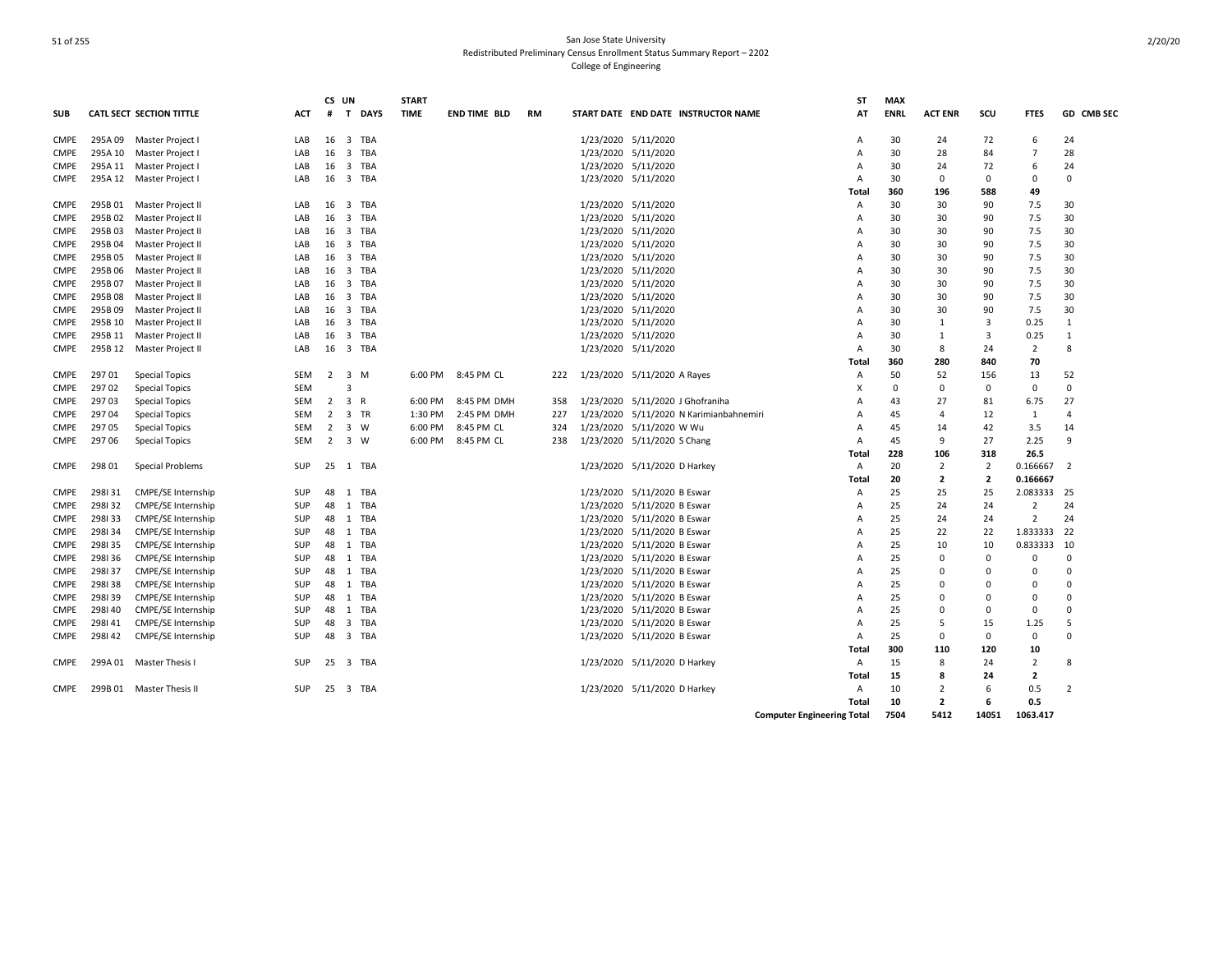|            |                               |                          |            |                | CS UN                       | <b>START</b> |                       |     |                                                      | ST             | <b>MAX</b>  |                |             |                |                |
|------------|-------------------------------|--------------------------|------------|----------------|-----------------------------|--------------|-----------------------|-----|------------------------------------------------------|----------------|-------------|----------------|-------------|----------------|----------------|
| <b>SUB</b> |                               | CATL SECT SECTION TITTLE | ACT        |                | # T DAYS                    | <b>TIME</b>  | <b>END TIME BLD</b>   | RM  | START DATE END DATE INSTRUCTOR NAME                  | AT             | <b>ENRL</b> | <b>ACT ENR</b> | scu         | <b>FTES</b>    | GD CMB SEC     |
|            | <b>Electrical Engineering</b> |                          |            |                |                             |              |                       |     |                                                      |                |             |                |             |                |                |
| EE         | 30 01                         | Intr PRGM MC EE          | LEC        |                | 1 3 TR                      |              | 12:00 PM 12:50 PM ENG | 345 | 1/23/2020 5/11/2020 C Tarng                          | Α              | 40          | 22             | 44          | 4.4            | $\mathbf 0$    |
| EE         | 30 02                         | Intr PRGM MC EE          | LAB        | 16             | 0 <sub>T</sub>              |              | 6:00 PM 8:45 PM ENG   | 307 | 1/23/2020 5/11/2020 B Harsh                          | Α              | 40          | 22             | 22          | 0              | 0              |
|            |                               |                          |            |                |                             |              |                       |     |                                                      | Total          | 80          | 44             | 66          | 4.4            |                |
| EE         | 9701                          | Intro EE Lab             | LAB        |                | 17 1 T                      |              | 9:00 AM 11:45 AM ENG  | 249 | 1/23/2020 5/11/2020 K Ghadiri                        | Α              | 20          | 13             | 13          | 0.866667       | $\mathbf 0$    |
| EE         | 9702                          | Intro EE Lab             | LAB        |                | 17 1 R                      |              | 9:00 AM 11:45 AM ENG  | 249 | 1/23/2020 5/11/2020 K Ghadiri                        | A              | 20          | 14             | 14          | 0.933333       | $\Omega$       |
| EE         | 9703                          | Intro EE Lab             | LAB        |                | 17 1 T                      | 1:30 PM      | 4:15 PM ENG           | 249 | 1/23/2020 5/11/2020 K Ghadiri                        | A              | 20          | 17             | 17          | 1.133333       | $\mathbf 0$    |
| EE         | 9704                          | Intro EE Lab             | LAB        |                | 17 1 R                      | 1:30 PM      | 4:15 PM ENG           | 249 | 1/23/2020 5/11/2020 K Ghadiri                        | Α              | 20          | 17             | 17          | 1.133333       | 0              |
| EE         | 9705                          | Intro EE Lab             | LAB        |                | 1                           |              |                       |     |                                                      | X              | $\mathbf 0$ | 0              | $\mathbf 0$ | $\mathbf 0$    | $\Omega$       |
| EE         | 9706                          | Intro EE Lab             | LAB        |                | 17 1 T                      | 6:00 PM      | 8:45 PM ENG           | 249 | 1/23/2020 5/11/2020 K Ghadiri                        | A              | 20          | 12             | 12          | 0.8            | $\Omega$       |
| EE         | 97 07                         | Intro EE Lab             | LAB        |                | 17 1 R                      | 6:00 PM      | 8:45 PM ENG           | 249 | 1/23/2020 5/11/2020 K Ghadiri                        | $\overline{A}$ | 20          | 10             | 10          | 0.666667       | $\Omega$       |
|            |                               |                          |            |                |                             |              |                       |     |                                                      | Total          | 120         | 83             | 83          | 5.533333       |                |
| EE         | 98 01                         | Intro Ckt Analysis       | SEM        | $\overline{4}$ | 3 MW                        | 1:30 PM      | 2:45 PM ENG           | 345 | 1/23/2020 5/11/2020 J Rejeb                          | Α              | 65          | 73             | 219         | 14.65          | 1              |
| EE         | 98 02                         | Intro Ckt Analysis       | <b>SEM</b> | $\overline{4}$ | 3 TR                        | 1:30 PM      | 2:45 PM ENG           | 345 | 1/23/2020 5/11/2020 B Mantha                         | Α              | 65          | 63             | 189         | 12.65          | 1              |
| EE         | 98 03                         | Intro Ckt Analysis       | SEM        | 4              | 3 MW                        | 12:00 PM     | 1:15 PM ENG           | 345 | 1/23/2020 5/11/2020 E Bellegarda                     | Α              | 65          | 63             | 189         | 12.65          | $\mathbf{1}$   |
| EE         | 98 04                         | Intro Ckt Analysis       | SEM        | $\overline{4}$ | 3 TR                        |              | 10:30 AM 11:45 AM ENG | 301 | 1/23/2020 5/11/2020 S Hamedi-Hagh                    | Α              | 25          | 31             | 93          | 6.2            | 0              |
|            |                               |                          |            |                |                             |              |                       |     |                                                      | Total          | 220         | 230            | 690         | 46.15          |                |
| EE         | 101 01                        | Cir/Conc &Prob So        | <b>ACT</b> |                | 1                           |              |                       |     |                                                      | X              | $\mathbf 0$ | 0              | 0           | 0              | 0              |
|            |                               |                          |            |                |                             |              |                       |     |                                                      | Total          | 0           | 0              | 0           | 0              |                |
| EE         | 102 01                        | Prob/Stat in EE          | LEC        |                | 4 3 MW                      |              | 9:00 AM 10:15 AM ENG  | 345 | 1/23/2020 5/11/2020 E Bellegarda                     | Α              | 60          | 60             | 180         | 12             | $\Omega$       |
| EE         | 102 03                        | Prob/Stat in EE          | LEC        |                | 3                           |              |                       |     |                                                      | X              | $\mathbf 0$ | 0              | 0           | 0              | $\mathbf 0$    |
| EE         | 102 04                        |                          | LEC        |                | 3                           |              |                       |     |                                                      | X              | 0           | 0              | 0           | 0              | 0              |
|            |                               | Prob/Stat in EE          |            |                |                             |              |                       |     |                                                      |                | 60          | 60             |             |                |                |
|            |                               |                          |            |                |                             |              |                       |     |                                                      | Total          |             |                | 180         | 12             | $\Omega$       |
| EE         | 104 01                        | Num Methods in EE        | <b>LEC</b> |                | 2 3 MW                      | 4:30 PM      | 5:45 PM ENG           | 401 | 1/23/2020 5/11/2020 M Jones                          | A              | 35<br>35    | 31<br>31       | 93<br>93    | 6.2<br>6.2     |                |
|            |                               |                          |            |                |                             |              |                       |     |                                                      | Total          |             |                |             |                |                |
| EE         | 11001                         | Circuits and Systems     | SEM        |                | 4 3 MW                      | 3:00 PM      | 4:15 PM ENG           | 345 | 1/23/2020 5/11/2020 D Parent                         | A              | 90          | 71             | 213         | 14.35          | $\overline{3}$ |
|            |                               |                          |            |                |                             |              |                       |     |                                                      | Total          | 90          | 71             | 213         | 14.35          |                |
| EE         | 110L01                        | C and D Sys Lab          | LAB        | 16             | 1 F                         |              | 9:00 AM 11:45 AM ENG  | 290 | 1/23/2020 5/11/2020 N Pudota                         | A              | 20          | 20             | 20          | 1.333333       | $\Omega$       |
| EE         | 110L02                        | C and D Sys Lab          | LAB        | 16             | 1 F                         |              | 9:00 AM 11:45 AM ENG  | 258 | 1/23/2020 5/11/2020 N Shah                           | A              | 20          | 20             | 20          | 1.333333       | $\mathbf 0$    |
| EE         | 110L03                        | C and D Sys Lab          | LAB        |                | 16 1 F                      |              | 1:30 PM 4:15 PM ENG   | 290 | 1/23/2020 5/11/2020 T Tarihalkar                     | $\overline{A}$ | 20          | 11             | 11          | 0.733333       | $\mathbf 0$    |
|            |                               |                          |            |                |                             |              |                       |     |                                                      | Total          | 60          | 51             | 51          | 3.4            |                |
| EE         | 11201                         | <b>Signal Processing</b> | SEM        | $\overline{4}$ | 3 MW                        | 4:30 PM      | 5:45 PM ENG           | 329 | 1/23/2020 5/11/2020 J Ponniah                        | A              | 45          | 33             | 99          | 6.75           | 3              |
| EE         | 112 02                        | <b>Signal Processing</b> | SEM        | 4              | 3 MW                        | 4:30 PM      | 5:45 PM ENG           | 301 | 1/23/2020 5/11/2020 T Nguyen                         | Α              | 40          | 15             | 45          | $\overline{3}$ | $\mathbf 0$    |
|            |                               |                          |            |                |                             |              |                       |     |                                                      | Total          | 85          | 48             | 144         | 9.75           |                |
| EE         | 11801                         | Dig Lgc Crt Dsgn         | <b>SEM</b> | $\overline{4}$ | 4 MW                        |              | 10:30 AM 11:45 AM ENG | 345 | 1/23/2020 5/11/2020 T Caohuu                         | Α              | 65          | 58             | 174         | 15.6           | $\overline{2}$ |
| EE         | 11802                         | Dig Lgc Crt Dsgn         | LAB        | 16             | 0 <sub>T</sub>              | 1:30 PM      | 4:15 PM ENG           | 305 | 1/23/2020 5/11/2020 N Shiva Murthy                   | Α              | 20          | 21             | 21          | $\mathsf 0$    | $\Omega$       |
| EE         | 11803                         | Dig Lgc Crt Dsgn         | LAB        | 16             | 0 R                         | 1:30 PM      | 4:15 PM ENG           | 305 | 1/23/2020 5/11/2020 A Dave                           | Α              | 20          | 20             | 20          | $\mathsf 0$    | $\mathbf 0$    |
| EE         | 11804                         | Dig Lgc Crt Dsgn         | LAB        |                | 16 0 W                      | 12:00 PM     | 2:45 PM ENG           | 305 | 1/23/2020 5/11/2020 S Saravanan                      | A              | 20          | 17             | 17          | 0              | $\overline{2}$ |
|            |                               |                          |            |                |                             |              |                       |     |                                                      | Total          | 125         | 116            | 232         | 15.6           |                |
| EE         | 120 01                        | Microp Sys Design        | <b>SEM</b> | $\overline{4}$ | <b>MW</b><br>$\overline{4}$ | 1:30 PM      | 2:45 PM ENG           | 301 | 1/23/2020 5/11/2020 B Le                             | Α              | 40          | 40             | 120         | 10.8           | $\overline{2}$ |
| EE         | 120 02                        | Microp Sys Design        | SEM        | $\overline{4}$ | 4 MW                        | 1:30 PM      | 2:45 PM ENG           | 303 | 1/23/2020 5/11/2020 T Caohuu                         | Α              | 40          | 26             | 78          | 6.933333       | $\mathbf 0$    |
| EE         | 12003                         | Microp Sys Design        | LAB        | 16             | 0 M                         | 10:30 AM     | 1:15 PM ENG           | 307 | 1/23/2020 5/11/2020 V Lakshmi Narayanan              | Α              | 20          | 20             | 20          | 0              | 1              |
| EE         | 12004                         | Microp Sys Design        | LAB        | 16             | 0 W                         | 10:30 AM     | 1:15 PM ENG           | 307 | 1/23/2020 5/11/2020 A Coimbatore Ramachandran Manoha | Α              | 20          | 6              | 6           | 0              | $\Omega$       |
| EE         | 12005                         | Microp Sys Design        | LAB        | 16             | 0 R                         | 1:30 PM      | 4:15 PM ENG           | 307 | 1/23/2020 5/11/2020 T Thatikayala                    | Α              | 20          | 21             | 21          | $\mathbf 0$    | $\Omega$       |
| EE         | 120 06                        | Microp Sys Design        | LAB        | 16             | $0$ M                       | 3:00 PM      | 5:45 PM ENG           | 307 | 1/23/2020 5/11/2020 A Naidu                          | Α              | 20          | 19             | 19          | $\mathbf 0$    | $\mathbf{1}$   |
|            |                               |                          |            |                |                             |              |                       |     |                                                      | Total          | 160         | 132            | 264         | 17.73333       |                |
| EE         | 122 01                        | Electr Design I          | <b>SEM</b> | 4              | $\overline{4}$<br>TR        |              | 9:00 AM 10:15 AM ENG  | 345 | 1/23/2020 5/11/2020 S Hamedi-Hagh                    | Α              | 80          | 68             | 204         | 18.33333       | 3              |
| EE         | 122 02                        | Electr Design I          | LAB        |                | $\Omega$                    |              |                       |     |                                                      | X              | $\mathbf 0$ | 0              | $\mathbf 0$ | $\mathbf 0$    | $\Omega$       |
| EE         | 12203                         | Electr Design I          | LAB        | 16             | 0 <sub>T</sub>              | 1:30 PM      | 4:15 PM ENG           | 290 | 1/23/2020 5/11/2020 S Gautam                         | $\overline{A}$ | 20          | 20             | 20          | $\mathbf 0$    | 0              |
| EE         | 12204                         | Electr Design I          | LAB        | 16             | 0 W                         | 3:00 PM      | 5:45 PM ENG           | 290 | 1/23/2020 5/11/2020 A Jhawar                         | Α              | 20          | 19             | 19          | $\Omega$       | $\mathbf{1}$   |
| EE         | 122 05                        | Electr Design I          | LAB        | 16             | 0 <sub>T</sub>              | 4:30 PM      | 7:15 PM ENG           | 290 | 1/23/2020 5/11/2020 N lyer                           | Α              | 20          | 18             | 18          | $\mathbf 0$    | 1              |
| EE         | 122 06                        | Electr Design I          | LAB        | 16             | 0 R                         | 12:00 PM     | 2:45 PM ENG           | 290 | 1/23/2020 5/11/2020 J Kalita                         | Α              | 20          | 11             | 11          | $\mathbf 0$    | $\mathbf{1}$   |
|            |                               |                          |            |                |                             |              |                       |     |                                                      | Total          | 160         | 136            | 272         | 18.33333       |                |
| EE         | 124 01                        | Electr Design II         | <b>SEM</b> | $\overline{4}$ | 4 MW                        |              | 10:30 AM 11:45 AM ENG | 343 | 1/23/2020 5/11/2020 H Wong                           | Α              | 65          | 56             | 168         | 14.93333       | $\mathbf 0$    |
| EE         | 124 02                        | Electr Design II         | LAB        | 16             | 0 <sub>T</sub>              |              | 10:30 AM  1:15 PM ENG | 258 | 1/23/2020 5/11/2020 A Fossito Tenkeu                 | Α              | 20          | 22             | 22          | 0              | $\Omega$       |
|            |                               |                          |            |                |                             |              |                       |     |                                                      |                |             |                |             |                |                |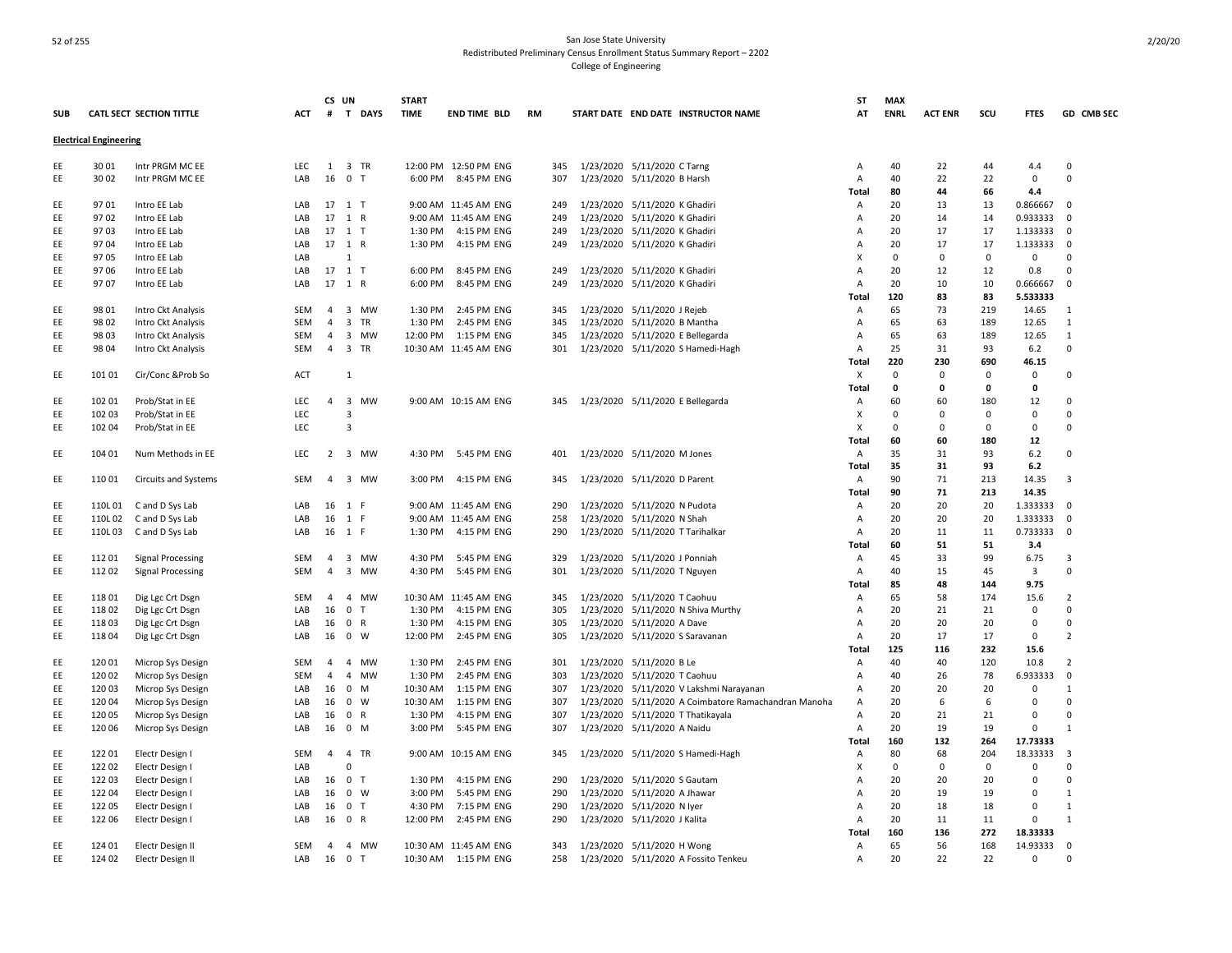|            |        |                                 |            | CS UN                   |                     | <b>START</b> |                       |     |                     |                                        | ST           | <b>MAX</b>   |                         |             |              |                |  |
|------------|--------|---------------------------------|------------|-------------------------|---------------------|--------------|-----------------------|-----|---------------------|----------------------------------------|--------------|--------------|-------------------------|-------------|--------------|----------------|--|
| <b>SUB</b> |        | <b>CATL SECT SECTION TITTLE</b> | ACT        | #                       | T DAYS              | <b>TIME</b>  | <b>END TIME BLD</b>   | RM  |                     | START DATE END DATE INSTRUCTOR NAME    | AT           | <b>ENRL</b>  | <b>ACT ENR</b>          | scu         | <b>FTES</b>  | GD CMB SEC     |  |
| EE         | 124 03 | Electr Design II                | LAB        |                         | 16 0 R              |              | 10:30 AM  1:15 PM ENG | 258 |                     | 1/23/2020 5/11/2020 S Gubbi            | Α            | 20           | 20                      | 20          | $\Omega$     | $\Omega$       |  |
| EE         | 124 04 | Electr Design II                | LAB        | 16                      | $\overline{0}$      |              |                       |     |                     | 1/23/2020 5/11/2020                    | X            | $^{\circ}$   | $\mathbf 0$             | $\mathbf 0$ | $\mathsf 0$  | $\mathbf 0$    |  |
| EE         | 124 05 | Electr Design II                | LAB        | 16 0 T                  |                     |              | 4:30 PM 7:15 PM ENG   | 258 |                     | 1/23/2020 5/11/2020 V Kanchi           | Α            | 20           | 14                      | 14          | $\mathbf 0$  | $\Omega$       |  |
|            |        |                                 |            |                         |                     |              |                       |     |                     |                                        | Total        | 125          | 112                     | 224         | 14.93333     |                |  |
| EE         | 12701  | Elec Biomed Appl                | LEC        |                         | $2 \t3 \tF$         |              | 6:30 PM 9:15 PM ENG   | 345 |                     | 1/23/2020 5/11/2020 N Nguyen           | Α            | 40           | 29                      | 87          | 5.9          | $\overline{2}$ |  |
|            |        |                                 |            |                         |                     |              |                       |     |                     |                                        | Total        | 40           | 29                      | 87          | 5.9          |                |  |
| EE         | 128 01 | <b>Phys Electronics</b>         | SEM        | $\overline{4}$          | 3 TR                |              | 10:30 AM 11:45 AM ENG | 345 |                     | 1/23/2020 5/11/2020 L He               | A            | 80           | 70                      | 210         | 14           | 0              |  |
|            |        |                                 |            |                         |                     |              |                       |     |                     |                                        | Total        | 80           | 70                      | 210         | 14           |                |  |
| EE         | 130 01 | Elec. Mach. Drv.                | SEM        |                         | 4 3 F               |              | 3:30 PM 6:15 PM ENG   | 345 |                     | 1/23/2020 5/11/2020 A Shahsiah         | A            | 55           | 25                      | 75          | 5            | $\mathbf 0$    |  |
|            |        |                                 |            |                         |                     |              |                       |     |                     |                                        | Total        | 55           | 25                      | 75          | 5            |                |  |
| EE         | 132 01 | Theo Auto Controls              | <b>SEM</b> |                         | 3                   |              |                       |     |                     |                                        | X            | $\mathbf{0}$ | $\mathbf 0$             | $\mathbf 0$ | 0            | $\Omega$       |  |
| EE         | 13202  | Theo Auto Controls              | SEM        |                         | 4 3 TR              |              | 4:30 PM 5:45 PM CL    | 226 |                     | 1/23/2020 5/11/2020 A Bhattacharya     | Α            | 65           | 56                      | 168         | 11.2         | $\mathbf 0$    |  |
|            |        |                                 |            |                         |                     |              |                       |     |                     |                                        | Total        | 65           | 56                      | 168         | 11.2         |                |  |
| EE         | 13601  | <b>Power Electronics</b>        | <b>LEC</b> | $\overline{4}$          | 3 MW                |              | 3:00 PM 4:15 PM ENG   | 301 |                     | 1/23/2020 5/11/2020 M Badawy           | A            | 40           | 42                      | 126         | 8.4          | 0              |  |
|            |        |                                 |            |                         |                     |              |                       |     |                     |                                        |              | 40           | 42                      | 126         | 8.4          |                |  |
|            |        |                                 | SEM        |                         |                     |              | 1:30 PM 2:45 PM ENG   |     |                     |                                        | Total        | 35           |                         |             |              |                |  |
| EE         | 13801  | Embd Cntrl Sys Des              |            | 5                       | 3 TR                |              |                       | 301 |                     | 1/23/2020 5/11/2020 P Hsu              | A            |              | 20                      | 60          | 4.05         | -1             |  |
|            |        |                                 |            |                         |                     |              |                       |     |                     |                                        | Total        | 35           | 20                      | 60          | 4.05         |                |  |
| EE         | 140 01 | Prin E & M Fields               | LEC        | $\overline{4}$          | 3 TR                |              | 9:00 AM 10:15 AM ENG  | 343 |                     | 1/23/2020 5/11/2020 R Kwok             | A            | 80           | 74                      | 222         | 14.85        | 1              |  |
|            |        |                                 |            |                         |                     |              |                       |     |                     |                                        | Total        | 80           | 74                      | 222         | 14.85        |                |  |
| EE         | 16101  | Digital Comm Sys                | LEC        |                         | 2 3 TR              |              | 1:30 PM 2:45 PM ENG   | 303 |                     | 1/23/2020 5/11/2020 R Morelos-Zaragoza | A            | 35           | 23                      | 69          | 4.6          | 0              |  |
|            |        |                                 |            |                         |                     |              |                       |     |                     |                                        | Total        | 35           | 23                      | 69          | 4.6          |                |  |
| EE         | 17201  | Intr Microwave Eng              | LEC        | $\overline{4}$          | 3 MW                |              | 9:00 AM 10:15 AM ENG  | 303 |                     | 1/23/2020 5/11/2020 R Kwok             | Α            | 35           | 18                      | 54          | 3.65         | 1              |  |
|            |        |                                 |            |                         |                     |              |                       |     |                     |                                        | Total        | 35           | 18                      | 54          | 3.65         |                |  |
| EE         | 174 01 | INT ALG PR EBD SYS              | SEM        | $\overline{4}$          | 3 MW                |              | 6:00 PM 7:15 PM ENG   | 339 |                     | 1/23/2020 5/11/2020 T Nguyen           | A            | 35           | 17                      | 51          | 3.4          | $\Omega$       |  |
|            |        |                                 |            |                         |                     |              |                       |     |                     |                                        | <b>Total</b> | 35           | 17                      | 51          | 3.4          |                |  |
| EE         | 17801  | Dig Design w FPGAS              | SEM        | $\overline{4}$          | 3 TR                |              | 7:30 PM 8:45 PM ENG   | 339 |                     | 1/23/2020 5/11/2020 C Pham             | Α            | 55           | 23                      | 69          | 4.6          | $\mathbf 0$    |  |
|            |        |                                 |            |                         |                     |              |                       |     |                     |                                        | <b>Total</b> | 55           | 23                      | 69          | 4.6          |                |  |
| EE         | 180 01 | <b>Indiv Studies</b>            | SUP        |                         | 36 3 TBA            |              |                       |     |                     | 1/23/2020 5/11/2020 T Le               | A            | 5            | $\mathbf 0$             | $\mathbf 0$ | 0            | $\Omega$       |  |
|            |        |                                 |            |                         |                     |              |                       |     |                     |                                        | Total        | 5            | 0                       | $\Omega$    | $\mathbf{0}$ |                |  |
| EE         |        | 198A 01 EE Sr Dsgn Proj I       | LAB        | 16 1 F                  |                     |              | 10:00 AM 12:45 PM ENG | 244 |                     | 1/23/2020 5/11/2020 T Le               | A            | 20           | 20                      | 20          | 1.333333     | 0              |  |
| EE         |        | 198A 02 EE Sr Dsgn Proj I       | LAB        | 16 1 F                  |                     |              | 10:00 AM 12:45 PM ENG | 386 |                     | 1/23/2020 5/11/2020 T Le               | Α            | 20           | 19                      | 19          | 1.266667     | $\mathbf 0$    |  |
| EE         |        | 198A 03 EE Sr Dsgn Proj I       | LAB        | 16 1 F                  |                     |              | 10:00 AM 12:45 PM ENG | 387 |                     | 1/23/2020 5/11/2020 T Le               | Α            | 20           | 14                      | 14          | 0.933333     | $\mathbf 0$    |  |
| EE         |        | 198A 04 EE Sr Dsgn Proj I       | LAB        | 16 1 F                  |                     |              | 10:00 AM 12:45 PM ENG | 389 |                     | 1/23/2020 5/11/2020 T Le               | Α            | 20           | 15                      | 15          | 1            | 0              |  |
| EE         |        | 198A 05 EE Sr Dsgn Proj I       | LAB        |                         | 1                   |              |                       |     |                     |                                        | X            | $^{\circ}$   | $\mathbf 0$             | $\mathbf 0$ | $\Omega$     | $\Omega$       |  |
|            |        |                                 |            |                         |                     |              |                       |     |                     |                                        | <b>Total</b> | 80           | 68                      | 68          | 4.533333     |                |  |
| EE         |        | 198B 01 EE Sr Dsgn Proj II      | LAB        | 16 3 S                  |                     | 9:00 AM      | 6:00 PM ENG           | 244 |                     | 1/23/2020 5/11/2020 T Le               | A            | 15           | 15                      | 45          | 3            | $\mathbf 0$    |  |
|            |        |                                 |            | $16 \quad 3 \quad S$    |                     |              |                       |     |                     |                                        |              |              |                         |             |              | $\Omega$       |  |
| EE         |        | 198B 02 EE Sr Dsgn Proj II      | LAB        |                         |                     | 9:00 AM      | 6:00 PM ENG           | 376 |                     | 1/23/2020 5/11/2020 T Le               | Α            | 15           | 15                      | 45          | 3            |                |  |
| EE         | 198B03 | EE Sr Dsgn Proj II              | LAB        | 16 3 S                  |                     | 9:00 AM      | 6:00 PM ENG           | 376 |                     | 1/23/2020 5/11/2020 T Le               | A            | 15           | 15                      | 45          | 3            | $\Omega$       |  |
| EE         | 198B04 | EE Sr Dsgn Proj II              | LAB        | 16 3 S                  |                     | 9:00 AM      | 6:00 PM ENG           | 386 |                     | 1/23/2020 5/11/2020 T Le               | Α            | 15           | 3                       | 9           | 0.6          | $\mathbf 0$    |  |
|            |        |                                 |            |                         |                     |              |                       |     |                     |                                        | Total        | 60           | 48                      | 144         | 9.6          |                |  |
| EE         | 209 01 | <b>Network Security</b>         | LEC        |                         | $1 \quad 3 \quad T$ |              | 6:00 PM 8:45 PM ENG   | 343 |                     | 1/23/2020 5/11/2020 G Saldamli         | A            | $\mathbf{0}$ | 18                      | 54          | 4.5          | 18 C           |  |
| EE         | 209 02 | <b>Network Security</b>         | <b>LEC</b> | 1                       | 3 TR                |              | 3:00 PM 4:15 PM ENG   | 341 |                     | 1/23/2020 5/11/2020 J Rejeb            | Α            | $\Omega$     | $\overline{\mathbf{3}}$ | 9           | 0.75         | $3-$           |  |
|            |        |                                 |            |                         |                     |              |                       |     |                     |                                        | Total        | $\mathbf 0$  | 21                      | 63          | 5.25         |                |  |
| EE         | 21001  | Linear Systems                  | SEM        |                         | 5 3 TR              |              | 4:30 PM 5:45 PM ENG   | 345 |                     | 1/23/2020 5/11/2020 J Kim              | A            | 65           | 37                      | 111         | 9.25         | 37             |  |
|            |        |                                 |            |                         |                     |              |                       |     |                     |                                        | Total        | 65           | 37                      | 111         | 9.25         |                |  |
| EE         | 22001  | RFIC Design I                   | <b>LEC</b> | $\overline{\mathbf{3}}$ | 3 MW                |              | 7:30 PM 8:45 PM ENG   | 339 |                     | 1/23/2020 5/11/2020 S Lee              | A            | 60           | 21                      | 63          | 5.2          | 20             |  |
|            |        |                                 |            |                         |                     |              |                       |     |                     |                                        | Total        | 60           | 21                      | 63          | 5.2          |                |  |
| EE         | 22101  | Prin of Semi Dev I              | SEM        |                         | 5 3 TR              |              | 3:00 PM 4:15 PM ENG   | 345 |                     | 1/23/2020 5/11/2020 L He               | A            | 65           | 39                      | 117         | 9.7          | 38             |  |
|            |        |                                 |            |                         |                     |              |                       |     |                     |                                        | Total        | 65           | 39                      | 117         | 9.7          |                |  |
| EE         | 22201  | Prin of Semi Dev 2              | SEM        |                         | 3                   |              |                       |     |                     |                                        | X            | 0            | $\mathbf 0$             | $\mathbf 0$ | $\mathbf 0$  | 0              |  |
|            |        |                                 |            |                         |                     |              |                       |     |                     |                                        | Total        | $\mathbf 0$  | 0                       | 0           | 0            |                |  |
| EE         | 225 01 | Intro Quantum Comp              | LEC        |                         | 2 3 MW              |              | 3:00 PM 4:15 PM ENG   | 401 |                     | 1/23/2020 5/11/2020 H Wong             | Α            | 35           | 11                      | 33          | 2.7          | 10             |  |
|            |        |                                 |            |                         |                     |              |                       |     |                     |                                        | Total        | 35           | 11                      | 33          | 2.7          |                |  |
| EE         | 23701  | Ctrl of AC Machine              | SEM        | - 5                     | 3 TR                |              | 3:00 PM 4:15 PM ENG   | 401 |                     | 1/23/2020 5/11/2020 P Hsu              | A            | 35           | 12                      | 36          | 3            | 12             |  |
|            |        |                                 |            |                         |                     |              |                       |     |                     |                                        | Total        | 35           | 12                      | 36          | 3            |                |  |
| EE         | 23801  | Adv. Pwr. Electrncs.            | SEM        | 5 <sub>3</sub>          |                     |              |                       |     | 1/23/2020 5/11/2020 |                                        | х            | 0            | $\mathbf 0$             | $\Omega$    | $\mathbf 0$  | $\mathbf 0$    |  |
|            |        |                                 |            |                         |                     |              |                       |     |                     |                                        |              |              |                         |             |              |                |  |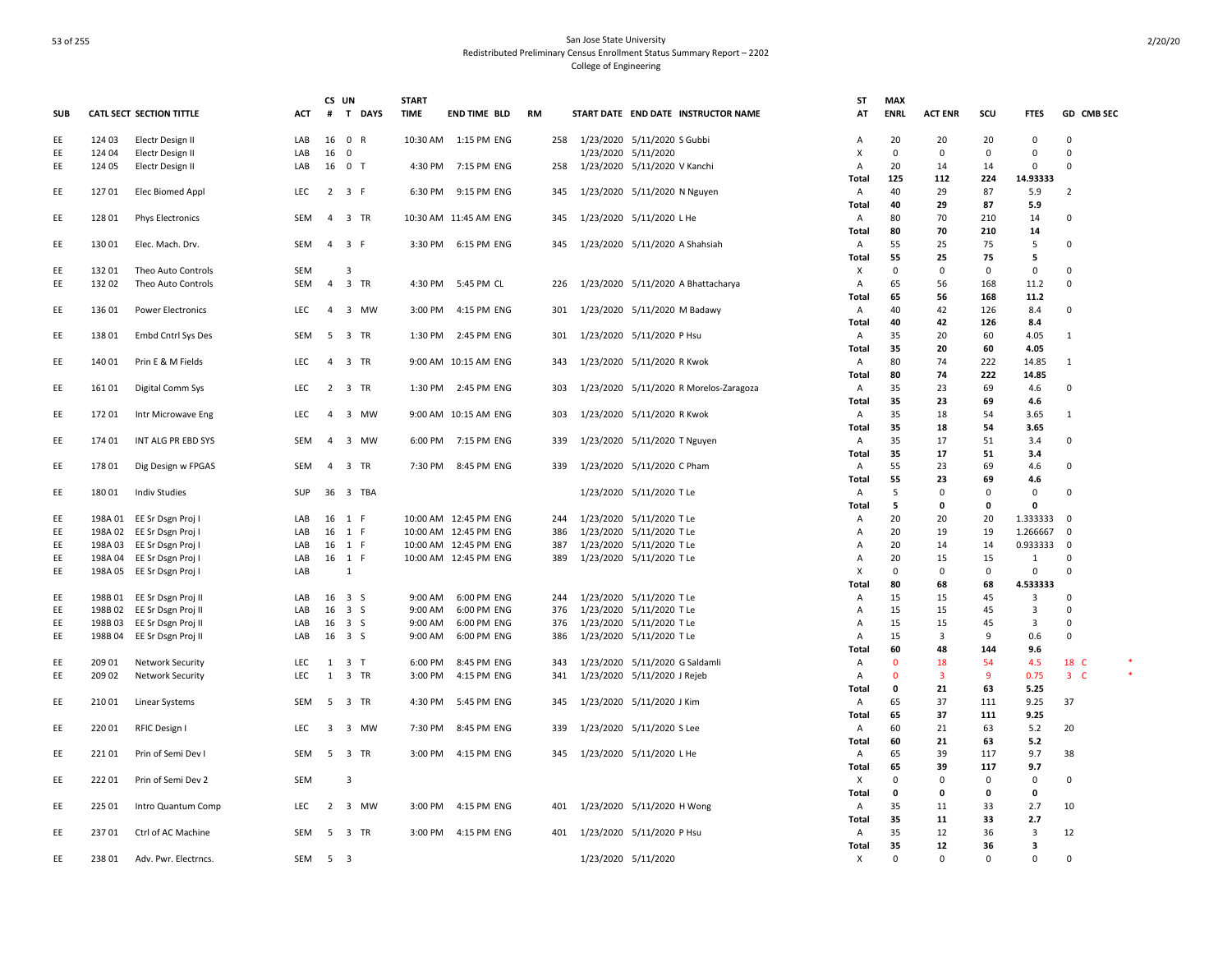|            |         |                                             |            | CS UN |                      | <b>START</b>       |                            |            |                                                                | ST           | <b>MAX</b>   |                |            |                         |             |
|------------|---------|---------------------------------------------|------------|-------|----------------------|--------------------|----------------------------|------------|----------------------------------------------------------------|--------------|--------------|----------------|------------|-------------------------|-------------|
| <b>SUB</b> |         | CATL SECT SECTION TITTLE                    | ACT        | #     | T DAYS               | <b>TIME</b>        | <b>END TIME BLD</b>        | RM         | START DATE END DATE INSTRUCTOR NAME                            | AT           | <b>ENRL</b>  | <b>ACT ENR</b> | SCU        | <b>FTES</b>             | GD CMB SEC  |
| EE         | 23802   | Adv. Pwr. Electrncs.                        | SEM        |       | 5 3 MW               | 7:30 PM            | 8:45 PM MH                 | 324        | 1/23/2020 5/11/2020 S Tian                                     | A            | 55           | 19             | 57         | 4.75                    | 19          |
|            |         |                                             |            |       |                      |                    |                            |            |                                                                | Total        | 55           | 19             | 57         | 4.75                    |             |
| EE         | 25001   | Prob Ran Vari & St Prc                      | <b>SEM</b> | 5     | 3 MW                 | 1:30 PM            | 2:45 PM ENG                | 341        | 1/23/2020 5/11/2020 N Mir                                      | Α            | 65           | 46             | 138        | 11.45                   | 45          |
|            |         |                                             |            |       |                      |                    |                            |            |                                                                | Total        | 65           | 46             | 138        | 11.45                   |             |
| EE         | 25201   | Adv. Comm Systems                           | LEC        |       | 3                    |                    |                            |            |                                                                | х            | $\Omega$     | 0              | 0          | 0                       | 0           |
|            |         |                                             |            |       |                      |                    |                            |            |                                                                | Total        | 0            | 0              | 0          | 0                       |             |
| EE         | 253 01  | Dig Signal Process                          | SEM        | 5     | 3 MW                 |                    | 6:00 PM 7:15 PM ENG        | 403        | 1/23/2020 5/11/2020 R Morelos-Zaragoza                         | Α<br>Total   | 35<br>35     | 22<br>22       | 66<br>66   | 5.4<br>5.4              | 20          |
| EE         | 25701   | Machine Learning                            | <b>SEM</b> | 5     | 3 MW                 | 3:00 PM            | 4:15 PM ENG                | 341        | 1/23/2020 5/11/2020 B Sirkeci                                  | Α            | 80           | 89             | 267        | 22                      | 84          |
|            |         |                                             |            |       |                      |                    |                            |            |                                                                | Total        | 80           | 89             | 267        | 22                      |             |
| EE         | 260 01  | <b>RFID Systems</b>                         | SEM        |       | 5 3 TR               |                    | 6:00 PM 7:15 PM ENG        | 303        | 1/23/2020 5/11/2020 R Morelos-Zaragoza                         | Α            | 35           | 10             | 30         | 2.5                     | 10          |
|            |         |                                             |            |       |                      |                    |                            |            |                                                                | Total        | 35           | 10             | 30         | 2.5                     |             |
| EE         | 27001   | Adv Logic Design                            | SEM        |       | 3                    |                    |                            |            |                                                                | х            | $\mathbf 0$  | $\mathbf 0$    | 0          | $\mathsf{O}\xspace$     | 0           |
|            |         |                                             |            |       |                      |                    |                            |            |                                                                | Total        | 0            | $\mathbf{0}$   | 0          | 0                       |             |
| EE         | 27101   | Digital Sys Design                          | SEM        |       | 5 3 TR               | 4:30 PM            | 5:45 PM ENG                | 339        | 1/23/2020 5/11/2020 B Le                                       | Α            | 55           | 42             | 126        | 10.45                   | 41          |
|            |         |                                             |            |       |                      |                    |                            |            |                                                                | Total        | 55           | 42             | 126        | 10.45                   |             |
| EE         | 27302   | Log Verif UVM                               | SEM        | 5     | 3 MW                 | 7:30 PM            | 8:45 PM ENG                | 345        | 1/23/2020 5/11/2020 M Jones                                    | A            | 60           | 18             | 54         | 4.5                     | 18          |
|            |         |                                             |            |       |                      |                    |                            |            |                                                                | Total        | 60           | 18             | 54         | 4.5                     |             |
| EE         | 275 02  | Adv Comp Architect                          | SEM        |       | 5 3 TR               | 7:30 PM            | 8:45 PM ENG                | 345        | 1/23/2020 5/11/2020 J Kim                                      | A            | 55           | 73             | 219        | 18.25                   | 73          |
|            |         |                                             |            |       |                      |                    |                            |            |                                                                | Total        | 55           | 73             | 219        | 18.25                   |             |
| EE         | 277A 01 | Embedded SoC Des.                           | SEM        |       | 3                    |                    |                            |            |                                                                | X            | $\mathbf 0$  | $\Omega$       | 0          | 0                       | $\Omega$    |
|            |         |                                             |            |       |                      |                    |                            |            |                                                                | <b>Total</b> | $\mathbf{0}$ | $\mathbf{0}$   | $\Omega$   | 0                       |             |
| EE         | 280 01  | Adv Netwk Security                          | LEC        |       | $\overline{3}$       |                    |                            |            |                                                                | X            | $\mathbf 0$  | $\mathbf 0$    | $\Omega$   | 0                       | $\mathbf 0$ |
|            |         |                                             |            |       |                      |                    |                            |            |                                                                | Total        | $\mathbf{o}$ | 0              | 0          | 0                       |             |
| EE         | 28101   | Internetworking                             | SEM        | 4     | 3 MW                 | 6:00 PM            | 7:15 PM ENG                | 345        | 1/23/2020 5/11/2020 J Rejeb                                    | A            | 55           | 21             | 63         | 5.1                     | 18          |
|            |         |                                             |            |       |                      |                    |                            |            |                                                                | Total        | 55           | 21             | 63         | 5.1                     |             |
| EE         | 283 01  | <b>Broadband Comm Ntwk</b>                  | <b>SEM</b> | -5    | 3 MW                 | 4:30 PM            | 5:45 PM ENG                | 345        | 1/23/2020 5/11/2020 N Mir                                      | Α<br>Total   | 80<br>80     | 42<br>42       | 126<br>126 | 10.5<br>10.5            | 42          |
| EE         | 28602   | Mob/Wireless Net                            | SEM        | 5     | 3 TR                 | 4:30 PM            | 5:45 PM ENG                | 341        | 1/23/2020 5/11/2020 J Ponniah                                  | Α            | 55           | 37             | 111        | 9.25                    | 37          |
|            |         |                                             |            |       |                      |                    |                            |            |                                                                | Total        | 55           | 37             | 111        | 9.25                    |             |
| EE         | 28702   | <b>ASIC CMOS Design</b>                     | SEM        |       | 5 3 TR               | 6:00 PM            | 7:15 PM ENG                | 345        | 1/23/2020 5/11/2020 M Jones                                    | Α            | 60           | 55             | 165        | 13.75                   | 55          |
|            |         |                                             |            |       |                      |                    |                            |            |                                                                | Total        | 60           | 55             | 165        | 13.75                   |             |
| EE         | 288 01  | Data Conv for AMS                           | LEC        |       | 2 3 MW               | 6:00 PM            | 7:15 PM ENG                | 303        | 1/23/2020 5/11/2020 S Lee                                      | A            | 35           | 11             | 33         | 2.75                    | 11          |
|            |         |                                             |            |       |                      |                    |                            |            |                                                                | Total        | 35           | 11             | 33         | 2.75                    |             |
| EE         | 295 01  | <b>Technical Writing</b>                    | <b>LEC</b> | 3     | 3 TR                 | 4:30 PM            | 5:45 PM ENG                | 329        | 1/23/2020 5/11/2020 T Wrappe                                   | Α            | 55           | 43             | 129        | 10.75                   | 43          |
| EE         | 295 02  | <b>Technical Writing</b>                    | LEC        | 3     | 3 TR                 | 7:30 PM            | 8:45 PM ENG                | 329        | 1/23/2020 5/11/2020 T Wrappe                                   | Α            | 40           | 18             | 54         | 4.5                     | 18          |
|            |         |                                             |            |       |                      |                    |                            |            |                                                                | <b>Total</b> | 95           | 61             | 183        | 15.25                   |             |
| EE         |         | 297A 01 MSEE Proj Proposal                  | LAB        |       | 16 3 S               | 9:00 AM            | 6:00 PM ENG                | 238        | 1/23/2020 5/11/2020 B Sirkeci                                  | Α            | 15           | 12             | 36         | $\overline{\mathbf{3}}$ | 12          |
| EE         | 297A 02 | MSEE Proj Proposal                          | LAB        | 16    | 3S                   | 9:00 AM            | 6:00 PM ENG                | 238        | 1/23/2020 5/11/2020 B Sirkeci                                  | Α            | 15           | 11             | 33         | 2.75                    | 11          |
| EE.        | 297A 03 | MSEE Proj Proposal                          | LAB        | 16    | 3S                   | 9:00 AM            | 6:00 PM ENG                | 289        | 1/23/2020 5/11/2020 B Sirkeci                                  | A            | 15           | 10             | 30         | 2.5                     | 10          |
| EE         |         | 297A 04 MSEE Proj Proposal                  | LAB        |       | $16 \quad 3 \quad S$ | 9:00 AM            | 6:00 PM ENG                | 289        | 1/23/2020 5/11/2020 B Sirkeci                                  | Α            | 15           | 8              | 24         | 2                       | 8           |
|            |         |                                             |            |       |                      |                    |                            |            |                                                                | Total        | 60           | 41             | 123        | 10.25                   |             |
| EE         |         | 297B 01 MSEE Project                        | LAB        | 16    | 3 S                  | 9:00 AM            | 6:00 PM ENG                | 291        | 1/23/2020 5/11/2020 B Sirkeci                                  | Α            | 15           | 16             | 48         | $\overline{4}$          | 16          |
| EE         |         | 297B 02 MSEE Project                        | LAB<br>LAB | 16    | 3S<br>3S             | 9:00 AM            | 6:00 PM ENG<br>6:00 PM ENG | 291<br>295 | 1/23/2020 5/11/2020 B Sirkeci<br>1/23/2020 5/11/2020 B Sirkeci | Α            | 15<br>15     | 15             | 45<br>45   | 3.75                    | 15<br>15    |
| EE<br>EE   | 297B03  | <b>MSEE Project</b><br>297B 04 MSEE Project | LAB        | 16    | 16 3 S               | 9:00 AM<br>9:00 AM | 6:00 PM ENG                | 295        | 1/23/2020 5/11/2020 B Sirkeci                                  | Α<br>Α       | 15           | 15<br>15       | 45         | 3.75<br>3.75            | 15          |
| EE         | 297B 05 | MSEE Project                                | LAB        | 16    | 3S                   | 9:00 AM            | 6:00 PM ENG                | 317        | 1/23/2020 5/11/2020 B Sirkeci                                  | Α            | 15           | 15             | 45         | 3.75                    | 15          |
| EE         | 297B 06 | <b>MSEE Project</b>                         | LAB        | 16    | 3S                   | 9:00 AM            | 6:00 PM ENG                | 319        | 1/23/2020 5/11/2020 B Sirkeci                                  | Α            | 15           | 15             | 45         | 3.75                    | 15          |
| EE         | 297B 07 | MSEE Project                                | LAB        | 16    | 3 TBA                |                    |                            |            | 1/23/2020 5/11/2020 B Sirkeci                                  | Α            | 15           | 15             | 45         | 3.75                    | 15          |
| EE         |         | 297B 08 MSEE Project                        | LAB        | 16    | 3 TBA                |                    |                            |            | 1/23/2020 5/11/2020 B Sirkeci                                  | Α            | 15           | 3              | 9          | 0.75                    | 3           |
|            |         |                                             |            |       |                      |                    |                            |            |                                                                | Total        | 120          | 109            | 327        | 27.25                   |             |
| EE         | 298 01  | Spec Prob                                   | SUP        |       | 25 3 TBA             |                    |                            |            | 1/23/2020 5/11/2020 T Le                                       | A            | 5            | $\mathbf{1}$   | 3          | 0.2                     | $\Omega$    |
|            |         |                                             |            |       |                      |                    |                            |            |                                                                | Total        | 5            | $\mathbf{1}$   | 3          | 0.2                     |             |
| EE         | 298101  | EE Internship Experience                    | SUP        | 48    | 1 TBA                |                    |                            |            | 1/23/2020 5/11/2020 T Le                                       | Α            | 5            | $\Omega$       | $\Omega$   | 0                       | $\Omega$    |
| EE         | 298102  | EE Internship Experience                    | SUP        | 48    | 2 TBA                |                    |                            |            | 1/23/2020 5/11/2020 T Le                                       | Α            | 5            | $\mathbf 0$    | $\Omega$   | 0                       | $\mathbf 0$ |
| EE         | 298103  | EE Internship Experience                    | SUP        |       | 48 3 TBA             |                    |                            |            | 1/23/2020 5/11/2020 T Le                                       | A            | 60           | 21             | 63         | 5.2                     | 20          |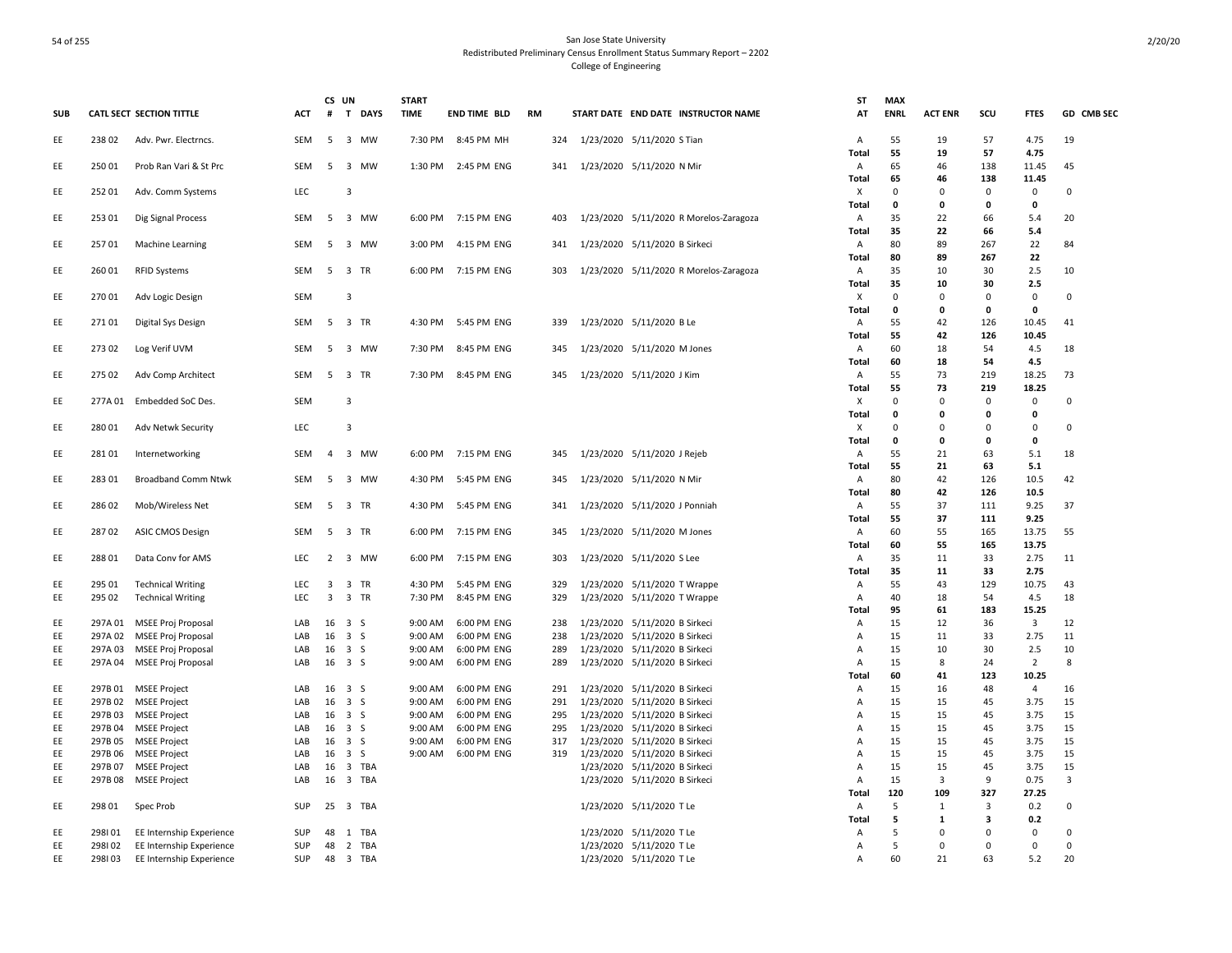| <b>SUB</b> | <b>CATL SECT SECTION TITTLE</b> | <b>ACT</b> | CS UN<br><b>DAYS</b> | <b>START</b><br><b>TIME</b> | END TIME BLD | <b>RM</b> | START DATE END DATE INSTRUCTOR NAME | <b>ST</b><br>AT                     | <b>MAX</b><br><b>ENRL</b> |    | <b>ACT ENR</b> | scu  | <b>FTES</b> | <b>GD CMB SEC</b> |
|------------|---------------------------------|------------|----------------------|-----------------------------|--------------|-----------|-------------------------------------|-------------------------------------|---------------------------|----|----------------|------|-------------|-------------------|
|            |                                 |            |                      |                             |              |           |                                     | Total                               |                           | 70 | 21             | 63   | 5.2         |                   |
| EE         | 299A 01 MSEE Thesis Proposal    | <b>SUP</b> | 25 3 TBA             |                             |              |           | 1/23/2020 5/11/2020 B Sirkeci       | $\overline{A}$                      |                           |    |                |      | 0.75        |                   |
|            |                                 |            |                      |                             |              |           |                                     | Total                               |                           |    |                |      | 0.75        |                   |
| EE         | 299B 01 MSEE Thesis             | SUP        | 25 3 TBA             |                             |              |           | 1/23/2020 5/11/2020 B Sirkeci       | $\overline{A}$                      |                           |    |                |      | 0.25        |                   |
|            |                                 |            |                      |                             |              |           |                                     | Total                               |                           |    |                |      | 0.25        |                   |
|            |                                 |            |                      |                             |              |           |                                     | <b>Electrical Engineering Total</b> | 3365                      |    | 2490           | 6504 | 477.0667    |                   |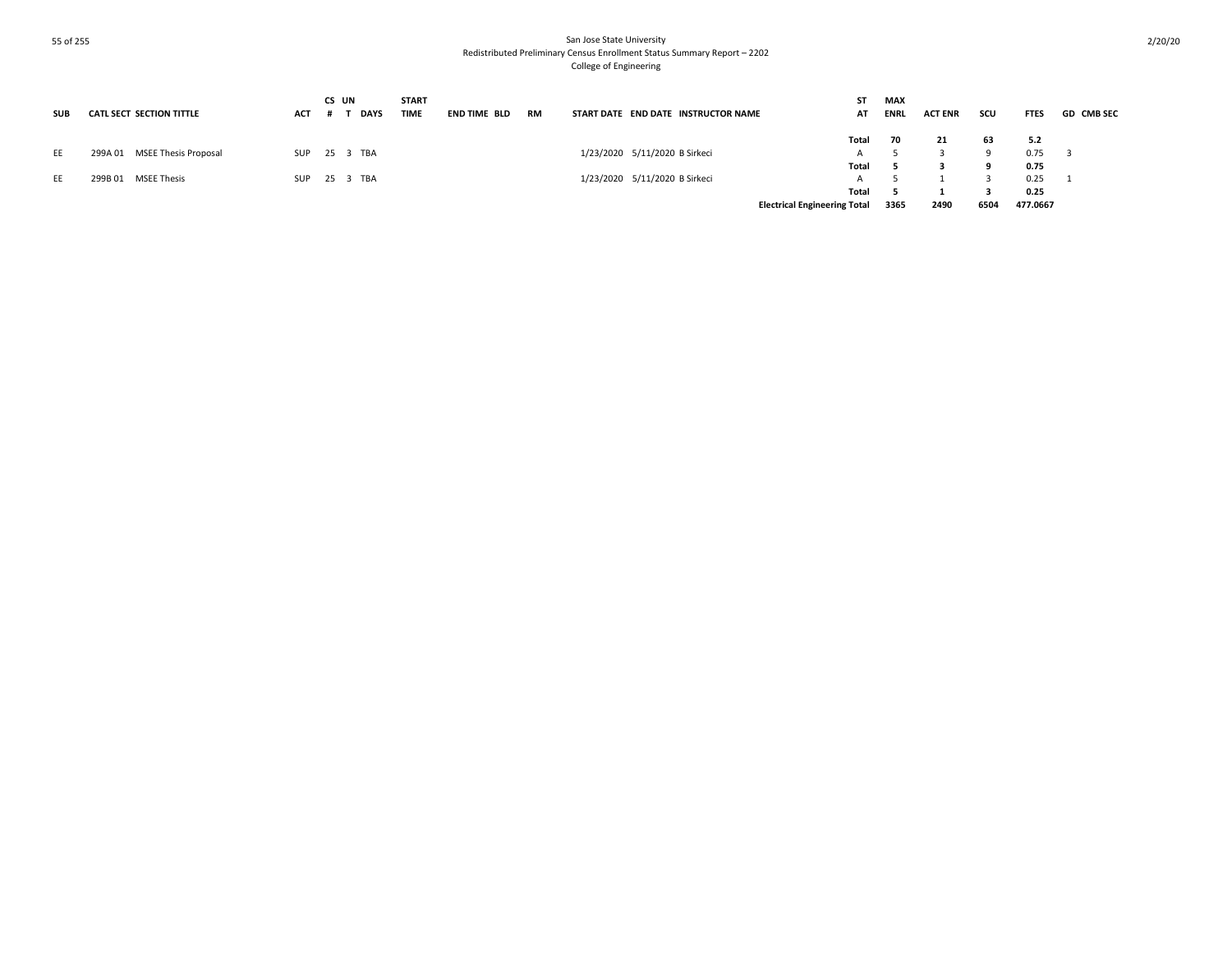|             |                            |                                 |     | CS UN |                               | <b>START</b> |                          |     |           |                                     | SΤ             | <b>MAX</b>  |                |      |                |            |
|-------------|----------------------------|---------------------------------|-----|-------|-------------------------------|--------------|--------------------------|-----|-----------|-------------------------------------|----------------|-------------|----------------|------|----------------|------------|
| SUB         |                            | <b>CATL SECT SECTION TITTLE</b> | ACT | #     | T DAYS                        | <b>TIME</b>  | <b>END TIME BLD</b>      | RM  |           | START DATE END DATE INSTRUCTOR NAME | AT             | <b>ENRL</b> | <b>ACT ENR</b> | scu  | <b>FTES</b>    | GD CMB SEC |
|             | <b>General Engineering</b> |                                 |     |       |                               |              |                          |     |           |                                     |                |             |                |      |                |            |
|             |                            |                                 |     |       |                               |              |                          |     |           |                                     |                |             |                |      |                |            |
| ENGR        | 10 01                      | Intro to Engr                   | SEM | 5     | 3 MW                          |              | 12:00 PM 12:50 PM MD     | 101 |           | 1/23/2020 5/11/2020 J Warecki       | Α              | 250         | 198            | 396  | 39.6           | 0          |
| ENGR        | 10 02                      | Intro to Engr                   | SEM | - 5   | 3 MW                          |              | 1:30 PM 2:20 PM MD       | 101 |           | 1/23/2020 5/11/2020 K Youssefi      | Α              | 250         | 157            | 314  | 31.4           | $\Omega$   |
| ENGR        | 10 03                      | Intro to Engr                   | LAB | 16    | $^{\circ}$<br>$\mathsf{R}$    |              | 9:00 AM 11:45 AM ENG     | 391 | 1/23/2020 | 5/11/2020 S Duorah                  | Α              | 22          | 24             | 24   | 0              | $\Omega$   |
| ENGR        | 10 04                      | Intro to Engr                   | LAB | 16    | 0 <sub>T</sub>                |              | 3:00 PM 5:45 PM ENG      | 391 |           | 1/23/2020 5/11/2020 V Bhatia        | $\overline{A}$ | 22          | 24             | 24   | $\mathbf 0$    | $\Omega$   |
| ENGR        | 10 05                      | Intro to Engr                   | LAB | 16    | 0 R                           | 3:00 PM      | 5:45 PM ENG              | 391 | 1/23/2020 | 5/11/2020 G Friedman                | A              | 22          | 24             | 24   | $\overline{0}$ | $\Omega$   |
| ENGR        | 1006                       | Intro to Engr                   | LAB | 16    | $0 \quad W$                   |              | 9:00 AM 11:45 AM ENG     | 391 |           | 1/23/2020 5/11/2020 S Duorah        | A              | 22          | 23             | 23   | $\mathbf 0$    | $\Omega$   |
| ENGR        | 1007                       | Intro to Engr                   | LAB | 16    | $0 \quad W$                   |              | 3:00 PM 5:45 PM ENG      | 391 |           | 1/23/2020 5/11/2020 S Rafati        | Α              | 22          | 24             | 24   | $\overline{0}$ | 0          |
| ENGR        | 1008                       | Intro to Engr                   | LAB | 16    | $\mathbf 0$<br>- F            |              | 9:00 AM 11:45 AM ENG     | 391 | 1/23/2020 | 5/11/2020 S Sepka                   | Α              | 22          | 24             | 24   | $\mathbf 0$    | $\Omega$   |
| ENGR        | 10 09                      | Intro to Engr                   | LAB | 16    | 0 F                           | 12:30 PM     | 3:15 PM ENG              | 391 | 1/23/2020 | 5/11/2020 K Youssefi                | Α              | 22          | 23             | 23   | $\overline{0}$ | $\Omega$   |
| <b>ENGR</b> | 10 10                      | Intro to Engr                   | LAB | 16    | 0 <sub>T</sub>                | 12:00 PM     | 2:45 PM ENG              | 391 |           | 1/23/2020 5/11/2020 S Duorah        | Α              | 22          | 24             | 24   | $\Omega$       | $\Omega$   |
| ENGR        | 10 11                      | Intro to Engr                   | LAB | 16    | 0 <sub>T</sub>                | 6:00 PM      | 8:45 PM ENG              | 391 |           | 1/23/2020 5/11/2020 S Sepka         | Α              | 22          | 24             | 24   | 0              | $\Omega$   |
|             | 10 12                      | Intro to Engr                   | LAB | 16    | 0 R                           | 12:00 PM     | 2:45 PM ENG              | 391 |           | 1/23/2020 5/11/2020 S Ananthaiah    | A              | 22          | 23             | 23   | $\Omega$       | $\Omega$   |
| ENGR        | 10 13                      |                                 | LAB |       | $0 \quad W$                   |              | 5:45 PM ENG              | 393 |           |                                     | A              | 22          | 24             | 24   | 0              | 0          |
| ENGR        |                            | Intro to Engr                   |     | 16    |                               | 3:00 PM      |                          |     | 1/23/2020 | 5/11/2020 A Banafa                  |                |             |                |      | $\overline{0}$ | 0          |
| <b>ENGR</b> | 10 14                      | Intro to Engr                   | LAB | 16    | 0 <sub>T</sub>                |              | 9:00 AM 11:45 AM ENG     | 391 |           | 1/23/2020 5/11/2020 S Rafati        | А              | 22          | 24             | 24   |                |            |
| ENGR        | 10 15                      | Intro to Engr                   | LAB | 16    | 0 W                           |              | 9:00 AM 11:45 AM ENG     | 393 |           | 1/23/2020 5/11/2020 J Huynh         | A              | 22          | 23             | 23   | $\overline{0}$ | $\Omega$   |
| <b>ENGR</b> | 10 16                      | Intro to Engr                   | LAB | 16    | 0 R                           | 6:00 PM      | 8:45 PM ENG              | 391 |           | 1/23/2020 5/11/2020 J Valencia      | Α              | 22          | 23             | 23   | $\Omega$       | $\Omega$   |
| ENGR        | 10 19                      | Intro to Engr                   | LAB |       | 16 0 W                        | 6:00 PM      | 8:45 PM ENG              | 391 |           | 1/23/2020 5/11/2020 J Valencia      | $\overline{A}$ | 24          | 24             | 24   | $\mathbf 0$    | $\Omega$   |
|             |                            |                                 |     |       |                               |              |                          |     |           |                                     | Total          | 832         | 710            | 1065 | 71             |            |
| ENGR        |                            | 100W 01 Engr Reports            | SEM | 5     | $\overline{\mathbf{3}}$<br>MW | 7:30 AM      | 8:20 AM ENG              | 392 |           | 1/23/2020 5/11/2020 B Hsia          | Α              | 22          | 22             | 44   | 4.4            | $\Omega$   |
| ENGR        |                            | 100W 02 Engr Reports            | LAB | 16    | $\mathbf 0$<br>W              | 12:00 PM     | 1:15 PM ENG              | 189 |           | 1/23/2020 5/11/2020                 | Α              | 22          | 22             | 22   | 0              | $\Omega$   |
| ENGR        |                            | 100W 05 Engr Reports            | SEM | 5     | 3 MW                          |              | 9:30 AM 10:20 AM ENG     | 392 |           | 1/23/2020 5/11/2020 B Hsia          | A              | 22          | 20             | 40   | $\overline{4}$ | $\Omega$   |
| ENGR        |                            | 100W 06 Engr Reports            | LAB | 16    | $\overline{0}$<br>W           | 12:00 PM     | 1:15 PM ENG              | 189 |           | 1/23/2020 5/11/2020                 | Α              | 22          | 20             | 20   | $\mathbf 0$    | $\Omega$   |
| ENGR        |                            | 100W 07 Engr Reports            | SEM | 5     | 3 MW                          |              | 9:30 AM 10:20 AM ENG     | 394 |           | 1/23/2020 5/11/2020 C Cordero       | A              | 22          | 21             | 42   | 4.2            | $\Omega$   |
| ENGR        |                            | 100W 08 Engr Reports            | LAB | 16    | $\mathbf 0$<br>W              |              | 12:00 PM   1:15 PM   ENG | 189 |           | 1/23/2020 5/11/2020                 | Α              | 22          | 21             | 21   | $\mathbf 0$    | $\Omega$   |
| ENGR        |                            | 100W 09 Engr Reports            | SEM | 5     | 3 MW                          |              | 9:30 AM 10:20 AM ENG     | 388 |           | 1/23/2020 5/11/2020 D Haley         | А              | 22          | 26             | 52   | 5.2            | $\Omega$   |
| ENGR        |                            | 100W 10 Engr Reports            | LAB | 16    | $\mathbf 0$<br>W              | 12:00 PM     | 1:15 PM ENG              | 189 | 1/23/2020 | 5/11/2020                           | Α              | 22          | 26             | 26   | 0              | $\Omega$   |
| ENGR        |                            | 100W 11 Engr Reports            | SEM | 5     | 3 MW                          | 1:30 PM      | 2:20 PM ENG              | 388 |           | 1/23/2020 5/11/2020 J Leih          | Α              | 22          | 23             | 46   | 4.6            | $\Omega$   |
| ENGR        |                            | 100W 12 Engr Reports            | LAB | 16    | $\mathbf 0$<br>W              | 12:00 PM     | 1:15 PM ENG              | 189 |           | 1/23/2020 5/11/2020                 | Α              | 22          | 23             | 23   | 0              | $\Omega$   |
| ENGR        |                            | 100W 13 Engr Reports            | SEM | 5     | 3 MW                          | 1:30 PM      | 2:20 PM ENG              | 394 |           | 1/23/2020 5/11/2020 C Cordero       | Α              | 22          | 22             | 44   | 4.4            | $\Omega$   |
| ENGR        |                            | 100W 14 Engr Reports            | LAB | 16    | 0<br>W                        | 12:00 PM     | 1:15 PM ENG              | 189 | 1/23/2020 | 5/11/2020                           | А              | 22          | 22             | 22   | $\mathbf 0$    | 0          |
| <b>ENGR</b> |                            | 100W 15 Engr Reports            | SEM | 5     | 3 MW                          | 1:30 PM      | 2:20 PM ENG              | 392 |           | 1/23/2020 5/11/2020 V Sansome       | А              | 22          | 23             | 46   | 4.6            | 0          |
|             |                            |                                 |     |       | W                             |              |                          |     |           |                                     |                |             |                |      |                | $\Omega$   |
| ENGR        |                            | 100W 16 Engr Reports            | LAB | 16    | $\mathbf 0$                   | 12:00 PM     | 1:15 PM ENG              | 189 |           | 1/23/2020 5/11/2020                 | A              | 22          | 23             | 23   | 0              |            |
| ENGR        |                            | 100W 17 Engr Reports            | SEM | 5     | 3 MW                          | 3:30 PM      | 4:20 PM ENG              | 392 |           | 1/23/2020 5/11/2020 V Sansome       | A              | 22          | 21             | 42   | 4.2            | $\Omega$   |
| ENGR        |                            | 100W 18 Engr Reports            | LAB | 16    | $\mathbf 0$<br>W              | 12:00 PM     | 1:15 PM ENG              | 189 | 1/23/2020 | 5/11/2020                           | A              | 22          | 21             | 21   | $\mathbf 0$    | $\Omega$   |
| ENGR        |                            | 100W 19 Engr Reports            | SEM | 5     | 3 MW                          | 3:30 PM      | 4:20 PM ENG              | 394 |           | 1/23/2020 5/11/2020 J Leih          | A              | 22          | 23             | 46   | 4.6            | $\Omega$   |
| ENGR        |                            | 100W 20 Engr Reports            | LAB | 16    | $\mathbf 0$<br>W              | 12:00 PM     | 1:15 PM ENG              | 189 |           | 1/23/2020 5/11/2020                 | Α              | 22          | 23             | 23   | $\mathbf 0$    | $\Omega$   |
| ENGR        |                            | 100W 27 Engr Reports            | SEM | - 5   | 3 TR                          | 8:00 AM      | 8:50 AM ENG              | 392 |           | 1/23/2020 5/11/2020 C Peters        | А              | 22          | 23             | 46   | 4.6            | $\Omega$   |
| ENGR        |                            | 100W 28 Engr Reports            | LAB | 16    | 0 TR                          |              | 8:50 AM 10:20 AM ENG     | 392 | 1/23/2020 | 5/11/2020 C Peters                  | A              | 22          | 23             | 23   | $\mathbf 0$    | $\Omega$   |
| ENGR        |                            | 100W 29 Engr Reports            | SEM | - 5   | 3 <sub>1</sub>                |              | 11:00 AM 12:50 PM        |     |           | 1/23/2020 5/11/2020 S Knapp         | Α              | 22          | 23             | 46   | 4.6            | $\Omega$   |
| ENGR        |                            | 100W 30 Engr Reports            | LAB | 16    | 0 R                           |              | 11:00 AM  1:50 PM ENG    | 392 |           | 1/23/2020 5/11/2020 S Knapp         | A              | 22          | 23             | 23   | $\mathbf 0$    | $\Omega$   |
| ENGR        |                            | 100W 31 Engr Reports            | SEM | 5     | 3 R                           |              | 11:00 AM 12:50 PM        |     | 1/23/2020 | 5/11/2020 L Zou                     | Α              | 22          | 24             | 48   | 4.8            | $\Omega$   |
| ENGR        |                            | 100W 32 Engr Reports            | LAB | 16    | 0 <sub>T</sub>                | 11:00 AM     | 1:50 PM ENG              | 392 |           | 1/23/2020 5/11/2020 L Zou           | Α              | 22          | 24             | 24   | 0              | $\Omega$   |
| ENGR        |                            | 100W 33 Engr Reports            | SEM | 5     | 3 <sub>1</sub>                | 2:00 PM      | 3:50 PM                  |     | 1/23/2020 | 5/11/2020 S Knapp                   | Α              | 22          | 23             | 46   | 4.6            | 0          |
| ENGR        |                            | 100W 34 Engr Reports            | LAB | 16    | 0 R                           | 2:00 PM      | 4:50 PM ENG              | 392 |           | 1/23/2020 5/11/2020 S Knapp         | A              | 22          | 23             | 23   | $\mathbf 0$    | $\Omega$   |
| ENGR        |                            | 100W 35 Engr Reports            | SEM | 5     | 3 R                           | 2:00 PM      | 3:50 PM                  |     |           | 1/23/2020 5/11/2020 S Knapp         | A              | 22          | 23             | 46   | 4.6            | $\Omega$   |
| ENGR        |                            | 100W 36 Engr Reports            | LAB | 16    | 0 <sub>T</sub>                | 2:00 PM      | 4:50 PM ENG              | 392 |           | 1/23/2020 5/11/2020 S Knapp         | Α              | 22          | 23             | 23   | $\mathbf 0$    | $\Omega$   |
| ENGR        |                            | 100W 37 Engr Reports            | SEM | 5     | 3 TR                          | 5:00 PM      | 5:50 PM ENG              | 392 | 1/23/2020 | 5/11/2020 D Haley                   | Α              | 22          | 24             | 48   | 4.8            | 0          |
| ENGR        |                            | 100W 38 Engr Reports            | LAB | 16    | $\mathbf 0$<br>TR             | 5:50 PM      | 7:20 PM ENG              | 392 |           | 1/23/2020 5/11/2020 D Haley         | Α              | 22          | 24             | 24   | 0              | 0          |
| ENGR        |                            | 100W 39 Engr Reports            | SEM | 5     | 3 TR                          | 6:00 PM      | 6:50 PM ENG              | 394 |           | 1/23/2020 5/11/2020 S Evans-Wemusa  | Α              | 22          | 24             | 48   | 4.8            | 0          |
|             |                            |                                 |     | 16    | 0 TR                          | 6:50 PM      | 8:20 PM ENG              | 394 |           | 1/23/2020 5/11/2020 S Evans-Wemusa  | A              | 22          | 24             | 24   | $\Omega$       | $\Omega$   |
| ENGR        |                            | 100W 40 Engr Reports            | LAB |       |                               |              |                          |     |           |                                     |                |             |                |      | 5              | $\Omega$   |
| ENGR        |                            | 100W 41 Engr Reports            | SEM | 5     | 3 F                           |              | 9:30 AM 11:20 AM ENG     | 394 |           | 1/23/2020 5/11/2020 J Leih          | A              | 22          | 25             | 50   |                |            |
| <b>ENGR</b> |                            | 100W 42 Engr Reports            | LAB | 16    | 0 F                           | 1:00 PM      | 2:50 PM ENG              | 189 |           | 1/23/2020 5/11/2020                 | A              | 22          | 25             | 25   | $\Omega$       | $\Omega$   |
| ENGR        |                            | 100W 43 Engr Reports            | SEM | 5     | 3 F                           |              | 9:30 AM 11:20 AM ENG     | 392 |           | 1/23/2020 5/11/2020 A Petrosyan     | A              | 22          | 25             | 50   | 5              | $\Omega$   |
| ENGR        |                            | 100W 44 Engr Reports            | LAB |       | 16 0 F                        |              | 1:00 PM 2:50 PM ENG      | 189 |           | 1/23/2020 5/11/2020                 | Α              | 22          | 25             | 25   | $\Omega$       | $\Omega$   |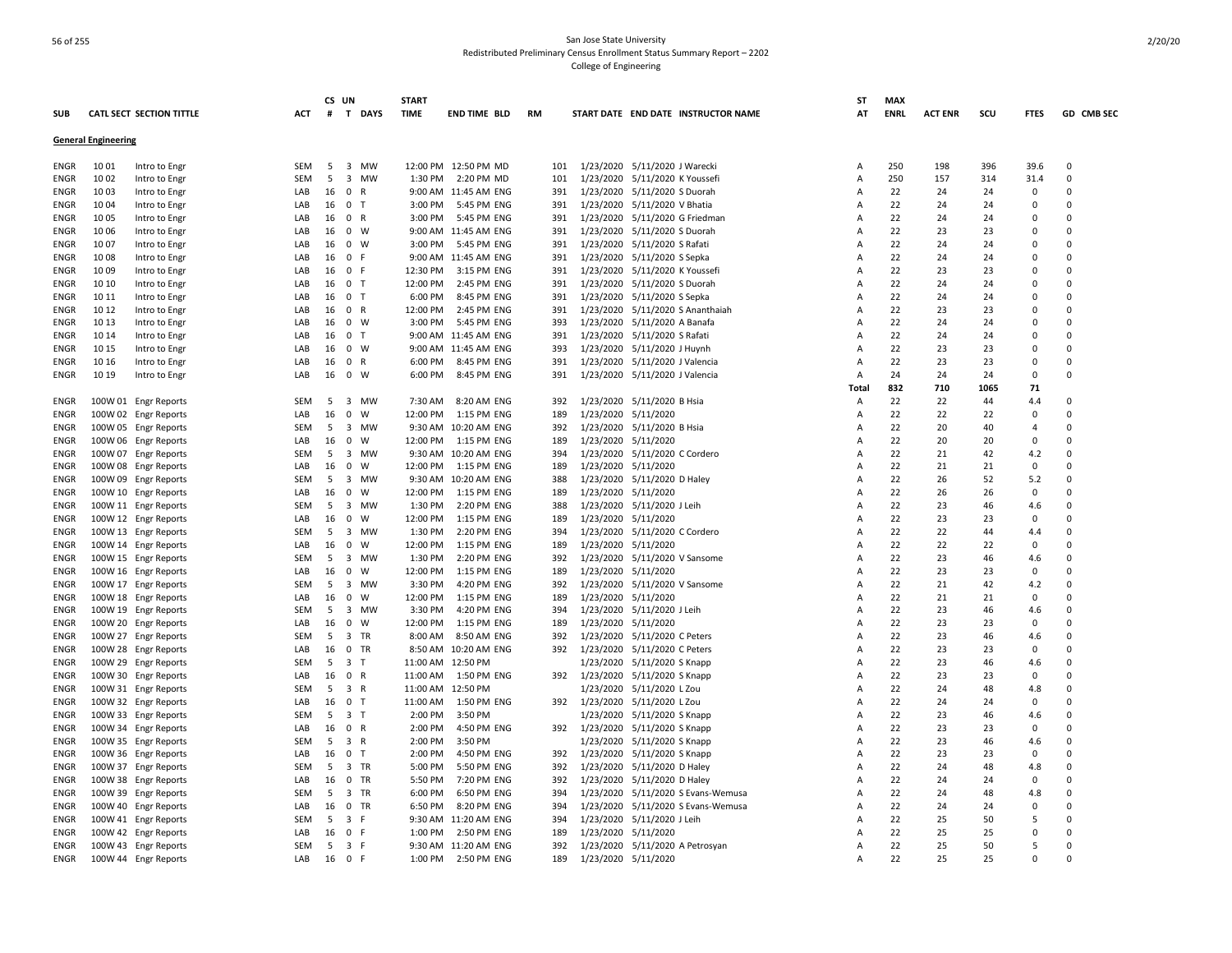|             |         |                                 |            | CS UN |                          | <b>START</b> |                       |           |                                     | <b>ST</b>      | <b>MAX</b>  |                |                |                |                |
|-------------|---------|---------------------------------|------------|-------|--------------------------|--------------|-----------------------|-----------|-------------------------------------|----------------|-------------|----------------|----------------|----------------|----------------|
| <b>SUB</b>  |         | <b>CATL SECT SECTION TITTLE</b> | <b>ACT</b> | #     | T DAYS                   | <b>TIME</b>  | <b>END TIME BLD</b>   | <b>RM</b> | START DATE END DATE INSTRUCTOR NAME | AT             | <b>ENRL</b> | <b>ACT ENR</b> | SCU            | <b>FTES</b>    | GD CMB SEC     |
| <b>ENGR</b> |         | 100W 45 Engr Reports            | SEM        | 5     | 3 TR                     | 3:00 PM      | 3:50 PM ENG           | 394       | 1/23/2020 5/11/2020 B Murphy-Wesley | A              | 22          | 30             | 60             | 6              | $\mathbf 0$    |
| ENGR        |         | 100W 46 Engr Reports            | LAB        | 16    | 0 TR                     | 3:50 PM      | 5:20 PM ENG           | 394       | 1/23/2020 5/11/2020 B Murphy-Wesley | Α              | 22          | 30             | 30             | 0              | 0              |
| ENGR        |         | 100W 47 Engr Reports            | SEM        | 5     | 3 F                      |              | 9:30 AM 11:20 AM ENG  | 388       | 1/23/2020 5/11/2020 B Murphy-Wesley | Α              | 22          | 27             | 54             | 5.4            | $\mathbf 0$    |
| <b>ENGR</b> |         | 100W 48 Engr Reports            | LAB        | 16    | 0 F                      | 1:00 PM      | 2:50 PM ENG           | 189       | 1/23/2020 5/11/2020                 | A              | 22          | 27             | 27             | 0              | 0              |
| <b>ENGR</b> |         | 100W 53 Engr Reports            | SEM        | -5    | 3 MW                     | 6:00 PM      | 6:50 PM ENG           | 392       | 1/23/2020 5/11/2020 V Sansome       | A              | 22          | 24             | 48             | 4.8            | $\Omega$       |
| <b>ENGR</b> |         | 100W 54 Engr Reports            | LAB        | 16    | MW<br>0                  | 6:50 PM      | 8:20 PM ENG           | 392       | 1/23/2020 5/11/2020 V Sansome       | A              | 22          | 24             | 24             | 0              | 0              |
| <b>ENGR</b> |         | 100W 55 Engr Reports            | SEM        | -5    | 3<br><b>MW</b>           | 6:00 PM      | 6:50 PM ENG           | 394       | 1/23/2020 5/11/2020 S Evans-Wemusa  | A              | 22          | 22             | 44             | 4.4            | $\Omega$       |
| <b>ENGR</b> |         | 100W 56 Engr Reports            | LAB        | 16    | 0<br>MW                  | 6:50 PM      | 8:20 PM ENG           | 394       | 1/23/2020 5/11/2020 S Evans-Wemusa  | A              | 22          | 22             | 22             | 0              | $\Omega$       |
| <b>ENGR</b> |         | 100W 57 Engr Reports            | <b>SEM</b> | -5    | 3 MW                     | 6:00 PM      | 6:50 PM ENG           | 407       | 1/23/2020 5/11/2020 S Tran          | A              | 22          | 20             | 40             | 4              | $\Omega$       |
| <b>ENGR</b> |         | 100W 58 Engr Reports            | LAB        | 16    | $\mathbf 0$<br><b>MW</b> | 6:50 PM      | 8:20 PM ENG           | 407       | 1/23/2020 5/11/2020 S Tran          | A              | 22          | 20             | 20             | $\mathbf 0$    | $\Omega$       |
| <b>ENGR</b> |         | 100W 59 Engr Reports            | <b>SEM</b> | 5     | 3 <sub>1</sub>           | 2:00 PM      | 4:50 PM ENG           | 388       | 1/23/2020 5/11/2020 L Zou           | A              | 24          | 9              | 18             | 1.8            | $\Omega$       |
| <b>ENGR</b> |         | 100W 60 Engr Reports            | LAB        | 16    | 0 R                      | 2:00 PM      | 3:50 PM               |           | 1/23/2020 5/11/2020 L Zou           | A              | 24          | 9              | 9              | 0              | $\Omega$       |
|             |         |                                 |            |       |                          |              |                       |           |                                     | Total          | 1060        | 1094           | 1641           | 109.4          |                |
| ENGR        | 12001   | Prog for Soc Sci                | LEC        |       | 2 3 TR                   |              | 12:00 PM  1:15 PM ENG | 341       | 1/23/2020 5/11/2020 V Carr          | Α              | 40          | 39             | 117            | 8.25           | $\mathbf{q}$   |
|             |         |                                 |            |       |                          |              |                       |           |                                     | Total          | 40          | 39             | 117            | 8.25           |                |
| ENGR        | 121 01  | Algo. for Soc Sci               | LEC        |       | 2 3 TR                   |              | 12:00 PM  1:15 PM ENG | 343       | 1/23/2020 5/11/2020 Y Chen          | A              | 40          | 24             | 72             | 5              | 4              |
|             |         |                                 |            |       |                          |              |                       |           |                                     | Total          | 40          | 24             | 72             | 5              |                |
| ENGR        | 12201   | R for Soc Sci                   | LEC        |       | 2 3 TR                   | 3:00 PM      | 4:15 PM ENG           | 301       | 1/23/2020 5/11/2020 M Jones         | A              | 30          | 13             | 39             | 2.8            | $\overline{4}$ |
|             |         |                                 |            |       |                          |              |                       |           |                                     | <b>Total</b>   | 30          | 13             | 39             | 2.8            |                |
| <b>ENGR</b> |         | 160SL 02 EPICS UD               | LAB        |       | 15 1 W                   | 6:00 PM      | 8:45 PM ENG           | 329       | 1/23/2020 5/11/2020 K Perry         | Α              | 10          | 14             | 14             | 0.933333       | $\mathbf 0$    |
| <b>ENGR</b> |         | 160SL 03 EPICS UD               | LAB        |       | $\mathbf{1}$             |              |                       |           |                                     | X              | $\Omega$    | $\Omega$       | $\Omega$       | $\mathbf 0$    | $\Omega$       |
|             |         |                                 |            |       |                          |              |                       |           |                                     | Total          | 10          | 14             | 14             | 0.933333       |                |
| <b>ENGR</b> | 18001   | <b>Indiv Studies</b>            | SUP        |       | 36 1 F                   |              | 8:00 AM 8:50 AM ENG   | 329       | 1/23/2020 5/11/2020 S Gleixner      | $\overline{A}$ | 20          | 16             | 16             | 1.066667       | $\Omega$       |
| <b>ENGR</b> | 180 02  | <b>Indiv Studies</b>            | SUP        | 36    | 2 TBA                    |              |                       |           | 1/23/2020 5/11/2020 P Hsu           | Α              | 15          | $\mathbf{1}$   | $\overline{2}$ | 0.133333       | $\Omega$       |
| ENGR        | 18003   | <b>Indiv Studies</b>            | SUP        | 36    | 3 TBA                    |              |                       |           | 1/23/2020 5/11/2020                 | A              | 15          | $\Omega$       | $\Omega$       | 0              | $\Omega$       |
| ENGR        | 18004   | <b>Indiv Studies</b>            | SUP        | 36    | 1 TBA                    |              |                       |           | 1/23/2020 5/11/2020                 | A              | 20          | $\mathbf 0$    | $\Omega$       | 0              | $\Omega$       |
|             |         |                                 |            |       |                          |              |                       |           |                                     | Total          | 70          | 17             | 18             | $1.2$          |                |
| ENGR        | 195A 01 | Glob/Soc Iss Engr               | LEC        | 1     | 1 F                      | 1:30 PM      | 2:45 PM SH            | 100       | 1/23/2020 5/11/2020 L Zou           | Α              | 125         | 89             | 89             | 5.933333       | 0              |
| <b>ENGR</b> | 195B 01 | Glob/Soc Iss Engr               | LEC        | 1     | 1 F                      |              | 10:30 AM 11:45 AM ENG | 189       | 1/23/2020 5/11/2020 G Courand       | A              | 175         | 156            | 156            | 10.4           | $\Omega$       |
| ENGR        | 195B 02 | Glob/Soc Iss Engr               | LEC        | 1     | 1 F                      | 12:00 PM     | 1:15 PM ENG           | 189       | 1/23/2020 5/11/2020 K Yrigoyen      | A              | 175         | 149            | 149            | 9.933333       | $\Omega$       |
| ENGR        | 195B03  | Glob/Soc Iss Engr               | LEC        | 1     | 1 F                      | 1:30 PM      | 2:45 PM ENG           | 189       | 1/23/2020 5/11/2020 K Yrigoyen      | Α              | 175         | 142            | 142            | 9.466667       | $\Omega$       |
|             |         |                                 |            |       |                          |              |                       |           |                                     | Total          | 650         | 536            | 536            | 35.73333       |                |
| <b>ENGR</b> |         | 195D 01 Inter Sr Proj II        | SEM        | 5     | 3 W                      | 6:00 PM      | 8:45 PM ENG           | 329       | 1/23/2020 5/11/2020 K Perry         | Α              | 30          | 10             | 30             | $\overline{2}$ | $\Omega$       |
| <b>ENGR</b> |         | 195D 02 Inter Sr Proj II        | <b>SEM</b> |       | 3                        |              |                       |           |                                     | X              | $\mathbf 0$ | $\Omega$       | 0              | $\mathbf 0$    | $\Omega$       |
|             |         |                                 |            |       |                          |              |                       |           |                                     | Total          | 30          | 10             | 30             | $\overline{2}$ |                |
| <b>ENGR</b> |         | 195E 01 Inter. Computing Proj   | <b>LEC</b> |       | $2 \t3 \tF$              |              | 10:00 AM 12:45 PM ENG | 327       | 1/23/2020 5/11/2020 M Jones         | $\overline{A}$ | 30          | 13             | 39             | 2.65           | $\mathbf{1}$   |
|             |         |                                 |            |       |                          |              |                       |           |                                     | Total          | 30          | 13             | 39             | 2.65           |                |
| ENGR        |         | 200W 02 Engr Grad Reports       | LEC        |       | 3                        |              |                       |           |                                     | Х              | $\mathbf 0$ | $\mathbf 0$    | $\Omega$       | 0              | $\mathbf 0$    |
| ENGR        |         | 200W 03 Engr Grad Reports       | LEC        |       | $2 \quad 3 \quad T$      | 7:00 PM      | 9:45 PM ENG           | 388       | 1/23/2020 5/11/2020 M Highby        | Α              | 24          | 28             | -84            | $\overline{7}$ | 28             |
|             |         |                                 |            |       |                          |              |                       |           |                                     | Total          | 24          | 28             | 84             | $\overline{7}$ |                |
| ENGR        | 26102   | Bat. Tech. I                    | LEC        |       | 3                        |              |                       |           |                                     | х              | $\mathbf 0$ | 0              | $\Omega$       | 0              | $\mathbf 0$    |
|             |         |                                 |            |       |                          |              |                       |           |                                     | Total          | 0           | $\mathbf 0$    | 0              | 0              |                |
| <b>ENGR</b> | 295A 01 | Master Project I                | LEC        |       | 2 3 R                    | 5:00 PM      | 7:50 PM BBC           | 221       | 1/23/2020 5/11/2020 F Marbouti      | Α              | 30          | 1              | 3              | 0.25           | 1              |
|             |         |                                 |            |       |                          |              |                       |           |                                     | Total          | 30          | 1              | 3              | 0.25           |                |
| ENGR        |         | 295B 01 Master Project II       | <b>LEC</b> |       | 1 3 F                    |              | 1:00 PM 3:45 PM ENG   | 401       | 1/23/2020 5/11/2020 F Marbouti      | A              | 30          | 15             | 45             | 3.75           | 15             |
|             |         |                                 |            |       |                          |              |                       |           |                                     | Total          | 30          | 15             | 45             | 3.75           |                |
| <b>ENGR</b> | 298101  | MSE Internship Experience       | SUP        | 48    | 1 TBA                    |              |                       |           | 1/23/2020 5/11/2020                 | $\overline{A}$ | 30          | $\Omega$       | $\Omega$       | $\mathbf 0$    | $\Omega$       |
| <b>ENGR</b> | 298102  | MSE Internship Experience       | SUP        | 48    | 2 TBA                    |              |                       |           | 1/23/2020 5/11/2020                 | A              | 30          | $\Omega$       | C              | $\mathbf 0$    | $\Omega$       |
| ENGR        | 298103  | MSE Internship Experience       | SUP        | 48    | 3 TBA                    |              |                       |           | 1/23/2020 5/11/2020                 | A              | 30          | $\Omega$       | n              | 0              | $\Omega$       |
|             |         |                                 |            |       |                          |              |                       |           |                                     | Total          | 90          | $\mathbf 0$    | л              | $\mathbf 0$    |                |
| ENGR        | 299 01  | <b>Masters Thesis</b>           | <b>SUP</b> |       | 25 1 TBA                 |              |                       |           | 1/23/2020 5/11/2020                 | A              | 30          | $\Omega$       | n              | $\Omega$       | $\Omega$       |
| <b>ENGR</b> | 299 02  | <b>Masters Thesis</b>           | SUP        | 25    | 2 TBA                    |              |                       |           | 1/23/2020 5/11/2020                 | Α              | 25          | 0              | n              | 0              | 0              |
| <b>ENGR</b> | 299 03  | <b>Masters Thesis</b>           | SUP        | 25    | 3 TBA                    |              |                       |           | 1/23/2020 5/11/2020                 | A              | 25          | $\Omega$       | n              | 0              | $\Omega$       |
| <b>ENGR</b> | 299 04  | <b>Masters Thesis</b>           | SUP        | 25    | TBA<br>$\overline{4}$    |              |                       |           | 1/23/2020 5/11/2020                 | A              | 25          | 0              | $\Omega$       | 0              | 0              |
| <b>ENGR</b> | 299 05  | <b>Masters Thesis</b>           | SUP        |       | 25 5 TBA                 |              |                       |           | 1/23/2020 5/11/2020                 | A              | 25          | $\Omega$       | $\Omega$       | 0              | $\Omega$       |
|             |         |                                 |            |       |                          |              |                       |           |                                     | Total          | 130         | $\Omega$       | n              | 0              |                |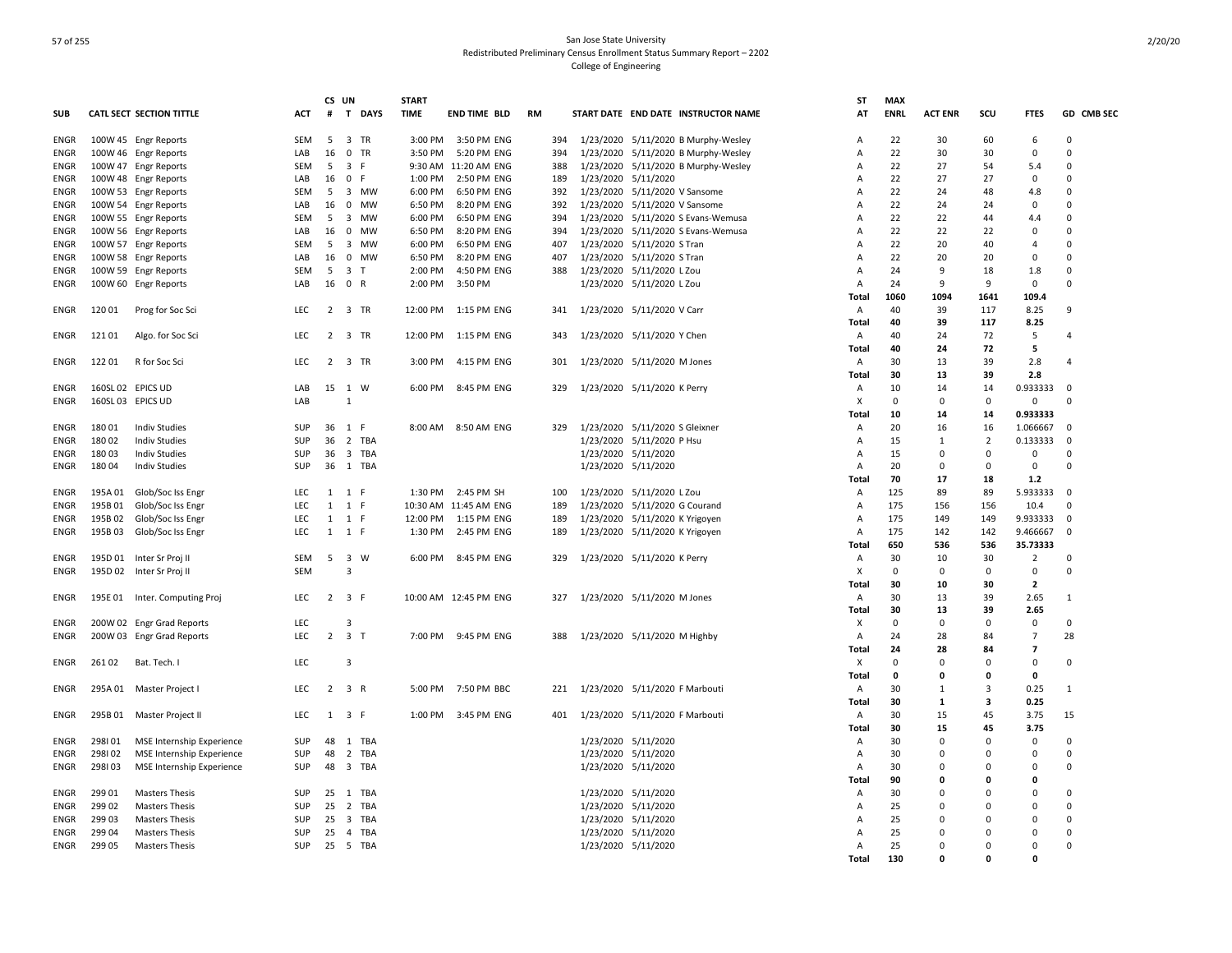| <b>SUB</b> | CATL SECT SECTION TITTLE | АСТ | :s un | <b>DAYS</b> | START<br><b>TIME</b> | END TIME BLD | RM | START DATE END DATE INSTRUCTOR NAME   | AΤ | MAX<br><b>ENRL</b> | <b>ACT ENR</b> | scu  | <b>FTES</b> | <b>GD CMB SEC</b> |
|------------|--------------------------|-----|-------|-------------|----------------------|--------------|----|---------------------------------------|----|--------------------|----------------|------|-------------|-------------------|
|            |                          |     |       |             |                      |              |    | <b>General Engineering Total 3096</b> |    |                    | 2514           | 3703 | 249.9667    |                   |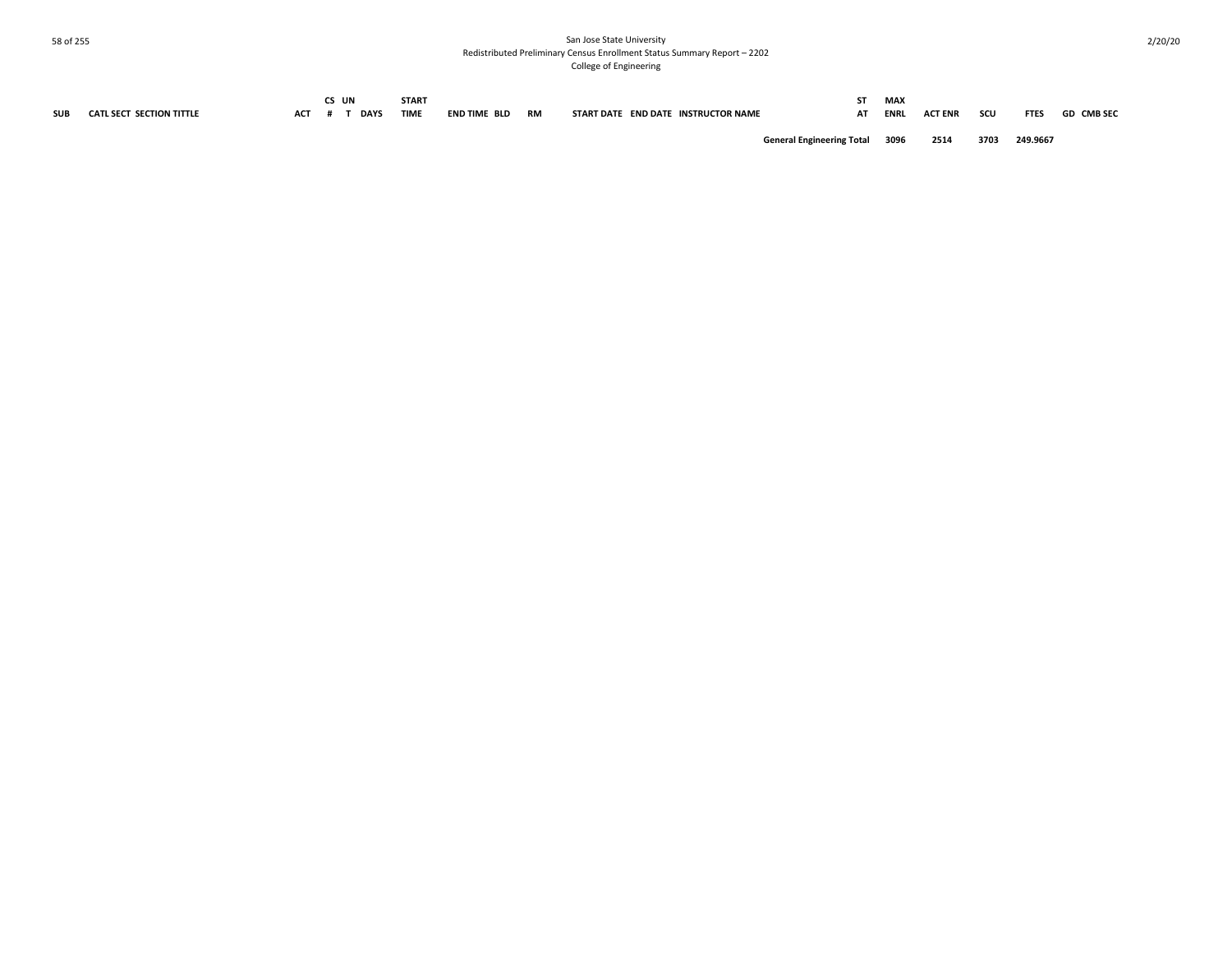|                          |                  |                                  |            | CS UN          |                         | <b>START</b>       |                           |            |                                                          | ST             | <b>MAX</b>  |                |              |                      |                         |                   |  |
|--------------------------|------------------|----------------------------------|------------|----------------|-------------------------|--------------------|---------------------------|------------|----------------------------------------------------------|----------------|-------------|----------------|--------------|----------------------|-------------------------|-------------------|--|
| <b>SUB</b>               |                  | CATL SECT SECTION TITTLE         | ACT        | #              | T DAYS                  | <b>TIME</b>        | END TIME BLD              | <b>RM</b>  | START DATE END DATE INSTRUCTOR NAME                      | AT             | <b>ENRL</b> | <b>ACT ENR</b> | scu          | <b>FTES</b>          |                         | <b>GD CMB SEC</b> |  |
|                          |                  | Industrial & Systems Engineering |            |                |                         |                    |                           |            |                                                          |                |             |                |              |                      |                         |                   |  |
| <b>CMPE</b>              | 21901            | <b>HCI Security</b>              | SEM        | 4              | 3 R                     | 6:00 PM            | 8:45 PM CL                | 224        | 1/23/2020 5/11/2020 A Moallem                            | Α              | $\mathbf 0$ | $\mathbf 0$    | $\mathbf 0$  | $\mathbf 0$          | 0 <sub>c</sub>          |                   |  |
|                          |                  |                                  |            |                |                         |                    |                           |            |                                                          | Total          | 0           | 0              | 0            | 0                    |                         |                   |  |
| <b>ISE</b>               | 103 01           | Life Cycle Engr                  | LEC        |                | 2 3 TR                  | 4:30 PM            | 5:45 PM DMH               | 234        | 1/23/2020 5/11/2020 J Flahaux                            | Α              | 50          | 21             | 63           | 4.2                  | 0                       |                   |  |
|                          |                  |                                  |            |                |                         |                    |                           |            |                                                          | Total          | 50          | 21             | 63           | 4.2                  |                         |                   |  |
| <b>ISE</b>               | 105 01           | Intr Syst Engr                   | <b>SEM</b> |                | 4 3 TR                  | 12:00 PM           | 1:15 PM ENG               | 331        | 1/23/2020 5/11/2020 R Srinivasan                         | Α              | 90          | 59             | 177          | 11.85                | 1                       |                   |  |
|                          |                  |                                  |            |                |                         |                    |                           |            |                                                          | Total          | 90          | 59             | 177          | 11.85                |                         |                   |  |
| <b>ISE</b><br><b>ISE</b> | 115 01<br>115 02 | Lean Intgr Mfg                   | SEM<br>LAB | 16             | 4 3 M<br>0 <sub>T</sub> | 6:00 PM<br>6:00 PM | 7:40 PM CL<br>9:00 PM ENG | 224<br>194 | 1/23/2020 5/11/2020 T Pham                               | Α<br>Α         | 50<br>25    | 48<br>23       | 96<br>23     | 9.6<br>$\mathbf 0$   | $\mathbf 0$<br>$\Omega$ |                   |  |
| <b>ISE</b>               | 115 03           | Lean Intgr Mfg<br>Lean Intgr Mfg | LAB        |                | 16 0 W                  | 6:00 PM            | 9:00 PM ENG               | 194        | 1/23/2020 5/11/2020 T Pham<br>1/23/2020 5/11/2020 T Pham | A              | 25          | 25             | 25           | $\mathbf 0$          | $\Omega$                |                   |  |
|                          |                  |                                  |            |                |                         |                    |                           |            |                                                          | Total          | 100         | 96             | 144          | 9.6                  |                         |                   |  |
| <b>ISE</b>               | 12001            | Methods Design                   | <b>LEC</b> | 1              | 3 TR                    | 3:00 PM            | 3:50 PM ENG               | 331        | 1/23/2020 5/11/2020 D Nathan-Roberts                     | Α              | 90          | 48             | 96           | 9.65                 | 1                       |                   |  |
| <b>ISE</b>               | 120 02           | Methods Design                   | LAB        | 16             | 0 <sub>T</sub>          | 4:00 PM            | 7:00 PM ENG               | 488        | 1/23/2020 5/11/2020 D Nathan-Roberts                     | A              | 45          | 39             | 39           | $\mathbf 0$          | 0                       |                   |  |
| <b>ISE</b>               | 12003            | Methods Design                   | LAB        |                | 16 0 R                  | 4:00 PM            | 7:00 PM ENG               | 488        | 1/23/2020 5/11/2020 D Nathan-Roberts                     | Α              | 45          | 9              | 9            | $\mathbf 0$          | 1                       |                   |  |
|                          |                  |                                  |            |                |                         |                    |                           |            |                                                          | Total          | 180         | 96             | 144          | 9.65                 |                         |                   |  |
| <b>ISE</b>               | 13001            | <b>Engr Statistics</b>           | LEC        | $\overline{a}$ | 3 TR                    |                    | 9:00 AM 10:15 AM ENG      | 189        | 1/23/2020 5/11/2020 N Patel                              | A              | 150         | 140            | 420          | 29.3                 | 26                      |                   |  |
|                          |                  |                                  |            |                |                         |                    |                           |            |                                                          | Total          | 150         | 140            | 420          | 29.3                 |                         |                   |  |
| ISE                      | 131 01           | <b>Statistical Proc Control</b>  | SEM        | 4              | 3 MW                    | 3:00 PM            | 4:15 PM ENG               | 343        | 1/23/2020 5/11/2020 H Tsao                               | Α              | 90          | 65             | 195          | 13                   | 0                       |                   |  |
|                          |                  |                                  |            |                |                         |                    |                           |            |                                                          | Total          | 90          | 65             | 195          | 13                   |                         |                   |  |
| <b>ISE</b>               | 140 01           | Oper Plan & Control              | SEM        | $\overline{a}$ | 3 MW                    | 4:30 PM            | 5:45 PM ENG               | 341        | 1/23/2020 5/11/2020 A Kumar                              | Α              | 90          | 45             | 135          | 10.35                | 27                      |                   |  |
|                          |                  |                                  |            |                |                         |                    |                           |            |                                                          | Total          | 90          | 45             | 135          | 10.35                |                         |                   |  |
| <b>ISE</b>               | 155 01           | Supply Chain Engr                | SEM        | $\overline{4}$ | 3 TR                    |                    | 10:30 AM 11:45 AM ENG     | 341        | 1/23/2020 5/11/2020 H Liu                                | A              | 90          | 61             | 183          | 12.2                 | $\Omega$                |                   |  |
|                          |                  |                                  |            |                |                         |                    |                           |            |                                                          | Total          | 90          | 61             | 183          | 12.2                 |                         |                   |  |
| <b>ISE</b>               | 16001            | Healthcare Del Sys               | LEC        | 2              | 3 T                     | 6:00 PM            | 8:45 PM CL                | 310        | 1/23/2020 5/11/2020 A James                              | A              | 20          | 1              | 3            | 0.2                  | 0                       |                   |  |
|                          |                  |                                  |            |                |                         |                    |                           |            |                                                          | <b>Total</b>   | 20          | 1              | 3            | 0.2                  |                         |                   |  |
| <b>ISE</b>               | 164 01           | Comp & Hum Interact              | <b>SEM</b> |                | 4 3 T                   |                    | 6:00 PM 8:45 PM ENG       | 331        | 1/23/2020 5/11/2020 A Moallem                            | $\overline{A}$ | 80          | 75             | 225          | 15                   | $\Omega$                |                   |  |
|                          |                  |                                  |            |                |                         |                    |                           |            |                                                          | <b>Total</b>   | 80          | 75             | 225          | 15                   |                         |                   |  |
| <b>ISE</b>               | 16701            | <b>Sys Simulation</b>            | SEM<br>LAB | $\overline{a}$ | 3 M<br>16 0 M           | 11:00 AM           | 9:00 AM 10:40 AM ENG      | 488<br>333 | 1/23/2020 5/11/2020 K Mabrouk                            | Α              | 50<br>50    | 50<br>50       | 100          | 11.35                | 27<br>27                |                   |  |
| ISE                      | 16702            | Sys Simulation                   |            |                |                         |                    | 2:00 PM ENG               |            | 1/23/2020 5/11/2020 K Mabrouk                            | Α<br>Total     | 100         | 100            | 50<br>150    | $\mathbf 0$<br>11.35 |                         |                   |  |
| <b>ISE</b>               | 17001            | <b>Operation Research</b>        | SEM        | $\overline{a}$ | 3 TR                    | 1:30 PM            | 2:45 PM ENG               | 341        | 1/23/2020 5/11/2020 S Erdogan                            | Α              | 90          | 57             | 171          | 11.45                | 1                       |                   |  |
|                          |                  |                                  |            |                |                         |                    |                           |            |                                                          | Total          | 90          | 57             | 171          | 11.45                |                         |                   |  |
| <b>ISE</b>               | 18001            | <b>Individ Studies</b>           | SUP        |                | 36 1 TBA                |                    |                           |            | 1/23/2020 5/11/2020 L Freund                             | A              | 25          | $\mathbf{1}$   | $\mathbf{1}$ | 0.066667             | 0                       |                   |  |
| <b>ISE</b>               | 18002            | Individ Studies                  | SUP        | 36             | 2 TBA                   |                    |                           |            | 1/23/2020 5/11/2020                                      | Α              | 25          | $\mathsf 0$    | 0            | $\mathsf 0$          | $\Omega$                |                   |  |
| <b>ISE</b>               | 18003            | Individ Studies                  | SUP        |                | 36 3 TBA                |                    |                           |            | 1/23/2020 5/11/2020                                      | Α              | 25          | 0              | 0            | $\mathsf 0$          | $\Omega$                |                   |  |
|                          |                  |                                  |            |                |                         |                    |                           |            |                                                          | Total          | 75          | 1              | $\mathbf{1}$ | 0.066667             |                         |                   |  |
| <b>ISE</b>               | 194 01           | Analytics Workshop               | LAB        |                | 16 1 W                  |                    | 10:30 AM  1:15 PM ENG     | 488        | 1/23/2020 5/11/2020 S Gupta                              | Α              | 50          | 32             | 32           | 2.133333             | $\overline{0}$          |                   |  |
|                          |                  |                                  |            |                |                         |                    |                           |            |                                                          | <b>Total</b>   | 50          | 32             | 32           | 2.133333             |                         |                   |  |
| ISE                      | 195A 01          | Sr ISE Design I                  | LAB        |                | 16 1 F                  |                    | 9:30 AM 12:30 PM ENG      | 488        | 1/23/2020 5/11/2020 B Saeed                              | Α              | 50          | 25             | 25           | 1.666667             | 0                       |                   |  |
|                          |                  |                                  |            |                |                         |                    |                           |            |                                                          | Total          | 50          | 25             | 25           | 1.666667             |                         |                   |  |
| <b>ISE</b>               |                  | 195B 01 Sr ISE Design II         | LAB        | 16 3 F         |                         | 1:00 PM            | 3:45 PM ENG               | 488        | 1/23/2020 5/11/2020 B Saeed                              | A              | 50          | 39             | 117          | 7.8                  | 0                       |                   |  |
|                          |                  |                                  |            |                |                         |                    |                           |            |                                                          | <b>Total</b>   | 50          | 39             | 117          | 7.8                  |                         |                   |  |
| <b>ISE</b>               | 200 01           | Fincl Mthds Engr                 | <b>SEM</b> | - 5            | 3 R                     | 6:00 PM            | 8:45 PM ENG               | 341        | 1/23/2020 5/11/2020 D Nathan-Roberts                     | Α              | 80          | 65             | 195          | 16.25                | 65                      |                   |  |
|                          |                  |                                  |            |                |                         |                    |                           |            |                                                          | <b>Total</b>   | 80          | 65             | 195          | 16.25                |                         |                   |  |
| <b>ISE</b>               | 201 01           | Engr Stat                        | SEM        |                | 4 3 W                   | 6:00 PM            | 8:45 PM BBC               | 205        | 1/23/2020 5/11/2020 S Gupta                              | A              | 40          | 5              | 15           | 1.25                 | -5                      |                   |  |
|                          |                  |                                  |            |                |                         |                    |                           |            |                                                          | Total          | 40          | 5              | 15           | 1.25                 |                         |                   |  |
| <b>ISE</b>               | 202 01           | Des Ana Engr Exp                 | <b>SEM</b> | - 5            | 3 R                     | 6:00 PM            | 8:45 PM ENG               | 343        | 1/23/2020 5/11/2020 S Amin                               | A              | 70          | 24             | 72           | 6                    | 24                      |                   |  |
|                          |                  |                                  |            |                |                         |                    |                           |            |                                                          | Total          | 70<br>70    | 24             | 72           | 6                    |                         |                   |  |
| <b>ISE</b>               | 21101            | Exptl Des for HF                 | LEC        | 5              | 3 W                     | 6:00 PM            | 8:45 PM ENG               | 343        | 1/23/2020 5/11/2020 S Amin                               | Α              | 70          | 35             | 105          | 8.75                 | 35                      |                   |  |
|                          | 21301            |                                  | LEC        |                | $2 \quad 3 \quad M$     | 6:00 PM            | 8:45 PM ENG               | 343        |                                                          | Total          | 70          | 35             | 105<br>246   | 8.75                 | 81                      |                   |  |
| <b>ISE</b>               |                  | Princip of Engr Mgmt             |            |                |                         |                    |                           |            | 1/23/2020 5/11/2020 A Kumar                              | Α<br>Total     | 70          | 82<br>82       | 246          | 20.45<br>20.45       |                         |                   |  |
| <b>ISE</b>               | 215 01           | <b>Usability Testing</b>         | SEM        | $\overline{4}$ | 3 R                     | 3:00 PM            | 5:45 PM BBC               | 201        | 1/23/2020 5/11/2020 A Andre                              | Α              | 50          | 29             | 87           | 7.25                 | 29                      |                   |  |
|                          |                  |                                  |            |                |                         |                    |                           |            |                                                          | Total          | 50          | 29             | 87           | 7.25                 |                         |                   |  |
| <b>ISE</b>               | 21802            | Int. Design I                    | LEC        |                | $2 \quad 3 \quad M$     | 6:00 PM            | 8:45 PM BBC               | 225        | 1/23/2020 5/11/2020 D Rosenberg                          | Α              | 40          | 29             | 87           | 7.25                 | 29                      |                   |  |
|                          |                  |                                  |            |                |                         |                    |                           |            |                                                          |                |             |                |              |                      |                         |                   |  |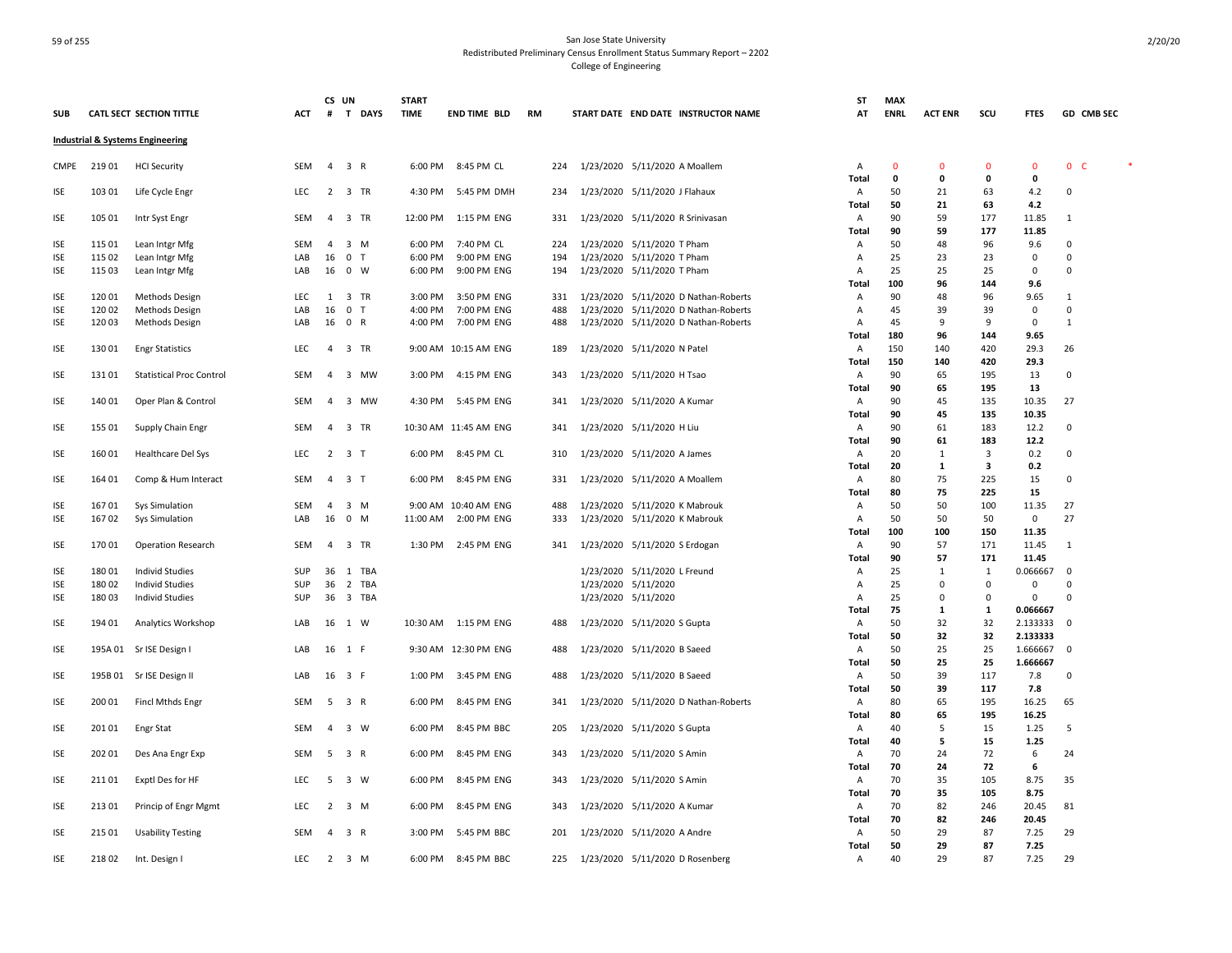| SUB         |        | <b>CATL SECT SECTION TITTLE</b> | ACT        | #              | CS UN<br>T DAYS     | <b>START</b><br><b>TIME</b> | <b>END TIME BLD</b> | RM  | START DATE END DATE INSTRUCTOR NAME | <b>ST</b><br>AT                                   | <b>MAX</b><br><b>ENRL</b> | <b>ACT ENR</b> | scu          | <b>FTES</b> | GD CMB SEC     |  |
|-------------|--------|---------------------------------|------------|----------------|---------------------|-----------------------------|---------------------|-----|-------------------------------------|---------------------------------------------------|---------------------------|----------------|--------------|-------------|----------------|--|
|             |        |                                 |            |                |                     |                             |                     |     |                                     | Total                                             | 40                        | 29             | 87           | 7.25        |                |  |
| <b>ISE</b>  | 21901  | <b>HCI Security</b>             | SEM        | $\overline{4}$ | 3 R                 | 6:00 PM                     | 8:45 PM CL          | 224 | 1/23/2020 5/11/2020 A Moallem       | А                                                 | 50                        | 46             | 138          | 11.5        | 46 C           |  |
| <b>PSYC</b> | 21901  | <b>HCI Security</b>             | <b>SEM</b> | $\overline{4}$ | 3 R                 |                             | 6:00 PM 8:45 PM CL  | 224 | 1/23/2020 5/11/2020 A Moallem       | A                                                 | $\mathbf{0}$              | $\Omega$       | $\mathbf{0}$ | $\mathbf 0$ | 0 <sub>c</sub> |  |
|             |        |                                 |            |                |                     |                             |                     |     |                                     | Total                                             | 50                        | 46             | 138          | 11.5        |                |  |
| <b>ISE</b>  | 22301  | Dec Model Sus Dev               | LEC        | $\overline{2}$ | 3 <sub>T</sub>      |                             | 3:00 PM 5:45 PM CL  | 234 | 1/23/2020 5/11/2020 R Srinivasan    | Α                                                 | 40                        | 12             | 36           | 3           | 12             |  |
|             |        |                                 |            |                |                     |                             |                     |     |                                     | Total                                             | 40                        | 12             | 36           | 3           |                |  |
| <b>ISE</b>  | 233 80 | Op Data Analysis                | LEC        |                | 3                   |                             |                     |     |                                     | X                                                 | $\Omega$                  | $\Omega$       | $\Omega$     | 0           | 0              |  |
|             |        |                                 |            |                |                     |                             |                     |     |                                     | Total                                             | 0                         | 0              | 0            | 0           |                |  |
| <b>ISE</b>  | 240 01 | Analytics Sys Engr              | SEM        | - 5            | 3 W                 | 3:00 PM                     | 5:45 PM ENG         | 488 | 1/23/2020 5/11/2020 S Erdogan       | Α                                                 | 60                        | 30             | 90           | 7.5         | 30             |  |
|             |        |                                 |            |                |                     |                             |                     |     |                                     | Total                                             | 60                        | 30             | 90           | 7.5         |                |  |
| <b>ISE</b>  | 242 01 | Adv Scv Sys Engrg & Mgmt        | SEM        | 4              | 3 M                 | 6:00 PM                     | 8:45 PM ENG         | 488 | 1/23/2020 5/11/2020 P Tam           | $\mathsf{A}$                                      | 40                        | 5              | 15           | 1.25        | 5              |  |
|             |        |                                 |            |                |                     |                             |                     |     |                                     | Total                                             | 40                        | 5              | 15           | 1.25        |                |  |
| <b>ISE</b>  | 24701  | Logistics Supl Chn              | <b>SEM</b> | $\overline{4}$ | 3 W                 | 6:00 PM                     | 8:45 PM ENG         | 488 | 1/23/2020 5/11/2020 H Liu           | Α                                                 | 50                        | 24             | 72           | 6           | 24             |  |
|             |        |                                 |            |                |                     |                             |                     |     |                                     | Total                                             | 50                        | 24             | 72           | 6           |                |  |
| <b>ISE</b>  | 25001  | Leading 6Sigma Improvmt         | <b>SEM</b> | $\overline{4}$ | 3 <sub>1</sub>      | 6:00 PM                     | 8:45 PM ENG         | 189 | 1/23/2020 5/11/2020 D Steele        | A                                                 | 150                       | 128            | 384          | 30.65       | 101            |  |
|             |        |                                 |            |                |                     |                             |                     |     |                                     | Total                                             | 150                       | 128            | 384          | 30.65       |                |  |
| <b>ISE</b>  | 26001  | Healthcare Del Sys              | <b>LEC</b> |                | $2 \quad 3 \quad T$ |                             | 6:00 PM 8:45 PM CL  | 310 | 1/23/2020 5/11/2020 A James         | A                                                 | 40                        | 39             | 117          | 9.75        | 39             |  |
|             |        |                                 |            |                |                     |                             |                     |     |                                     | Total                                             | 40                        | 39             | 117          | 9.75        |                |  |
| <b>ISE</b>  | 265 01 | Adv Sys Simul                   | <b>SEM</b> |                | 3                   |                             |                     |     |                                     | X                                                 | $^{\circ}$                | $\Omega$       | $\mathbf 0$  | 0           | 0              |  |
|             |        |                                 |            |                |                     |                             |                     |     |                                     | Total                                             | 0                         | $\Omega$       | 0            | 0           |                |  |
| <b>ISE</b>  | 297 01 | Sp Topics IE                    | SEM        | 5              | 1 TBA               |                             |                     |     | 1/23/2020 5/11/2020                 | А                                                 | 20                        | $\Omega$       | $\Omega$     | 0           | 0              |  |
| <b>ISE</b>  | 29702  | Sp Topics IE                    | <b>SEM</b> | -5             | 2 TBA               |                             |                     |     | 1/23/2020 5/11/2020                 | А                                                 | 20                        | $\Omega$       | 0            | $\mathbf 0$ | $\mathbf 0$    |  |
| <b>ISE</b>  | 29703  | Sp Topics IE                    | SEM        | 5              | 3 TBA               |                             |                     |     | 1/23/2020 5/11/2020 A Andre         | A                                                 | 20                        | $\mathbf{1}$   | $\mathbf{1}$ | 0.25        | 1              |  |
|             |        |                                 |            |                |                     |                             |                     |     |                                     | Total                                             | 60                        | 1              | 1            | 0.25        |                |  |
| <b>ISE</b>  | 298 01 | Spec Prob                       | SUP        |                | 25 1 TBA            |                             |                     |     | 1/23/2020 5/11/2020 L Freund        | А                                                 | 40                        | 26             | 26           | 2.166667    | 26             |  |
| <b>ISE</b>  | 298 02 | Spec Prob                       | SUP        |                | 25 2 TBA            |                             |                     |     | 1/23/2020 5/11/2020 H Liu           | А                                                 | 30                        | 9              | 18           | 1.5         | 9              |  |
| <b>ISE</b>  | 298 03 | Spec Prob                       | SUP        | 25             | 3 TBA               |                             |                     |     | 1/23/2020 5/11/2020 S Erdogan       | A                                                 | 120                       | 68             | 204          | 17          | 68             |  |
| <b>ISE</b>  | 298 04 | Spec Prob                       | SUP        | 25             | 4 TBA               |                             |                     |     | 1/23/2020 5/11/2020 L Freund        | A                                                 | 40                        | 6              | 24           | 2           | -6             |  |
|             |        |                                 |            |                |                     |                             |                     |     |                                     | Total                                             | 230                       | 109            | 272          | 22.66667    |                |  |
| <b>ISE</b>  | 299 01 | <b>Masters Thesis</b>           | SUP        | 25             | 1 TBA               |                             |                     |     | 1/23/2020 5/11/2020                 | А                                                 | 25                        | 0              | $\mathbf 0$  | $\Omega$    | 0              |  |
| <b>ISE</b>  | 299 02 | <b>Masters Thesis</b>           | SUP        |                | 25 2 TBA            |                             |                     |     | 1/23/2020 5/11/2020                 | А                                                 | 25                        | $\Omega$       | $\Omega$     | $\Omega$    | $\Omega$       |  |
| <b>ISE</b>  | 29903  | <b>Masters Thesis</b>           | SUP        | 25             | 3 TBA               |                             |                     |     | 1/23/2020 5/11/2020                 |                                                   | 25                        | $\Omega$       | $\Omega$     | 0           | 0              |  |
| ISE         | 299 04 | <b>Masters Thesis</b>           | <b>SUP</b> | 25             | 4 TBA               |                             |                     |     | 1/23/2020 5/11/2020                 | А                                                 | 25                        | $\Omega$       | 0            | 0           | $\mathbf 0$    |  |
|             |        |                                 |            |                |                     |                             |                     |     |                                     | Total                                             | 100                       | 0              | 0            | 0           |                |  |
|             |        |                                 |            |                |                     |                             |                     |     |                                     | <b>Industrial &amp; Systems Engineering Total</b> | 2595                      | 1576           | 4117         | 309.5833    |                |  |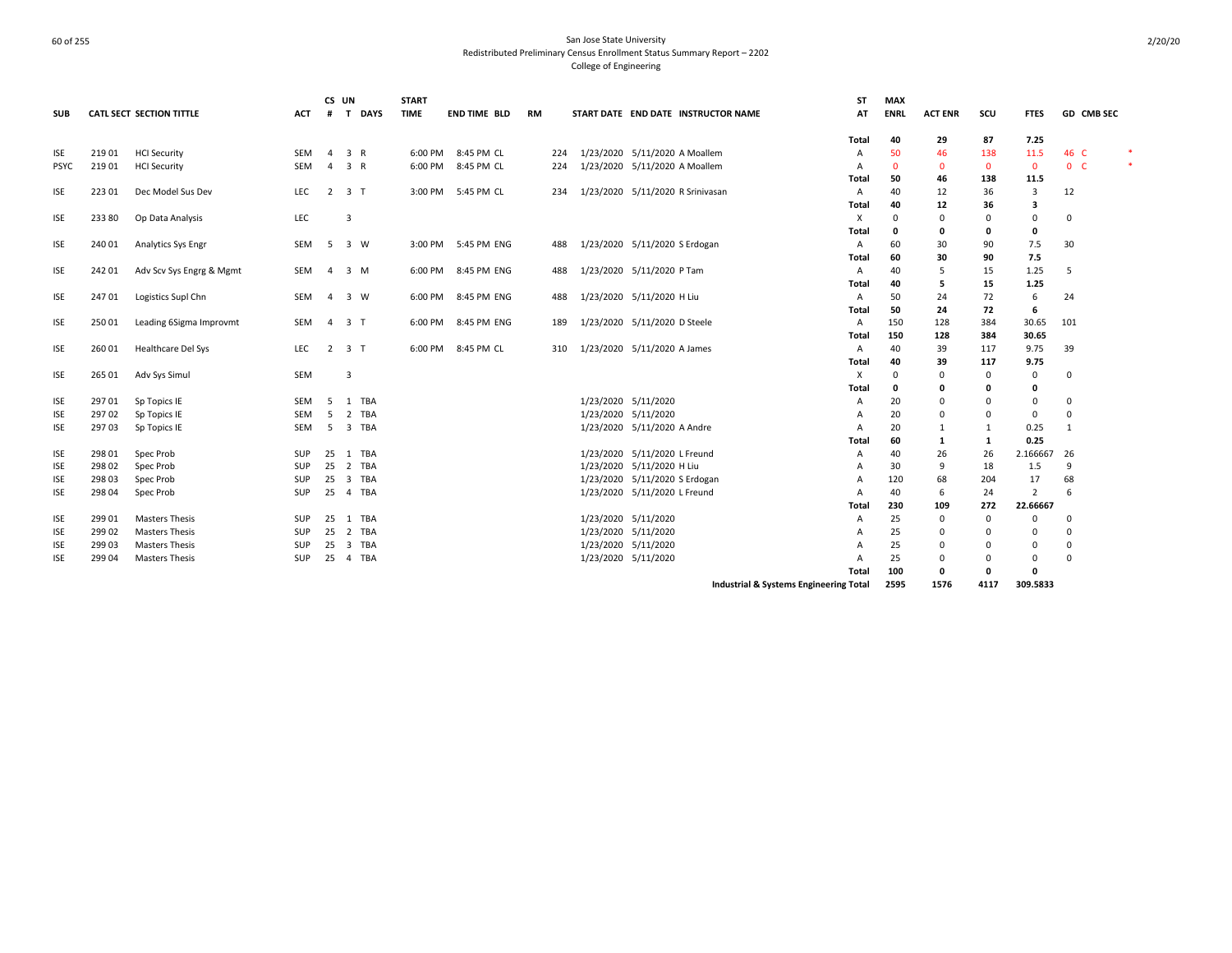|            |                              |                              |            | CS UN          |                             | <b>START</b> |                       |     |                                     | <b>ST</b>      | <b>MAX</b>   |                |                |              |                    |  |
|------------|------------------------------|------------------------------|------------|----------------|-----------------------------|--------------|-----------------------|-----|-------------------------------------|----------------|--------------|----------------|----------------|--------------|--------------------|--|
| <b>SUB</b> |                              | CATL SECT SECTION TITTLE     | ACT        | #              | T DAYS                      | <b>TIME</b>  | <b>END TIME BLD</b>   | RM  | START DATE END DATE INSTRUCTOR NAME | AT             | <b>ENRL</b>  | <b>ACT ENR</b> | scu            | <b>FTES</b>  | GD CMB SEC         |  |
|            | <b>Materials Engineering</b> |                              |            |                |                             |              |                       |     |                                     |                |              |                |                |              |                    |  |
| MATE       | 25 01                        | Intro to Materials           | LEC        | 1              | 3 MW                        | 4:30 PM      | 5:45 PM CL            | 222 | 1/23/2020 5/11/2020 SKC             | A              | 55           | 49             | 147            | 9.8          | $\Omega$           |  |
| MATE       | 25 02                        | Intro to Materials           | <b>LEC</b> | 1              | 3 MW                        |              | 9:00 AM 10:15 AM BBC  | 21  | 1/23/2020 5/11/2020 E Ishida        | A              | 50           | 46             | 138            | 9.2          | 0                  |  |
| MATE       | 25 03                        | Intro to Materials           | <b>LEC</b> | 1              | 3 TR                        | 4:30 PM      | 5:45 PM BBC           | 105 | 1/23/2020 5/11/2020 M Oye           | A              | 50           | 36             | 108            | 7.25         | $\mathbf{1}$       |  |
|            |                              |                              |            |                |                             |              |                       |     |                                     | Total          | 155          | 131            | 393            | 26.25        |                    |  |
| MATE       | 115 01                       | Struc/Prop Solids            | <b>LEC</b> | 2              | 3 MW                        | 4:30 PM      | 5:45 PM ENG           | 232 | 1/23/2020 5/11/2020 O Keles         | Α              | 40           | 24             | 72             | 4.85         | $\mathbf{1}$       |  |
|            |                              |                              |            |                |                             |              |                       |     |                                     | Total          | 40           | 24             | 72             | 4.85         |                    |  |
| MATE       | 129 01                       | Intro IC Proc Desgn          | <b>SEM</b> | $\overline{a}$ | 3 <sub>T</sub>              | 6:00 PM      | 7:45 PM CL            | 234 | 1/23/2020 5/11/2020 E Lucow         | A              | 40           | 13             | 26             | 2.65         | $1\quad C$         |  |
| EE         | 129 01                       | Intro IC Proc Desgn          | <b>SEM</b> | $\overline{a}$ | 3 <sub>T</sub>              | 6:00 PM      | 7:45 PM CL            | 234 | 1/23/2020 5/11/2020 E Lucow         | A              | $\Omega$     | $\Omega$       | $\mathbf{0}$   | $\mathbf{0}$ | 0 <sub>c</sub>     |  |
| MATE       | 129 02                       | Intro IC Proc Desgn          | LAB        | 16             | $0 \quad W$                 | 6:00 PM      | 8:45 PM ENG           | 311 | 1/23/2020 5/11/2020 N Peters        | A              | 20           | 13             | 13             | 0            | $1\quad$ C         |  |
| EE         | 129 02                       | Intro IC Proc Desgn          | LAB        |                | 16 0 W                      | 6:00 PM      | 8:45 PM ENG           | 311 | 1/23/2020 5/11/2020 N Peters        | A              | $\mathbf{0}$ | $\Omega$       | $\Omega$       | $\mathbf{0}$ | $\mathbf{0}$<br>-C |  |
| MATE       | 12903                        | Intro IC Proc Desgn          | LAB        |                | $\Omega$                    |              |                       |     |                                     | X              | $\mathsf 0$  | $\Omega$       | 0              | 0            | $\Omega$           |  |
| EE         | 12903                        | Intro IC Proc Desgn          | LAB        |                | $\overline{0}$              |              |                       |     |                                     | $\times$       | $\Omega$     | 0              | 0              | 0            | $\Omega$           |  |
|            |                              |                              |            |                |                             |              |                       |     |                                     | Total          | 60           | 26             | 39             | 2.65         |                    |  |
| MATE       | 131 01                       | AM & 3D Printing             | LEC        |                | $1 \quad 3 \quad T$         | 6:00 PM      | 8:45 PM DMH           | 234 | 1/23/2020 5/11/2020 O Keles         | A              | 40           | 20             | 60             | 4.2          | $\overline{4}$     |  |
|            |                              |                              |            |                |                             |              |                       |     |                                     | Total          | 40           | 20             | 60             | 4.2          |                    |  |
| MATE       | 135 01                       | Intro Composite Matls        | <b>SEM</b> | 5              | 3 TR                        | 1:30 PM      | 2:45 PM CL            | 222 | 1/23/2020 5/11/2020 T Pan           | A              | 60           | 50             | 150            | 10.2         | 4 C                |  |
| AE         | 135 01                       | Intro Composite Matls        | SEM        | -5             | 3 TR                        | 1:30 PM      | 2:45 PM CL            | 222 | 1/23/2020 5/11/2020 T Pan           | Α              | $\Omega$     | $\mathbf 0$    | $\mathbf 0$    | 0            | 0 <sub>c</sub>     |  |
| ME         | 135 01                       | Intro Composite Matls        | SEM        | 5              | 3 TR                        | 1:30 PM      | 2:45 PM CL            | 222 | 1/23/2020 5/11/2020 T Pan           | Α              | $\Omega$     | $\Omega$       | $\Omega$       | $\Omega$     | 0 <sub>c</sub>     |  |
|            |                              |                              |            |                |                             |              |                       |     |                                     | Total          | 60           | 50             | 150            | 10.2         |                    |  |
| MATE       | 14101                        | <b>Strctr Analys Matls</b>   | <b>SEM</b> | -5             | 3 MW                        | 4:30 PM      | 5:45 PM ENG           | 327 | 1/23/2020 5/11/2020 C England       | $\overline{A}$ | 30           | 21             | 63             | 4.35         | 3                  |  |
|            |                              |                              |            |                |                             |              |                       |     |                                     | Total          | 30           | 21             | 63             | 4.35         |                    |  |
| MATE       | 143 01                       | Prin Scng Micrscpy           | LAB        | 16             | 1 M                         | 1:30 PM      | 4:15 PM ENG           | 223 | 1/23/2020 5/11/2020                 | Α              | 15           | $\Omega$       | $\mathbf 0$    | 0            | $\Omega$           |  |
| MATE       | 143 02                       | Prin Scng Micrscpy           | LAB        | 16             | 1 T                         | 10:30 AM     | 1:15 PM ENG           | 223 | 1/23/2020 5/11/2020 C Peters        | $\overline{A}$ | 15           | 10             | 10             | 0.666667     | $\Omega$           |  |
|            |                              |                              |            |                |                             |              |                       |     |                                     | Total          | 30           | 10             | 10             | 0.666667     |                    |  |
| MATE       | 144 01                       | XRD Lab                      | LAB        |                | 16 1 W                      |              | 6:00 PM 8:45 PM ENG   | 223 | 1/23/2020 5/11/2020 C Peters        | Α              | 15           | 16             | 16             | 1.066667     | $\mathbf 0$        |  |
|            |                              |                              |            |                |                             |              |                       |     |                                     | Total          | 15           | 16             | 16             | 1.066667     |                    |  |
| MATE       | 145 01                       | <b>Princ Scnng Probes</b>    | LAB        |                | 1                           |              |                       |     |                                     | х              | $\mathbf 0$  | $\Omega$       | $\mathbf 0$    | 0            | $\Omega$           |  |
|            |                              |                              |            |                |                             |              |                       |     |                                     | Total          | 0            | 0              | 0              | 0            |                    |  |
| MATE       | 15101                        | Solid State Thermo           | <b>LEC</b> | $\overline{a}$ | 3 MW                        |              | 10:30 AM 11:45 AM ENG | 327 | 1/23/2020 5/11/2020 D Oh            | A              | 30           | 19             | 57             | 3.95         | 3                  |  |
|            |                              |                              |            |                |                             |              |                       |     |                                     | Total          | 30           | 19             | 57             | 3.95         |                    |  |
| MATE       | 152 01                       | Solid State Kin              | <b>SEM</b> | $\overline{a}$ | 3 TR                        |              | 9:00 AM 10:15 AM ENG  | 340 | 1/23/2020 5/11/2020 S Agarwal       | Α              | 40           | 28             | 84             | 5.9          | -6                 |  |
|            |                              |                              |            |                |                             |              |                       |     |                                     | Total          | 40           | 28             | 84             | 5.9          |                    |  |
| MATE       | 153 01                       | <b>EO&amp;M Props Solids</b> | <b>LEC</b> | 2              | 3 MW                        |              | 12:00 PM 12:50 PM ENG | 343 | 1/23/2020 5/11/2020 SKC             | A              | 60           | 44             | 88             | 8.8          | 0                  |  |
| MATE       | 153 02                       | <b>EO&amp;M Props Solids</b> | LAB        | 16             | $\mathbf 0$<br>$\mathsf{T}$ |              | 9:00 AM 11:45 AM ENG  | 105 | 1/23/2020 5/11/2020 S Duorah        | A              | 12           | 9              | 9              | 0            | $\Omega$           |  |
| MATE       | 153 03                       | <b>EO&amp;M Props Solids</b> | LAB        | 16             | 0 <sub>T</sub>              | 1:30 PM      | 4:15 PM ENG           | 105 | 1/23/2020 5/11/2020 V Shankar       | A              | 12           | 9              | 9              | $\Omega$     | $\Omega$           |  |
| MATE       | 153 04                       | <b>EO&amp;M Props Solids</b> | LAB        | 16             | 0 <sub>T</sub>              | 6:00 PM      | 8:45 PM ENG           | 105 | 1/23/2020 5/11/2020 T Pan           | A              | 12           | 8              | 8              | $\Omega$     | $\Omega$           |  |
| MATE       | 153 05                       | <b>EO&amp;M Props Solids</b> | LAB        | 16             | 0 R                         |              | 9:00 AM 11:45 AM ENG  | 105 | 1/23/2020 5/11/2020 T Pan           | $\overline{A}$ | 12           | 9              | q              | $\Omega$     | $\Omega$           |  |
| MATE       | 153 06                       | <b>EO&amp;M Props Solids</b> | LAB        | 16             | $0 \quad W$                 |              | 9:00 AM 11:45 AM ENG  | 105 | 1/23/2020 5/11/2020 B Serrano       | A              | 12           | 9              | 9              | 0            | $\Omega$           |  |
| MATE       | 153 07                       | <b>EO&amp;M Props Solids</b> | LAB        | 16             | 0 F                         | 1:30 PM      | 4:15 PM ENG           | 105 | 1/23/2020 5/11/2020                 | Α              | 12           | $\Omega$       | $\Omega$       | 0            | $\Omega$           |  |
|            |                              |                              |            |                |                             |              |                       |     |                                     | Total          | 132          | 88             | 132            | 8.8          |                    |  |
| MATE       | 154 01                       | Metals and Alloys            | <b>SEM</b> | $\overline{a}$ | 3 M                         | 2:00 PM      | 3:50 PM ENG           | 333 | 1/23/2020 5/11/2020 D Chafey        | $\overline{A}$ | 30           | 17             | 34             | 3.4          | $\Omega$           |  |
| MATE       | 154 02                       | Metals and Alloys            | LAB        | 16             | $0 \quad W$                 | 1:30 PM      | 4:15 PM ENG           | 105 | 1/23/2020 5/11/2020 D Chafey        | A              | 15           | 17             | 17             | 0            | $\Omega$           |  |
| MATE       | 154 03                       | Metals and Alloys            | LAB        | 16             | $0 \quad M$                 | 6:00 PM      | 8:45 PM ENG           | 105 | 1/23/2020 5/11/2020                 | A              | 15           | $\Omega$       | $\mathbf 0$    | 0            | $\Omega$           |  |
|            |                              |                              |            |                |                             |              |                       |     |                                     | Total          | 60           | 34             | 51             | 3.4          |                    |  |
| MATE       | 155 01                       | Matls Select Desgn           | SEM        | -5             | 3 MW                        | 12:00 PM     | 1:15 PM ENG           | 303 | 1/23/2020 5/11/2020 Y Fu            | Α              | 30           | 18             | 54             | 3.7          | $\overline{2}$     |  |
|            |                              |                              |            |                |                             |              |                       |     |                                     | Total          | 30           | 18             | 54             | 3.7          |                    |  |
| MATE       | 18001                        | Ind Studies                  | <b>SUP</b> | 36             | 1 TBA                       |              |                       |     | 1/23/2020 5/11/2020 W Chung         | Α              | 10           | $\overline{7}$ | $\overline{7}$ | 0.533333     | $\overline{a}$     |  |
| MATE       | 180 02                       | Ind Studies                  | SUP        | 36             | 2 TBA                       |              |                       |     | 1/23/2020 5/11/2020 W Chung         | A              | 10           | 8              | 16             | 1.233333     | 5                  |  |
|            |                              |                              |            |                |                             |              |                       |     |                                     | Total          | 20           | 15             | 23             | 1.766667     |                    |  |
| MATE       |                              | 198B 01 Sr Design Proj       | <b>LEC</b> | $\overline{a}$ | 2 F                         |              | 9:00 AM 9:50 AM ENG   | 340 | 1/23/2020 5/11/2020 W Chung         | Α              | 30           | 23             | 23             | 3.066667     | $\Omega$           |  |
| MATE       | 198B02                       | Sr Design Proj               | LAB        | 16             | 0 F                         |              | 10:00 AM 12:45 PM ENG | 340 | 1/23/2020 5/11/2020 W Chung         | Α              | 30           | 23             | 23             | 0            | $\Omega$           |  |
|            |                              |                              |            |                |                             |              |                       |     |                                     | Total          | 60           | 46             | 46             | 3.066667     |                    |  |
| MATE       | 22001                        | Pr in Apps ElecChem          | SEM        | 4              | 3 <sub>T</sub>              | 6:00 PM      | 8:45 PM ENG           | 327 | 1/23/2020 5/11/2020 D Oh            | $\overline{A}$ | 25           | 6              | 18             | 1.45         | .5                 |  |
|            |                              |                              |            |                |                             |              |                       |     |                                     | Total          | 25           | 6              | 18             | 1.45         |                    |  |
|            |                              |                              |            |                |                             |              |                       |     |                                     |                |              |                |                |              |                    |  |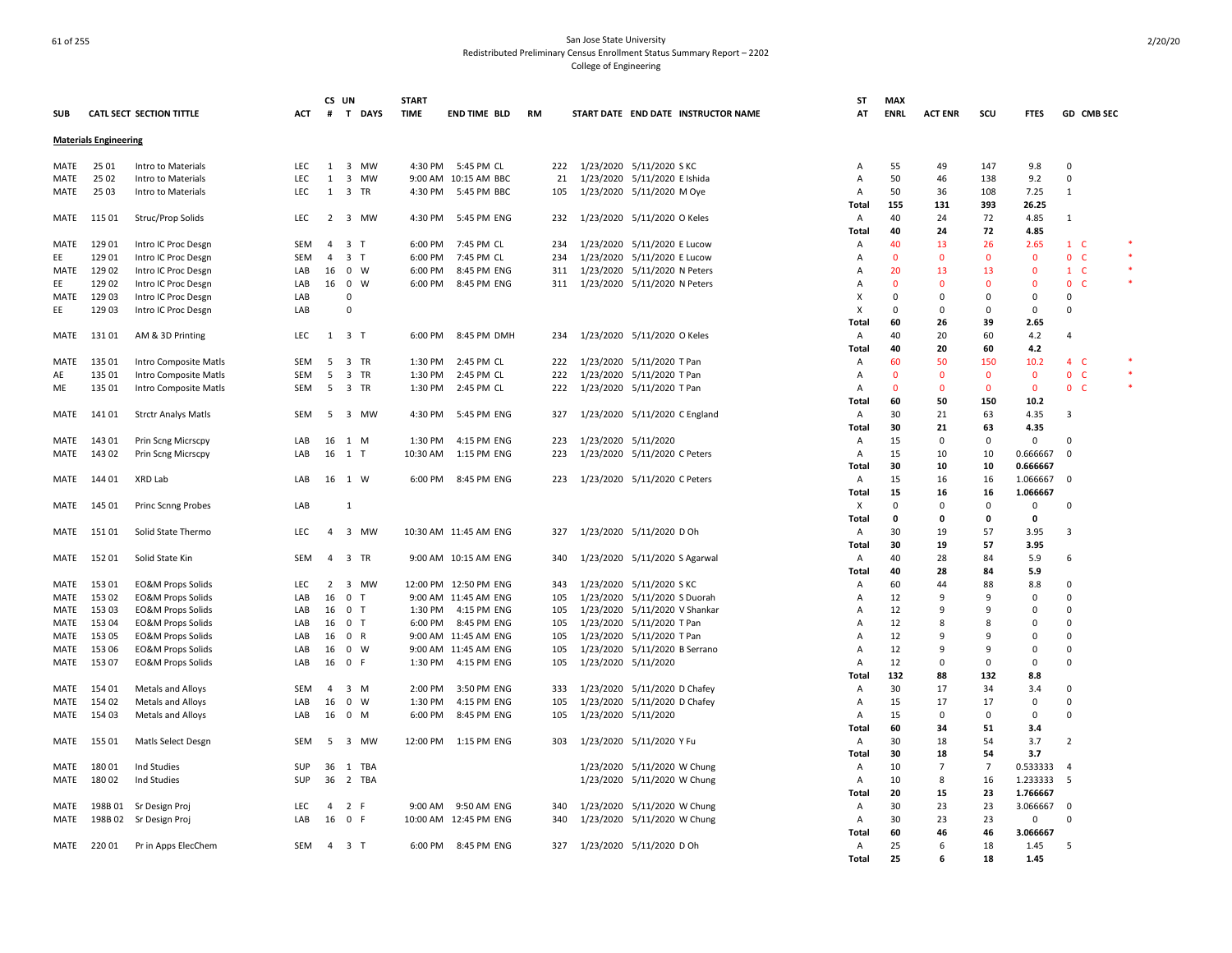|             |        |                                 |            | CS UN  |             | <b>START</b> |                     |           |     |                                     | <b>ST</b>                          | <b>MAX</b>  |                |                |              |                |  |
|-------------|--------|---------------------------------|------------|--------|-------------|--------------|---------------------|-----------|-----|-------------------------------------|------------------------------------|-------------|----------------|----------------|--------------|----------------|--|
| <b>SUB</b>  |        | <b>CATL SECT SECTION TITTLE</b> | ACT        |        | <b>DAYS</b> | <b>TIME</b>  | <b>END TIME BLD</b> | <b>RM</b> |     | START DATE END DATE INSTRUCTOR NAME | AT                                 | <b>ENRL</b> | <b>ACT ENR</b> | SCU            | <b>FTES</b>  | GD CMB SEC     |  |
| MATE        | 23201  | Plasma Procsg Matls             | SEM        | 5 3 R  |             |              | 6:00 PM 8:45 PM ENG |           | 232 | 1/23/2020 5/11/2020 M Oye           | A                                  | 25          | 18             | 54             | 4.4          | 16             |  |
|             |        |                                 |            |        |             |              |                     |           |     |                                     | Total                              | 25          | 18             | 54             | 4.4          |                |  |
| MATE        | 24101  | Advncd Mthds Matl Char          | SEM        |        | 5 3 M       |              | 6:00 PM 8:45 PM ENG |           | 327 | 1/23/2020 5/11/2020 C England       | A                                  | 30          | 20             | 60             |              | 20             |  |
|             |        |                                 |            |        |             |              |                     |           |     |                                     | Total                              | 30          | 20             | 60             | 5            |                |  |
| MATE        | 28101  | Thesis Prep Sem                 | LAB        | 16 1 F |             |              | 3:00 PM 5:45 PM ENG |           | 333 | 1/23/2020 5/11/2020 C England       | A                                  | 45          | 6              | 6              | 0.5          | 6 C            |  |
| CHE         | 28101  | Thesis Prep Sem                 | LAB        |        | 16 1 F      | 3:00 PM      | 5:45 PM ENG         |           | 333 | 1/23/2020 5/11/2020 C England       | A                                  | $\Omega$    | 0              | $\mathbf 0$    | $\Omega$     | 0 <sub>c</sub> |  |
|             |        |                                 |            |        |             |              |                     |           |     |                                     | <b>Total</b>                       | 45          | h              | 6              | 0.5          |                |  |
| MATE        | 298 01 | MS Res Project                  | SUP        |        | 25 1 TBA    |              |                     |           |     | 1/23/2020 5/11/2020 X Sinha         | A                                  | 20          |                | $\Omega$       | $\Omega$     | 0              |  |
| MATE        | 298 02 | <b>MS Res Project</b>           | SUP        | 25     | 2 TBA       |              |                     |           |     | 1/23/2020 5/11/2020 X Sinha         | A                                  | 20          |                | 0              |              |                |  |
| MATE        | 298 03 | <b>MS Res Project</b>           | SUP        |        | 25 2 F      |              | 3:00 PM 5:45 PM ENG |           | 329 | 1/23/2020 5/11/2020 X Sinha         |                                    | 40          |                | $\overline{2}$ | 0.166667     |                |  |
|             |        |                                 |            |        |             |              |                     |           |     |                                     | Total                              | 80          |                | 2              | 0.166667     |                |  |
| MATE        | 298101 | MS Project Intern               | SUP        | 25 2 F |             |              | 3:00 PM 5:45 PM ENG |           | 329 | 1/23/2020 5/11/2020 X Sinha         |                                    | 40          |                |                | 0.166667 1   |                |  |
|             |        |                                 |            |        |             |              |                     |           |     |                                     | Total                              | 40          |                | $\overline{2}$ | 0.166667     |                |  |
| MATE        | 299 01 | Master's Thesis                 | <b>SUP</b> |        | 25 1 TBA    |              |                     |           |     | 1/23/2020 5/11/2020 X Sinha         | A                                  | 20          | 0              | 0              | $\Omega$     | $\Omega$       |  |
| MATE        | 299 02 | Master's Thesis                 | <b>SUP</b> |        | 25 3 TBA    |              |                     |           |     | 1/23/2020 5/11/2020 X Sinha         | A                                  | 20          |                | $\Omega$       | $\Omega$     |                |  |
| MATE        | 29903  | Master's Thesis                 | SUP        | 25     | 3 F         |              | 3:00 PM 5:45 PM ENG |           | 329 | 1/23/2020 5/11/2020 X Sinha         |                                    | 20          |                | 0              | $\Omega$     |                |  |
|             |        |                                 |            |        |             |              |                     |           |     |                                     | Total                              | 60          |                | 0              | 0            |                |  |
| <b>MATE</b> | 299101 | MS Thesis Intern                | <b>SUP</b> | 25 3 F |             |              | 3:00 PM 5:45 PM ENG |           | 329 | 1/23/2020 5/11/2020 X Sinha         |                                    | 20          |                | 0              | 0            | 0              |  |
|             |        |                                 |            |        |             |              |                     |           |     |                                     | Total                              | 20          | O              | 0              | $\mathbf{0}$ |                |  |
|             |        |                                 |            |        |             |              |                     |           |     |                                     | <b>Materials Engineering Total</b> | 1127        | 598            | 1392           | 96.5         |                |  |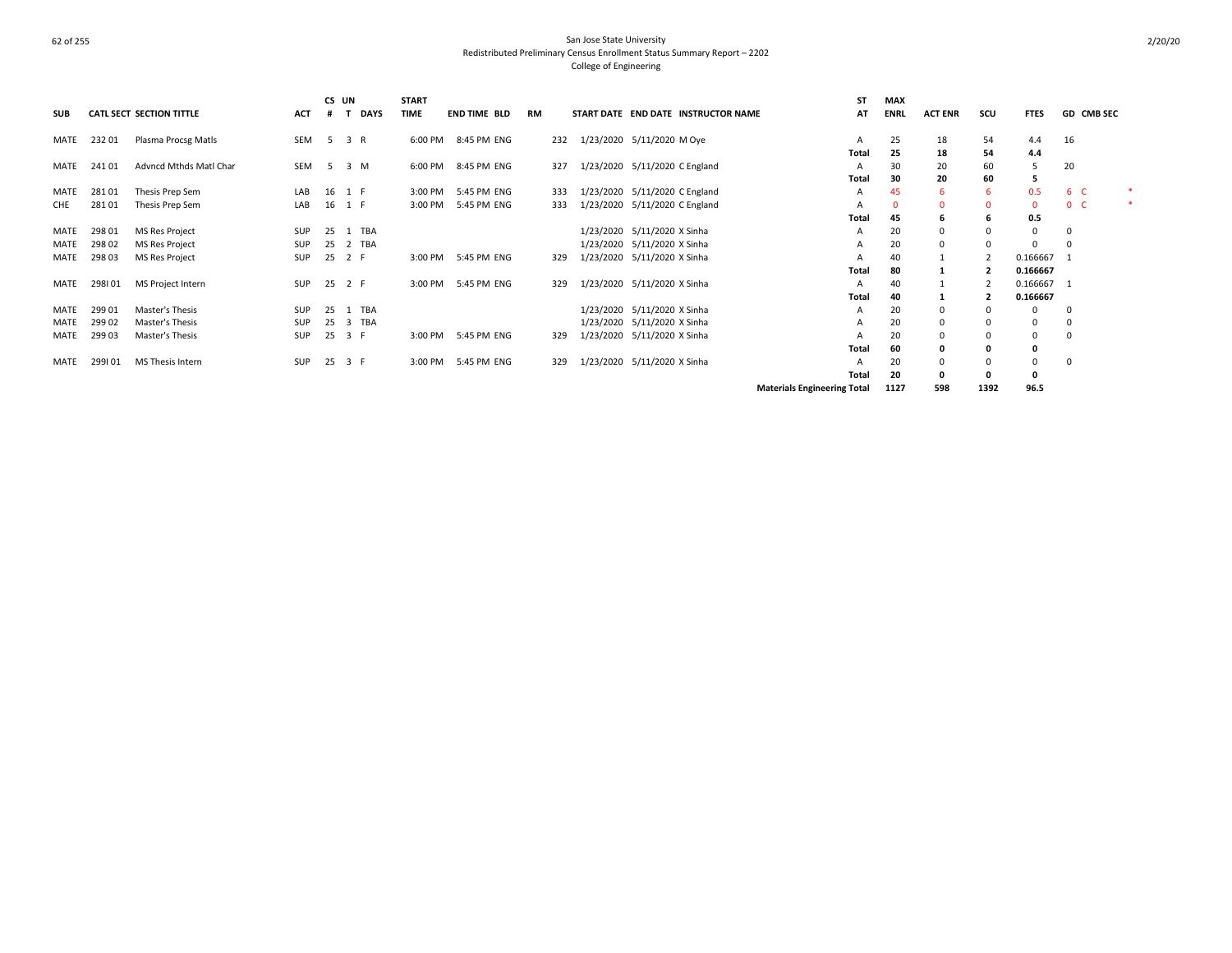|            |                               |                                 |            | CS UN          |                     | <b>START</b>       |                            |           |           |                                                              | ST             | <b>MAX</b>   |                |                |                          |                          |  |
|------------|-------------------------------|---------------------------------|------------|----------------|---------------------|--------------------|----------------------------|-----------|-----------|--------------------------------------------------------------|----------------|--------------|----------------|----------------|--------------------------|--------------------------|--|
| <b>SUB</b> |                               | <b>CATL SECT SECTION TITTLE</b> | ACT        | #              | T DAYS              | <b>TIME</b>        | <b>END TIME BLD</b>        | <b>RM</b> |           | START DATE END DATE INSTRUCTOR NAME                          | AT             | <b>ENRL</b>  | <b>ACT ENR</b> | scu            | <b>FTES</b>              | GD CMB SEC               |  |
|            | <b>Mechanical Engineering</b> |                                 |            |                |                     |                    |                            |           |           |                                                              |                |              |                |                |                          |                          |  |
| ME         | 20 01                         | Design & Graphics               | <b>SEM</b> | 5              | 2 W                 |                    | 9:00 AM 9:50 AM ENG        | 189       |           | 1/23/2020 5/11/2020 K Youssefi                               | A              | 100          | 70             | 70             | 9.333333                 | 0                        |  |
| ME         | 20 02                         | Design & Graphics               | LAB        | 16             | $0$ M               |                    | 9:00 AM 11:45 AM ENG       | 213       |           | 1/23/2020 5/11/2020 J Sim                                    | A              | 25           | 18             | 18             | $\Omega$                 | $\Omega$                 |  |
| ME         | 20 03                         | Design & Graphics               | LAB        | 16             | 0 <sub>T</sub>      |                    | 9:00 AM 11:45 AM ENG       | 213       |           | 1/23/2020 5/11/2020 Y Baloda                                 | A              | 25           | 17             | 17             | $\mathbf 0$              | $\Omega$                 |  |
| <b>ME</b>  | 20 04                         | Design & Graphics               | LAB        | 16             | $0 \quad W$         |                    | 10:00 AM 12:45 PM ENG      | 213       |           | 1/23/2020 5/11/2020 L Fahey                                  | A              | 25           | 17             | 17             | $\Omega$                 | $\Omega$                 |  |
| ME         | 20 05                         | Design & Graphics               | LAB        | 16             | 0 R                 |                    | 1:30 PM 4:15 PM ENG        | 213       |           | 1/23/2020 5/11/2020 V Reidling                               | Α              | 25           | 18             | 18             | $\Omega$                 | $\Omega$                 |  |
|            |                               |                                 |            |                |                     |                    |                            |           |           |                                                              | Total          | 200          | 140            | 140            | 9.333333                 |                          |  |
| ME         | 3001                          | <b>Comp Applications</b>        | <b>SEM</b> | 5              | 2 M                 |                    | 12:00 PM 12:50 PM ENG      | 189       |           | 1/23/2020 5/11/2020 S Ahsan                                  | Α              | 75           | 62             | 62             | 8.3                      | 1                        |  |
| ME         | 3002                          | <b>Comp Applications</b>        | LAB        | 16             | $0$ M               | 1:30 PM            | 4:15 PM ENG                | 407       |           | 1/23/2020 5/11/2020 S Ahsan                                  | A              | 25           | 23             | 23             | $\Omega$                 | $\Omega$                 |  |
| ME         | 30 03                         | <b>Comp Applications</b>        | LAB        | 16             | 0 <sub>T</sub>      | 1:30 PM            | 4:15 PM ENG                | 213       |           | 1/23/2020 5/11/2020 S Waghela                                | Α              | 25           | 23             | 23             | $\Omega$                 | $\Omega$                 |  |
| ME         | 30 04                         | Comp Applications               | LAB        |                | 16 0 W              | 1:30 PM            | 4:15 PM ENG                | 213       |           | 1/23/2020 5/11/2020 S Waghela                                | A              | 25           | 16             | 16             | $\mathbf 0$              | $\mathbf{1}$             |  |
|            |                               |                                 |            |                |                     |                    |                            |           |           |                                                              | Total          | 150          | 124            | 124            | 8.3                      |                          |  |
| ME         | 100 80                        | ME Career Dev                   | <b>LEC</b> | $\overline{a}$ | 1 T                 | 4:30 PM            | 5:20 PM                    |           |           | 1/23/2020 5/11/2020 D Caires                                 | Α              | 35           | 26             | 26             | 1.733333                 | $\mathbf 0$              |  |
|            |                               |                                 |            |                |                     |                    |                            |           |           |                                                              | Total          | 35           | 26             | 26             | 1.733333                 |                          |  |
| ME         | 101 01                        | Dynamics                        | SEM        |                | 3                   |                    |                            |           |           |                                                              | X              | $\mathbf 0$  | $\mathbf 0$    | $\mathbf 0$    | $\Omega$                 | $\Omega$                 |  |
| ME         | 101 02                        | Dynamics                        | SEM        | 4              | 3 TR                | 3:00 PM            | 4:15 PM ENG                | 327       |           | 1/23/2020 5/11/2020 R Agarwal                                | A              | 30           | 26             | 78             | 5.25                     | 1                        |  |
| ME         | 101 03                        | Dynamics                        | <b>SEM</b> | 4              | 3 TR                |                    | 10:30 AM 11:45 AM ENG      | 327       |           | 1/23/2020 5/11/2020 V Cherickal Viswanathan                  | A              | 30           | 29             | 87             | 5.8                      | 0                        |  |
| ME         | 101 04                        | Dynamics                        | SEM        | 4              | 3 MW                |                    | 12:00 PM  1:15 PM ENG      | 327       |           | 1/23/2020 5/11/2020 A Boylan-Ashraf                          | A              | 30           | 30             | 90             | 6                        | 0                        |  |
| ME         | 101 05                        | Dynamics                        | <b>SEM</b> | $\overline{4}$ | 3 TR                | 1:30 PM            | 2:45 PM ENG                | 401       |           | 1/23/2020 5/11/2020 R Tsou                                   | A              | 30           | 29             | 87             | 5.8                      | 0                        |  |
|            |                               |                                 |            |                |                     |                    |                            |           |           |                                                              | <b>Total</b>   | 120          | 114            | 342            | 22.85                    |                          |  |
| ME         | 106 01                        | <b>Fund Mechatro Engr</b>       | <b>SEM</b> | 4              | 3 MW                | 4:30 PM            | 5:20 PM ENG                | 189       |           | 1/23/2020 5/11/2020 B Furman                                 | Α              | 140          | 122            | 244            | 24.65                    | 5<br><b>C</b>            |  |
| EE         | 106 01                        | <b>Fund Mechatro Engr</b>       | <b>SEM</b> | 4              | 3<br>MW             | 4:30 PM            | 5:20 PM ENG                | 189       |           | 1/23/2020 5/11/2020 B Furman                                 | A              | $\mathbf 0$  | $\mathbf 0$    | $\mathbf 0$    | $\mathbf 0$              | $\mathbf 0$<br>-C        |  |
| ME         | 106 02                        | Fund Mechatro Engr              | LAB        | 16             | $\overline{0}$<br>T | 1:30 PM            | 4:15 PM ENG                | 125       |           | 1/23/2020 5/11/2020 S Brisbois                               | A              | 20           | 18             | 18             | $\Omega$                 | $\mathbf{0}$<br>- C      |  |
| EE         | 106 02                        | Fund Mechatro Engr              | LAB        | 16             | 0 <sub>T</sub>      | 1:30 PM            | 4:15 PM ENG                | 125       |           | 1/23/2020 5/11/2020 S Brisbois                               | A              | $\mathbf{0}$ | $\Omega$       | $\Omega$       | $\Omega$                 | $\mathbf{0}$<br>- C      |  |
| ME         | 106 03                        | Fund Mechatro Engr              | LAB        | 16             | $0 \quad W$         | 6:00 PM            | 8:45 PM ENG                | 125       |           | 1/23/2020 5/11/2020 N Nguyen                                 | A              | 20           | 14             | 14             | $\Omega$                 | 2 <sub>c</sub>           |  |
| EE         | 106 03                        | Fund Mechatro Engr              | LAB        | 16             | $0 \quad W$         | 6:00 PM            | 8:45 PM ENG                | 125       |           | 1/23/2020 5/11/2020 N Nguyen                                 | A              | $\mathbf{0}$ | $\Omega$       | $\Omega$       | $\Omega$                 | $\mathbf{0}$<br><b>C</b> |  |
| ME         | 106 04                        | Fund Mechatro Engr              | LAB        | 16             | 0 R                 | 3:00 PM            | 5:45 PM ENG                | 125       |           |                                                              | A              | 20           | 20             | 20             | $\Omega$                 | $\mathbf{0}$<br>- C      |  |
| EE         | 106 04                        |                                 | LAB        | 16             | 0 R                 | 3:00 PM            | 5:45 PM ENG                | 125       |           | 1/23/2020 5/11/2020 B Furman<br>1/23/2020 5/11/2020 B Furman | A              | $\mathbf{0}$ | $\Omega$       | $\Omega$       | $\Omega$                 | 0 <sub>c</sub>           |  |
|            |                               | Fund Mechatro Engr              |            |                | 0 R                 |                    |                            | 125       |           |                                                              | A              | 20           | 18             | 18             | $\Omega$                 | $\mathbf{1}$<br>- C      |  |
| ME         | 106 05                        | Fund Mechatro Engr              | LAB<br>LAB | 16<br>16       | 0 R                 | 6:00 PM<br>6:00 PM | 8:45 PM ENG<br>8:45 PM ENG | 125       |           | 1/23/2020 5/11/2020 E Mateo                                  | A              | $\Omega$     | $\Omega$       | $\Omega$       | $\Omega$                 | 0 <sub>c</sub>           |  |
| EE         | 106 05                        | Fund Mechatro Engr              |            |                |                     |                    |                            |           |           | 1/23/2020 5/11/2020 E Mateo                                  |                |              |                |                |                          |                          |  |
| ME         | 106 06                        | <b>Fund Mechatro Engr</b>       | LAB        | 16             | 0 F<br>0 F          |                    | 9:00 AM 11:45 AM ENG       | 125       |           | 1/23/2020 5/11/2020 B Furman                                 | Α              | 20           | 18<br>$\Omega$ | 18<br>$\Omega$ | $\mathbf{0}$<br>$\Omega$ | $\mathbf{1}$<br>- C      |  |
| EE         | 106 06                        | Fund Mechatro Engr              | LAB        | 16             |                     |                    | 9:00 AM 11:45 AM ENG       | 125       |           | 1/23/2020 5/11/2020 B Furman                                 | A              | $\mathbf{0}$ |                |                |                          | $\mathbf{0}$<br>- C      |  |
| ME         | 106 07                        | <b>Fund Mechatro Engr</b>       | LAB        | 16             | 0 F                 | 1:30 PM            | 4:15 PM ENG                | 125       |           | 1/23/2020 5/11/2020 B Furman                                 | A              | 20           | 14             | 14             | $\mathbf{0}$             | $1 \quad C$              |  |
| EE         | 106 07                        | Fund Mechatro Engr              | LAB        | 16             | 0 F                 | 1:30 PM            | 4:15 PM ENG                | 125       |           | 1/23/2020 5/11/2020 B Furman                                 | A              | $\mathbf{0}$ | $\Omega$       | $\Omega$       | $\Omega$                 | $\mathbf{0}$<br><b>C</b> |  |
| ME         | 106 08                        | Fund Mechatro Engr              | LAB        | 16             | $0 \quad M$         | 1:30 PM            | 4:15 PM ENG                | 125       |           | 1/23/2020 5/11/2020 B Furman                                 | Α              | 20           | 20             | 20             | $\mathbf 0$              | $\mathbf{0}$<br>- C      |  |
| EE         | 106 08                        | <b>Fund Mechatro Engr</b>       | LAB        | 16             | $0$ M               | 1:30 PM            | 4:15 PM ENG                | 125       |           | 1/23/2020 5/11/2020 B Furman                                 | A              | $\mathbf 0$  | $\mathbf 0$    | $\mathbf 0$    | $\mathbf 0$              | $\mathbf{0}$<br>-C       |  |
|            |                               |                                 |            |                |                     |                    |                            |           |           |                                                              | Total          | 280          | 244            | 366            | 24.65                    |                          |  |
| ME         | 11101                         | Fluid Mech                      | <b>SEM</b> | $\overline{4}$ | 3 MW                | 3:00 PM            | 4:15 PM CL                 | 222       |           | 1/23/2020 5/11/2020 F Kazemifar                              | A              | 65           | 56             | 168            | 11.25                    | 1                        |  |
| ME         | 11102                         | Fluid Mech                      | <b>SEM</b> | $\overline{4}$ | 3<br><b>MW</b>      | 6:00 PM            | 7:15 PM CL                 | 310       | 1/23/2020 | 5/11/2020 H Kabbani                                          | Α              | 40           | 42             | 126            | 8.4                      | $\Omega$                 |  |
| ME         | 11103                         | Fluid Mech                      | <b>SEM</b> | 4              | 3 TR                | 4:30 PM            | 5:45 PM ENG                | 303       |           | 1/23/2020 5/11/2020 P Kutler                                 | Α              | 40           | 39             | 117            | 7.8                      | $\Omega$                 |  |
|            |                               |                                 |            |                |                     |                    |                            |           |           |                                                              | Total          | 145          | 137            | 411            | 27.45                    |                          |  |
| ME         | 11301                         | Thermodynamics                  | <b>SEM</b> | 4              | 4 TR                |                    | 8:40 AM 10:20 AM ENG       | 329       |           | 1/23/2020 5/11/2020 N Okamoto                                | Α              | 35           | 42             | 168            | 11.2                     | 0                        |  |
| ME         | 11302                         | Thermodynamics                  | <b>SEM</b> | $\overline{4}$ | 4 MW                | 8:00 AM            | 9:40 AM ENG                | 301       |           | 1/23/2020 5/11/2020 E Thurlow                                | $\overline{A}$ | 35           | 28             | 112            | 7.466667                 | $\Omega$                 |  |
|            |                               |                                 |            |                |                     |                    |                            |           |           |                                                              | Total          | 70           | 70             | 280            | 18.66667                 |                          |  |
| ME         | 114 01                        | <b>Heat Transfer</b>            | SEM        | 4              | 3 TR                |                    | 10:30 AM 11:45 AM ENG      | 303       |           | 1/23/2020 5/11/2020 C Han                                    | A              | 40           | 39             | 117            | 7.8                      | $\Omega$                 |  |
| ME         | 114 02                        | <b>Heat Transfer</b>            | <b>SEM</b> | $\overline{4}$ | 3 TR                |                    | 1:30 PM 2:45 PM ENG        | 329       |           | 1/23/2020 5/11/2020 C Han                                    | Α              | 40           | 41             | 123            | 8.2                      | $\Omega$                 |  |
| <b>ME</b>  | 11403                         | <b>Heat Transfer</b>            | <b>SEM</b> | $\overline{4}$ | 3 TR                |                    | 9:00 AM 10:15 AM ENG       | 135       |           | 1/23/2020 5/11/2020 S Zaidi                                  | $\overline{A}$ | 50           | 21             | 63             | 4.3                      | 2                        |  |
|            |                               |                                 |            |                |                     |                    |                            |           |           |                                                              | Total          | 130          | 101            | 303            | 20.3                     |                          |  |
| ME         | 115 01                        | Thermal Eng Lab                 | LAB        |                | 16 1 T              |                    | 10:30 AM  1:15 PM ENG      | 113       |           | 1/23/2020 5/11/2020 S Zaidi                                  | $\overline{A}$ | 15           | 18             | 18             | $1.2$                    | $\Omega$                 |  |
| ME         | 115 02                        | Thermal Eng Lab                 | LAB        | 16             | $1$ T               | 1:30 PM            | 4:15 PM ENG                | 113       |           | 1/23/2020 5/11/2020 S Zaidi                                  | Α              | 15           | 17             | 17             | 1.133333                 | $\Omega$                 |  |
| ME         | 115 03                        | Thermal Eng Lab                 | LAB        |                | 16 1 W              |                    | 9:00 AM 11:45 AM ENG       | 113       |           | 1/23/2020 5/11/2020 S Zaidi                                  | $\overline{A}$ | 15           | 17             | 17             | 1.133333                 | $\Omega$                 |  |
| ME         | 115 04                        | Thermal Eng Lab                 | LAB        | 16             | 1 R                 |                    | 9:00 AM 11:45 AM ENG       | 113       |           | 1/23/2020 5/11/2020 I Tyukhov                                | A              | 15           | 13             | 13             | 0.866667                 | 0                        |  |
| ME         | 115 05                        | Thermal Eng Lab                 | LAB        |                | 16 1 R              | 1:30 PM            | 4:15 PM ENG                | 113       |           | 1/23/2020 5/11/2020 I Tyukhov                                | A              | 15           | 16             | 16             | 1.066667                 | $\mathbf 0$              |  |
| ME         | 115 06                        | Thermal Eng Lab                 | LAB        | 16             | 1 R                 |                    | 4:30 PM 7:15 PM ENG        | 113       |           | 1/23/2020 5/11/2020 I Tyukhov                                | A              | 15           | 15             | 15             | 1                        | $\Omega$                 |  |
| ME         | 115 07                        | Thermal Eng Lab                 | LAB        |                | 1                   |                    |                            |           |           |                                                              | X              | $\Omega$     | $\Omega$       | $\Omega$       | $\Omega$                 | $\Omega$                 |  |
|            |                               |                                 |            |                |                     |                    |                            |           |           |                                                              |                |              |                |                |                          |                          |  |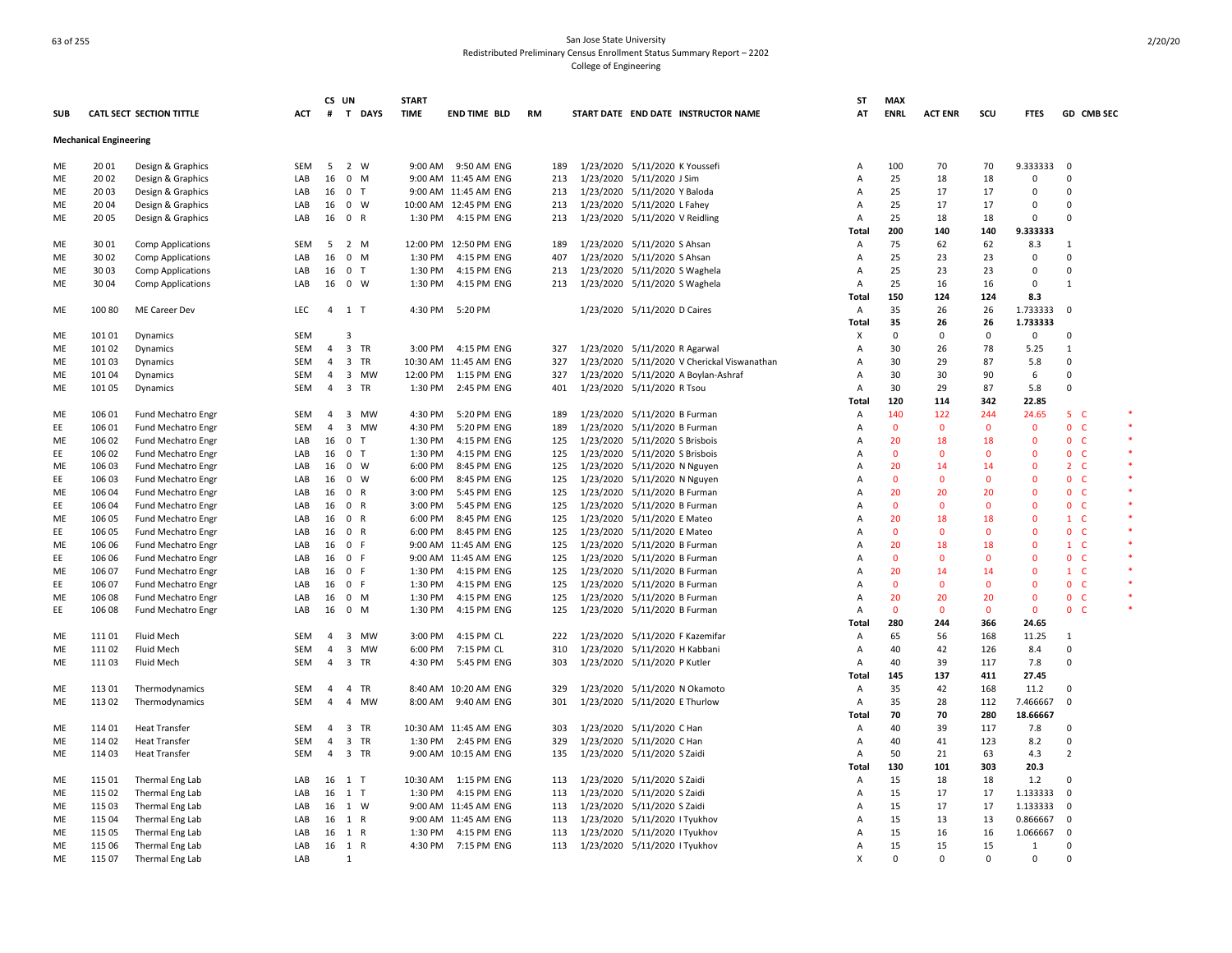|            |         |                                 |            | CS UN          |                         | <b>START</b> |                       |               |                                             | <b>ST</b>      | <b>MAX</b>   |                |             |                |                          |  |
|------------|---------|---------------------------------|------------|----------------|-------------------------|--------------|-----------------------|---------------|---------------------------------------------|----------------|--------------|----------------|-------------|----------------|--------------------------|--|
| <b>SUB</b> |         | <b>CATL SECT SECTION TITTLE</b> | <b>ACT</b> | #              | T DAYS                  | <b>TIME</b>  | <b>END TIME BLD</b>   | <b>RM</b>     | START DATE END DATE INSTRUCTOR NAME         | AT             | <b>ENRL</b>  | <b>ACT ENR</b> | scu         | <b>FTES</b>    | GD CMB SEC               |  |
|            |         |                                 |            |                |                         |              |                       |               |                                             | Total          | 90           | 96             | 96          | $6.4\,$        |                          |  |
| ME         | 12001   | <b>Experimental Meths</b>       | SEM        | 4              | 2 M                     | 9:00 AM      | 9:50 AM ENG           | 189           | 1/23/2020 5/11/2020 A Mysore                | Α              | 80           | 44             | 44          | 5.866667       | 0                        |  |
| ME         | 120 02  | <b>Experimental Meths</b>       | LAB        | 16             | 0 M                     | 1:30 PM      | 4:15 PM ENG           | 133           | 1/23/2020 5/11/2020 A Mysore                | Α              | 16           | 13             | 13          | 0              | $\Omega$                 |  |
| ME         | 12003   | <b>Experimental Meths</b>       | LAB        | 16             | 0 <sub>T</sub>          | 1:30 PM      | 4:15 PM ENG           | 133           | 1/23/2020 5/11/2020 A Mysore                | Α              | 16           | 15             | 15          | 0              | 0                        |  |
| ME         | 12004   | <b>Experimental Meths</b>       | LAB        |                | 0                       |              |                       |               |                                             | X              | 0            | $\Omega$       | 0           | $\mathbf 0$    | 0                        |  |
| ME         | 12005   | <b>Experimental Meths</b>       | LAB        | 16             | 0 M                     | 10:30 AM     | 1:15 PM ENG           | 133           | 1/23/2020 5/11/2020 A Mysore                | A              | 16           | 16             | 16          | 0              | $\mathbf 0$              |  |
| ME         | 120 06  | <b>Experimental Meths</b>       | LAB        |                | $\Omega$                |              |                       |               |                                             | X              | $\mathbf 0$  | $\Omega$       | $\Omega$    | $\Omega$       | $\Omega$                 |  |
|            |         |                                 |            |                |                         |              |                       |               |                                             | Total          | 128          | 88             | 88          | 5.866667       |                          |  |
| ME         | 130 01  | Appl Engr Analysis              | <b>LEC</b> |                | $\overline{\mathbf{3}}$ |              |                       |               |                                             | X              | $\mathbf 0$  | $\Omega$       | $\Omega$    | $\Omega$       | $\Omega$                 |  |
| ME         | 130 02  | Appl Engr Analysis              | <b>LEC</b> | $\overline{4}$ | 3 TR                    |              | 9:00 AM 10:15 AM ENG  | 339           | 1/23/2020 5/11/2020 T Hsu                   | A              | 50           | 48             | 144         | 9.6            | $\Omega$                 |  |
| ME         | 13003   | Appl Engr Analysis              | <b>LEC</b> | $\overline{4}$ | 3 MW                    | 7:30 PM      | 8:45 PM CL            | 310           | 1/23/2020 5/11/2020 H Kabbani               | $\overline{A}$ | 50           | 52             | 156         | 10.4           | $\Omega$                 |  |
|            |         |                                 |            |                |                         |              |                       |               |                                             |                | 100          | 100            | 300         | 20             |                          |  |
|            |         |                                 |            | $\overline{a}$ |                         |              |                       |               |                                             | Total          |              |                |             |                |                          |  |
| ME         | 136 01  | Des For Manufactur              | SEM        |                | 3 TR                    | 7:30 PM      | 8:45 PM ENG           | 303           | 1/23/2020 5/11/2020 E Cydzik                | Α              | 35           | 21             | 63          | 4.35           | $\overline{\mathbf{3}}$  |  |
|            |         |                                 |            |                |                         |              |                       |               |                                             | Total          | 35           | 21             | 63          | 4.35           |                          |  |
| ME         | 14701   | Dyn Sys Vibs Cntrl              | SEM        | 4              | 3 MW                    |              | 10:30 AM 11:45 AM ENG | 303           | 1/23/2020 5/11/2020 F Amirkulova            | Α              | 35           | 34             | 102         | 6.8            | $\mathbf 0$              |  |
| ME         | 14702   | Dyn Sys Vibs Cntrl              | SEM        | 4              | 3 MW                    | 7:30 PM      | 8:45 PM BBC           | 324           | 1/23/2020 5/11/2020 L Lu                    | Α              | 50           | 42             | 126         | 8.55           | 3                        |  |
| ME         | 14703   | Dyn Sys Vibs Cntrl              | SEM        | 4              | 3 TR                    |              | 9:00 AM 10:15 AM ENG  | 303           | 1/23/2020 5/11/2020 L Lu                    | A              | 35           | 36             | 108         | 7.2            | $\mathbf 0$              |  |
|            |         |                                 |            |                |                         |              |                       |               |                                             | Total          | 120          | 112            | 336         | 22.55          |                          |  |
| ME         | 154 01  | Mech Engr Design                | SEM        | $\overline{4}$ | 4 MW                    |              | 10:30 AM 12:10 PM ENG | 301           | 1/23/2020 5/11/2020 R Yee                   | Α              | 35           | 37             | 148         | 9.933333       | $\mathbf{1}$             |  |
| ME         | 154 02  | Mech Engr Design                | SEM        | $\overline{4}$ | $\overline{4}$<br>MW    |              | 10:30 AM 12:10 PM ENG | 339           | 1/23/2020 5/11/2020 S Lee                   | A              | 50           | 51             | 204         | 13.6           | $\mathbf 0$              |  |
| ME         | 154 03  | Mech Engr Design                | SEM        | $\overline{4}$ | 4 MW                    | 4:30 PM      | 6:10 PM ENG           | 135           | 1/23/2020 5/11/2020 K Youssefi              | Α              | 35           | 40             | 160         | 11             | 5                        |  |
|            |         |                                 |            |                |                         |              |                       |               |                                             | Total          | 120          | 128            | 512         | 34.53333       |                          |  |
| ME         | 16001   | Finite Ele Methods              | <b>SEM</b> | $\overline{4}$ | 3 MW                    | 6:00 PM      | 7:15 PM ENG           | 401           | 1/23/2020 5/11/2020 E Chan                  | $\overline{A}$ | 35           | 34             | 102         | 6.8            | $\Omega$                 |  |
|            |         |                                 |            |                |                         |              |                       |               |                                             | Total          | 35           | 34             | 102         | 6.8            |                          |  |
| ME         | 165 01  | Com Aid Des in ME               | SEM        | $\overline{a}$ | 3 TR                    |              | 6:00 PM 7:15 PM CL    | 204           | 1/23/2020 5/11/2020 E Cydzik                | Α              | 30           | 28             | 84          | 5.65           | -1                       |  |
| ME         | 165 80  | Com Aid Des in ME               | SEM        | $\overline{4}$ | 3 TBA                   |              |                       |               | 1/23/2020 5/11/2020                         | Α              | 35           | 34             | 102         | 6.8            | $\mathbf 0$              |  |
| ME         | 16581   | Com Aid Des in ME               | SEM        | 4              | 3 TBA                   |              |                       |               | 1/23/2020 5/11/2020 S Bowley                | Α              | 35           | 36             | 108         | 7.2            | $\Omega$                 |  |
|            |         |                                 |            |                |                         |              |                       |               |                                             | Total          | 100          | 98             | 294         | 19.65          |                          |  |
| ME         | 168 01  | Microfluidics Lab               | LAB        |                | 16 1 R                  | 1:30 PM      | 4:15 PM ENG           | 115           | 1/23/2020 5/11/2020 S Lee                   | A              | 18           | 16             | 16          | 1.116667       | 3 <sup>°</sup>           |  |
| EE         | 168 01  | Microfluidics Lab               | LAB        |                | 16 1 R                  | 1:30 PM      | 4:15 PM ENG           | 115           | 1/23/2020 5/11/2020 S Lee                   | A              | $\mathbf 0$  | $\mathbf 0$    | $\mathbf 0$ | $\mathbf{0}$   | $\mathbf 0$<br>C         |  |
|            | 16801   | Microfluidics Lab               |            |                | 16 1 R                  | 1:30 PM      |                       |               |                                             | A              | $\mathbf{0}$ | $\Omega$       | $\Omega$    | $\mathbf 0$    | <b>C</b><br>$\mathbf{0}$ |  |
| MATE       |         |                                 | LAB        |                |                         |              | 4:15 PM ENG           | 115           | 1/23/2020 5/11/2020 S Lee                   |                |              |                |             |                |                          |  |
|            |         |                                 |            |                |                         |              |                       |               |                                             | Total          | 18           | 16             | 16          | 1.116667       |                          |  |
| ME         | 180 01  | <b>Indiv Studies</b>            | SUP        |                | 36 1 TBA                |              |                       |               | 1/23/2020 5/11/2020 N Okamoto               | A              | 15           | $\mathbf{3}$   | 3           | 0.2            | $\Omega$                 |  |
| ME         | 18002   | <b>Indiv Studies</b>            | <b>SUP</b> |                | 36 3 TBA                |              |                       |               | 1/23/2020 5/11/2020 N Okamoto               | A              | 15           | $\mathbf{1}$   | 3           | 0.2            | $\Omega$                 |  |
| ME         | 18003   | <b>Indiv Studies</b>            | SUP        |                | $\overline{2}$          |              |                       |               |                                             | X              | $\Omega$     | $\Omega$       | $\Omega$    | $\Omega$       | $\Omega$                 |  |
| ME         | 18004   | <b>Indiv Studies</b>            | SUP        |                | $\mathbf{1}$            |              |                       |               |                                             | X              | $\Omega$     | $\Omega$       | $\Omega$    | $\Omega$       | $\Omega$                 |  |
| ME         | 18005   | <b>Indiv Studies</b>            | SUP        |                | $\mathbf{1}$            |              |                       |               |                                             | X              | $\Omega$     | $\overline{0}$ | $\Omega$    | $\Omega$       | $\Omega$                 |  |
| ME         | 18006   | <b>Indiv Studies</b>            | SUP        |                | 36 1 T                  |              | 6:00 PM 7:00 PM ENG   | 141           | 1/23/2020 5/11/2020 R Agarwal               | Α              | 20           | 5              | 0           | 0.333333       | $\mathbf 0$              |  |
| ME         | 18007   | <b>Indiv Studies</b>            | SUP        |                | 36 1 R                  | 6:00 PM      | 7:00 PM ENG           | 141           | 1/23/2020 5/11/2020 R Agarwal               | Α              | 20           | $\mathbf{1}$   | 0           | 0.066667       | 0                        |  |
|            |         |                                 |            |                |                         |              |                       |               |                                             | Total          | 70           | 10             | 6           | 0.8            |                          |  |
| ME         | 18301   | <b>HVAC Sys Design</b>          | SEM        |                | 4 3 TR                  | 6:00 PM      | 7:15 PM ENG           | 329           | 1/23/2020 5/11/2020 S Ishaya                | Α              | 50           | 27             | 81          | 5.6            | 4                        |  |
|            |         |                                 |            |                |                         |              |                       |               |                                             | Total          | 50           | 27             | 81          | 5.6            |                          |  |
| ME         | 185 01  | HEV&EV Fundamental              | LEC        | $\overline{a}$ | 3 MW                    | 6:00 PM      | 7:15 PM ENG           | 301           | 1/23/2020 5/11/2020 F Barez                 | Α              | 35           | 30             | 90          | 6.45           | 9                        |  |
|            |         |                                 |            |                |                         |              |                       |               |                                             | Total          | 35           | 30             | 90          | 6.45           |                          |  |
| ME         | 18701   | Auto Control Dsgn               | SEM        | $\overline{4}$ | 3 MW                    | 7:30 PM      | 8:45 PM ENG           | 301           | 1/23/2020 5/11/2020 N Hemati                | A              | 35           | 26             | 78          | 5.25           | $\mathbf{1}$             |  |
|            |         |                                 |            |                |                         |              |                       |               |                                             | Total          | 35           | 26             | 78          | 5.25           |                          |  |
| ME         | 195B 01 | Sr Dsgn Project II              | <b>SEM</b> | -5             | $3 \quad W$             | 1:30 PM      | 4:15 PM ENG           | 135           | 1/23/2020 5/11/2020 R Agarwal               | A              | 35           | 27             | 81          | 5.4            | $\Omega$                 |  |
| ME         | 195B 02 | Sr Dsgn Project II              | <b>SEM</b> | 5              | $3 \quad W$             | 1:30 PM      | 4:15 PM ENG           | 111           | 1/23/2020 5/11/2020 R Yee                   | A              | 35           | 17             | 51          | 3.4            | $\Omega$                 |  |
| ME         | 195B03  | Sr Dsgn Project II              | SEM        | 5              | 3 W                     | 1:30 PM      | 4:15 PM ENG           | 192           | 1/23/2020 5/11/2020 W Du                    | A              | 35           | 24             | 72          | 4.8            | $\mathbf 0$              |  |
|            |         |                                 | SEM        | 5              |                         | 1:30 PM      |                       | <b>CAMPUS</b> |                                             |                | 35           | 20             |             | 4              | 0                        |  |
| ME         | 195B04  | Sr Dsgn Project II              |            |                | 3 W                     |              | 4:15 PM OFF           |               | 1/23/2020 5/11/2020 B Furman                | A              |              |                | 60          |                |                          |  |
| ME         | 195B05  | Sr Dsgn Project II              | SEM        | 5              | 3 W                     | 1:30 PM      | 4:15 PM ENG           | 114           | 1/23/2020 5/11/2020 V Cherickal Viswanathan | A              | 35           | 28             | 84          | 5.6            | $\mathbf 0$              |  |
| ME         | 195B 06 | Sr Dsgn Project II              | SEM        | 5              | 3 W                     | 1:30 PM      | 4:15 PM ENG           | 141           | 1/23/2020 5/11/2020 J Mokri                 | Α              | 35           | 34             | 102         | 6.8            | $\mathbf 0$              |  |
| ME         | 195B 07 | Sr Dsgn Project I               | SEM        | 5              | 3 W                     | 1:30 PM      | 4:15 PM ENG           | 133           | 1/23/2020 5/11/2020 S Zaidi                 | A              | 50           | 15             | 45          | 3              | $\mathbf 0$              |  |
|            |         |                                 |            |                |                         |              |                       |               |                                             | Total          | 260          | 165            | 495         | 33             |                          |  |
| ME         | 20101   | <b>Project Planning</b>         | <b>LEC</b> | $\overline{2}$ | 3 TR                    | 4:30 PM      | 5:45 PM ENG           | 115           | 1/23/2020 5/11/2020 S Lee                   | A              | 10           | 8              | 24          | $\overline{2}$ | 8                        |  |
|            |         |                                 |            |                |                         |              |                       |               |                                             | Total          | 10           | Я              | 24          | $\overline{2}$ |                          |  |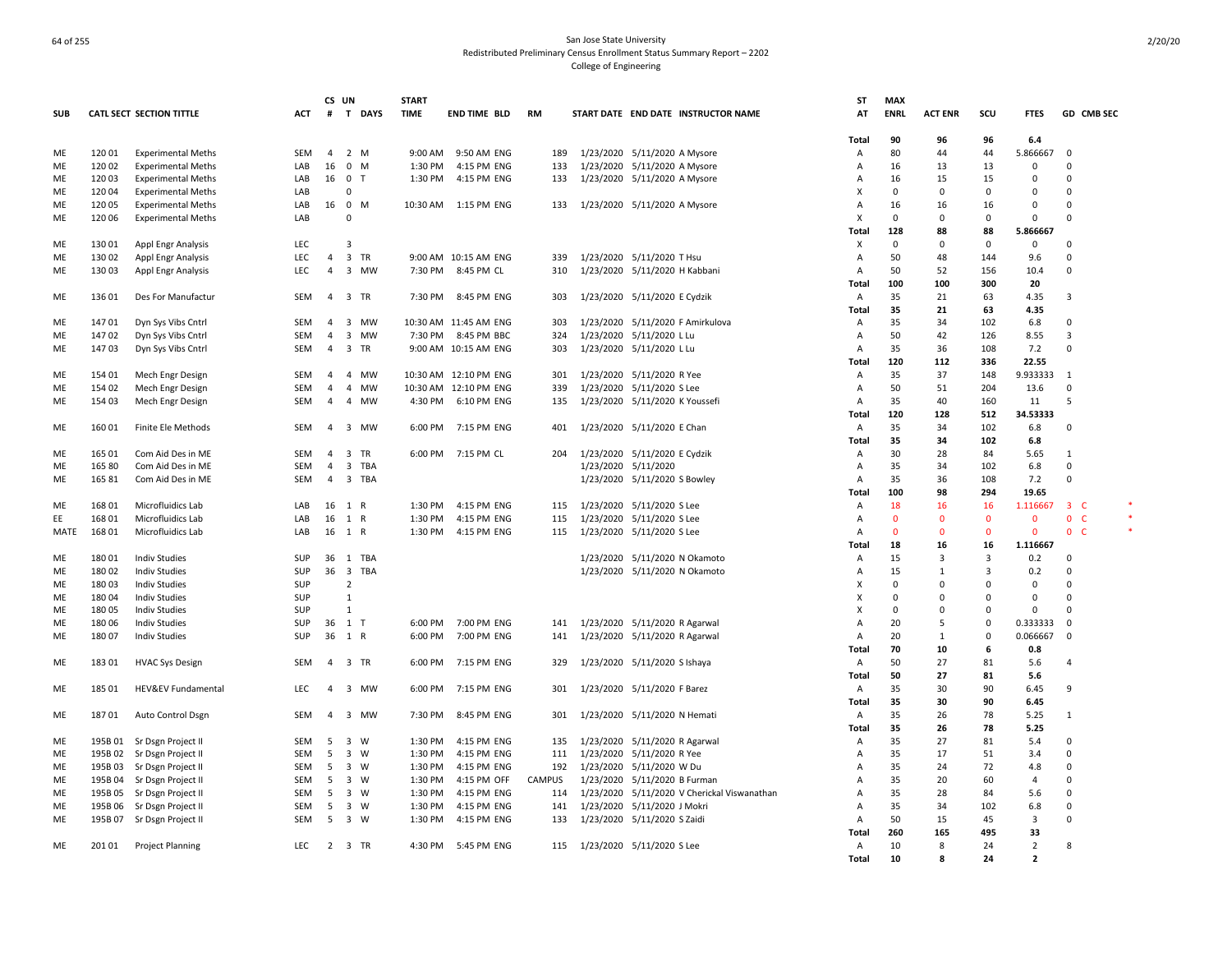|            |         |                                 |            | CS UN          |          | <b>START</b> |                     |           |                           |                                 |                                             | ST           | <b>MAX</b>  |                         |                |                |                         |
|------------|---------|---------------------------------|------------|----------------|----------|--------------|---------------------|-----------|---------------------------|---------------------------------|---------------------------------------------|--------------|-------------|-------------------------|----------------|----------------|-------------------------|
| <b>SUB</b> |         | <b>CATL SECT SECTION TITTLE</b> | ACT        | #              | T DAYS   | <b>TIME</b>  | <b>END TIME BLD</b> | <b>RM</b> |                           |                                 | START DATE END DATE INSTRUCTOR NAME         | AT           | <b>ENRL</b> | <b>ACT ENR</b>          | scu            | <b>FTES</b>    | GD CMB SEC              |
| ME         | 21101   | Adv Heat Transfer               | SEM        |                | 5 3 MW   | 7:30 PM      | 8:45 PM CL          | 234       |                           | 1/23/2020 5/11/2020 Y Shabany   |                                             | A            | 35          | 18                      | 54             | 4.5            | 18                      |
|            |         |                                 |            |                |          |              |                     |           |                           |                                 |                                             | Total        | 35          | 18                      | 54             | 4.5            |                         |
| ME         | 23001   | Ad Mech Eng Analys              | SEM        | - 5            | 3 MW     | 6:00 PM      | 7:15 PM CL          | 234       |                           | 1/23/2020 5/11/2020 Y Shabany   |                                             | A            | 35          | 33                      | 99             | 8.2            | 32                      |
|            |         |                                 |            |                |          |              |                     |           |                           |                                 |                                             | Total        | 35          | 33                      | 99             | 8.2            |                         |
| ME         | 260 01  | App Stress Analys               | SEM        | -5             | 3 MW     | 4:30 PM      | 5:45 PM ENG         | 340       |                           |                                 | 1/23/2020 5/11/2020 F Amirkulova            | A            | 35          | 11                      | 33             | 2.7            | 10                      |
|            |         |                                 |            |                |          |              |                     |           |                           |                                 |                                             | Total        | 35          | 11                      | 33             | 2.7            |                         |
| ME         | 265 01  |                                 | SEM        |                | 5 3 MW   | 7:30 PM      | 8:45 PM ENG         | 401       |                           | 1/23/2020 5/11/2020 E Chan      |                                             | A            | 35          | 32                      | 96             | 8              | 32                      |
|            |         | Computer Aid ME Des             |            |                |          |              |                     |           |                           |                                 |                                             |              | 35          | 32                      | 96             | 8              |                         |
|            |         |                                 |            |                |          |              |                     |           |                           |                                 |                                             | Total        |             |                         |                |                |                         |
| ME         | 26701   | <b>Eng Biomechanics</b>         | SEM        | $\overline{4}$ | 3 T      | 6:00 PM      | 8:45 PM DMH         | 161       |                           |                                 | 1/23/2020 5/11/2020 M Babakhanian           | A            | 35          | 19                      | 57             | 4.7            | 18                      |
|            |         |                                 |            |                |          |              |                     |           |                           |                                 |                                             | Total        | 35          | 19                      | 57             | 4.7            |                         |
| ME         | 273 01  | Finite El Meth Eng              | SEM        | $\overline{4}$ | 3 TR     | 4:30 PM      | 5:45 PM ENG         | 301       |                           |                                 | 1/23/2020 5/11/2020 A Ghazanfari            | A            | 35          | 29                      | 87             | 7.05           | 25                      |
|            |         |                                 |            |                |          |              |                     |           |                           |                                 |                                             | Total        | 35          | 29                      | 87             | 7.05           |                         |
| ME         | 28201   | Nonlin Adapt Cnrtl              | LEC        |                | 2 3 TR   | 6:00 PM      | 7:15 PM ENG         | 301       |                           | 1/23/2020 5/11/2020 S Bashash   |                                             | A            | 35          | 20                      | 60             | -5             | 20                      |
|            |         |                                 |            |                |          |              |                     |           |                           |                                 |                                             | Total        | 35          | 20                      | 60             | 5              |                         |
| ME         | 284 01  | Sensor Tech & Principles        | SEM        | $\overline{a}$ | 3 MW     | 4:30 PM      | 5:45 PM ENG         | 192       |                           | 1/23/2020 5/11/2020 W Du        |                                             | A            | 35          | 38                      | 114            | 9.4            | 36                      |
|            |         |                                 |            |                |          |              |                     |           |                           |                                 |                                             | Total        | 35          | 38                      | 114            | 9.4            |                         |
| ME         | 28601   | Autonom Conn Vehicle            | <b>LEC</b> | $\overline{4}$ | 3 R      | 6:00 PM      | 8:45 PM ENG         | 192       |                           | 1/23/2020 5/11/2020 F Barez     |                                             | $\mathsf{A}$ | 35          | 40                      | 120            | 10             | 40                      |
|            |         |                                 |            |                |          |              |                     |           |                           |                                 |                                             | <b>Total</b> | 35          | 40                      | 120            | 10             |                         |
| ME         |         | 295A 01 ME Project I            | SUP        | 25             | 3 TBA    |              |                     |           |                           | 1/23/2020 5/11/2020             |                                             | Α            | 20          | $\mathbf 0$             | $\mathbf 0$    | $\mathbf 0$    | $\mathbf 0$             |
| ME         |         | 295A 02 ME Project I            | SUP        |                | 25 3 TBA |              |                     |           |                           |                                 | 1/23/2020 5/11/2020 F Amirkulova            | A            | 20          | $\mathbf 0$             | $\mathbf 0$    | $\mathbf 0$    | $\Omega$                |
| ME         |         | 295A 03 ME Project I            | SUP        |                | 25 3 TBA |              |                     |           |                           | 1/23/2020 5/11/2020 F Barez     |                                             | A            | 20          | 3                       | 9              | 0.75           | 3                       |
| ME         |         | 295A 04 ME Project I            | SUP        |                | 25 3 TBA |              |                     |           |                           | 1/23/2020 5/11/2020 S Bashash   |                                             | Α            | 20          | 6                       | 18             | 1.5            | 6                       |
| ME         |         | 295A 05 ME Project I            | SUP        |                | 25 3 TBA |              |                     |           |                           | 1/23/2020 5/11/2020 W Du        |                                             | Α            | 20          | 3                       | 9              | 0.75           | 3                       |
| ME         |         | 295A 06 ME Project I            | SUP        |                | 25 3 TBA |              |                     |           |                           | 1/23/2020 5/11/2020 B Furman    |                                             | Α            | 20          | $\overline{4}$          | 12             | 1              | $\overline{4}$          |
| ME         |         | 295A 07 ME Project I            | SUP        |                | 25 3 TBA |              |                     |           |                           |                                 | 1/23/2020 5/11/2020 A Ghazanfari            | A            | 20          | $\overline{2}$          | 6              | 0.5            | $\overline{2}$          |
| ME         |         | 295A 08 ME Project I            | SUP        |                | 25 3 TBA |              |                     |           |                           | 1/23/2020 5/11/2020 C Han       |                                             | A            | 20          | 1                       | 3              | 0.25           | 1                       |
| ME         |         | 295A 09 ME Project I            | SUP        | 25             | 3 TBA    |              |                     |           |                           | 1/23/2020 5/11/2020 T Hsu       |                                             | Α            | 20          | 0                       | $\Omega$       | $\mathbf 0$    | 0                       |
| ME         |         | 295A 10 ME Project I            | SUP        |                | 25 3 TBA |              |                     |           |                           | 1/23/2020 5/11/2020 F Kazemifar |                                             | Α            | 20          | $\Omega$                | $\Omega$       | $\mathbf 0$    | $\Omega$                |
| ME         |         | 295A 11 ME Project I            | SUP        |                | 25 3 TBA |              |                     |           |                           | 1/23/2020 5/11/2020 S Lee       |                                             | Α            | 20          | 0                       | $\Omega$       | 0              | $\Omega$                |
| ME         |         |                                 | SUP        | 25             | 3 TBA    |              |                     |           |                           | 1/23/2020 5/11/2020 N Okamoto   |                                             |              | 20          | -5                      | 15             | 1.25           | 5                       |
| ME         |         | 295A 12 ME Project I            | SUP        |                | 25 3 TBA |              |                     |           |                           |                                 | 1/23/2020 5/11/2020 V Cherickal Viswanathan | Α            | 20          | $\overline{3}$          | 9              | 0.75           | $\overline{\mathbf{3}}$ |
|            |         | 295A 13 ME Project I            |            |                |          |              |                     |           |                           |                                 |                                             | Α            |             |                         |                |                |                         |
| ME         |         | 295A 14 ME Project I            | SUP        |                | 25 3 TBA |              |                     |           |                           | 1/23/2020 5/11/2020 R Yee       |                                             | A            | 20          | $\mathbf{1}$            | 3              | 0.25           | $\mathbf{1}$            |
|            |         |                                 |            |                |          |              |                     |           |                           |                                 |                                             | Total        | 280         | 28                      | 84             | $\overline{7}$ |                         |
| ME         |         | 295B 01 ME Project II           | SUP        |                | 25 3 F   |              | 4:30 PM 7:15 PM ENG | 213       |                           | 1/23/2020 5/11/2020 R Agarwal   |                                             | A            | 20          | $\mathbf 0$             | $\Omega$       | $\mathbf 0$    | $\Omega$                |
| ME         |         | 295B 02 ME Project II           | SUP        | 25             | 3 F      | 4:30 PM      | 7:15 PM ENG         | 125       |                           |                                 | 1/23/2020 5/11/2020 F Amirkulova            | Α            | 20          | 0                       | 0              | $\mathbf 0$    | $\mathbf 0$             |
| ME         |         | 295B 03 ME Project II           | SUP        |                | 25 3 F   | 4:30 PM      | 7:15 PM ENG         | 217       |                           | 1/23/2020 5/11/2020 F Barez     |                                             | Α            | 20          | 6                       | 18             | 1.5            | 6                       |
| ME         |         | 295B 04 ME Project II           | SUP        |                | 25 3 F   | 4:30 PM      | 7:15 PM ENG         | 135       |                           | 1/23/2020 5/11/2020 S Bashash   |                                             | Α            | 20          | 5                       | 15             | 1.25           | 5                       |
| ME         |         | 295B 05 ME Project II           | SUP        |                | 25 3 F   |              | 4:30 PM 7:15 PM ENG | 192       |                           | 1/23/2020 5/11/2020 W Du        |                                             | Α            | 20          | $\overline{4}$          | 12             | $\mathbf{1}$   | $\overline{4}$          |
| ME         |         | 295B 06 ME Project II           | SUP        |                | 25 3 TBA |              |                     |           |                           | 1/23/2020 5/11/2020 B Furman    |                                             | Α            | 20          | $\mathbf{1}$            | $\overline{3}$ | 0.25           | $\mathbf{1}$            |
| <b>ME</b>  | 295B 07 | ME Project II                   | SUP        |                | 25 3 TBA |              |                     |           |                           |                                 | 1/23/2020 5/11/2020 A Ghazanfari            | A            | 20          | 1                       | 3              | 0.25           | 1                       |
| ME         |         | 295B 08 ME Project II           | SUP        |                | 25 3 F   |              | 4:30 PM 7:15 PM ENG | 117       | 1/23/2020 5/11/2020 C Han |                                 |                                             | Α            | 20          | 1                       | 3              | 0.25           | 1                       |
| ME         |         | 295B 09 ME Project II           | SUP        |                | 25 3 TBA |              |                     |           |                           | 1/23/2020 5/11/2020 T Hsu       |                                             | Α            | 20          | $\mathbf 0$             | $\Omega$       | $\mathbf 0$    | $\Omega$                |
| ME         |         | 295B 10 ME Project II           | SUP        | 25             | 3 TBA    |              |                     |           |                           | 1/23/2020 5/11/2020 F Kazemifar |                                             | Α            | 20          | $\Omega$                | $\Omega$       | $\mathbf 0$    | $\Omega$                |
| ME         |         | 295B 11 ME Project II           | SUP        |                | 25 3 F   |              | 4:30 PM 7:15 PM ENG | 115       |                           | 1/23/2020 5/11/2020 S Lee       |                                             | Α            | 20          | 0                       | $\Omega$       | $\mathbf 0$    | $\Omega$                |
| ME         |         | 295B 12 ME Project II           | SUP        |                | 25 3 F   | 4:30 PM      | 7:15 PM ENG         | 141       |                           | 1/23/2020 5/11/2020 N Okamoto   |                                             | A            | 20          | $\overline{3}$          | 9              | 0.75           | 3                       |
| ME         |         | 295B 13 ME Project II           | SUP        | 25             | 3 F      | 4:30 PM      | 7:15 PM ENG         | 114       |                           |                                 | 1/23/2020 5/11/2020 V Cherickal Viswanathan | Α            | 20          | 6                       | 18             | 1.5            | 6                       |
| ME         |         | 295B 14 ME Project II           | SUP        |                | 25 3 F   |              | 4:30 PM 7:15 PM ENG | 111       |                           | 1/23/2020 5/11/2020 R Yee       |                                             | A            | 20          | 3                       | 9              | 0.75           | 3                       |
|            |         |                                 |            |                |          |              |                     |           |                           |                                 |                                             | Total        | 280         | 30                      | 90             | 7.5            |                         |
| ME         | 298 01  | Special Project ME              | SUP        | 25             | 1 TBA    |              |                     |           |                           | 1/23/2020 5/11/2020 N Okamoto   |                                             | A            | 15          | 6                       | 6              | 0.5            | 6                       |
| ME         | 298 04  | Special Project ME              | SUP        |                | 25 3 TBA |              |                     |           |                           | 1/23/2020 5/11/2020 N Okamoto   |                                             | A            | 15          | 1                       | 3              | 0.25           | 1                       |
|            |         |                                 |            |                |          |              |                     |           |                           |                                 |                                             | Total        | 30          | $\overline{\mathbf{z}}$ | 9              | 0.75           |                         |
|            | 29901   |                                 |            |                |          |              |                     |           |                           |                                 |                                             |              | 20          |                         | q              |                | 3                       |
| ME         |         | Master's Thesis                 | SUP        |                | 25 3 TBA |              |                     |           |                           | 1/23/2020 5/11/2020 S Lee       |                                             | A            | 20          | 3                       | 9              | 0.75           |                         |
|            |         |                                 |            |                |          |              |                     |           |                           |                                 |                                             | Total        |             | 3                       |                | 0.75           |                         |
|            |         |                                 |            |                |          |              |                     |           |                           |                                 | <b>Mechanical Engineering Total</b>         |              | 3261        | 2223                    | 5485           | 383.2          |                         |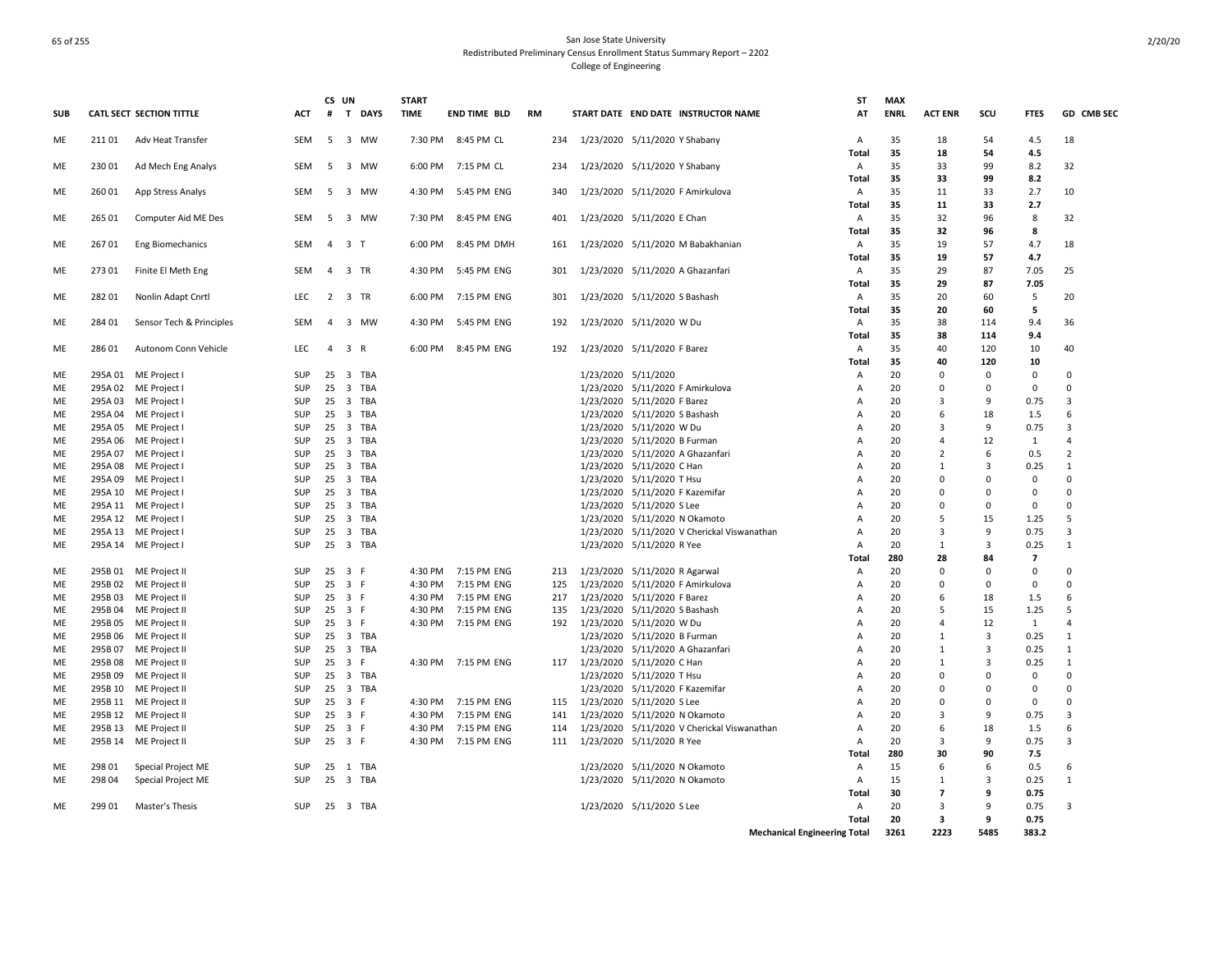|             |        |                          |            |                | CS UN               | <b>START</b> |                       |           |                                        | SΤ             | <b>MAX</b>     |                |             |              |                              |  |
|-------------|--------|--------------------------|------------|----------------|---------------------|--------------|-----------------------|-----------|----------------------------------------|----------------|----------------|----------------|-------------|--------------|------------------------------|--|
| <b>SUB</b>  |        | CATL SECT SECTION TITTLE | ACT        | #              | T DAYS              | <b>TIME</b>  | <b>END TIME BLD</b>   | <b>RM</b> | START DATE END DATE INSTRUCTOR NAME    | AT             | <b>ENRL</b>    | <b>ACT ENR</b> | scu         | <b>FTES</b>  | GD CMB SEC                   |  |
| Technology  |        |                          |            |                |                     |              |                       |           |                                        |                |                |                |             |              |                              |  |
| <b>TECH</b> | 20A 01 | Comp Aid Graphics        | <b>LEC</b> | $\overline{2}$ | $\overline{2}$      |              |                       |           | 1/23/2020 5/11/2020                    | $\times$       | $\mathbf 0$    | $\overline{0}$ | $\mathbf 0$ | $\mathbf 0$  | $\mathbf 0$                  |  |
| <b>TECH</b> | 20A 02 | Comp Aid Graphics        | LEC        | $\overline{2}$ | 2 <sub>T</sub>      |              | 12:00 PM 12:50 PM IS  | 117       | 1/23/2020 5/11/2020 K Behzad           | A              | 25             | 16             | 16          | 2.133333     | $\mathbf 0$                  |  |
| TECH        | 20A 11 | Comp Aid Graphics        | LAB        |                | $\Omega$            |              |                       |           |                                        | X              | $\Omega$       | $\Omega$       | $\Omega$    | $\mathbf 0$  | $\Omega$                     |  |
| <b>TECH</b> | 20A 12 |                          | LAB        |                | 16 0 F              |              | 12:00 PM 2:45 PM IS   | 117       | 1/23/2020 5/11/2020 K Behzad           | A              | 30             | 16             | 16          | $\Omega$     | $\Omega$                     |  |
|             |        | Comp Aid Graphics        |            |                |                     |              |                       |           |                                        | Total          | 55             | 32             | 32          | 2.133333     |                              |  |
| <b>TECH</b> | 25 01  | Intro Materials Tech     | <b>LEC</b> |                | $2 \quad 3 \quad W$ |              | 9:00 AM 10:45 AM ENG  | 103       | 1/23/2020 5/11/2020 D Yan              | A              | 30             | 24             | 48          | 4.8          | $\Omega$                     |  |
|             |        |                          |            |                |                     |              |                       |           |                                        |                |                |                |             | $\mathbf 0$  | 0                            |  |
| TECH        | 25 11  | Intro Materials Tech     | LAB        | 16             | 0 R                 | 1:30 PM      | 4:15 PM ENG           | 105       | 1/23/2020 5/11/2020 D Yan              | Α              | 15             | 14             | 14          | $\mathbf 0$  |                              |  |
| <b>TECH</b> | 25 12  | Intro Materials Tech     | LAB        | 16             | 0 R                 | 4:30 PM      | 7:15 PM ENG           | 105       | 1/23/2020 5/11/2020 D Yan              | $\overline{A}$ | 15             | 10             | 10          |              | $\Omega$                     |  |
|             |        |                          |            |                |                     |              |                       |           |                                        | Total          | 60             | 48             | 72          | 4.8          |                              |  |
| TECH        | 30 01  | Intro Python Prog        | <b>LEC</b> |                | 2 3 TR              |              | 9:00 AM 10:15 AM ENG  | 103       | 1/23/2020 5/11/2020 A Saeidi Ashtiyani | A              | 30             | 34             | 102         | 6.8          | $\mathbf 0$                  |  |
| <b>TECH</b> | 30 02  | Intro Python Prog        | <b>LEC</b> | $\overline{2}$ | 3 TR                |              | 10:30 AM 11:45 AM ENG | 490       | 1/23/2020 5/11/2020 A Saeidi Ashtiyani | Α              | 30             | 22             | 66          | 4.4          | $\mathbf 0$                  |  |
|             |        |                          |            |                |                     |              |                       |           |                                        | Total          | 60             | 56             | 168         | 11.2         |                              |  |
| TECH        | 31 01  | Qual Assur & Control     | LEC        |                | $\overline{3}$      |              |                       |           |                                        | х              | 0              | 0              | 0           | 0            | 0                            |  |
| TECH        | 31 02  | Qual Assur & Control     | LEC        | 1              | 3 TR                |              | 4:30 PM 5:45 PM ENG   | 407       | 1/23/2020 5/11/2020 F Davoudi Kakhki   | A              | 30             | 14             | 42          | 2.8          | 0                            |  |
|             |        |                          |            |                |                     |              |                       |           |                                        | Total          | 30             | 14             | 42          | 2.8          |                              |  |
| TECH        | 41 11  | Mach Shop Safety         | LAB        | 16             | 1 TBA               |              | IS                    | 120       | 1/23/2020 5/11/2020                    | $\overline{A}$ | 24             | 25             | 25          | 1.666667     | $\mathbf{0}$<br>-C           |  |
| <b>ME</b>   | 41 11  | Mach Shop Safety         | LAB        | 16             | 1 TBA               |              | IS                    | 120       | 1/23/2020 5/11/2020                    | A              | $\Omega$       | $\Omega$       | $\Omega$    | $\Omega$     | $\overline{0}$<br><b>C</b>   |  |
| <b>TECH</b> | 41 12  | Mach Shop Safety         | LAB        | 16             | 1 TBA               |              | IS                    | 120       | 1/23/2020 5/11/2020                    | А              | 24             | 24             | 24          | 1.6          | $\mathbf 0$<br>-C            |  |
| ME          | 41 12  | Mach Shop Safety         | LAB        | 16             | 1 TBA               |              | IS                    | 120       | 1/23/2020 5/11/2020                    | A              | $\mathbf 0$    | 0              | $\Omega$    | $\mathbf{0}$ | $\mathbf 0$<br>- C           |  |
| <b>TECH</b> | 41 13  | Mach Shop Safety         | LAB        | 16             | TBA<br><sup>1</sup> |              | IS                    | 120       | 1/23/2020 5/11/2020                    | Α              | 24             | 25             | 25          | 1.666667     | $\mathbf{0}$<br>- C          |  |
| ME          | 41 13  | Mach Shop Safety         | LAB        | 16             | 1 TBA               |              | IS.                   | 120       | 1/23/2020 5/11/2020                    | A              | $\mathbf{0}$   | $\Omega$       | $\Omega$    | $\Omega$     | $\mathbf{0}$<br>- C          |  |
| <b>TECH</b> | 41 14  | Mach Shop Safety         | LAB        | 16             | 1 TBA               |              | IS                    | 120       | 1/23/2020 5/11/2020                    | Α              | 24             | -9             | q           | 0.6          | $\mathbf{0}$<br><b>C</b>     |  |
| ME          | 41 14  | Mach Shop Safety         | LAB        | 16             | <b>TBA</b><br>1     |              | IS                    | 120       | 1/23/2020 5/11/2020                    | A              | $\overline{0}$ | $\Omega$       | $\Omega$    | $\mathbf{0}$ | $\mathbf{0}$<br>- C          |  |
| <b>TECH</b> | 41 15  | Mach Shop Safety         | LAB        | 16             | 1 TBA               |              | IS                    | 120       | 1/23/2020 5/11/2020                    | A              | 24             | 14             | 14          | 0.933333     | $\mathbf{0}$<br>$\mathsf{C}$ |  |
| ME          | 41 15  | Mach Shop Safety         | LAB        | 16             | 1 TBA               |              | IS                    | 120       | 1/23/2020 5/11/2020                    | A              | $\mathbf{0}$   | $\mathbf 0$    | $\Omega$    | $\mathbf 0$  | $0-$                         |  |
| <b>TECH</b> | 41 16  | Mach Shop Safety         | LAB        | 16             | 1 TBA               |              | IS                    | 120       | 1/23/2020 5/11/2020                    | Α              | 24             | -5             | -5          | 0.333333     | $\overline{0}$<br>- C        |  |
| ME          | 41 16  | Mach Shop Safety         | LAB        | 16             | 1 TBA               |              | IS                    | 120       | 1/23/2020 5/11/2020                    | A              | $\mathbf{0}$   | $\Omega$       | $\Omega$    | $\mathbf 0$  | 0 <sub>c</sub>               |  |
|             |        |                          |            |                |                     |              |                       |           |                                        | Total          | 144            | 102            | 102         | 6.8          |                              |  |
| ME          | 42 11  | Mfg Mach Shop Proj       | LAB        |                | 16 1 TBA            |              | IS                    | 120       | 1/23/2020 5/11/2020                    | A              | $\mathbf{0}$   | $\Omega$       | $\Omega$    | $\mathbf{0}$ | 0 <sub>c</sub>               |  |
|             | 42 11  |                          |            |                |                     |              | IS                    |           | 1/23/2020 5/11/2020                    |                |                | 5              | -5          | 0.35         | $1\quad C$                   |  |
| TECH        |        | Mfg Mach Shop Proj       | LAB        | 16             | 1 TBA               |              |                       | 120       |                                        | A              | 24             | 5              |             |              |                              |  |
|             |        |                          |            |                |                     |              |                       |           |                                        | Total          | 24             |                | 5           | 0.35         |                              |  |
| <b>TECH</b> | 45 01  | Sus Facilities Pln       | LEC        |                | $2 \quad 3 \quad T$ |              | 4:30 PM 7:15 PM ENG   | 103       | 1/23/2020 5/11/2020 J Parsons          | Α              | 30             | 21             | 63          | 4.2          | 0                            |  |
|             |        |                          |            |                |                     |              |                       |           |                                        | Total          | 30             | 21             | 63          | 4.2          |                              |  |
| <b>TECH</b> | 46 01  | Mach Oper & Mgmt         | LEC        | 2              | 3 TBA               |              | IS                    | 120       | 1/23/2020 5/11/2020                    | Α              | 24             | 13             | 26          | 2.6          | $\mathbf 0$                  |  |
| <b>TECH</b> | 46 11  | Mach Oper & Mgmt         | LAB        | 16             | 0 TBA               |              | IS                    | 120       | 1/23/2020 5/11/2020                    | Α              | 24             | 13             | 13          | $\Omega$     | $\Omega$                     |  |
|             |        |                          |            |                |                     |              |                       |           |                                        | Total          | 48             | 26             | 39          | 2.6          |                              |  |
| TECH        | 6001   | Intro Electronics        | LEC        | 2              | 3 MW                |              | 12:00 PM 12:50 PM IS  | 216       | 1/23/2020 5/11/2020 M Zand             | Α              | 50             | 48             | 96          | 9.6          | $\mathbf 0$                  |  |
| <b>TECH</b> | 6002   | Intro Electronics        | <b>LEC</b> | 2              | 3 TR                | 9:00 AM      | 9:50 AM ENG           | 395       | 1/23/2020 5/11/2020 P Ostovari         | A              | 20             | 8              | 16          | 1.6          | $\Omega$                     |  |
| <b>TECH</b> | 60 11  | Intro Electronics        | LAB        | 16             | 0 F                 |              | 9:00 AM 11:45 AM IS   | 117       | 1/23/2020 5/11/2020 M Zand             | A              | 25             | 25             | 25          | $\Omega$     | 0                            |  |
| <b>TECH</b> | 60 12  | Intro Electronics        | LAB        | 16             | 0 F                 |              | 3:00 PM 5:45 PM IS    | 117       | 1/23/2020 5/11/2020 M Zand             | A              | 25             | 23             | 23          | $\mathbf 0$  | $\Omega$                     |  |
| <b>TECH</b> | 60 13  | Intro Electronics        | LAB        | 16             | $0 \quad W$         | 4:30 PM      | 7:15 PM IS            | 117       | 1/23/2020 5/11/2020 P Ostovari         | A              | 20             | 8              | 8           | $\Omega$     | $\Omega$                     |  |
|             |        |                          |            |                |                     |              |                       |           |                                        | Total          | 140            | 112            | 168         | 11.2         |                              |  |
| <b>TECH</b> | 63 01  | Analog Digital Circ      | LEC        | $\overline{2}$ | 3 TR                |              | 10:30 AM 11:20 AM IS  | 216       | 1/23/2020 5/11/2020 P Ostovari         | Α              | 50             | 53             | 106         | 10.6         | $\mathbf 0$                  |  |
| <b>TECH</b> | 63 11  | Analog Digital Circ      | LAB        | 16             | 0 <sub>T</sub>      |              | 1:30 PM 4:15 PM IS    | 117       | 1/23/2020 5/11/2020 T Brown Jr.        | A              | 25             | 29             | 29          | $\mathbf 0$  | $\Omega$                     |  |
| <b>TECH</b> | 63 12  | Analog Digital Circ      | LAB        | 16             | 0 R                 | 3:00 PM      | 5:45 PM IS            | 117       | 1/23/2020 5/11/2020 T Brown Jr.        | A              | 25             | 24             | 24          | $\mathbf 0$  | $\mathbf 0$                  |  |
|             |        |                          |            |                |                     |              |                       |           |                                        | Total          | 100            | 106            | 159         | 10.6         |                              |  |
| TECH        | 65 01  | Netwrk Theory/Appl       | LEC        | 1              | 3<br>MW             | 9:00 AM      | 9:50 AM ENG           | 490       | 1/23/2020 5/11/2020 R Grotegut         | A              | 30             | 32             | 64          | 6.4          | 0                            |  |
| TECH        | 65 02  | Netwrk Theory/Appl       | LEC        | 1              | 3<br>MW             |              | 10:30 AM 11:20 AM ENG | 490       | 1/23/2020 5/11/2020 R Grotegut         | Α              | 30             | 31             | 62          | 6.2          | 0                            |  |
| TECH        | 65 03  | Netwrk Theory/Appl       | LEC        |                | 3                   |              |                       |           |                                        | X              | 0              | 0              | 0           | 0            | 0                            |  |
| TECH        | 65 11  | Netwrk Theory/Appl       | LAB        | 15             | $0$ M               | 1:30 PM      | 4:15 PM ENG           | 490       | 1/23/2020 5/11/2020 R Grotegut         | A              | 30             | 32             | 32          | $\mathbf 0$  | 0                            |  |
| <b>TECH</b> | 65 12  | Netwrk Theory/Appl       | LAB        | 15             | 0<br>M              |              | 4:30 PM 7:15 PM ENG   | 490       | 1/23/2020 5/11/2020 R Grotegut         | A              | 30             | 31             | 31          | $\mathbf 0$  | 0                            |  |
| <b>TECH</b> | 65 13  | Netwrk Theory/Appl       | LAB        |                | $\Omega$            |              |                       |           |                                        | X              | $\Omega$       | $\Omega$       | $\Omega$    | $\Omega$     | $\Omega$                     |  |
|             |        |                          |            |                |                     |              |                       |           |                                        | Total          | 120            | 126            | 189         | 12.6         |                              |  |
| <b>TECH</b> | 66 01  |                          | <b>LEC</b> | 2              | 3 TR                |              | 12:00 PM 12:50 PM ENG |           |                                        |                | 30             | 29             | 58          | 5.8          | $\Omega$                     |  |
|             |        | Network Admin            |            |                |                     |              |                       | 490       | 1/23/2020 5/11/2020 W Abdeljabbar      | Α              |                |                |             |              |                              |  |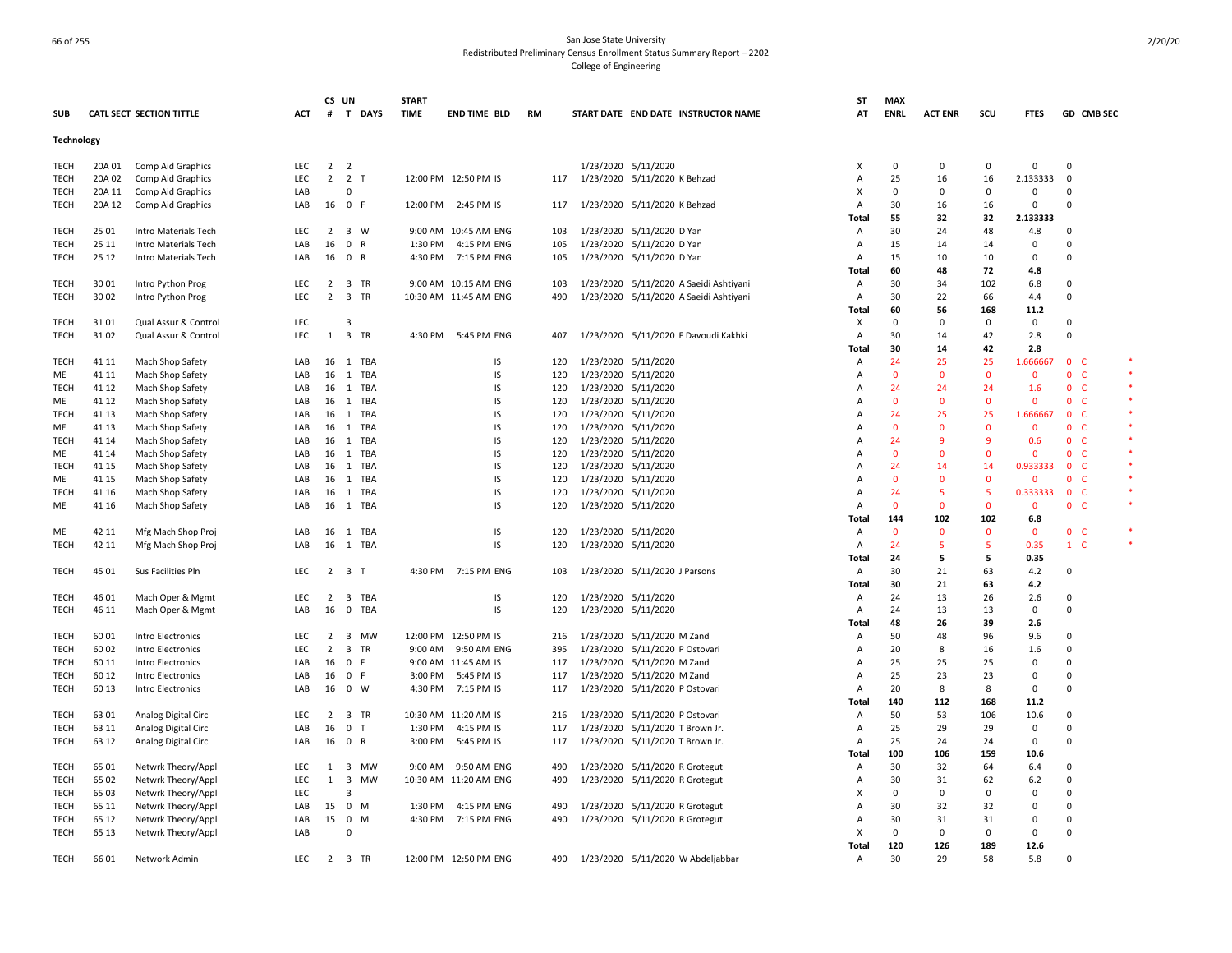|             |         |                                 |            | CS UN                   |                     | <b>START</b> |                       |           |                     |                                              | <b>ST</b>      | <b>MAX</b>  |                |          |                |             |
|-------------|---------|---------------------------------|------------|-------------------------|---------------------|--------------|-----------------------|-----------|---------------------|----------------------------------------------|----------------|-------------|----------------|----------|----------------|-------------|
| <b>SUB</b>  |         | <b>CATL SECT SECTION TITTLE</b> | <b>ACT</b> | #                       | T DAYS              | <b>TIME</b>  | <b>END TIME BLD</b>   | <b>RM</b> |                     | START DATE END DATE INSTRUCTOR NAME          | AT             | <b>ENRL</b> | <b>ACT ENR</b> | scu      | <b>FTES</b>    | GD CMB SEC  |
| TECH        | 66 02   | Network Admin                   | <b>LEC</b> |                         | $2 \quad 3 \quad S$ |              | 9:00 AM 10:45 AM ENG  | 490       |                     | 1/23/2020 5/11/2020 W Abdeljabbar            | A              | 30          | 20             | 40       | 4              | $\mathbf 0$ |
| <b>TECH</b> | 66 11   | Network Admin                   | LAB        | 16                      | 0 F                 |              | 9:00 AM 11:45 AM ENG  | 490       |                     | 1/23/2020 5/11/2020 W Abdeljabbar            | A              | 30          | 29             | 29       | $\mathbf 0$    | $\Omega$    |
| <b>TECH</b> | 66 12   | Network Admin                   | LAB        | 16                      | 0 <sup>5</sup>      | 11:00 AM     | 1:45 PM ENG           | 490       |                     | 1/23/2020 5/11/2020 W Abdeljabbar            | A              | 30          | 20             | 20       | $\mathbf 0$    | $\Omega$    |
|             |         |                                 |            |                         |                     |              |                       |           |                     |                                              | Total          | 120         | 98             | 147      | 9.8            |             |
| TECH        | 6701    | Intro to IoT                    | LEC        | $\overline{2}$          | 3 MW                | 7:30 PM      | 8:20 PM ENG           | 490       |                     | 1/23/2020 5/11/2020 M Zand                   | A              | 30          | 28             | 56       | 5.6            | 0           |
| <b>TECH</b> | 6702    | Intro to IoT                    | <b>LEC</b> | $\overline{2}$          | 3S                  | 2:00 PM      | 3:45 PM ENG           | 490       | 1/23/2020           | 5/11/2020 M Zand                             | Α              | 30          | 20             | 40       | 4              | 0           |
| TECH        | 67 11   | Intro to IoT                    | LAB        | 16                      | 0 F                 | 12:00 PM     | 2:45 PM ENG           | 490       |                     | 1/23/2020 5/11/2020 M Zand                   | A              | 30          | 28             | 28       | 0              | $\Omega$    |
| <b>TECH</b> | 67 12   | Intro to IoT                    | LAB        | 16 0 S                  |                     | 4:00 PM      | 6:45 PM ENG           | 490       |                     | 1/23/2020 5/11/2020 M Zand                   | Α              | 30          | 20             | 20       | 0              | $\Omega$    |
|             |         |                                 |            |                         |                     |              |                       |           |                     |                                              | Total          | 120         | 96             | 144      | 9.6            |             |
| TECH        | 68 01   | IoT Systems                     | LEC        | $\overline{2}$          | 3 TR                | 1:30 PM      | 2:20 PM ENG           | 490       |                     | 1/23/2020 5/11/2020 W Abdeljabbar            | A              | 30          | 26             | 52       | 5.2            | 0           |
| TECH        | 68 11   | <b>IoT Systems</b>              | LAB        | 16                      | 0 F                 | 3:00 PM      | 5:45 PM ENG           | 490       |                     | 1/23/2020 5/11/2020 W Abdeljabbar            | A              | 30          | 26             | 26       | 0              | $\Omega$    |
|             |         |                                 |            |                         |                     |              |                       |           |                     |                                              | Total          | 60          | 52             | 78       | 5.2            |             |
| <b>TECH</b> | 115 01  | Automation & Cntrl              | LEC        | $\overline{2}$          | 3 M                 | 6:00 PM      | 7:45 PM IS            | 117       |                     | 1/23/2020 5/11/2020 R Werkman                | Α              | 30          | 14             | 28       | 2.8            | $\Omega$    |
| <b>TECH</b> | 115 11  | Automation & Cntrl              | LAB        | 16                      | 0 <sub>T</sub>      |              | 7:30 AM 10:15 AM IS   | 117       |                     | 1/23/2020 5/11/2020 R Werkman                | A              | 30          | 14             | 14       | 0              | $\Omega$    |
|             |         |                                 |            |                         |                     |              |                       |           |                     |                                              | Total          | 60          | 28             | 42       | 2.8            |             |
| TECH        | 136 01  | Software Qual Mgmt              | LEC        | 1                       | 3 TR                | 7:30 PM      | 8:20 PM ENG           | 490       |                     | 1/23/2020 5/11/2020 N Malekpour-Kalbadinejad | Α              | 30          | 24             | 48       | 4.8            | $\Omega$    |
| <b>TECH</b> | 136 11  | Software Qual Mgmt              | LAB        | 15                      | 0 R                 | 4:30 PM      | 7:15 PM ENG           | 490       |                     | 1/23/2020 5/11/2020 N Malekpour-Kalbadinejad | $\overline{A}$ | 30          | 24             | 24       | $\mathbf 0$    | $\Omega$    |
|             |         |                                 |            |                         |                     |              |                       |           |                     |                                              | Total          | 60          | 48             | 72       | 4.8            |             |
| TECH        | 143 01  | Poly & Comp Fab Tech            | ACT        |                         | 3                   |              |                       |           |                     |                                              | X              | $\Omega$    | $\Omega$       | $\Omega$ | 0              | 0           |
| <b>TECH</b> | 143 02  | Poly & Comp Fab Tech            | ACT        |                         | 13 3 TR             |              | 12:00 PM 1:15 PM IS   | 216       |                     | 1/23/2020 5/11/2020 Y Schneider              | A              | 30          | 10             | 30       | $\overline{2}$ | $\Omega$    |
|             |         |                                 |            |                         |                     |              |                       |           |                     |                                              | Total          | 30          | 10             | 30       | $\overline{2}$ |             |
| <b>TECH</b> | 145 01  | Lean Manufacturing              | LEC        |                         | 3                   |              |                       |           |                     |                                              | х              | $\Omega$    | $\Omega$       | $\Omega$ | $\mathbf 0$    | $\Omega$    |
| <b>TECH</b> | 145 02  | Lean Manufacturing              | LEC        | $\overline{\mathbf{3}}$ | 3 MW                | 7:30 PM      | 8:45 PM CCB           | 102       |                     | 1/23/2020 5/11/2020 K Suleman                | Α              | 45          | 39             | 117      | 7.8            | $\Omega$    |
|             |         |                                 |            |                         |                     |              |                       |           |                     |                                              |                | 45          | 39             | 117      | 7.8            |             |
|             |         |                                 |            | $\overline{a}$          |                     |              |                       |           |                     |                                              | Total          |             |                |          |                |             |
| TECH        | 146 01  | 3D Printing & App               | LEC        |                         | 3 TBA               |              | ENG                   | 101       | 1/23/2020 5/11/2020 |                                              | Α              | 35<br>35    | 26             | 78<br>78 | 5.25           | -1          |
|             |         |                                 |            |                         |                     |              |                       |           |                     |                                              | Total          |             | 26             |          | 5.25           |             |
| TECH        | 149 01  | <b>CIM Systems</b>              | <b>LEC</b> | $\overline{2}$          | 3 TBA               |              | ENG                   | 101       | 1/23/2020 5/11/2020 |                                              | A              | 24          | 32             | 64       | 6.4            | $\mathbf 0$ |
| <b>TECH</b> | 149 11  | <b>CIM Systems</b>              | LAB        | 16                      | 0 TBA               |              | IS                    | 119       | 1/23/2020 5/11/2020 |                                              | Α              | 24          | 32             | 32       | 0              | $\mathbf 0$ |
|             |         |                                 |            |                         |                     |              |                       |           |                     |                                              | Total          | 48          | 64             | 96       | 6.4            |             |
| TECH        | 163 02  | Telecomm Systems                | LEC        |                         | 3                   |              |                       |           |                     |                                              | х              | $\Omega$    | 0              | $\Omega$ | 0              | $\mathbf 0$ |
| TECH        | 163 03  | Telecomm Systems                | LEC        | $\overline{2}$          | 3 M                 | 6:00 PM      | 8:45 PM IS            | 216       |                     | 1/23/2020 5/11/2020 A Sanei                  | Α              | 30          | 8              | 24       | 1.65           | 1           |
|             |         |                                 |            |                         |                     |              |                       |           |                     |                                              | Total          | 30          | 8              | 24       | 1.65           |             |
| <b>TECH</b> | 165 01  | Wireless Comm Tech              | LEC        | $\overline{2}$          | 3 TR                |              | 10:30 AM 11:20 AM ENG | 103       |                     | 1/23/2020 5/11/2020 O Rashel                 | Α              | 40          | 40             | 80       | 8              | 0           |
| <b>TECH</b> | 165 11  | Wireless Comm Tech              | LAB        | 16                      | 0 <sub>T</sub>      | 12:00 PM     | 2:45 PM ENG           | 103       |                     | 1/23/2020 5/11/2020 O Rashel                 | A              | 40          | 40             | 40       | 0              | $\Omega$    |
|             |         |                                 |            |                         |                     |              |                       |           |                     |                                              | Total          | 80          | 80             | 120      | 8              |             |
| TECH        | 16701   | <b>Control Systems</b>          | LEC        | $\overline{2}$          | 3 MW                |              | 10:30 AM 11:20 AM IS  | 117       |                     | 1/23/2020 5/11/2020 T Brown Jr.              | A              | 30          | 16             | 32       | 3.2            | $\Omega$    |
| <b>TECH</b> | 167 11  | <b>Control Systems</b>          | LAB        | 16                      | $\mathbf 0$<br>M    | 1:30 PM      | 4:15 PM IS            | 117       |                     | 1/23/2020 5/11/2020 T Brown Jr.              | A              | 30          | 16             | 16       | $\mathbf 0$    | $\Omega$    |
|             |         |                                 |            |                         |                     |              |                       |           |                     |                                              | Total          | 60          | 32             | 48       | 3.2            |             |
| TECH        | 16901   | Applied Elec Desgn              | <b>LEC</b> |                         | 2 3 TR              | 9:00 AM      | 9:50 AM IS            | 216       |                     | 1/23/2020 5/11/2020 M Mortezaie              | A              | 30          | 5              | 10       | $\mathbf{1}$   | $\Omega$    |
| <b>TECH</b> | 169 11  | Applied Elec Desgn              | LAB        | 16                      | 0 <sub>T</sub>      | 4:30 PM      | 7:15 PM IS            | 117       |                     | 1/23/2020 5/11/2020 M Mortezaie              | A              | 30          | 5              | 5        | $\mathbf 0$    | $\Omega$    |
|             |         |                                 |            |                         |                     |              |                       |           |                     |                                              | Total          | 60          | 10             | 15       | $\mathbf{1}$   |             |
| TECH        | 170 01  | Conn Products Apps              | LEC        | $\overline{2}$          | 3 TR                | 9:00 AM      | 9:50 AM ENG           | 490       |                     | 1/23/2020 5/11/2020 W Abdeljabbar            | Α              | 30          | 26             | 52       | 5.2            | $\Omega$    |
| <b>TECH</b> | 170 11  | <b>Conn Products Apps</b>       | LAB        | 16                      | 0 <sub>T</sub>      | 3:00 PM      | 5:45 PM ENG           | 490       |                     | 1/23/2020 5/11/2020 W Abdeljabbar            | A              | 30          | 26             | 26       | 0              | $\mathbf 0$ |
|             |         |                                 |            |                         |                     |              |                       |           |                     |                                              | Total          | 60          | 52             | 78       | 5.2            |             |
| TECH        | 17101   | Netwk Sec & Prev                | <b>LEC</b> | $\overline{2}$          | 3<br>MW             | 6:00 PM      | 7:15 PM CL            | 202       |                     | 1/23/2020 5/11/2020 B Venkatraman            | Α              | 30          | 30             | 60       | 6              | 0           |
| <b>TECH</b> | 171 11  | Netwk Sec & Prev                | LAB        | 16                      | 0 TBA               |              |                       |           |                     | 1/23/2020 5/11/2020 B Venkatraman            | A              | 30          | 30             | 90       | 0              | $\Omega$    |
|             |         |                                 |            |                         |                     |              |                       |           |                     |                                              | Total          | 60          | 60             | 150      | 6              |             |
| TECH        | 17301   | Cloud Computing                 | LEC        | $\overline{2}$          | 3<br>MW             | 12:00 PM     | 1:15 PM ENG           | 490       |                     | 1/23/2020 5/11/2020 R Grotegut               | Α              | 30          | 40             | 120      | 8.05           | 1           |
|             |         |                                 |            |                         |                     |              |                       |           |                     |                                              | Total          | 30          | 40             | 120      | 8.05           |             |
| TECH        | 17901   | <b>Cyber Security</b>           | LEC        | $\overline{2}$          | 3 MW                | 7:30 PM      | 8:45 PM CL            | 202       |                     | 1/23/2020 5/11/2020 B Venkatraman            | A              | 30          | 30             | 90       | 6              | 0           |
| TECH        | 179 02  | <b>Cyber Security</b>           | <b>LEC</b> | $\overline{2}$          | 3S                  |              | 8:00 AM 10:45 AM BBC  | 223       |                     | 1/23/2020 5/11/2020 B Venkatraman            | A              | 30          | 25             | 75       | 5              | $\mathbf 0$ |
|             |         |                                 |            |                         |                     |              |                       |           |                     |                                              | <b>Total</b>   | 60          | 55             | 165      | 11             |             |
| TECH        | 180A 01 | Indiv St El Comtec              | SUP        | 36                      | 3 TBA               |              |                       |           |                     | 1/23/2020 5/11/2020 F Barez                  | Α              | 20          | 0              | 0        | 0              | 0           |
|             |         |                                 |            |                         |                     |              |                       |           |                     |                                              | Total          | 20          | 0              | 0        | 0              |             |
| TECH        | 180B01  | Indiv St Manufactg              | SUP        | 36                      | 1 TBA               |              |                       |           |                     | 1/23/2020 5/11/2020 J Mokri                  | A              | 20          | $\Omega$       | $\Omega$ | 0              | $\Omega$    |
| TECH        | 180B02  | Indiv St Manufactg              | SUP        | 36                      | 3 TBA               |              |                       |           |                     | 1/23/2020 5/11/2020 F Barez                  | Α              | 20          | $\Omega$       | $\Omega$ | 0              | $\Omega$    |
|             |         |                                 |            |                         |                     |              |                       |           |                     |                                              |                |             |                |          |                |             |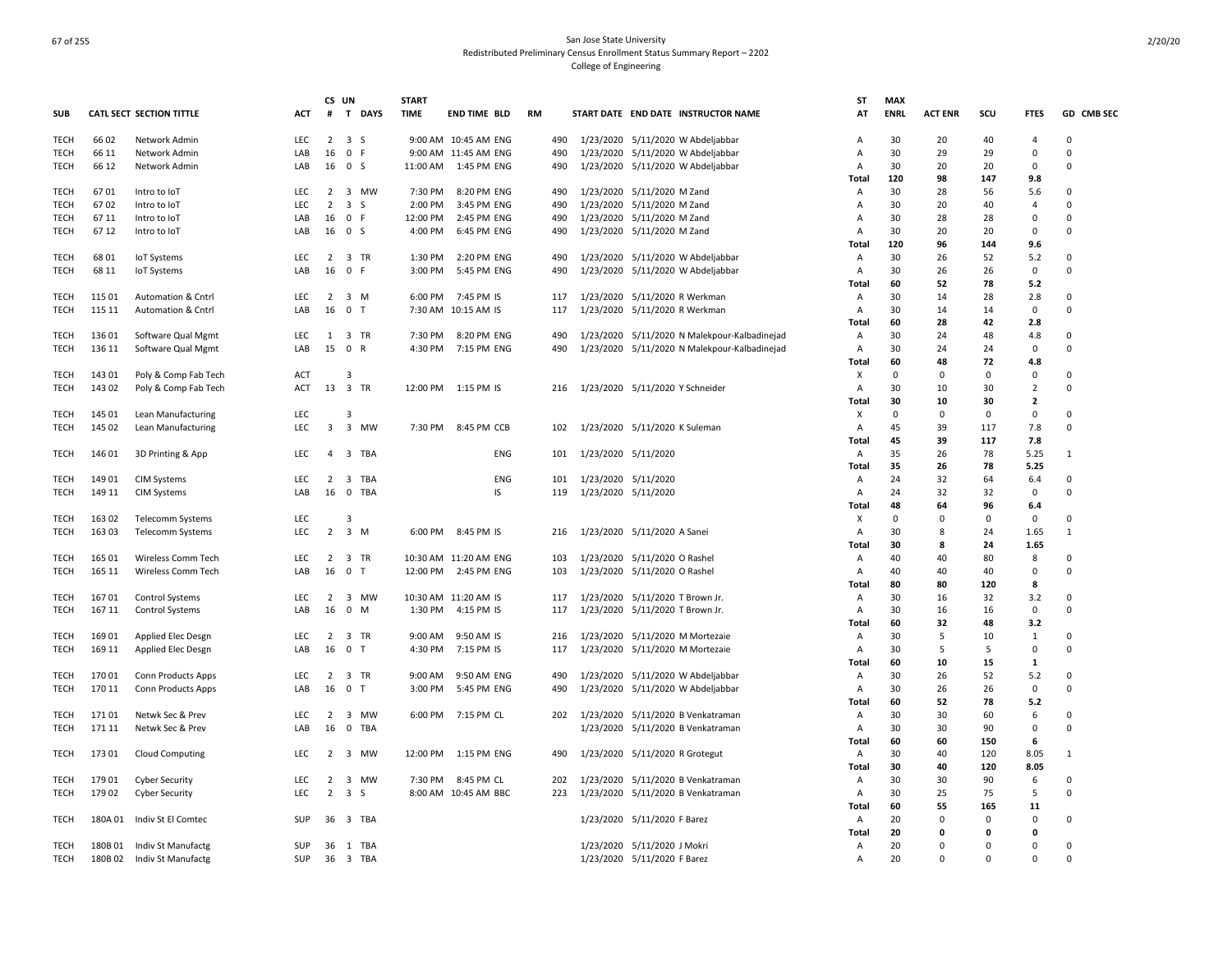|             |         |                                  |            | CS UN             |             | <b>START</b> |                     |           |                                          | <b>ST</b>               | <b>MAX</b>   |                |                |                |                |        |
|-------------|---------|----------------------------------|------------|-------------------|-------------|--------------|---------------------|-----------|------------------------------------------|-------------------------|--------------|----------------|----------------|----------------|----------------|--------|
| <b>SUB</b>  |         | <b>CATL SECT SECTION TITTLE</b>  | ACT        | $\mathbf{T}$<br># | <b>DAYS</b> | <b>TIME</b>  | <b>END TIME BLD</b> | <b>RM</b> | START DATE END DATE INSTRUCTOR NAME      | AT                      | <b>ENRL</b>  | <b>ACT ENR</b> | SCU            | <b>FTES</b>    | GD CMB SEC     |        |
|             |         |                                  |            |                   |             |              |                     |           |                                          | Total                   | 40           | 0              | 0              | $\mathbf{0}$   |                |        |
| TECH        | 180J 01 | Indiv St Tech Issu               | SUP        |                   | 36 1 TBA    |              |                     |           | 1/23/2020 5/11/2020 F Barez              | A                       | 10           | 1              | 1              | 0.066667       | $\Omega$       |        |
|             |         |                                  |            |                   |             |              |                     |           |                                          | Total                   | 10           | 1              | 1              | 0.066667       |                |        |
| TECH        | 190B 01 | Senior Project II                | <b>SEM</b> | - 5               | 3 W         |              | 1:30 PM 4:15 PM ENG | 103       | 1/23/2020 5/11/2020 P Ostovari           | A                       | 30           | 37             | 111            | 7.4            | 0              |        |
| TECH        | 190B02  | Senior Project II                | SEM        | 5                 | 3 W         | 1:30 PM      | 4:15 PM ENG         | 490       | 1/23/2020 5/11/2020 D Yan                | A                       | 30           | 28             | 84             | 5.6            | $\Omega$       |        |
| TECH        | 190B 03 | Senior Project II                | SEM        | - 5               | 3 W         | 1:30 PM      | 4:15 PM IS          | 117       | 1/23/2020 5/11/2020 A Zargar             | A                       | 30           | 35             | 105            | $\overline{7}$ | 0              |        |
|             |         |                                  |            |                   |             |              |                     |           |                                          | Total                   | 90           | 100            | 300            | 20             |                |        |
| <b>TECH</b> | 195 01  | Cooperative Intern               | SUP        | 36                | 3 TBA       |              |                     |           | 1/23/2020 5/11/2020 F Barez              | A                       | 36           | 1              | $\overline{3}$ | 0.2            | 0              |        |
|             |         |                                  |            |                   |             |              |                     |           |                                          | Total                   | 36           | 1              | 3              | 0.2            |                |        |
| TECH        | 198 80  | Technology & Civil               | <b>LEC</b> | 2                 | 3 TBA       |              |                     |           | 1/23/2020 5/11/2020 P Backer             | A                       | 40           | 42             | 126            | 8.4            | 0 <sub>c</sub> |        |
| <b>CMPE</b> | 198 80  | Technology & Civil               | LEC        | $\overline{2}$    | 3 TBA       |              |                     |           | 1/23/2020 5/11/2020 P Backer             | A                       | $\Omega$     | $\Omega$       | $\mathbf{0}$   | $\mathbf{0}$   | 0 <sub>c</sub> |        |
| ENGR        | 198 80  | Technology & Civil               | LEC        | $\overline{2}$    | 3 TBA       |              |                     |           | 1/23/2020 5/11/2020 P Backer             | A                       | $\mathbf{0}$ | $\Omega$       | $\mathbf{0}$   | $\mathbf{0}$   | 0 <sup>o</sup> |        |
| ME          | 198 80  | Technology & Civil               | LEC        | 2                 | 3 TBA       |              |                     |           | 1/23/2020 5/11/2020 P Backer             | A                       | $\mathbf{0}$ | $\Omega$       | $\mathbf 0$    | $\mathbf{0}$   | 0 <sup>o</sup> | $\ast$ |
| TECH        | 19881   | Technology & Civil               | LEC        | 2                 | 3 TBA       |              |                     |           | 1/23/2020 5/11/2020 L Zou                | A                       | 40           | 42             | 126            | 8.4            | 0 <sup>o</sup> | $\ast$ |
| <b>CMPE</b> | 19881   | Technology & Civil               | LEC        | 2                 | 3 TBA       |              |                     |           | 1/23/2020 5/11/2020 L Zou                | A                       | $\Omega$     | $\Omega$       | $\mathbf 0$    | $\mathbf{0}$   | $0-$           | $\ast$ |
| ENGR        | 198 81  | Technology & Civil               | LEC        | 2                 | 3 TBA       |              |                     |           | 1/23/2020 5/11/2020 L Zou                | А                       | $\Omega$     | 0              | $\mathbf{0}$   | $\Omega$       | 0 <sup>o</sup> | $\ast$ |
| ME          | 198 81  | Technology & Civil               | LEC        | 2                 | 3 TBA       |              |                     |           | 1/23/2020 5/11/2020 L Zou                | Α                       | $\mathbf{0}$ | $\Omega$       | 0              | 0              | 0 <sub>c</sub> | *      |
|             |         |                                  |            |                   |             |              |                     |           |                                          | Total                   | 80           | 84             | 252            | 16.8           |                |        |
| <b>TECH</b> | 199A 01 | SpecialTopics CNSM               | SEM        | -5                | 3 R         | 3:00 PM      | 5:45 PM ENG         | 103       | 1/23/2020 5/11/2020 F Barez              | A                       | 40           | 40             | 120            | 8.15           | 3              |        |
| TECH        | 199A 02 | SpecialTopics CNSM               | SEM        | 5                 | 3 TR        | 3:00 PM      | 4:15 PM IS          | 216       | 1/23/2020 5/11/2020 A Banafa             | A                       | 30           | 23             | 69             | 4.6            | $\Omega$       |        |
| TECH        | 199A03  | SpecialTopics CNSM               | SEM        |                   | 3           |              |                     |           |                                          | X                       | $\Omega$     | $\Omega$       | 0              | 0              | $\Omega$       |        |
| TECH        | 199A 04 | SpecialTopics CNSM               | SEM        |                   | 3           |              |                     |           |                                          | x                       | $\Omega$     | 0              | 0              | 0              | $\Omega$       |        |
| <b>TECH</b> | 199A 05 | SpecialTopics CNSM               | <b>SEM</b> | - 5               | 3 F         |              | 6:00 PM 8:45 PM IS  | 216       | 1/23/2020 5/11/2020 N Nabizadeh Ardakani | A                       | 30           | 3              | 9              | 0.75           | 3              |        |
|             |         |                                  |            |                   |             |              |                     |           |                                          | Total                   | 100          | 66             | 198            | 13.5           |                |        |
| <b>TECH</b> |         | 199B 01 Special Topics Mfg Systm | SEM        | - 5               | 3 TR        |              | 1:30 PM 2:45 PM IS  | 216       | 1/23/2020 5/11/2020 A Banafa             | A                       | 30           | 34             | 102            | 6.8            | 0              |        |
|             |         |                                  |            |                   |             |              |                     |           |                                          | Total                   | 30           | 34             | 102            | 6.8            |                |        |
| <b>TECH</b> | 23201   | Adv Stat Proc Cont               | SEM        | 5 3 TR            |             |              | 7:30 PM 8:45 PM ENG | 301       | 1/23/2020 5/11/2020 K Suleman            | A                       | 20           | 17             | 51             | 3.95           | 11             |        |
|             |         |                                  |            |                   |             |              |                     |           |                                          | Total                   | 20           | 17             | 51             | 3.95           |                |        |
| TECH        | 23301   | Des & Anal of Exp                | SEM        | 5                 | 3 TR        |              | 6:00 PM 7:15 PM BBC | 124       | 1/23/2020 5/11/2020 F Davoudi Kakhki     | Α                       | 20           | 12             | 36             | 2.9            | 10             |        |
|             |         |                                  |            |                   |             |              |                     |           |                                          | Total                   | 20           | 12             | 36             | 2.9            |                |        |
| TECH        | 29001   | Grad Prob                        | <b>SUP</b> |                   | 25 3 TBA    |              |                     |           | 1/23/2020 5/11/2020                      | A                       | 20           | $\Omega$       | $\mathbf 0$    | $\mathbf 0$    | 0              |        |
|             |         |                                  |            |                   |             |              |                     |           |                                          | Total                   | 20           | 0              | 0              | 0              |                |        |
| TECH        | 298 01  | Grad Spec Study                  | <b>SUP</b> |                   | 25 3 TBA    |              |                     |           | 1/23/2020 5/11/2020                      | A                       | $\mathbf 0$  | 0              | $\Omega$       | 0              | $\Omega$       |        |
|             |         |                                  |            |                   |             |              |                     |           |                                          | Total                   | 0            | 0              | 0              | 0              |                |        |
| TECH        | 299 01  | <b>Masters Thesis</b>            | <b>SUP</b> |                   | 25 3 TBA    |              |                     |           | 1/23/2020 5/11/2020                      | A                       | 20           | $\Omega$       | 0              | 0              | $\Omega$       |        |
|             |         |                                  |            |                   |             |              |                     |           |                                          | Total                   | 20           | 0              | 0              | 0              |                |        |
|             |         |                                  |            |                   |             |              |                     |           |                                          | <b>Technology Total</b> | 2315         | 1761           | 3506           | 231.25         |                |        |